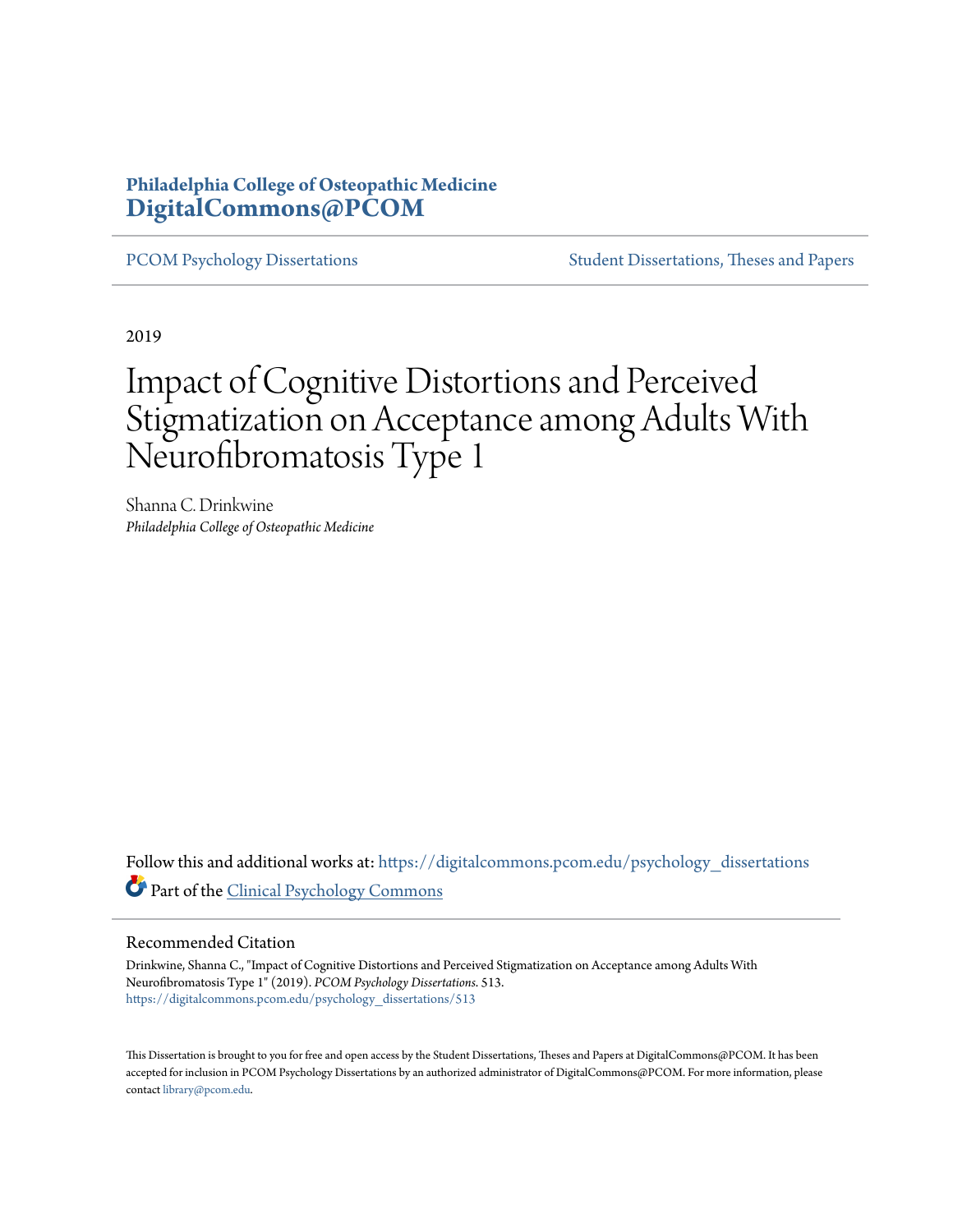Philadelphia College of Osteopathic Medicine School of Professional and Applied Psychology

# **IMPACT OF COGNITIVE DISTORTIONS AND PERCEIVED STIGMATIZATION ON ACCEPTANCE AMONG ADULTS WITH NEUROFIBROMATOSIS TYPE 1**

By Shanna C. Drinkwine

Submitted in Partial Fulfilment of the Requirements for the Degree of

Doctor of Psychology

June 2019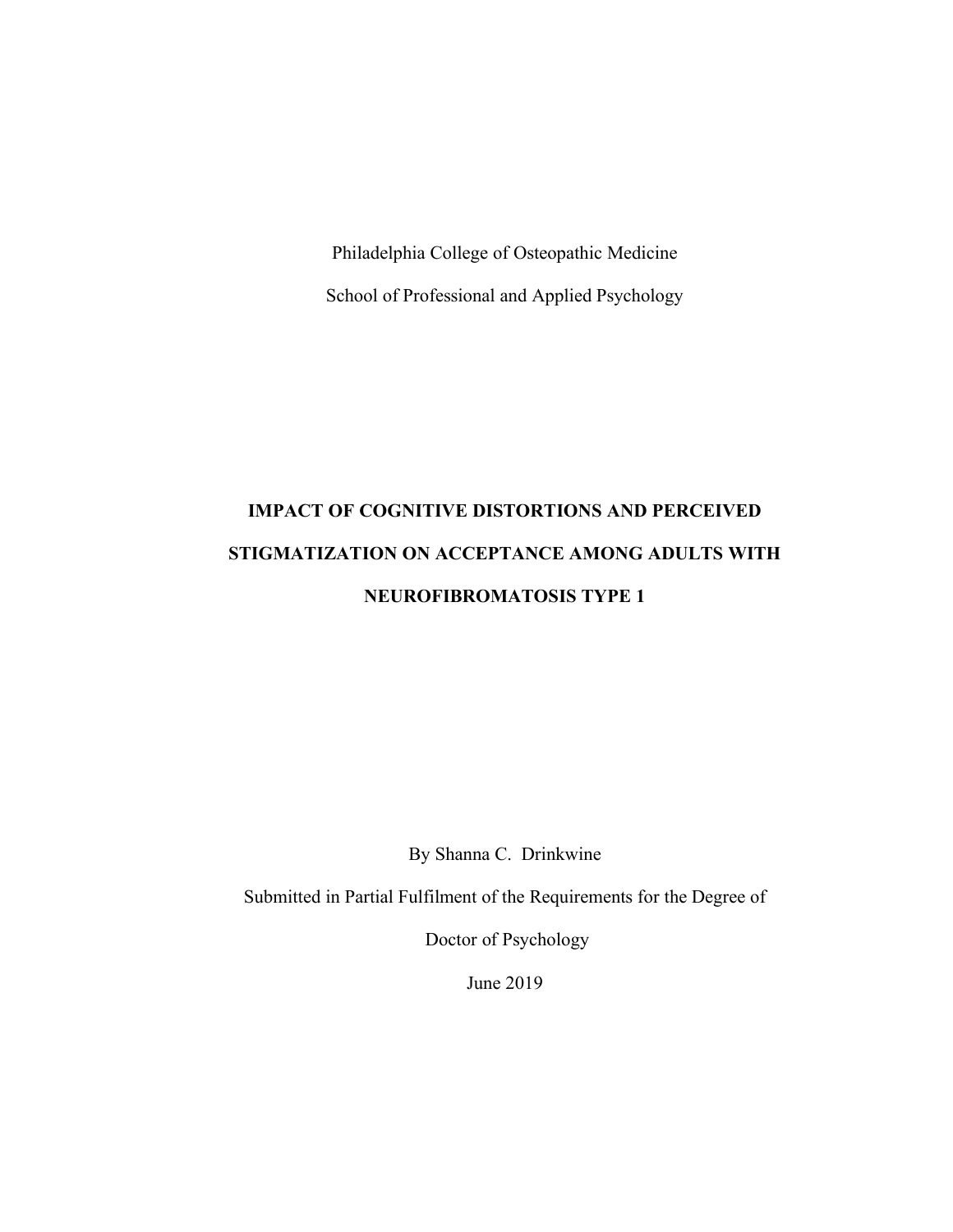# $\mathbb{A}$

# . **DISSERTATION APPROVAL**

. The contribution of the contribution of the contribution of  $\mathcal{E}_\mathbf{r}$ This is to certify that the thesis presented to us by *Shouna Prunkurial* 

on the  $\_~\ell ~\_$  day of  $~$  /  $/$   $\ell \ell \ell ~\_$   $~$  20  $/$   $\ell$  in partial fulfillment of the

requirements for the degree of Doctor of Psychology, has been examined and is

acceptable in both scholarship and literary quality.

COMMITTEE MEMBERS' SIGNATURES

Chairperson

Chair, Department of Clinical Psychology

Dean, School of Professional & Applied Psychology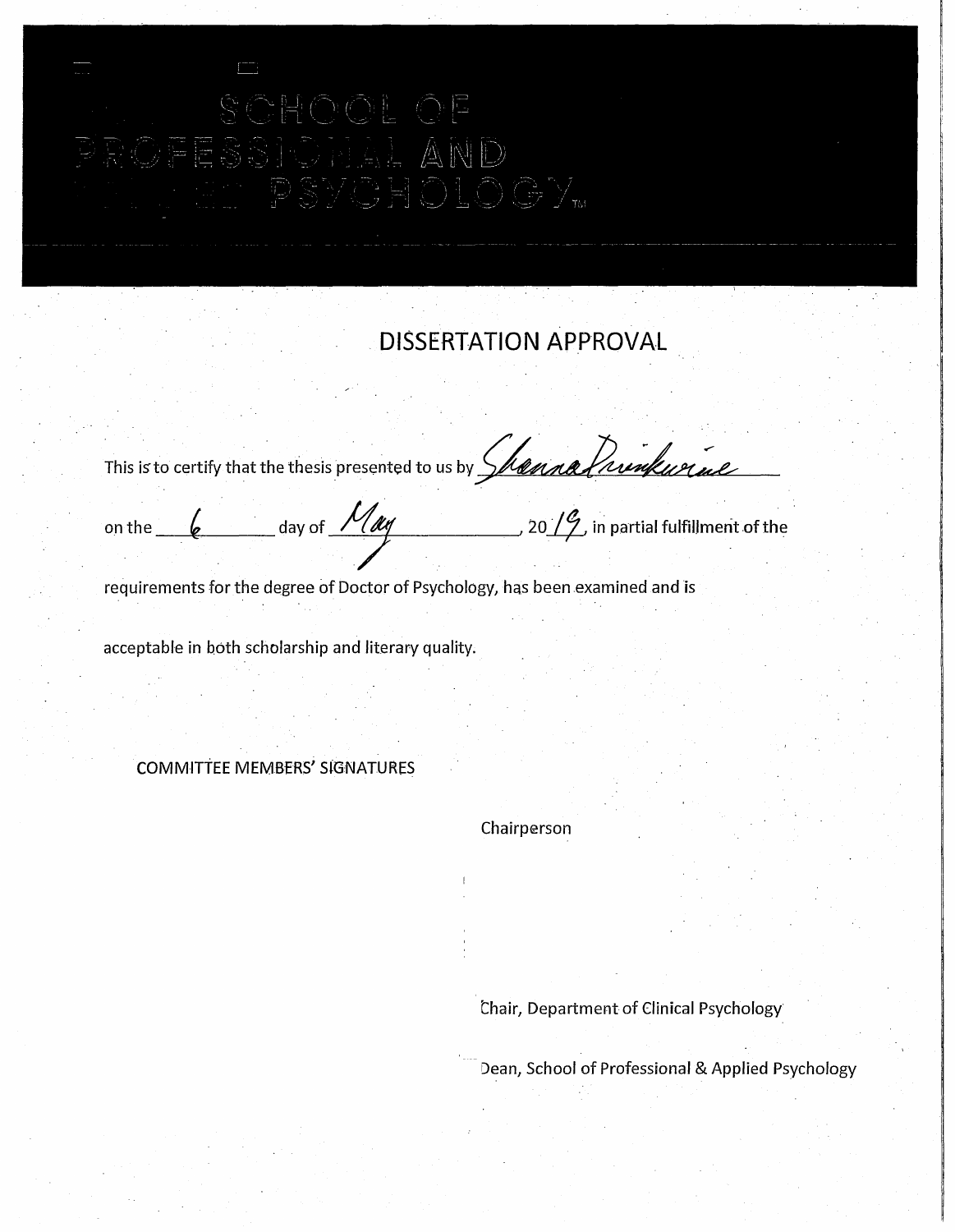#### **Acknowledgements**

I would first like to thank my committee members, Dr. Brad Rosenfield, Dr. Robert DiTomasso, and Dr. David Rubenstein, for their guidance and support throughout this process. Specifically, thank you to Dr. Rosenfield, who helped me with the development of this study and provided me with timely edits and suggestions. Thank you to Dr. DiTomasso and Angelika Weakland for their assistance in creating my online surveys and managing my statistics.

I also would like to thank my family, especially my mom and dad, for their unconditional love, encouragement, and support throughout this doctoral program and dissertation process. You have been a sounding board over the years as I navigated this career. Your interest in and commitment to my education do not go unrecognized, and I attribute my strong work ethic to you both. I am lucky to have you in my life, standing by my side no matter what I choose to do. I love you.

Lastly, I want to thank my friends for their patience and understanding over the years. You all know who you are. I could not ask for better friends! Specifically, a big thank you to Katie, my No. 1 study buddy. We are an unstoppable team. You have provided me with much-needed comedic relief over the last 5 years and absolute support. Thank goodness we met; I wouldn't have made it to the end without you. It was just a blip! And Cabella, thank you for all the love and snuggles. Finally, time for some fetch!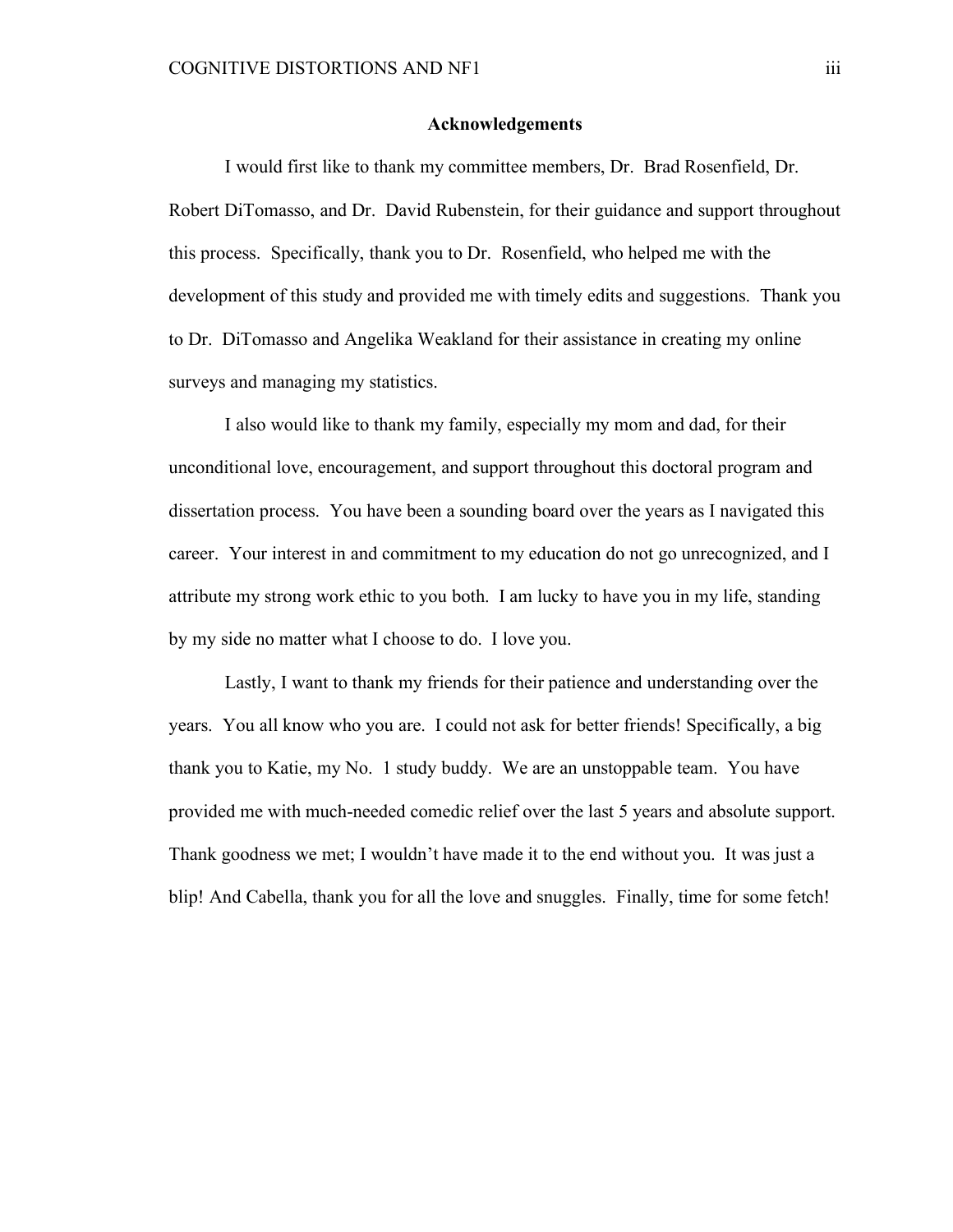#### **Abstract**

Neurofibromatosis type 1 (NF1) is a genetic condition that is characterized by many physical and cognitive signs and symptoms. Many of the physical manifestations are widespread and visible, which may cause an individual to be a target of stigmatization. An individual's perception of this stigmatization could lead to emotional distress and a decreased quality of life. To date, there is no research investigating the underlying cognitive factors that drive emotional responses to these negative events in individuals with NF1. More specifically, a literature review reveals no research indicating that cognitive distortions or acceptance have ever been studied in this population. Thus, the purpose of this study was to explore the relationship between cognitive distortions, perceived stigmatization, and levels of acceptance among adults with NF1 in order to inform assessment and treatment of individuals with this disorder. Adults  $(n = 48)$  with NF1 volunteered to complete four self-report measures: the Inventory of Cognitive Distortions, the Perceived Stigmatization Questionnaire, the Ablon Scale, and the Acceptance and Action Questionnaire. Results indicated that the frequency of cognitive distortions was a significant predictor of acceptance. Furthermore, the frequency of cognitive distortions and self-rating of disease visibility predicted level of perceived stigmatization. On the other hand, age at NF1 diagnosis was not a significant predictor of level of acceptance. These results have implications for assessment treatment and support the use of cognitive behavioral therapy and acceptance and commitment therapy in this population.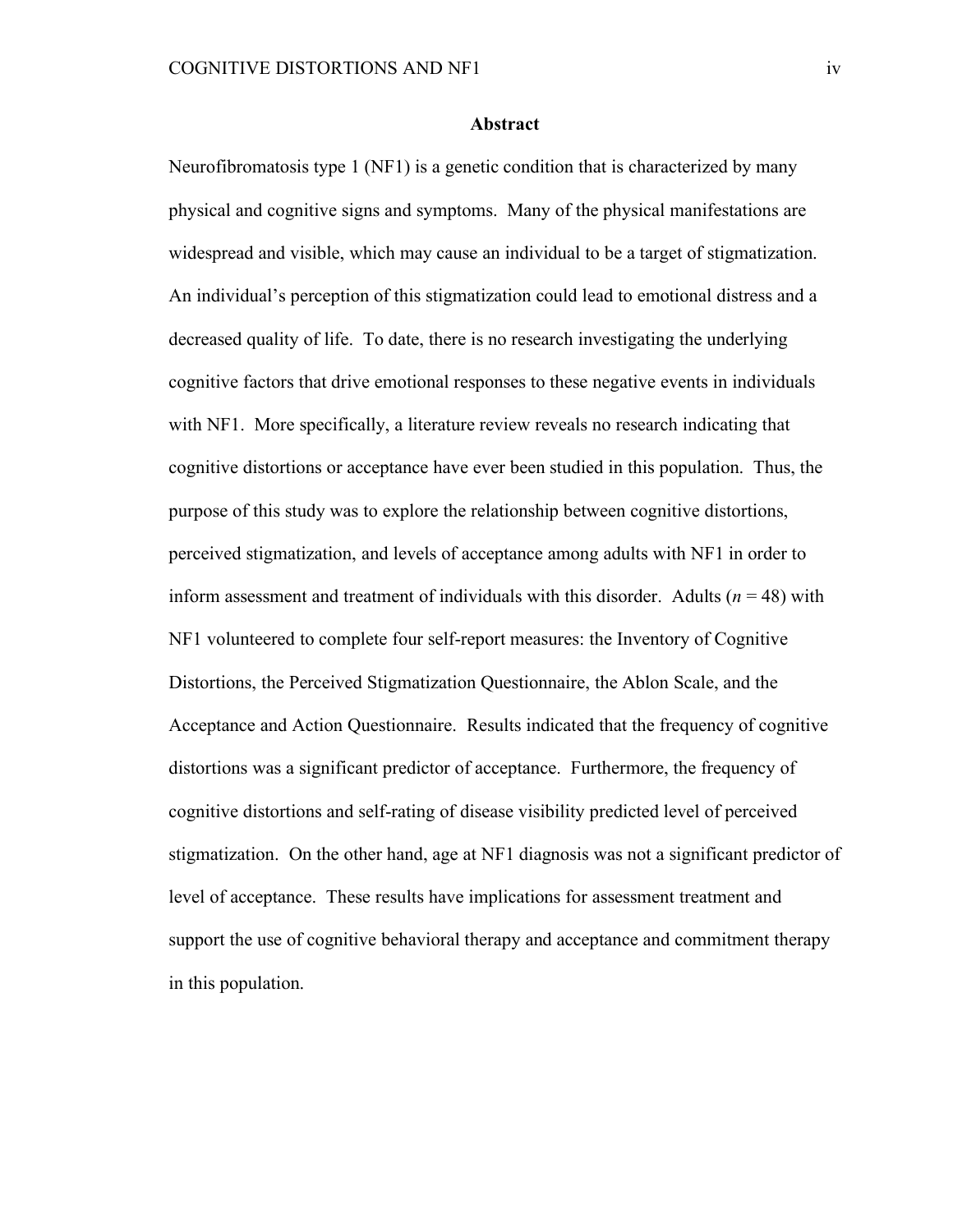### **Table of Contents**

| Psychological effects of other Visible/Disfiguring Conditions19    |  |
|--------------------------------------------------------------------|--|
|                                                                    |  |
| Underlying Mechanisms of Perceived Visibility and Stigmatization25 |  |
|                                                                    |  |
|                                                                    |  |
|                                                                    |  |
|                                                                    |  |
|                                                                    |  |
|                                                                    |  |
|                                                                    |  |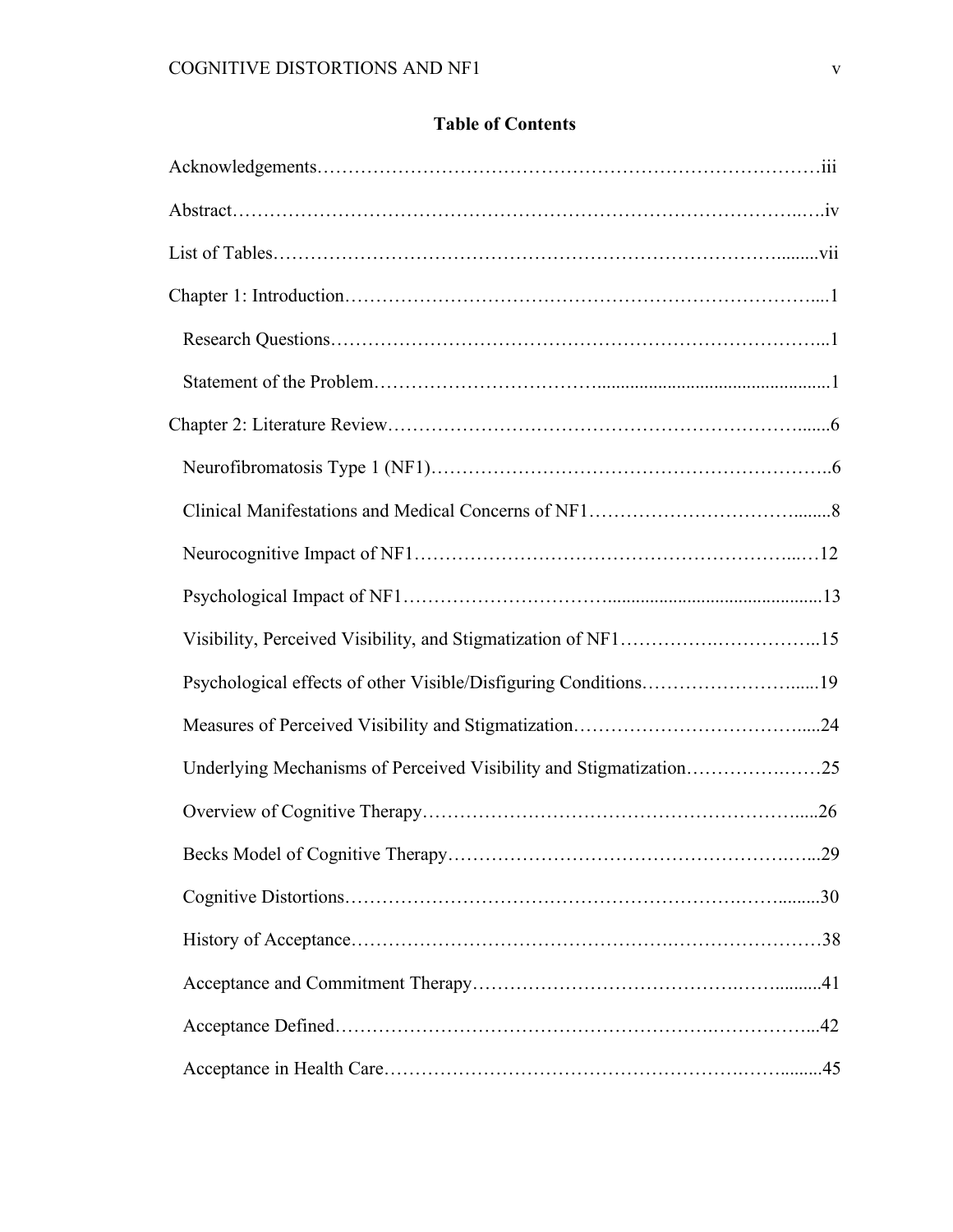| $Design. \dots 52$ |  |
|--------------------|--|
|                    |  |
|                    |  |
|                    |  |
|                    |  |
|                    |  |
|                    |  |
|                    |  |
|                    |  |
|                    |  |
|                    |  |
|                    |  |
|                    |  |
|                    |  |
|                    |  |
|                    |  |
|                    |  |
|                    |  |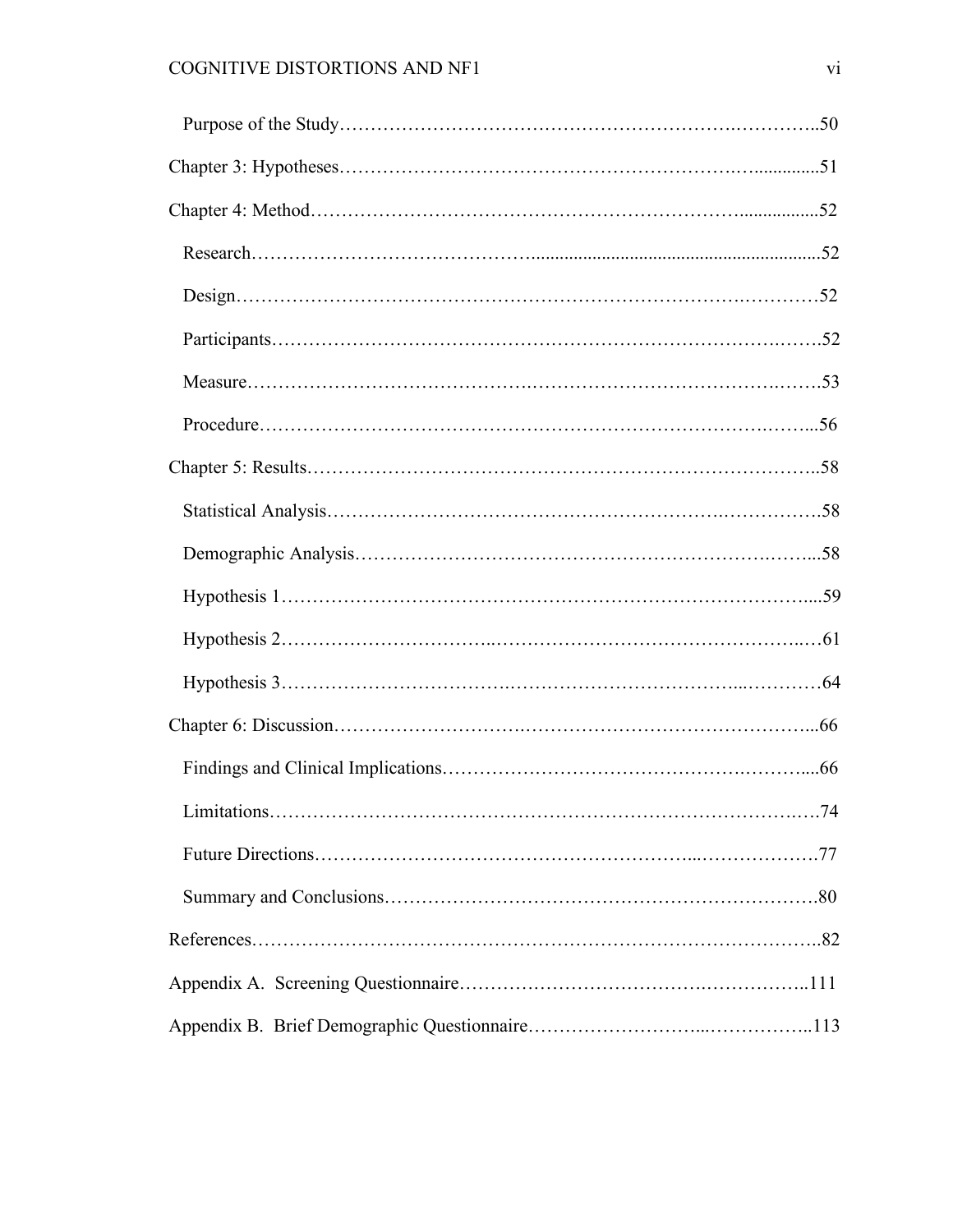## **List of Tables**

| Table 1. Overall Regression Analysis with Predictor Variables (Cognitive Distortions |
|--------------------------------------------------------------------------------------|
| and Perceived Stigmatization) to the Dependent Variable (Acceptance) 59              |
| Table 2. Model 1 Summary of the Predictor Variables (Cognitive Distortions and       |
|                                                                                      |
| Table 3. Coefficients of Predictor Variables (Cognitive Distortions and Perceived    |
|                                                                                      |
| Table 4. Overall Regression Analysis with Predictor Variables (Cognitive Distortions |
|                                                                                      |
| Table 5. Model 1 Summary of the Predictor Variables (Cognitive Distortions and       |
|                                                                                      |
| Table 6. Coefficients of Predictor Variables (Cognitive Distortions and Disease      |
|                                                                                      |
| Table 7. Model 1 Summary of Predictor Variables (Age at Diagnosis) to the Dependent  |
|                                                                                      |
| Table 8. Coefficients of Predictor Variables (Age at Diagnosis) to the Dependent     |
|                                                                                      |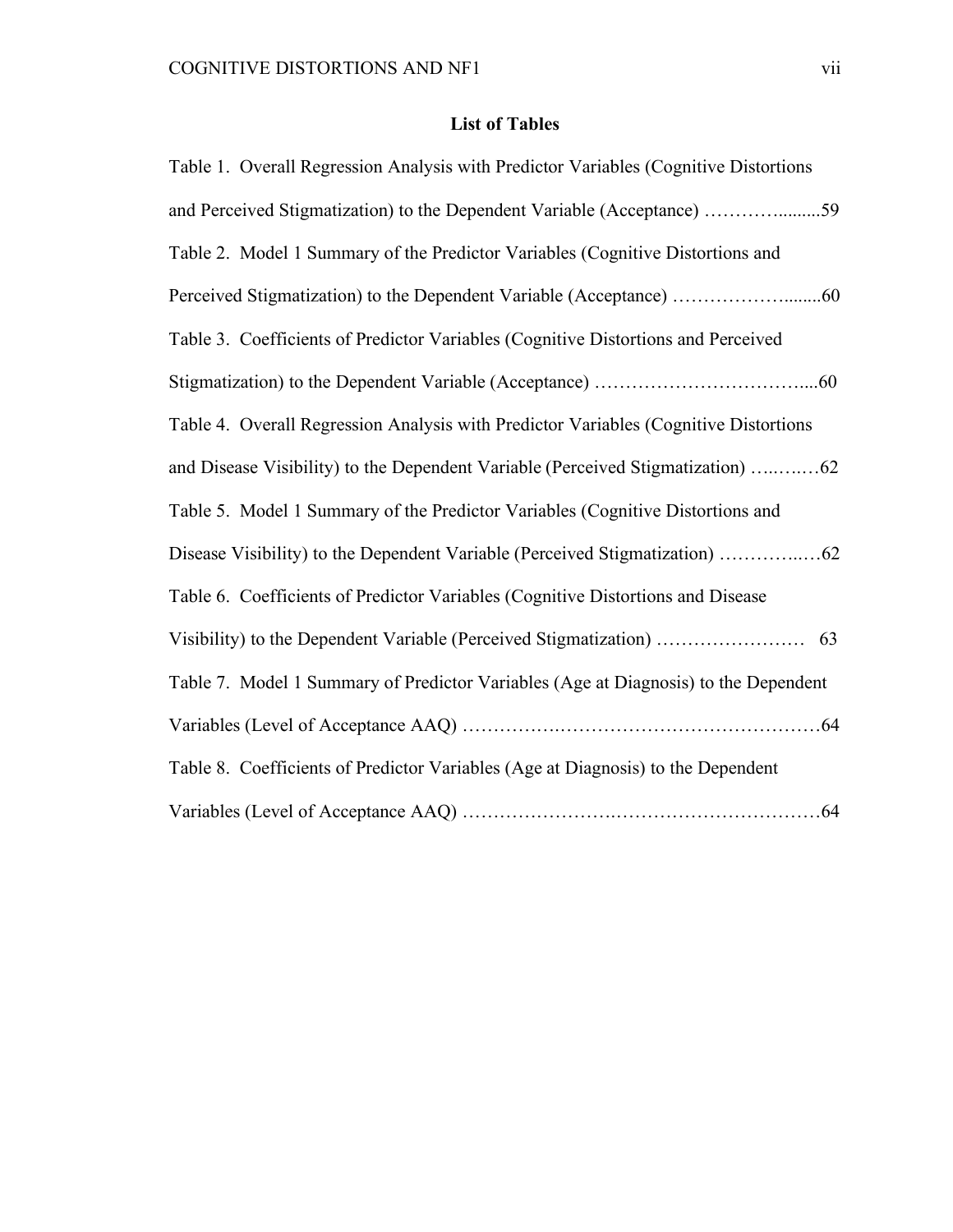#### **Chapter 1: Introduction**

#### **Research Questions**

What is the relationship between cognitive distortions, perceived stigmatization, and levels of acceptance in adults diagnosed with neurofibromatosis type 1 (NF1) (World Health Organization, 1992; Q85.01)? Specifically, do the frequency of cognitive distortions and level of perceived stigmatization among individuals diagnosed with NF1 predict their level of acceptance? Additionally, does the frequency of cognitive distortions and rating of disease visibility among those with NF1 predict their level of perceived stigmatization? Lastly, does the age at diagnosis of NF1 predict level of acceptance?

#### **Statement of the Problem**

Neurofibromatosis type 1 (NF1) is a genetic neurocutaneous disorder that affects approximately 1 in 3,000 people (Radtke, Sebold, Allison, Haidle, & Schneider, 2007). It is one of the most common genetic syndromes, and its incidence is comparable to that of cystic fibrosis (Hart, 2005). NF1 is a disorder that is characterized by a number of signs and symptoms, some of which are highly visible, including multiple brown skin macules or darkened spots (café-au-lait spots), skin-folding, freckling, iris Lisch nodules (domeshaped elevations projecting from the surface of the iris that are clear to yellow or brown), bony dysplasia, neurofibromas, and a predisposition to other benign and malignant tumors (Ferner et al., 2007).

NF1 is transmitted in an autosomal dominant manner, with 50% risk to offspring with one affected parent (Wang et al., 2012). Approximately 50% of cases develop as a result of a spontaneous change in one of the NF genes in the egg cell or sperm during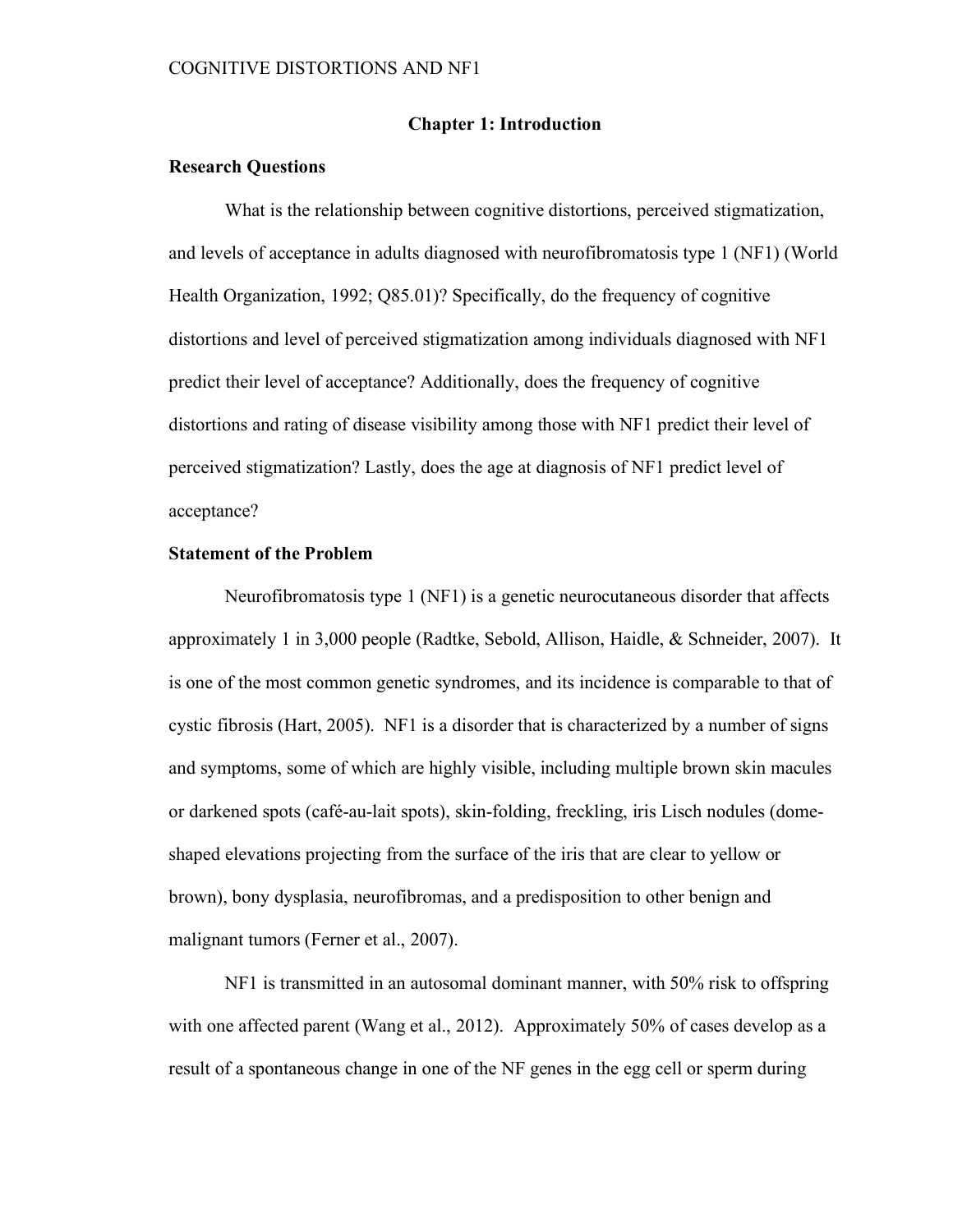conception (Dubov, Toledano-Alhadef, Bokstein, Constantini, & Ben-Shachar, 2016). Research shows that individuals with NF1 have an increased risk of experiencing a variety of psychosocial issues. Specifically, NF1 has been linked to depression, anxiety, low self-esteem, social withdrawal, behavioral problems, and a lower quality of life (QOL) (Granstrom, Mautner, Langenbruch, & Augustin, 2012; Page et al., 2006; Wolkenstein, Zeller, Revuz, Ecosse, & Leplege, 2001). Learning disabilities also affect as many as one half of patients with NF1 (Friedman, 2004).

NF1 is a variable condition and manifests differently in affected individuals. Physical complications, such as café-au-lait spots and cutaneous neurofibromas, occur in at least 95% of patients (Tonsgard, 2006). Lisch nodules, described as reddish brown spots in the iris, are present in 90% of adults, and optic gliomas are found in 15% of patients (Tonsgard, 2006). Individuals with NF1 also have abnormalities of growth. They tend to have a large head size and short stature (Tonsgard, 2006). Studies show that both the severity and the visibility of NF1 could have negative consequences for mental health (Wolkenstein, Zeller, Revuz, Ecosse, & Leplège, 2003), and patients with the most visible signs of NF1 report more emotional effects than those with less visible signs (Wolkenstein et al., 2001). NF1 patients appraise their bodies more negatively than patients with other disfiguring diseases, and the effect of disease visibility on psychological stress is mediated by patient perception (Granstrom et al., 2012). The literature on body image suggests that people with visible disfigurements may experience difficulties forming relationships (Thompson & Kent, 2001) and are often a target of stigmatizing and dehumanizing behavior (Lawrence, Fauerbach, Heinberg, Doctor, &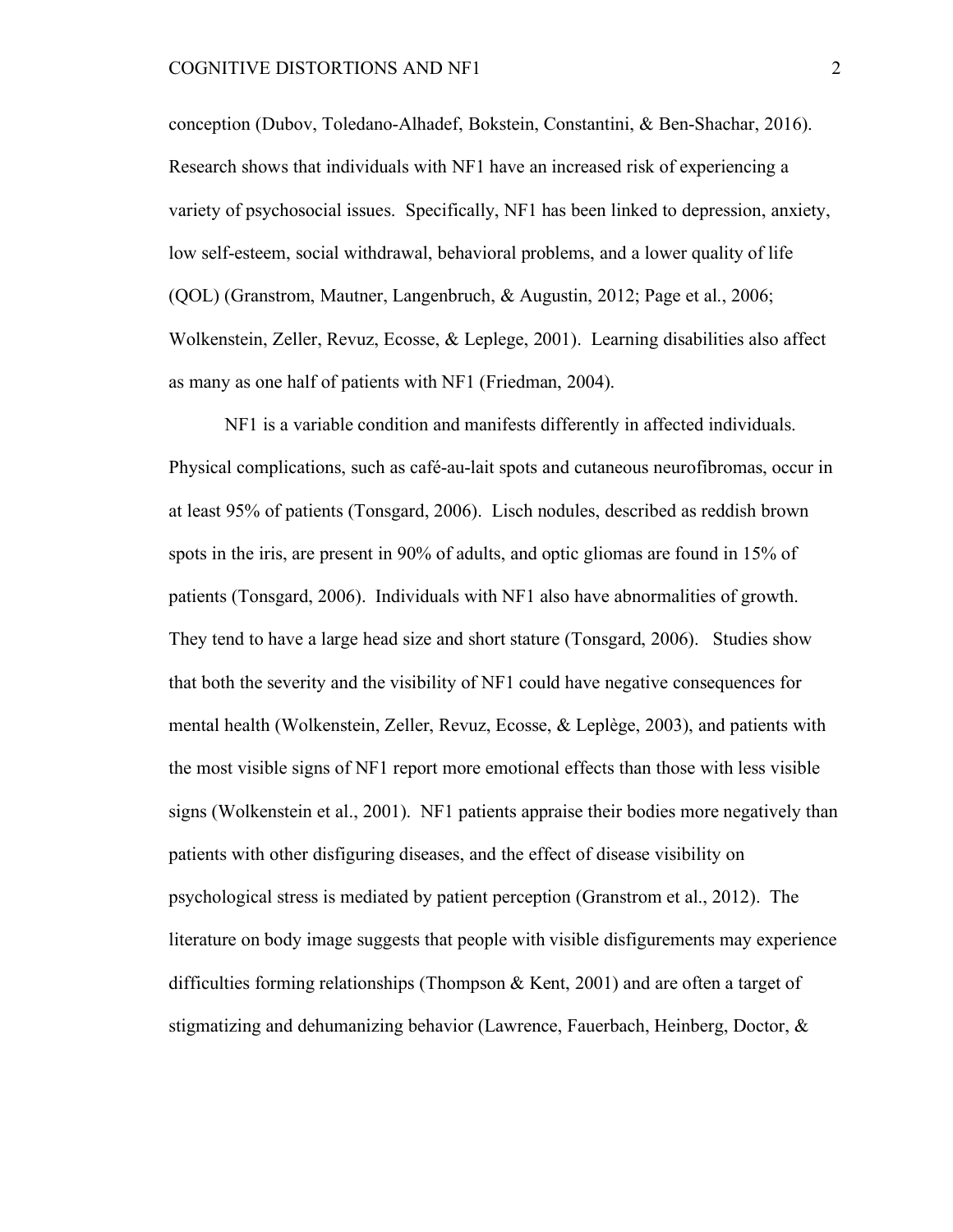Thombs, 2006). Therefore, it is important to consider the underlying cognitive factors that contribute to their perception of stigmatization and related distress.

To date, there is little research exploring the underlying cognitive factors, or specific thought patterns, that may influence or directly impact perceptions of the condition or level of

acceptance. Specifically, cognitive distortions and acceptance have never been studied in the adult NF1 population. Because NF1 is highly comorbid with a variety of psychiatric and emotional concerns, and cognitive distortions correlate with such mental disorders, cognitive distortions are worth exploring among this population (Rosenfield, 2004).

Cognitive distortions have been studied among a wide range of psychiatric disorders. Individuals who meet criteria for almost any diagnosis on Axis I or Axis II report a higher frequency of cognitive distortions than individuals free of psychological disorders, and the more severe the disorder(s), the more frequent the reported cognitive distortions (Rosenfield, 2004). Furthermore, individuals meeting criteria for a greater number of diagnoses report a higher frequency of cognitive distortions than individuals with fewer diagnosable disorders (Rosenfield, 2004). This indicates that as individuals are diagnosed with more disorders, they engage in more cognitive distortions (Rosenfield, 2004). For those with NF1, who have a high comorbidity rate of psychological disorders, it is hypothesized that cognitive distortions may play a role in the clinical picture. Specifically, frequency of cognitive distortions may predict a patient's level of perceived stigmatization. Therefore, cognitive distortions may be an underlying factor that drives patient perception of NFI and perceived stigmatization.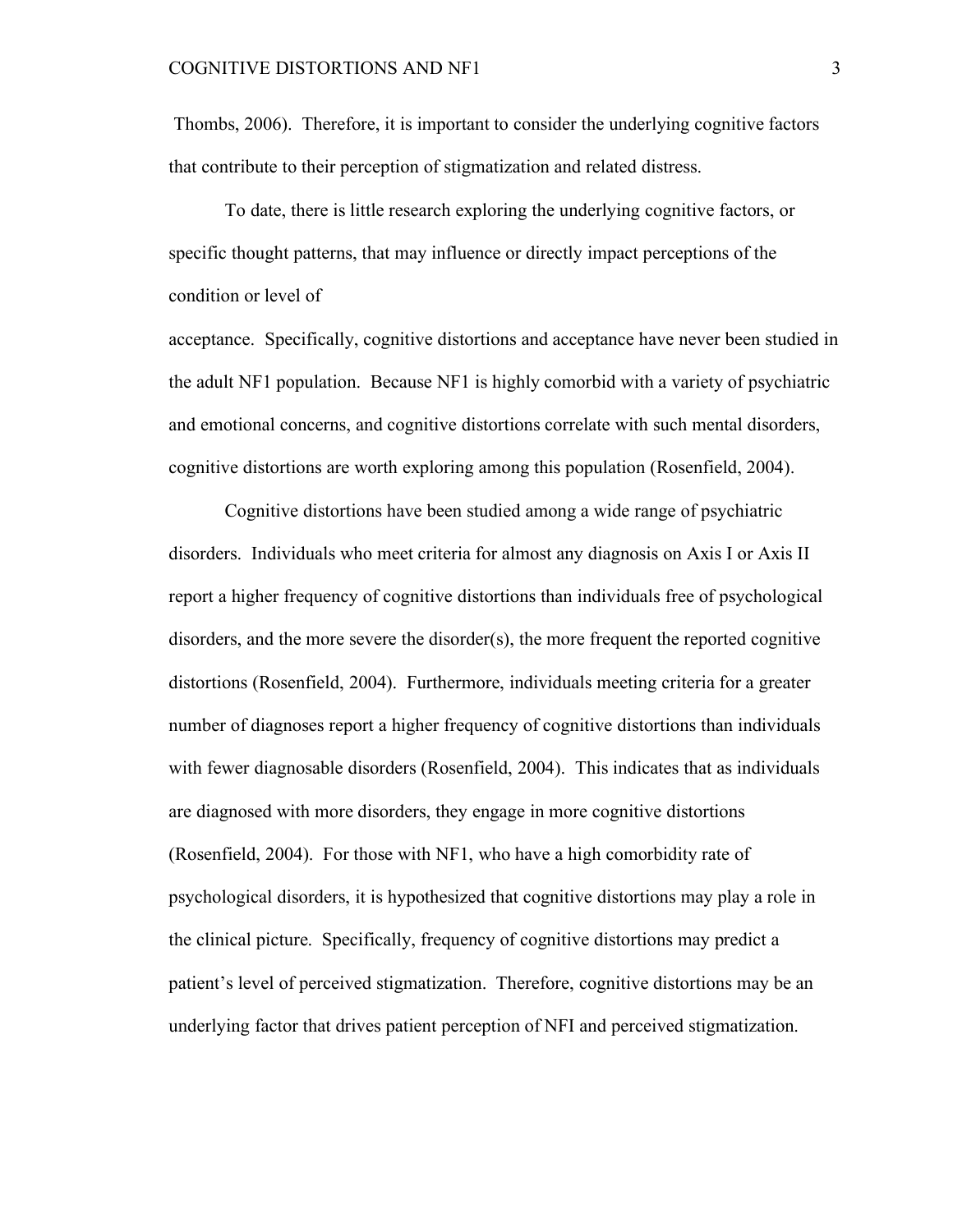It is hypothesized that frequency of cognitive distortions will predict level of perceived stigmatization, ultimately impacting an individual's functioning. It is important to consider how individuals cope with their personal level of functioning and to assess their level of acceptance, or psychological flexibility. Identifying levels of acceptance has important implications for assessment and treatment planning among those with medical conditions (Dahl, Wilson, & Nilson, 2004). Treatments based on acceptance, such as Acceptance and Commitment Therapy (ACT; Hayes, Strosahl, & Wilson, 1999), appear to be effective in improving functional status of patients with both psychopathology and medical problems (Dahl et al., 2004). *Acceptance* is defined as the willingness to experience events, including those that are aversive or unwanted private events, while pursuing one's values and goals (Hayes et al., 1999). There is now accumulating supportive evidence for the effectiveness of ACT across a variety of health conditions (Yu & McCracken, 2016). Within the ACT approach, the overarching goal is to increase psychological flexibility, or adaptive responding (Beacham, Linfield, Kinman, & Payne-Murphy, 2015, p. 97). Those with higher levels of psychological flexibility can adapt to internal and external cues, allowing them to live a life guided by their own values, while reducing the impact of pain, illness, loss, and other associated difficulties of an experience (Beacham et al., 2015). Because NF1 tends to be related to physical, cognitive, and emotional distress as well as visible disfigurement, the construct of acceptance, or the ability to engage in psychological flexibility, may have substantial relevance in the NF1 population. However, a literature review revealed no research exploring cognitive distortions in the NF1 population and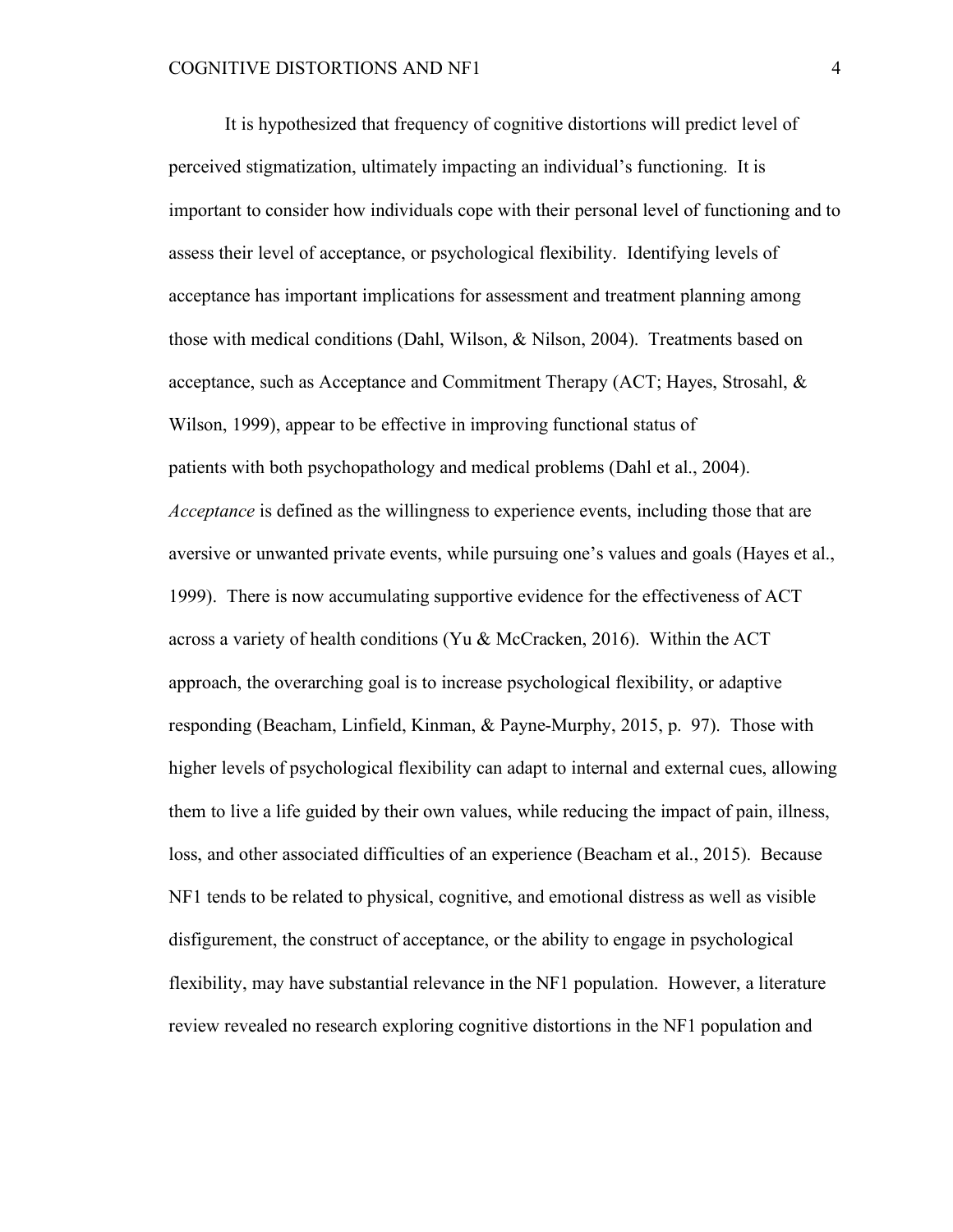scant research regarding acceptance and perceived stigmatization in this population.

Such elucidation could be useful in guiding assessment, treatment, and support.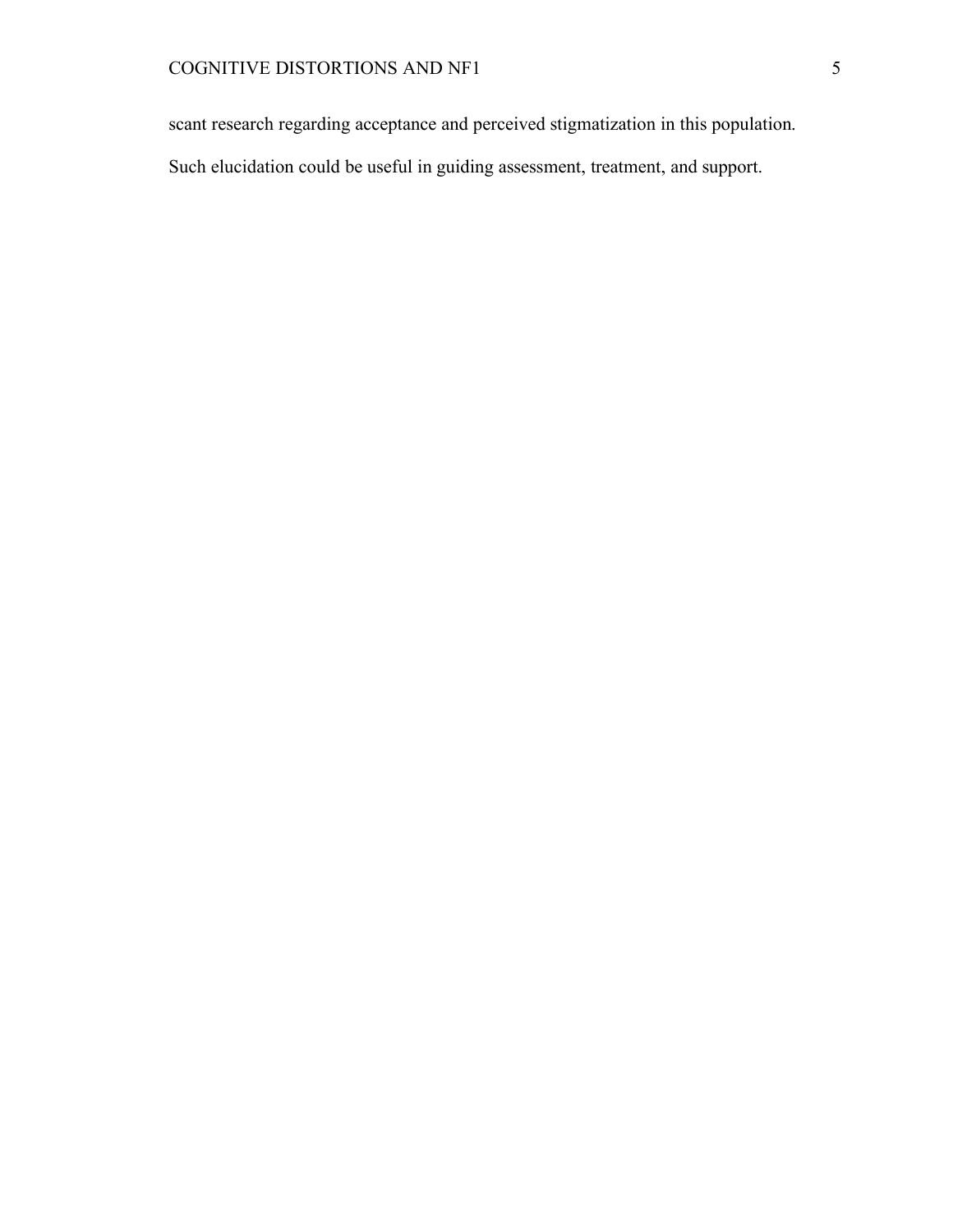#### **Chapter 2: Literature Review**

#### **Neurofibromatosis Type 1**

As previously stated, Neurofibromatosis type 1 (NF1) is a genetic neurocutaneous disorder (Radtke et al., 2007). *Neurocutaneous disorder* is a broad term used to describe all disorders involving the nervous system and the skin (Barbagallo, Kolodzieh, Silverberg, & Weinberg, 2002). NF1 is believed to date back to 1,000 AD. The oldest cases of the disorder appear in the literature, described by Madigan, Schaw, and Masello in *Neurofibromatosis in the 13th Century and Report of NF-Like Case - Monstrorum History* (Antonio, Goloni-Bertollo, & Tridico, 2013). In 1881, von Recklinghausen coined the term *neurofibroma* (Zanca, 1980, p. 56). He observed a benign tumor that arose from the peripheral nerve sheath, and medical colleagues, in honor of his discovery, named the condition von Recklinghausen's disease (Ferner et al., 2007). At one time, neurofibromatosis 1 and 2 were both known as von Recklinghausen's disease; however, in the latter part of the 20<sup>th</sup> century, different forms of neurofibromatosis were delineated (Ferner et al., 2007).

The diagnostic criteria for neurofibromatosis type 1 are two or more of the following, all of which will be further explained below: (a) six or more café-au-lait spots, (b) two or more neurofibromas of any type or one plexiform neurofibroma, (c) bone abnormalities, including sphenoid dysplasia (absence of bone surrounding the eye), (d) family history of NF1, (e) two or more Lisch nodules, (f) freckles in the axillary (armpit) or inguinal (groin) region, and (g) optic pathway glioma (National Institutes of Health [NIH], 2017).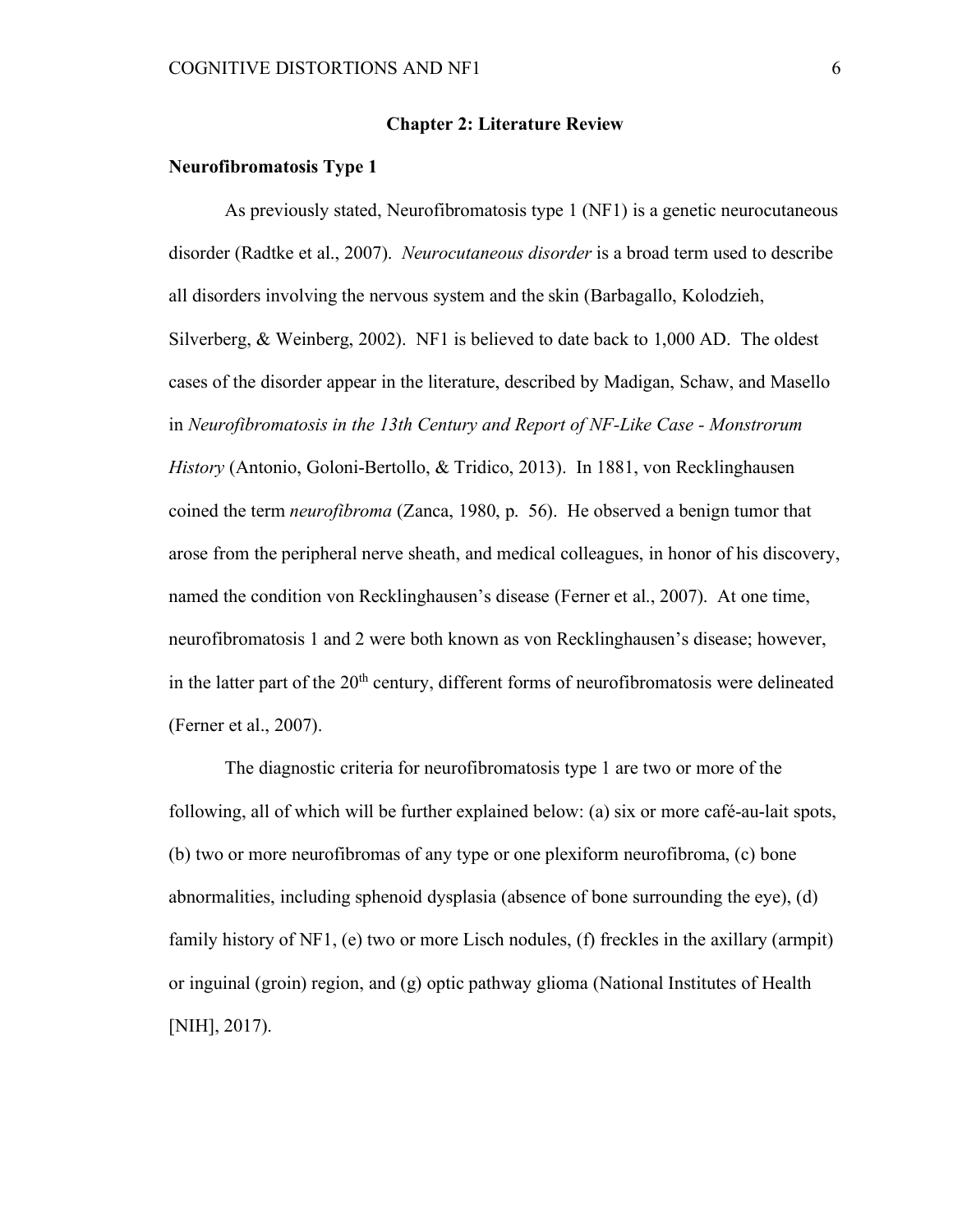People with NF1 are usually born with one mutated copy of the NF1 gene in each cell (NIH, 2017). For a tumor to form, two copies of the NF1 gene must be mutated; the mutation of the second occurs during a person's lifetime and is not inherited (NIH, 2017). The clinical manifestations of NF1 are widespread and affect many different areas of functioning.

Neurofibromatosis type 2 is less common than NF1, affecting about 1 in every 25,000 people (Johns Hopkins Medical Center). The diagnostic criteria for NF2 includes bilateral vestibular schwannomas, which are benign tumors grown from an overproduction of Schwann cells in both ears (NIH, 2017). It is now understood that these are two distinct genetic disorders affecting two separate chromosomes (Huson, 1999).

NF1 is typically diagnosed during childhood, whereas NF2 is more commonly diagnosed in late adolescence (Smith et al., 2013). The long arm of chromosome 17 is thought to be the site of the gene defect for NF1 (Legius, Descheemaeker, Spaepen, Casaer, & Fryns, 1994). Chromosomes 2, 14, and 22 have also been implicated in the disorder (Hulsebos, Bijleveld, Riegman, Smink, & Dunham, 1996). The affected gene is a tumor suppressor gene that produces a protein called neurofibromin (Hart, 2005). Neurofibromin is similar to the protein guanosine triphosphatase-activating protein (GAP), which serves as a regulator of signals for cell proliferation and differentiation, that may be a factor in some types of cancers and a regulator of chemical interactions and cell growth (Rubenstein, 2005; Hart, 2005). The similarities between these two proteins indicate that neurofibromin may play a similar role in cell growth regulation, and a lack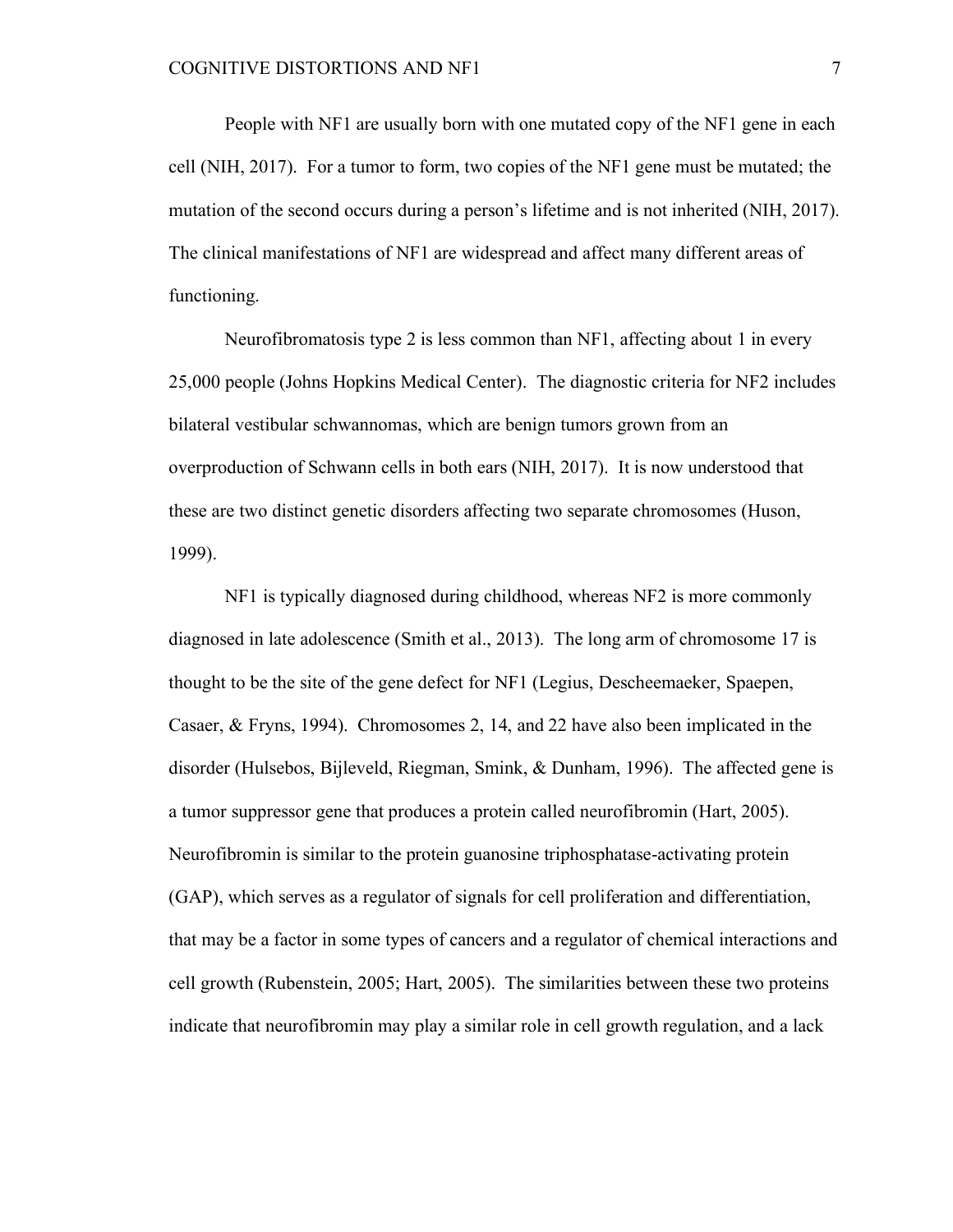of this protein may be responsible for the abnormal cell growth and tumor development that occurs in NF1 (Hart, 2005).

Neurofibromatosis type 3, also known as schwannomatosis (SWN) is a recently recognized form of NF. This disorder affects approximately 1 in 40,000 individuals (Evans et al., 2010). Whereas NF1 is characterized by neurofibromas, SWN is characterized by schwannomas. Neurofibromas and schwannomas are both benign nerve sheath tumors, but have different effects on the nerve root in which the tumor is located. Diagnostic criteria outlined by the National Institutes of Health for SWN include: (a) two or more non intradermal schwannomas (b) no evidence of a vestibular tumor on magnetic resonance imaging (MRI) scan (c) no known constitutional NF2 mutation and (d) one pathologically confirmed nonvestibular schwannoma and (e) a first-degree relative who meets the above criteria. Although SWN involves symptoms that are similar to NF1, for the purpose of this study, only NF1 will be considered.

#### **Clinical Manifestations and Medical Concerns of NF1**

In order to understand the physical manifestations of NF1, it is important to review the basic anatomy of the human nervous system. The nervous system consists of two parts: the central nervous system (CNS), which includes the brain and spinal cord, and the peripheral nervous system, which contains nerves all over the body that send signals to the CNS. These signals are sent with the help of nerve fibers that are covered in myelin. Myelin is a substance also known as nerve sheath and protects the nerve fibers and helps them send fast signals (Kaiser, 2017). At times, the cells that create the myelin, Schwann cells, can grow uncontrollably, forming a nerve sheath tumor (Kaiser, 2017).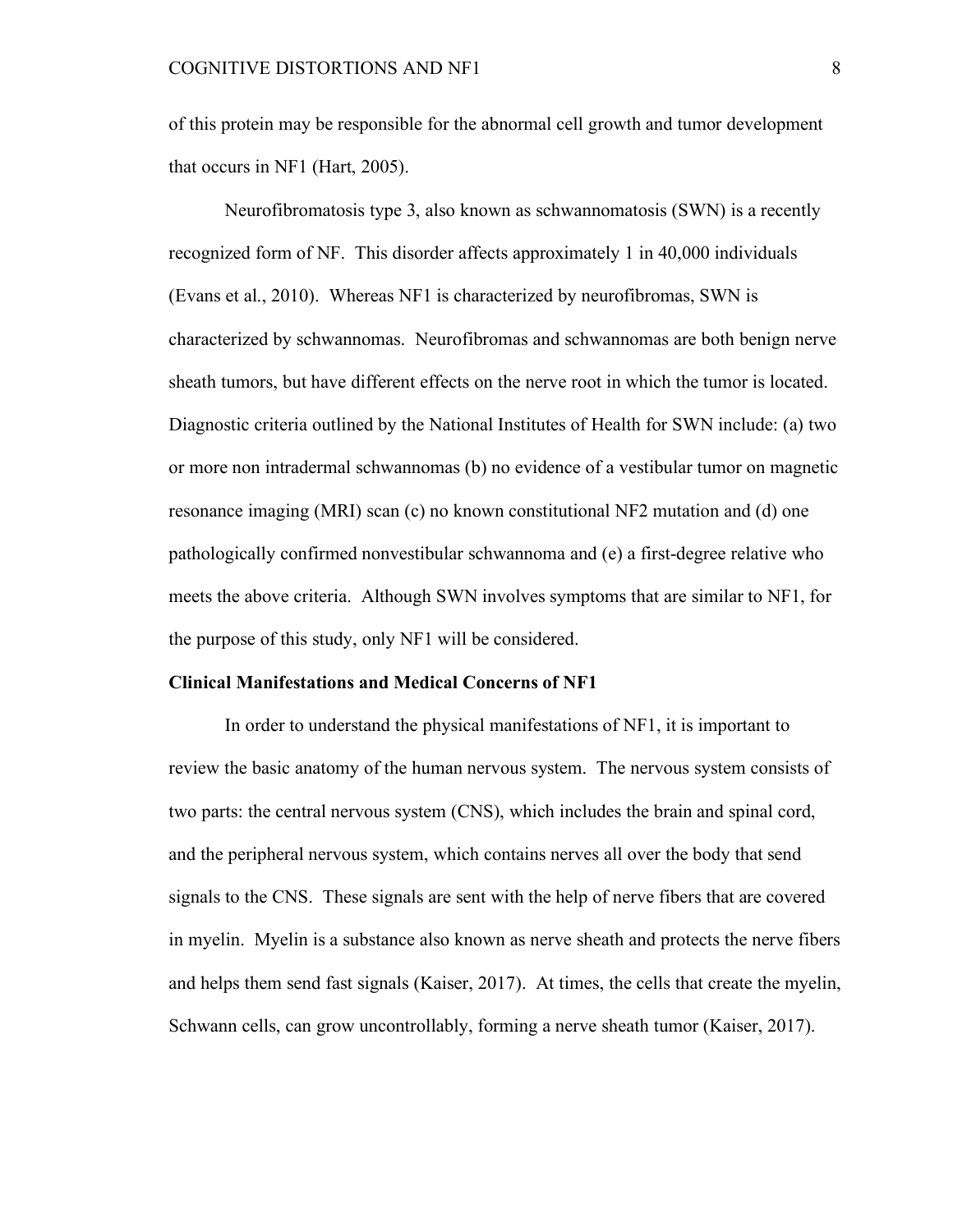One of the most common symptoms of NF1 is neurofibromas, which occur in more than 99% of the NF1 population (Ferner, 2007). Neurofibromas are benign peripheral nerve sheath tumors that can be focal cutaneous (in or just under the skin) or subcutaneous. They can appear as purplish depressions in the skin or pedunculated lesions that stick out from the skin (Tonsgard, 2006). Neurofibromas will typically develop in the patient's late teens or early twenties (Ferner, 2007). Neurofibromas may be tender to the touch and cause tingling in the distribution of the affected nerve (Ferner, 2007). Plexiform neurofibromas, seen in at least 50% of patients, are similar to cutaneous neurofibromas, but have more extracellular matrix (Tonsgard, 2006). They cause significant morbidity because they are diffuse, grow along the length of the nerve, and may involve multiple nerve branches (Ferner, 2007). Plexiform neurofibromas often arise from the dorsal spinal roots (roots emerging from spinal cord), nerve plexi (networks of intersecting nerves), large nerve trunks, or sympathetic chains (paired bundle of nerve fibers) and infiltrate surrounding soft tissue (Ferner, 2007; Tonsgard, 2006). Although neurofibromas are benign, there is also the possibility for individuals to develop malignant peripheral nerve sheath tumors (MPNST); however, there is only an 8% to 13% lifetime risk (Ferner, 2007). MPNSTs usually arise from preexisting plexiform neurofibromas, are hard to detect, metastasize widely, and signify a poor prognosis (Ferner, 2007).

One of the hallmark manifestations of NF1 is known as café-au-lait spots. More than 99% of individuals with NF1 will have café au lait spots on their skin, and some patients are distressed by their appearance (Ferner, 2007). These are hyperpigmented flat spots, or macules, that are generally round or oval (Tonsgard, 2006). They are present at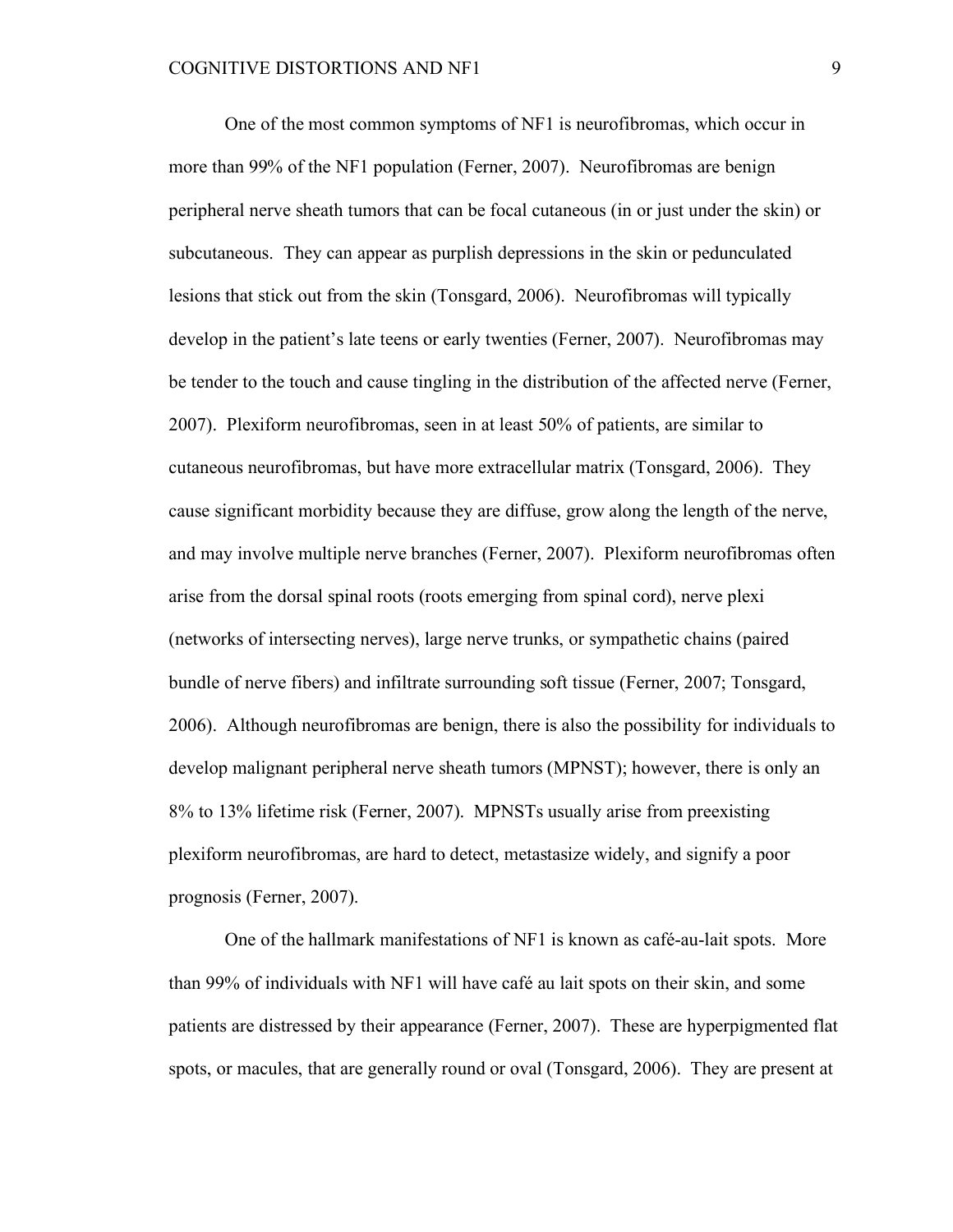the time of birth and will increase in size and number throughout the first 5 to 7 years of life (Tonsgard, 2006). NF1 patients will develop more than five spots within the first year of life and spots may continue to develop until age 4 (Debella & Friedman, 2000). These macules do not correlate with the number of NF1 tumors; they are benign and do not cause any functional disability in the patient (Hart, 2005). Similarly, skin-fold freckling is another type of hyperpigmentation sign of NF1. This characteristic will appear by age 7 and will occur in 90% of individuals (Feldman, Jordan, & Fonseca, 2010).

NF1 may also have ocular manifestations, affecting the iris, retina, and optic nerve (Tonsgard, 2006). Patients may have Lisch nodules, which are proliferations of melanocytes (melanin producing cells) and fibroblasts (cells that produce collagen) that appear as reddish brown spots in the iris (Tonsgard, 2006). These typically have no effect on vision and will appear in the teenage years (Tonsgard, 2006). Optic pathway gliomas (OPG) are seen in about 15% of NF1 individuals and children under the age of 7 are at greatest risk (Ferner, 2007). OPGs are the primary central nervous system tumors (visual pathway tumors) associated with NF1 and produce thickening of the optic nerve (Hart, 2005). They are frequently bilateral, involve the chiasm, and may extend to the optic tracts or the hypothalamus (Tonsgard, 2006). Some gliomas produce impaired visual acuity, abnormal color vision, visual field loss, squint, and hypothalamic dysfunction (Ferner, 2007).

Orthopedic symptoms may be a concern in NF1. In addition to sphenoid dysplasia (NIH, 2017), other common problems are hypotonia (low muscle tone) and poor coordination (Tonsgard, 2006). Bony dysplasia (abnormal bone development),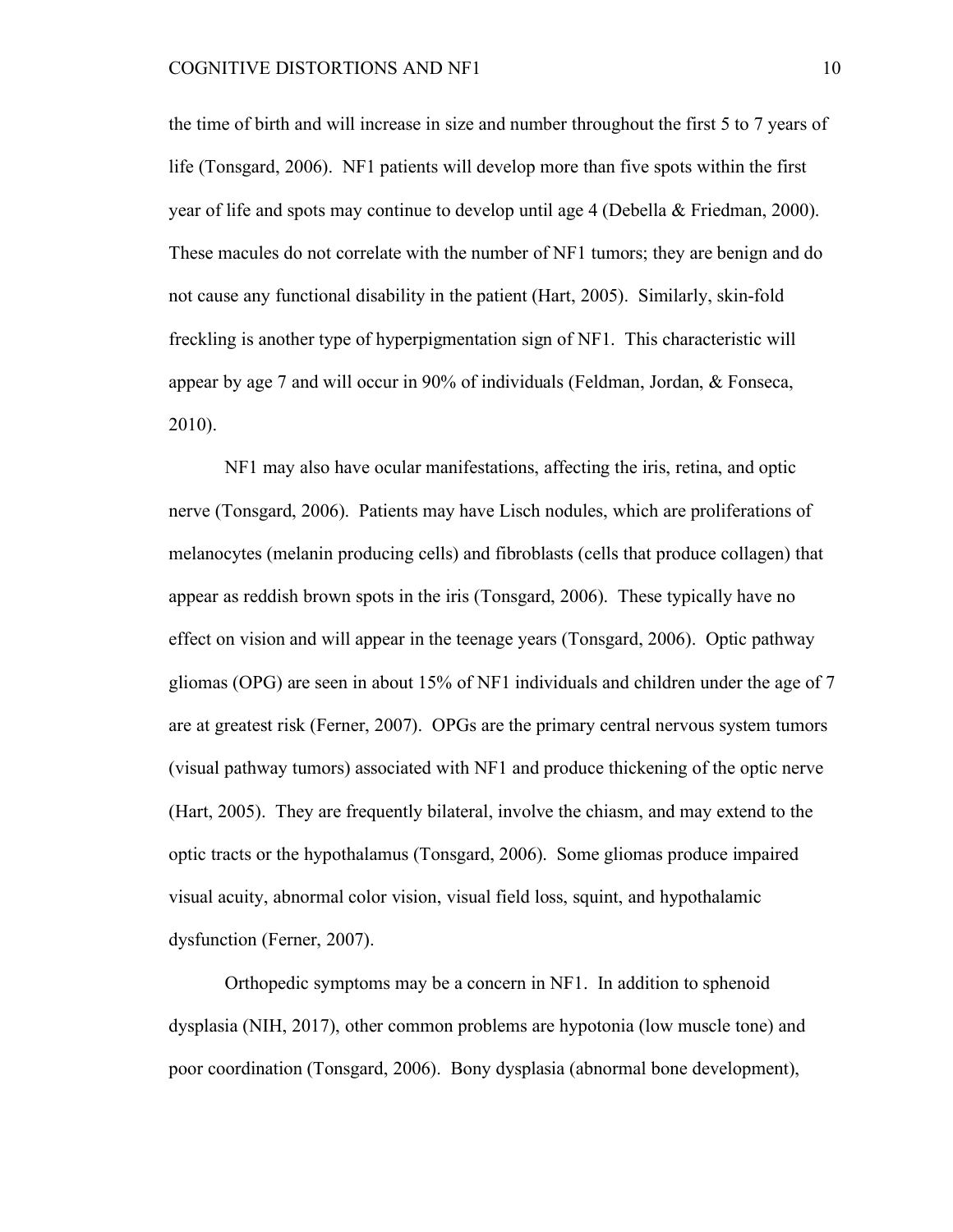bony erosion, demineralization, nonossifying fibromas (benign bone tumors) and scoliosis are all potential features of NF1 (Tonsgard, 2006). Erosion or demineralization is often caused by pressure from adjacent plexiform neurofibromas (Tonsgard, 2006). Approximately 5% of individuals with NF1 develop bowing of leg bones below the knee (Children's Tumor Foundation). This is caused by an intrinsic bone defect occurring during early bone development, with bowing often visible in the first few months of life (Ferner, 2007). Because of this concern, children with NF1 need a yearly spinal assessment. NF1 may cause disruption in bone maintenance and reduced bone mineral density (Lammert et al., 2005). Abnormalities of growth are also a common feature of NF1. There is evidence of large head size and short stature (Hart, 2005; Tonsgard, 2006). Failure to gain weight occurs in less than 1% of patients in the first 2 to 3 years of life (Tonsgard, 2006).

There is also evidence of neurologic impacts of NF1. Headaches, seizures, and brain tumors are common. Headaches will occur in 20% of NF1 patients, and most are consistent with migraines (Hart, 2005; Tonsgard, 2006). In addition to the 15% of patients that report visual pathway tumors (optic gliomas), another 3% to 5% of patients have other types of brain tumors, often on the brainstem or cerebellum (Tonsgard, 2006). The reduced neurofibromin in the body provides a growth advantage for astrocytes in the brain. Therefore, these tumors are astrocytic, meaning they originate from astrocytes in the cerebellum (Tonsgard, 2006). Tumors are often identified on MRI. Seizures, although not a common characteristic, occur in up to 10% of patients (Tonsgard, 2006). In a study of 536 individuals with NF1, researchers found that 9.5% had a history of at least one unprovoked seizure, and 6.5% had documented epilepsy (Ostendorf, Gutmann,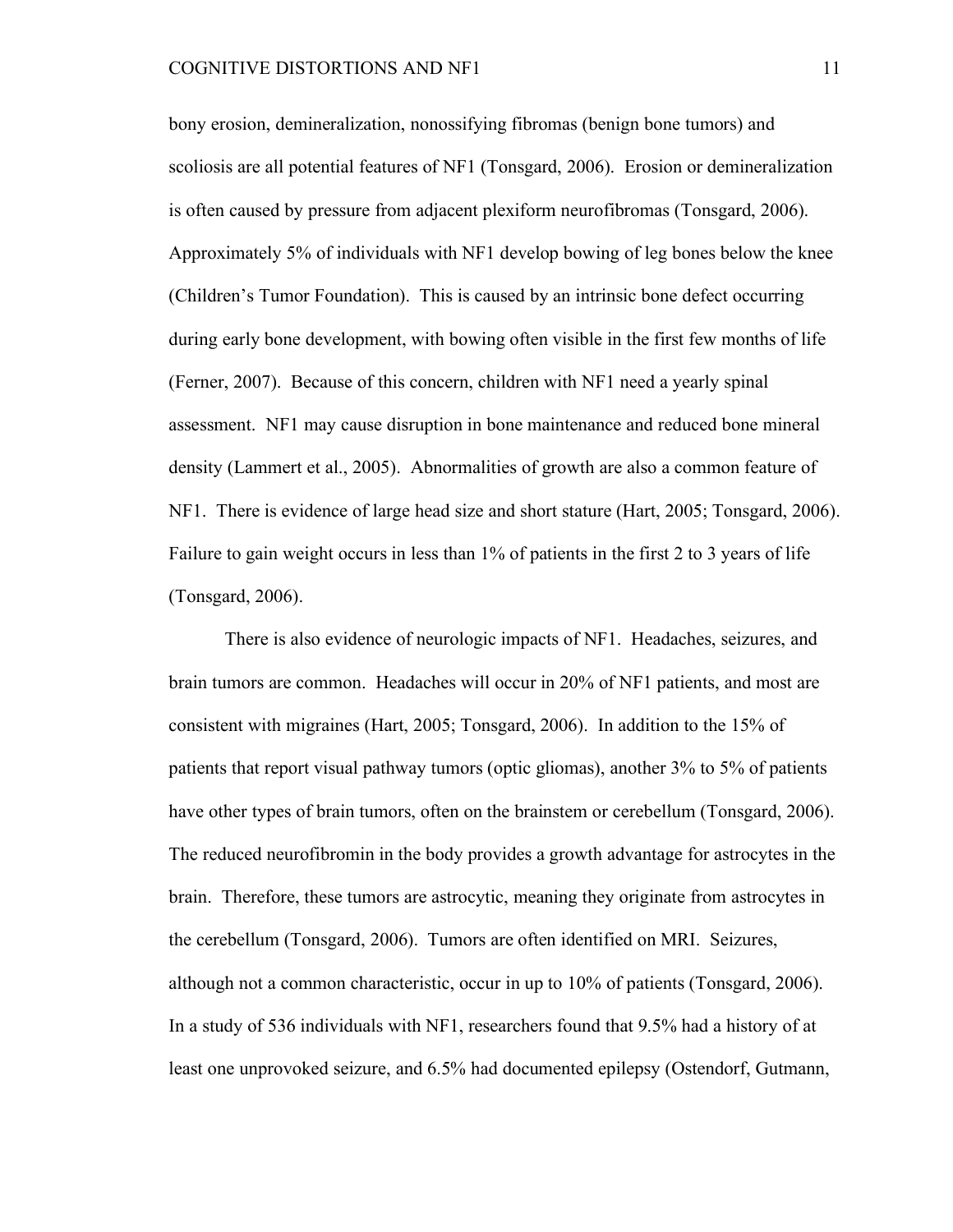& Weisenberg, 2013). Those with seizures were more likely to have inherited NF1 from their mother (Ostendorf et al., 2013). Focal (partial) seizures were the most common type, occurring in 57% of individuals with seizures (Ostendorf et al., 2013). Not only does NF1 have a substantial impact on the physical body, but the disorder also impacts neurocognitive functioning.

#### **Neurocognitive Impact of NF1**

Neurocognitive studies of NF1 patients have focused mainly on children, and data in adults are reported less frequently (Descheemaeker, Plasschaert, Frijns, & Legius, 2013). However, a handful of studies have examined the impact of NF1 on adult cognitive functioning, and deficits have been noted (Pavol et al., 2006). For example, in a study involving 103 patients with NF1, researchers found a significant difference between NF1 patients and controls in full scale, verbal, and performance IQ (Ferner et al., 2006). However, it is important to note that the intellectual impairment was mild and the majority of NF1 patients had IQs in the low-average range (Ferner, Hughes, & Weinman, 1996). Results from a study of 20 NF1 adults confirmed this finding and found a mean estimated IQ score of 89.96 (Descheemaeker et al., 2013). Ferner et al. (1996) also found that NF1 patients had higher error rates and slower reaction times on automated performance tests, and they were slow to formulate and adapt strategies to cope with complex and unfamiliar tasks (Ferner et al., 1996). NF1 participants were also found to have poorer reading, short term memory, and attention skills (Ferner et al., 1996). Moreover, NF1 patients had deficits in executive function, visual-spatial abilities, and attention (Acosta et al., 2006; Descheemaeker et al., 2013).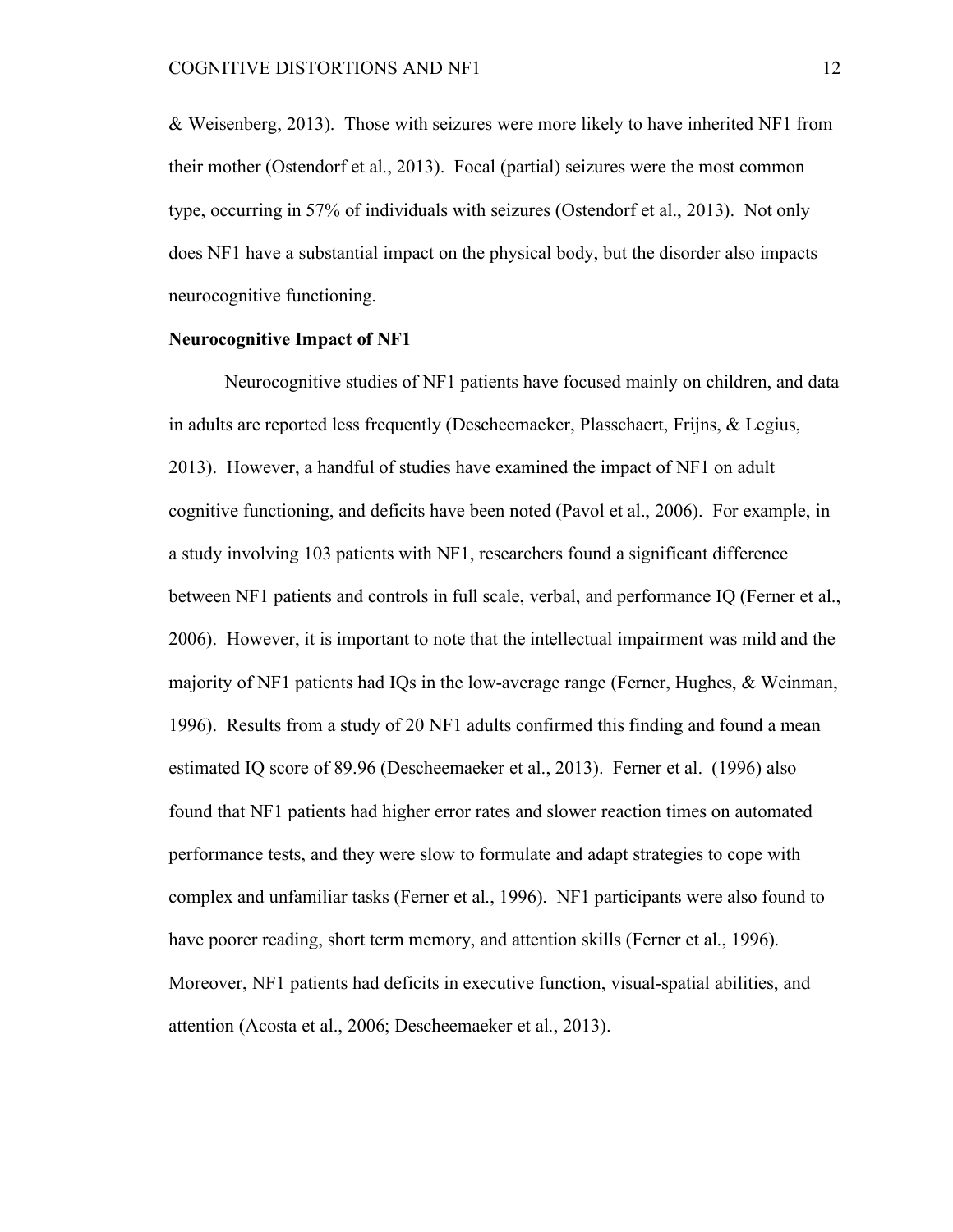Adults with NF1 performed significantly lower on tests of visual constructive skills in comparison to control groups (Descheemaeker et al., 2013). In a study conducted by Pavol et al. (2006) involving 20 NF1 patients, results indicated that measures of visual and attention-executive function skills discriminated between NF1 patients and controls. They also found that receptive vocabulary was a significant predictor in discriminating NF1 patients and controls (Pavol et al., 2006). Learning disabilities are common, affect as many as one half of patients with NF1, and can range from attention deficit hyperactivity disorder (ADHD) to intellectual impairment (Korf, 1992). Learning disabilities and ADHD occur in as many as 60% of patients (Tonsgard, 2006), and ADHD is thought to contribute to the learning disabilities and poor social skills in NF1 (Barton  $\&$  North, 2004). Recently, there have been advances in the understanding of the molecular, cellular, and neural system underpinnings of NF1 associated learning deficits in animal models; however, much remains to be learned about the spectrum of cognitive, neurological, and psychiatric phenotypes associated with NF1 (Acosta et al., 2012). These findings indicate that screening for learning disabilities in the early school years is beneficial for early intervention.

#### **Psychological Impact of NF1**

Due to the nature of NF1 and its variable physical and cognitive impacts, it is important to consider the psychological burden of living with the disorder. Empirical evidence indicates a wide range of psychosocial issues that are common with NFI. There is a consistent pattern of reduced emotional well-being in NF1 patients compared to the general population (Wang et al., 2012). For instance, those with NF1 are at increased risk for experiencing social and emotional difficulties, including depression, anxiety, low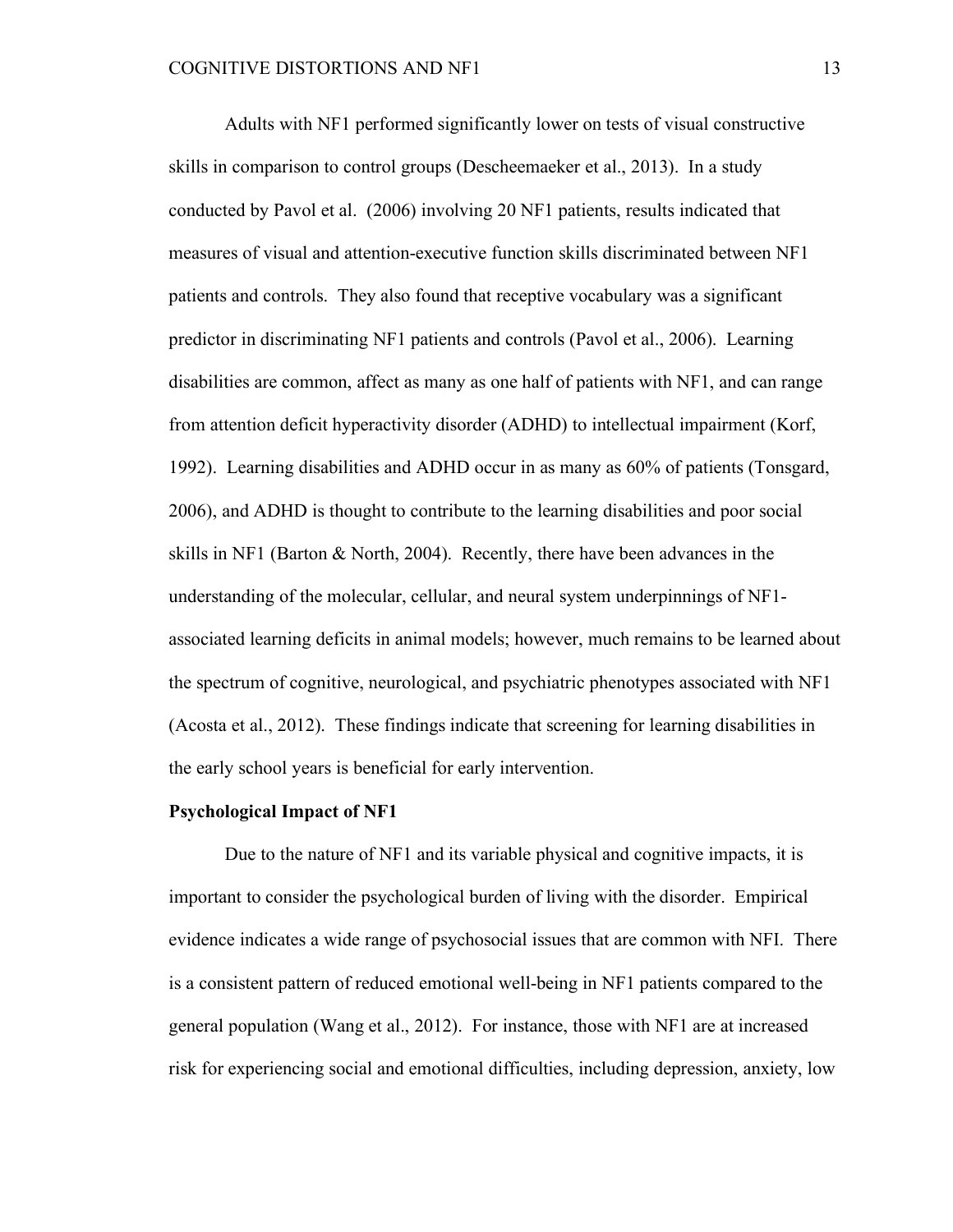self-esteem, social withdrawal, behavioral problems, and difficulty forming interpersonal relationships (Granstrom et al., 2012; Page et al., 20016; Wolkenstein et al., 2001). Levels of anxiety and depressive symptoms in an NF sample of 248 patients were found to be higher than those reported by patients with other chronic diseases, including coronary artery disease and cancer (Wang et al., 2012). The same study found that, in adults with NF1 and NF2, 37% of males and 46% of females scored at or above the cutoff of 16 on the Center for Epidemiologic Studies Depression (CESD) scale, indicating a high likelihood of clinical depression (Wang et al., 2012). In a more recent study of 498 adults with NFI examining depression and quality of life, researchers found that 55% of participants scored above a 16 on the CESD, supporting previous findings of increased risk for clinical depression (Cohen, Levy, Sloan, Dariotis, & Biesecker, 2015). Furthermore, they found that the degree of depressive symptoms was highly correlated with quality of life; approximately one third of the variation in QOL was explained by the level of depression (Cohen et al., 2015). Results of a 12 year follow-up study examining 48 adults with NFI indicated increased frequency of psychiatric symptoms and mental disorders (Zöller & Rembeck, 1999). Of these disorders, dysthymia was the most common diagnosis, found in 21% of the NF1 cases (Zöller & Rembeck, 1999). Depression, in particular, appears to be quite common among those with NF1 (Cohen et al., 2015).

Adults with NF1 also tend to have significantly less prosocial behavior (Pride, Crawford, Payne, & North, 2013). Interestingly, the higher rate of impairment in this area is reported by family members and friends of those with NF1, rather than selfreports. This indicates that NF1 patients have reduced awareness of deficits in social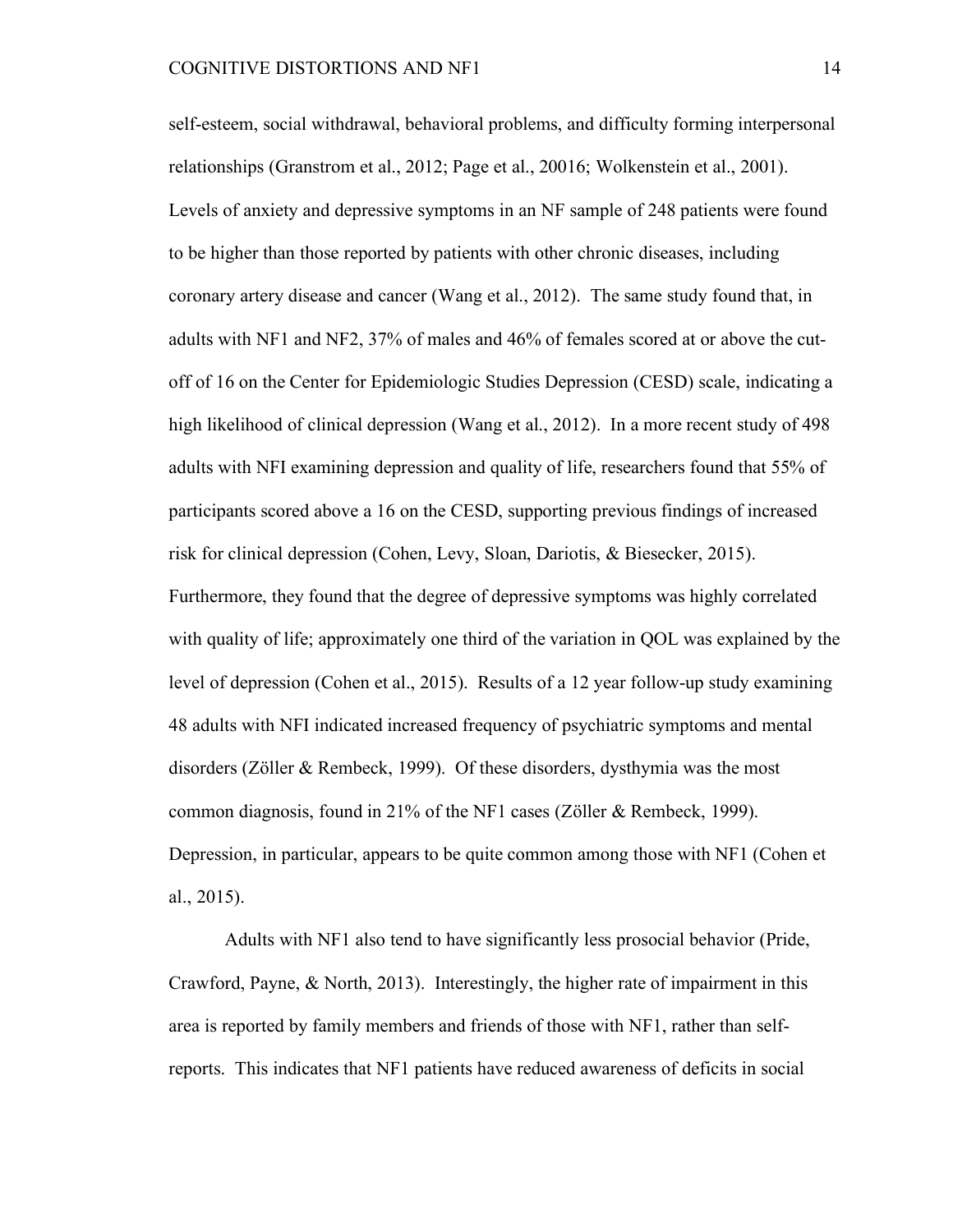skills, which should be considered when selecting strategies and interventions for future clinical trials aimed at improving social skills (Pride et al., 2013). In a study of 62 adults with NF1, social deficits were found to have a significant association with executive functions and social skills, and adults with more severe deficits in behavioral regulation exhibited more frequent antisocial behavior (Pride et al., 2013). The presence of ADHD has also been found to be an important risk factor for poor social skills (Barton & North, 2004). Approximately 30% to 50% of these individuals meet the diagnostic criteria for ADHD (Hyman et al., 2005). Studies show that impairments in attention and executive functions explain a significant proportion of variance in social skills in disorders characterized by social dysfunction (Addington & Addington, 1999).

In summary, it is clear that NF1 can have varying physical, neurocognitive, and psychological impacts. Because the hallmarks of NF1 are often visible, such as café au lait spots, neurofibromas, and skin pigmentation abnormalities, it is important to consider how visibility of the condition impacts each individual patient and his or her quality of life.

#### **Visibility, Perceived Visibility, and Stigmatization of NF1**

NF1 symptoms are typically more noticeable than those of NF2, yet both can be difficult to conceal (Smith et al., 2013). Visible plexiform neurofibromas are present in 30% of patients, and 20% have internal plexiform neurofibromas that are visible through imaging **(**Granstörm et al., 2012). Visibility of NF1 symptoms may cause significant psychological distress and social burden. Appearance concerns are common among the general population: 35% of men and 61% of women (Harris & Carr, 2001). In considering NF1, which manifests in visible symptoms, these concerns may be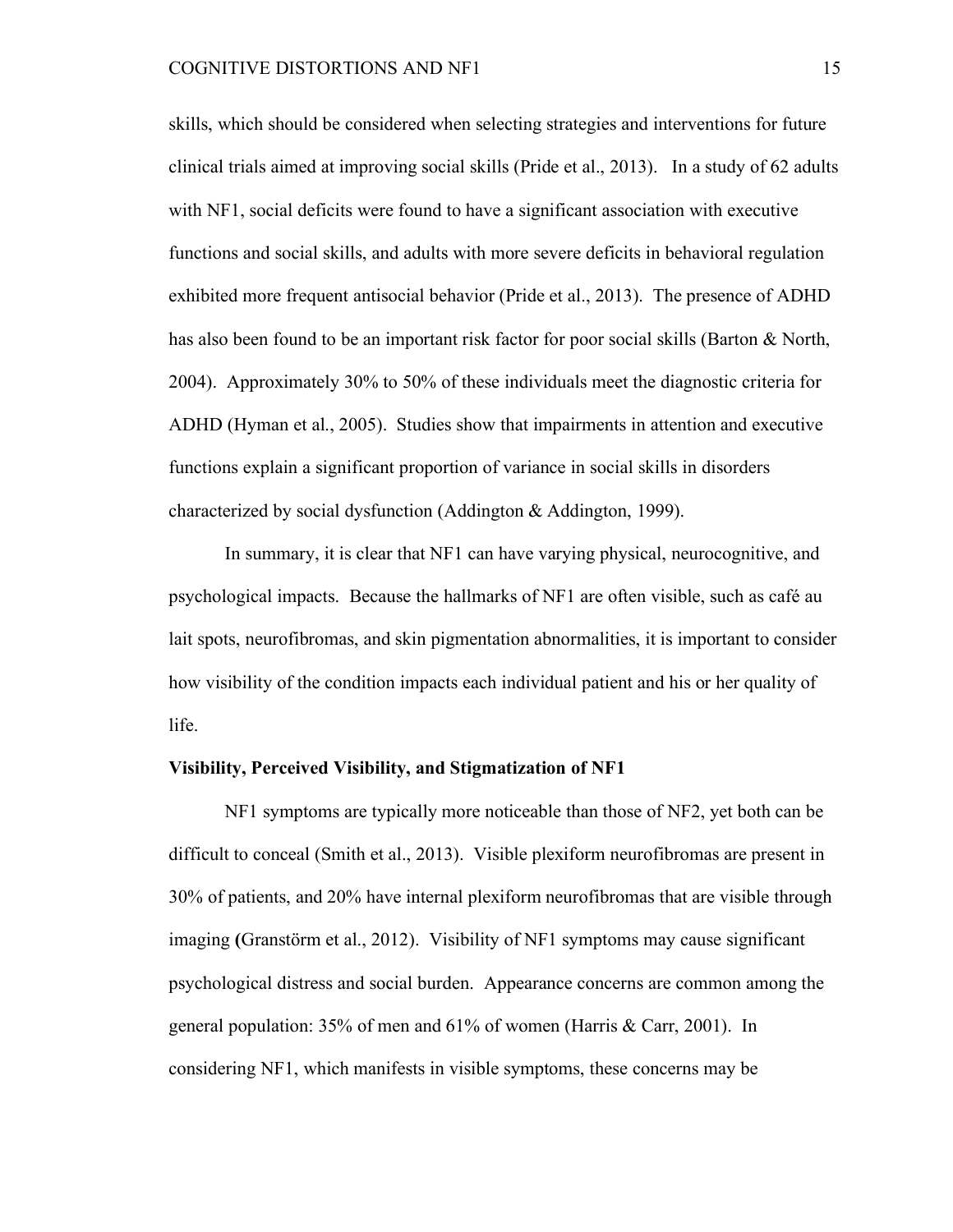exacerbated. In a study of 127 women with NF, researchers found that 85% were concerned with their appearance. Kodra et al. (2009) found that 40% of patients with NF1 reported feeling embarrassed about their skin condition, and more than 20% worried about having scars. In a 2012 study, women with NF1 felt less attractive and selfconfident and more insecure sbout their bodies compared to normative controls (Granstörm et al., 2012). Women with NF1 and NF2 experience a high level of social self-consciousness related to their appearance (Smith et al., 2013). Similarly, patients with NF1 who have more visible symptoms report that their skin condition has a greater impact on their emotions, mental health, and social functioning (Page et al., 2006). In a study of 60 Australian adults with NF1, researchers found that many of the participants reported the visible appearance as the worst aspect of the condition (Crawford et al., 2015).

In NF1 patients, disease visibility is associated with psychiatric morbidity that is linked to cosmetic impact, and reduces the quality of life (Wolkenstein et al., 2001, 2003). Psychiatric problems may arise as a reaction to disfigurement or perceived social stigma (Wolkenstein et al., 2003). Research shows that patients with a higher concern about the visibility of their disease are at higher risk of developing low self-esteem, selfrejecting cognitions, problems in interpersonal relationships, and negative body image (Rumsey & Harcourt, 2004). In a study of 129 Italian adults with NF1, researchers found that cosmetic features have a greater impact on all aspects of skin-disease-specific quality of life, especially with regard to limitations because of emotional problems, or the emotional aspect (Kodra et al., 2009). In this study, the most frequent items endorsed in emotional aspect were being worried that the disease would become worse and would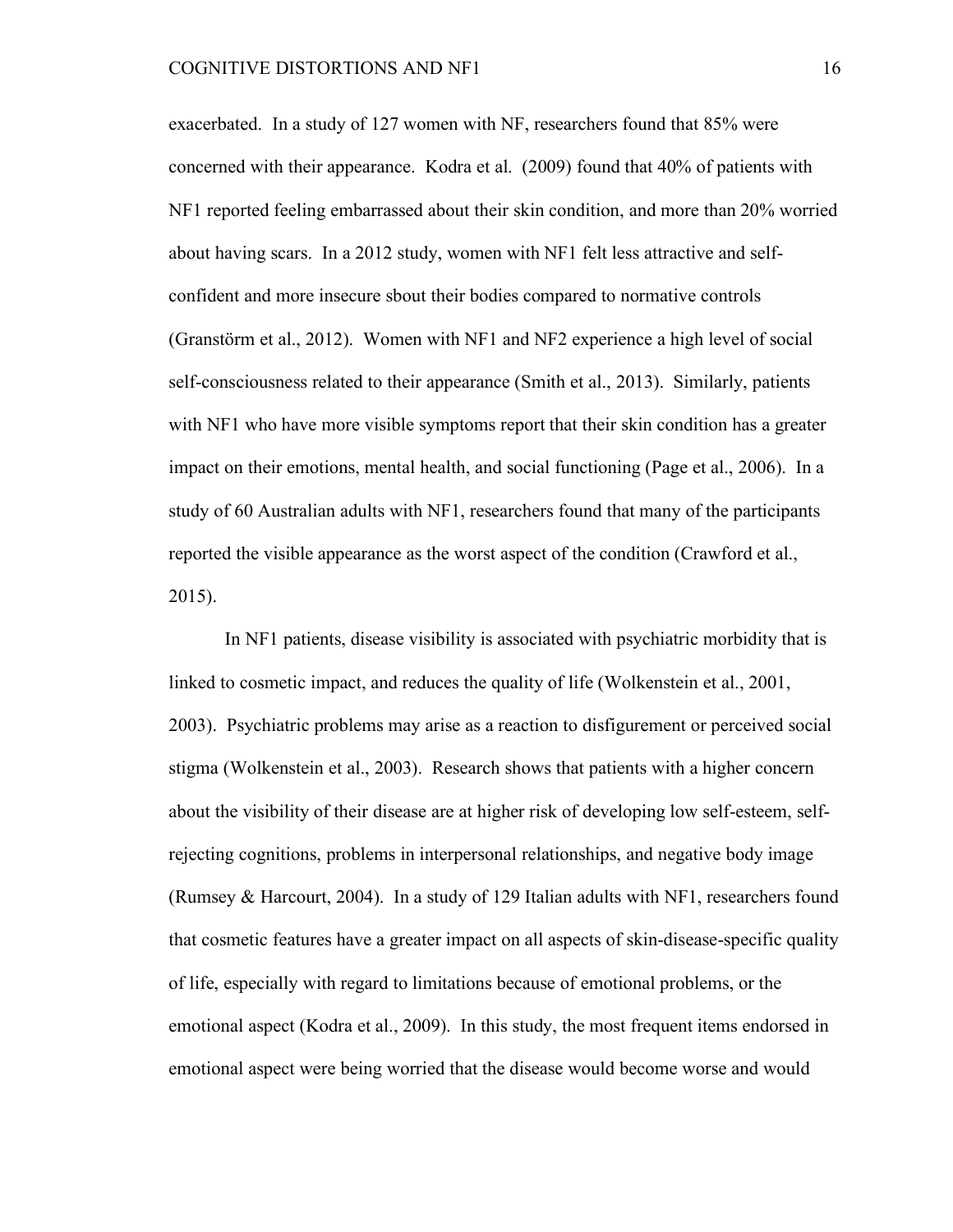result in a more complex course of the disorder (Kodra et al., 20009). Similar findings were found by Wolkenstein et al. (2001) in a study of 128 adults with NF1, in which patients with the most visible symptoms reported emotional effects of their skin condition on their quality of life. They also reported significantly greater overall effects on their skin disease quality of life, which included emotions, physical symptoms, and functioning (Wolkenstein et al., 2001). These findings are further supported by Page et al. (2006), whose study of 169 adults with NF1 yielded the same results. Appearance seems to play an important part in the perception of severity and has a direct impact on quality of life and personal body image (Wolkenstein et al., 2003).

Schilder (1950) first proposed a psychological approach to body image, consisting of how a person perceives his or her own body and related attitudes and feelings. According to Cash (2011), the cognitive-behavioral model of body image identifies three coping strategies in which individuals who experience distressing body-related cognitions and emotions commonly engage. These are: (a) *experiential avoidance*, or attempts to avoid distressing body image cognitions, emotions, and situations; (b) *appearance fixing*, or efforts aimed at correcting or concealing ones' perceived physical flaws; and (c) *positive rational acceptance*, or behaviors such as self-care and positive self-talk that focus on the acceptance of ones' experiences. Data from Cash, Santos, and Williams (2005) revealed that those who engaged in more body image experiential avoidance also experienced greater body image dissatisfaction and dysphoria and lower body image quality of life.

Literature on body image suggests that people with visible disfigurements may experience difficulties forming relationships, particularly with sexual partners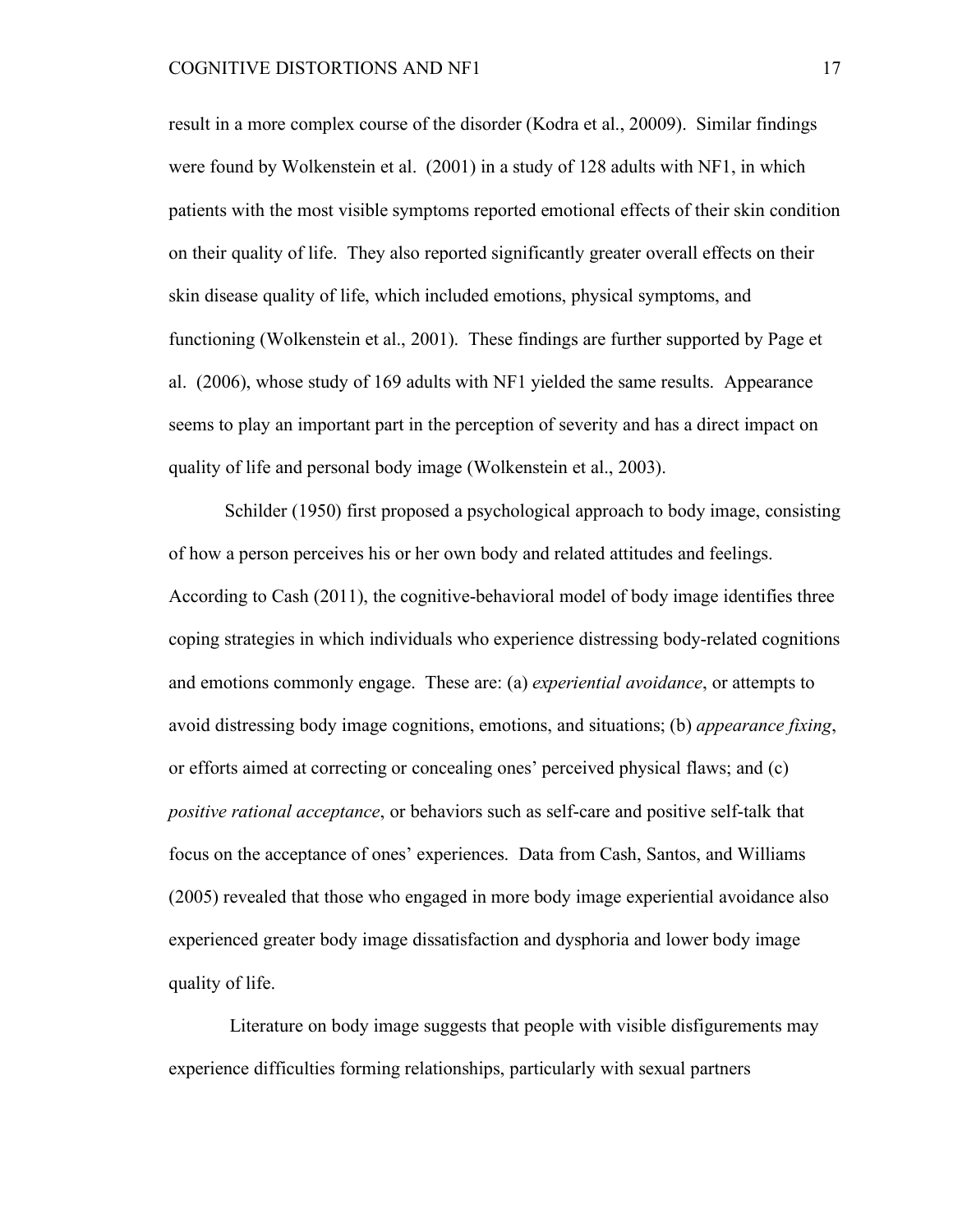(Thompson & Kent, 2001). Negative body image and perception also have an impact on depressive states and distress (Granstörm et al., 2012). Those with visible disfigurements or distinctions are often a target of stigmatizing and dehumanizing behavior (Lawrence et al., 2006). These behaviors can be overt, such as staring, double takes, whispering, and teasing, or subtler, such as avoiding eye contact, ignoring, pity, etc. (Beuf, 1990). In the aforementioned study of 60 Australian adults with NF1, certain participants experienced situations in which strangers approached them, made comments, or taunted them about their physical condition, which they reported as a distressing, humiliating experience (Crawford et al., 2015). According to Bull and Rumsey (1988), there are three specific effects of being a target of these behaviors: poor body esteem, a sense of social isolation, and a violation of privacy effect, which refers to a person's right to remain anonymous in crowds.

Most of the theory and research on the concept of stigmatization can be traced back to Goffman (1963). There have been a number of relevant theories about stigma. For instance, Goffman defined stigma as "an attribute that is deeply discrediting" (p. 6). More specifically, stigma is a worldwide devaluation of an individual who has an attribute or characteristic that is different from most (Goffman, 1963). Stigma then arises during a social interaction when actual social identity does not meet society's expectations or standards (Kurzban & Leary, 2001). Following Goffman's work, other perspectives of stigma have been noted in the literature. Jones et al. (1984) stated that a person is stigmatized when a deviation initiates an attributional process through which people interpret other aspects of the individual in terms of the deviation. Another perspective proposes that stigma is a form of deviance that leads others to judge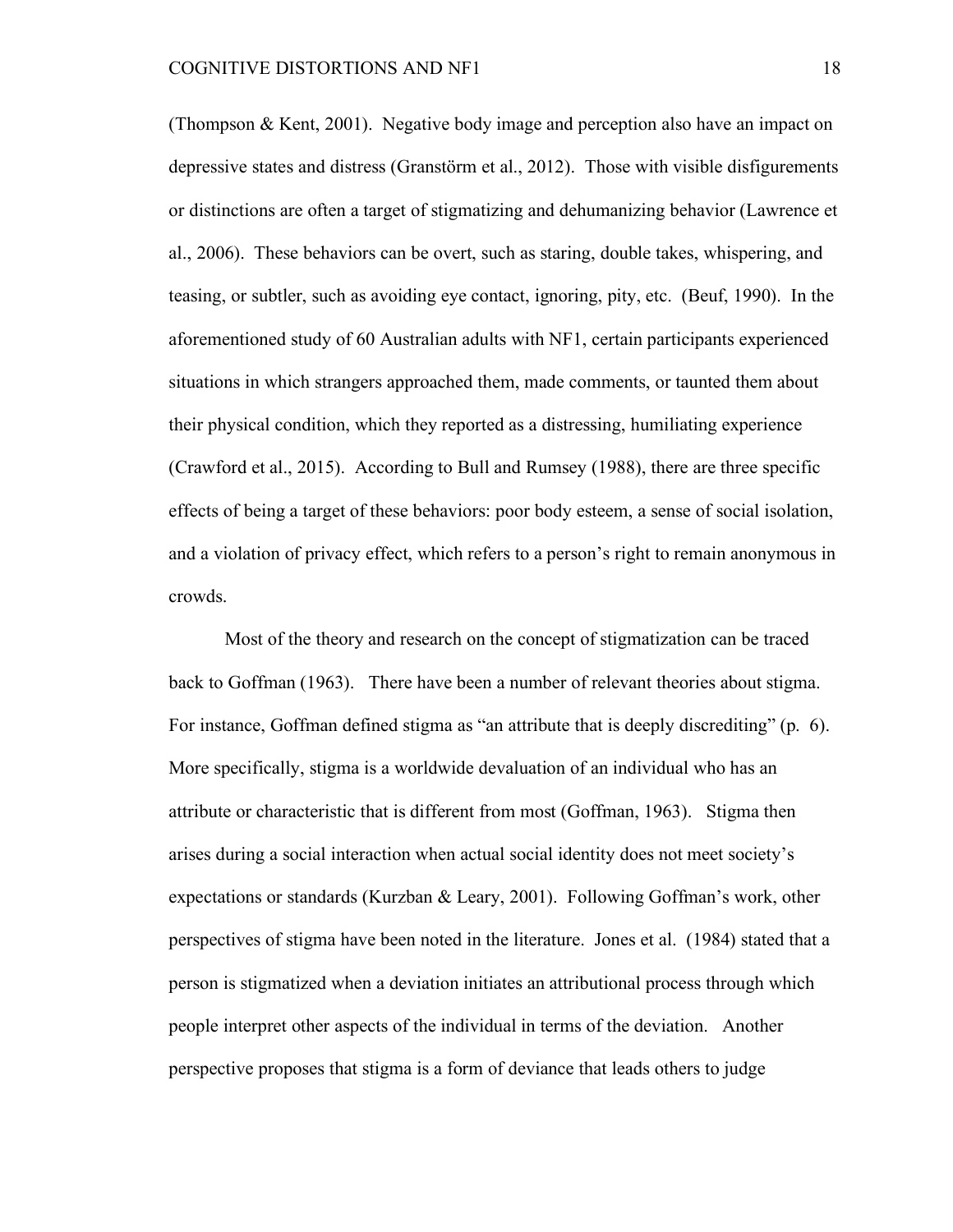individuals as illegitimate for participation in interaction (Elliott, Ziegler, Altman, & Scott, 1982). Once the individual is deemed illegitimate for participation, he or she is beyond the protection of social norms and may be excluded or ignored (Elliott et al., 1982). Lastly, Crocker, Major, and Steele (1998) believe stigma arises from membership in a group that is negatively valued in a specific situation. All of the aforementioned theories involve an aspect of negative evaluation and attributions. Through the process of stigmatization, certain individuals are excluded from particular sorts of social interactions because they possess a particular characteristic or are a member of a particular group (Kurzban & Leary, 2001).

Positive social interaction is a crucial component for psychological and physical health. Those who experience stigmatization are susceptible to a variety of behavioral, emotional, and physical problems, suggesting that humans may have an innate need to belong (Baumeister & Leary, 1995). NF1 is not the only disorder that may result in negative psychological impacts and stigmatization. There are a variety of other conditions with visible symptoms that could result in similar experiences.

#### **Psychological Effects of** *Other* **Visible/Disfiguring Conditions**

NF1 is just one of various disorders and skin conditions that present with physical symptoms. Often, these visible differences lead to stigmatization by others that result in negative psychological impact. To provide context, a few of other of these conditions will be discussed, such as psoriasis, congenital and acquired facial differences, acne vulgaris, genetic skeletal dysplasias, and HIV/AIDS.

Psoriasis is a chronic skin condition characterized by red lesions on the skin (Schon & Boehncke, 2005). Systematic reviews examining the psychosocial impact of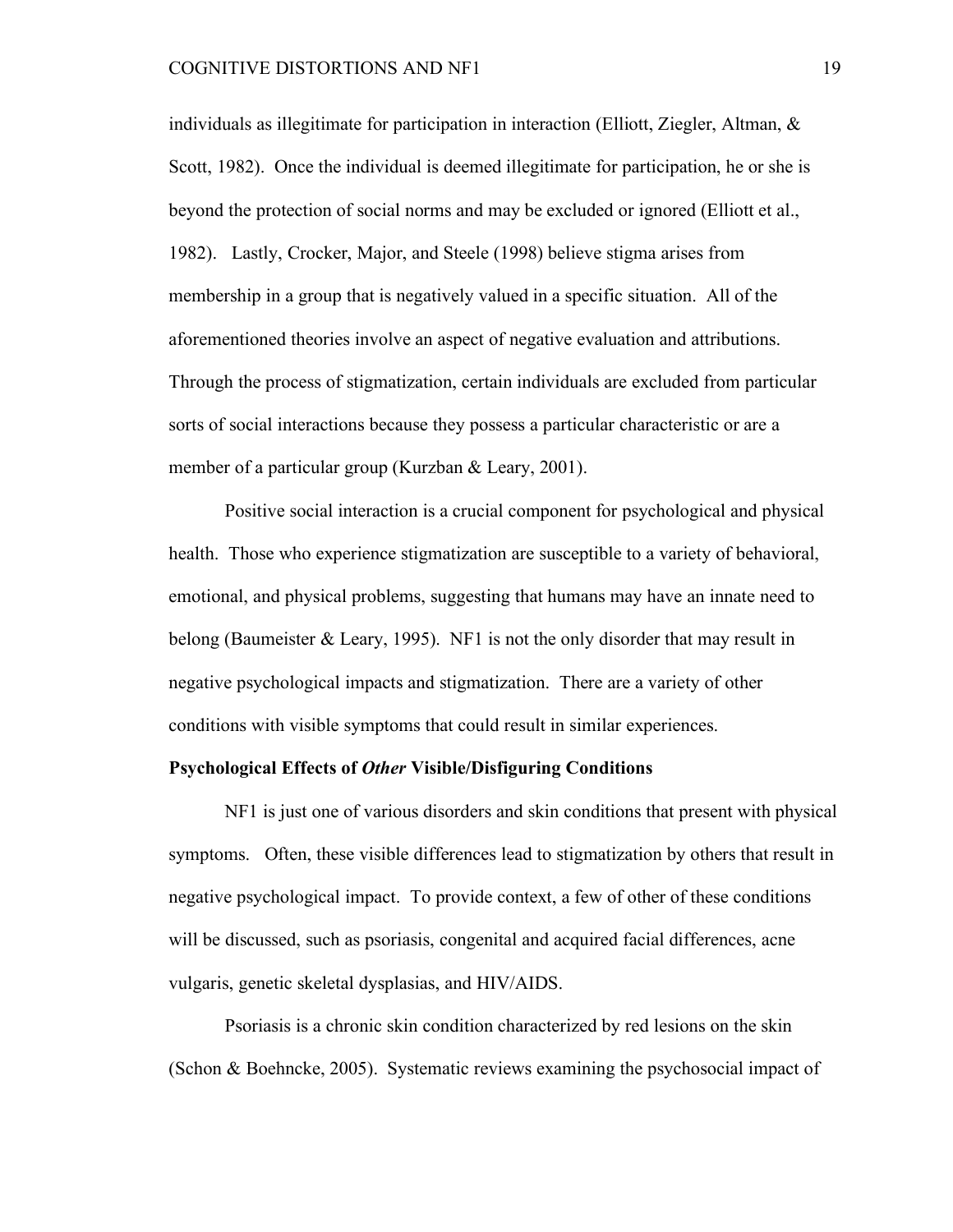psoriasis demonstrated social stigmatization, high stress levels, physical limitations, depression, and employment problems. They also found high rates of poor self-esteem, anxiety, depression, sexual dysfunction and suicidal ideation (Kimball et al., 2005; Russo, Ilchef, & Cooper, 2004). As with NF, patients with psoriasis commonly experience stigmatization, which they consider one of the more distressing characteristics of the condition (Schmid-Ott et al., 2005). This experience of stigmatization contributes to additional stressors, such as disability, depression, and reduced quality of life, in these patients (Richards et al., 2001). In a recent study examining the predictors of perceived stigmatization, researchers found that higher levels of perceived stigmatization were correlated with sociodemographic and disease-related variables, personality, illness cognitions such as helplessness, and social support (van Beugen et al., 2017). This study stressed the importance of finding interventions to address stigmatization in treatment.

Studies have also examined the individuals with congenital abnormalities and other facial differences and how these differences impact their perceived stigmatization and psychological well-being, specifically pediatric patients with a cleft-lip/palate or other craniofacial deformities that compromise speech functions (Carroll  $\&$  Shute, 2005). In a study conducted by Masnari et al. (2012), of self- and parents perceived stigmatization in children and adolescents with congenital or acquired facial differences, these children are at high risk for experiencing stigmatizing behaviors. More specifically, they are at risk of behaviors such as staring, startled reactions, teasing, and expressions of pity (Masnari et al., 2012). In regards to psychological and behavioral adjustment, adolescents with acquired facial differences have been found to report poorer self-image than adolescents with congenital conditions (Patrick et al., 2007); however, this finding is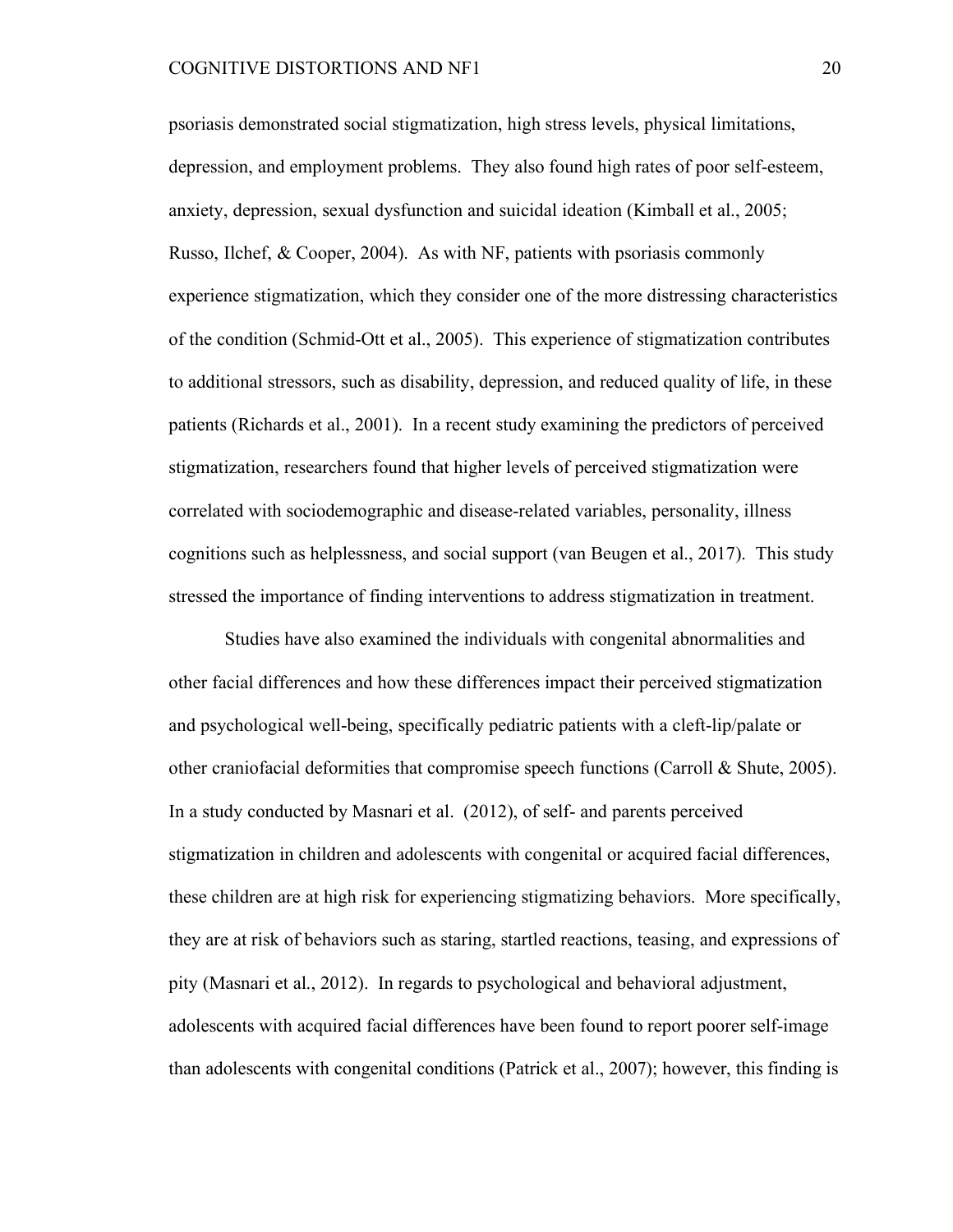not consistent among adults (Versnel, Plomp, Passchier, Duivenvoorden, & Mathijssen, 2012).

Acne vulgaris (AV) is a genetic-hormonal illness effecting the skin that results in lesions in exposed areas such as the face and thorax (Vilar, Santos, & Sobral Filho, 2015). This common inflammatory condition affects both adolescents and adults (Joseph, 2010). The effect of acne on psychological well-being is significant because it is most prevalent during adolescence, which is a time of social, emotional and physical development (Joseph, 2010). Because acne affects the face and thorax, it is highly visible, which adds to the psychological burden of the disease; there is evidence in some patients of severe psychological impact, leading to clinical depression, anxiety, suicidal thoughts, and even suicide (Joseph, 2010). Studies of quality of life among adolescents with acne indicate that there is a correlation between the severity of acne vulgaris and lower quality of life; however, self-esteem was not significantly associated with the occurrence or severity of acne vulgaris (Vilar et al., 2015).

Genetic skeletal dysplasias result in similar experiences due to their physical burden and impact. *Skeletal dysplasia* is an umbrella term that includes a variety of disorders that impact bone and cartilage growth. In a study conducted by Apajasalo, Sintonen, Rautonen, and Kaitila (1998), the researchers focused on three specific genetic dysplasias: achondroplasia, cartilage-hair hypoplasia, and diastrophic dysplasia. All of these subtypes result in congenital severe short stature (Apajasalo et al., 1998). Other symptoms of these dysplasias include disproportionate short-limbed stature, characteristic facial features, sparse hair, and limitation of joint movements (Gorlin, Cohen, & Levin, 1990; Makitie & Kaitila, 1993). Findings from the aforementioned study indicate that the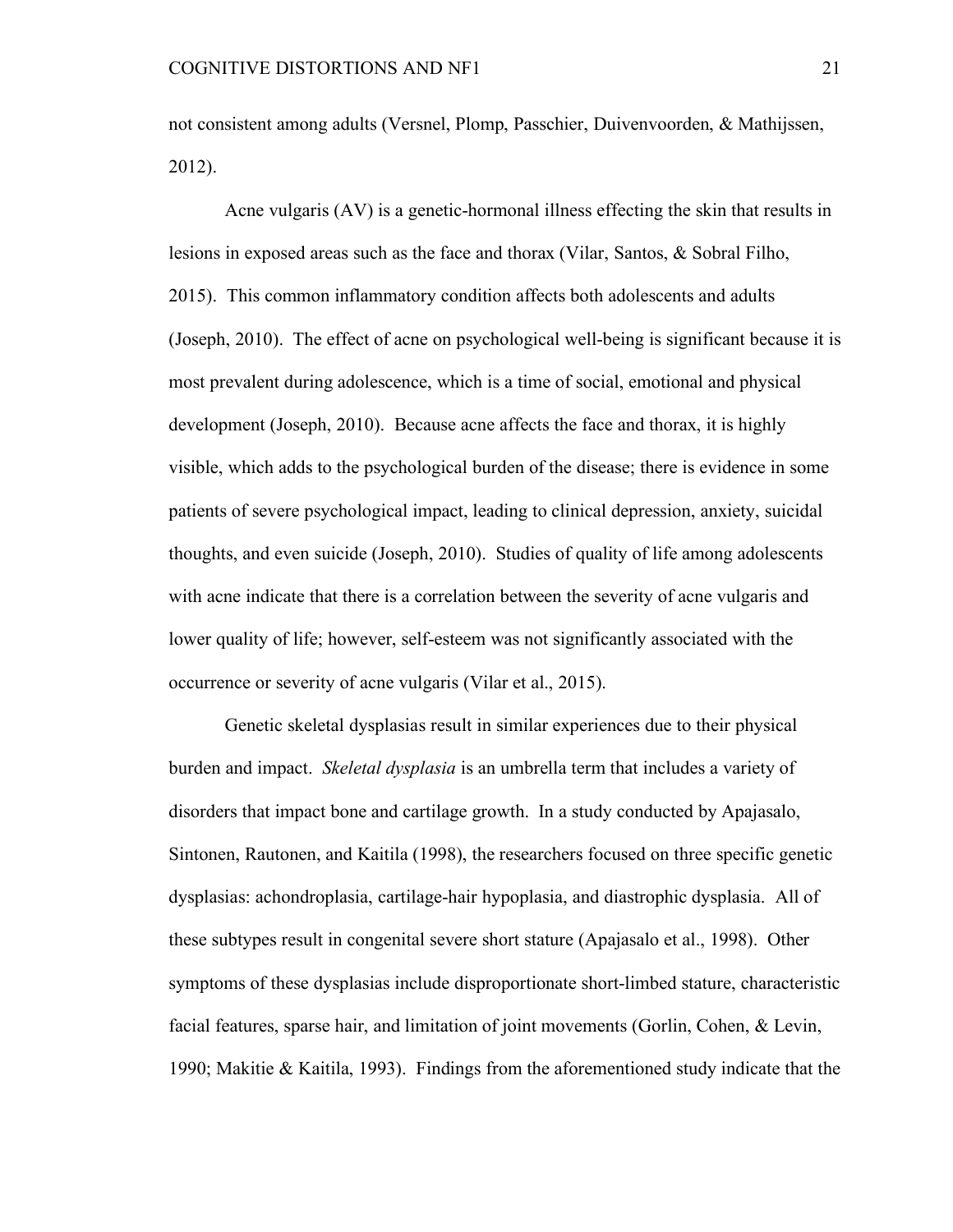perceived health-related quality of life of adult patients with skeletal dysplasias is significantly lower than that of health controls (Apajasalo et al., 1998). More specifically, they found that adult patients reported more problems for dimensions of usual activities and sexual activity, whereas adolescents had more problems with school, hobbies, and friends and were more concerned with their physical appearance. Short stature is common among most, if not all, skeletal dysplasias, and it commonly has a negative impact on functioning. Studies show that short stature impacts development and psychosocial functioning, increasing the risk for psychosocial problems (Abe et al., 2009; Magnusson et al., 2005). Psychosocial effects that have been documented include negative comparisons with peers, social stigmatization due to height-related perceptions, social exclusion, and bullying at school (Harter, 2001; Sandberg & Colsman, 2005; Sandberg & Voss, 2002)

HIV/AIDS is another condition that is highly associated with stigma. HIV is a virus that attacks the body's immune system, which ultimately leads to the inability to fight off infections and disease (Centers for Disease Control and Prevention [CDC], 2010). The virus is spread only through certain body fluids, such as blood, semen, preseminal fluid, rectal fluids, vaginal fluids, and breast milk (CDC, 2010). HIV-related stigma occurs as a result of negative attitudes associated with behaviors linked to HIV transmission, such as homosexual sex or injectable drug use (Herek, 1999). Research on the impact of HIV-related stigma is extensive. The most commonly found associations are increased feelings of despair and depression, decreased self-esteem, and increased mental health problems (Berger, Ferrans, & Lashley, 2001; Buseh & Stevents, 2006; Mak, Poon, Pun, & Cheung, 2007). Researchers have found that the psychological well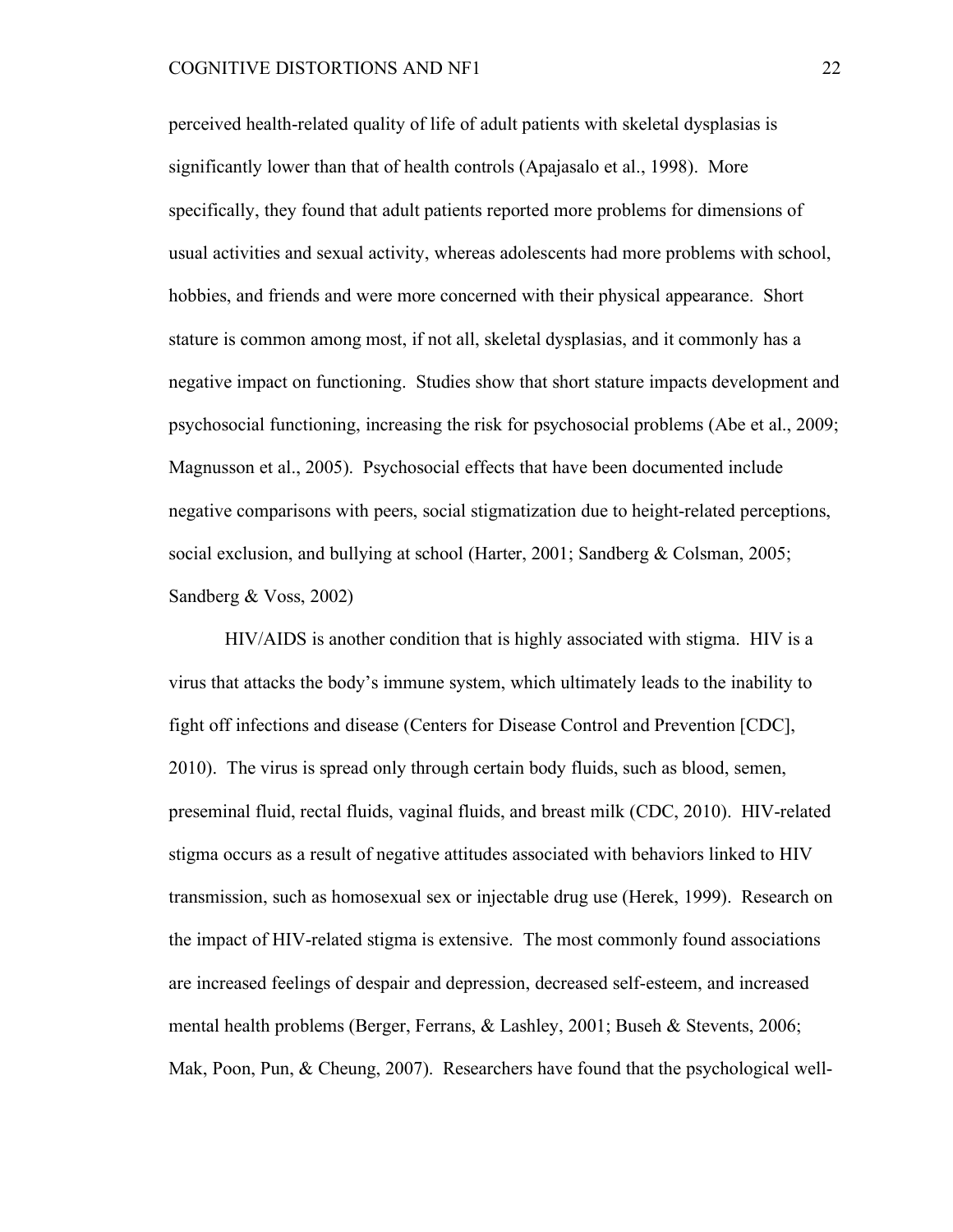being of people with HIV is both a consequence and a predictor of perceived HIV stigma (Miller et al., 2017). The experience of stigma within a healthcare setting has been found to negatively impact health-related behaviors, such as accessing testing and treatment and adherence to medical regimens (Butt, 2008; Fortenberry et al., 2002). Furthermore, because psychological symptoms such as depression and other types of mental illness are risk factors for acquiring HIV, these individuals may be susceptible to stigmatization (Miller et al., 2017).

Although many signs of HIV can go unnoticed, there are some symptoms of early and latent HIV that can be visible. These include a maculopapular rash (red bumps on a flat, red patch of skin), skin lesions and thrush (yeast infection around the mouth), and enlarged lymph nodes. There are also physical side effects of treatment, such as visible redistribution of body fat and/or localized fat loss around the buttocks, legs, arms, or face (Carr et al., 2003; Tien & Grunfeld, 2004). These physical manifestations may intensify the level of experienced stigma. In a study of people living with HIV comparing a group who could conceal their HIV versus those who could not, people with visible signs of HIV experienced more psychological distress and had lower self-esteem and reported less social support than those who could conceal their HIV status (Stutterheim et al., 2011). These findings were supported by a similar study in 2013 of the role of visible symptoms in HIV-related stigma. Researchers found that individuals with visible symptoms experienced more HIV-related stigma and had poorer outcomes on a range of psychological and mental health measures than those who were able to conceal their disease (Brener, Callander, Slavin, & de Wit, 2013).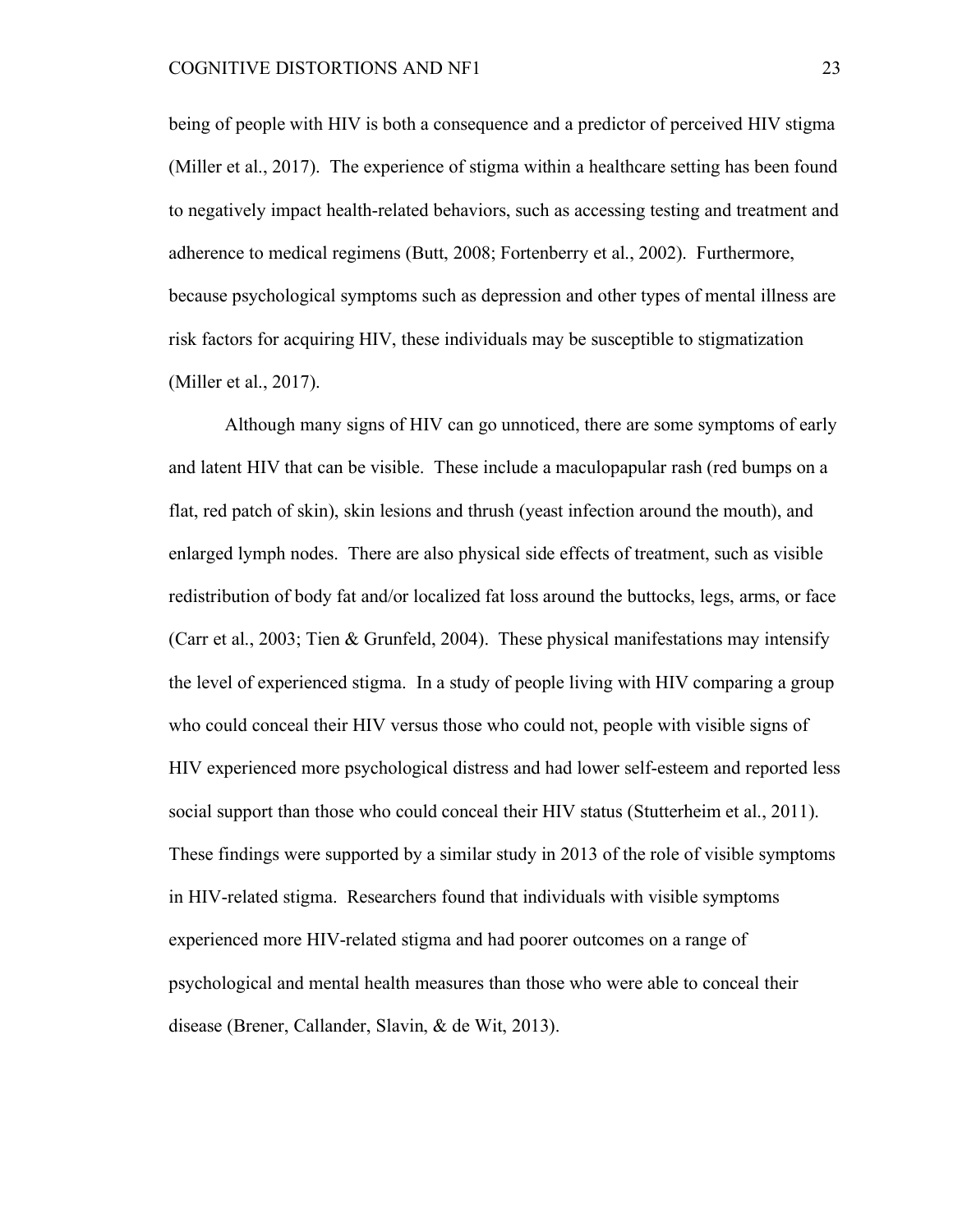In summary, it is clear that conditions involving visible symptoms have a great impact on well-being and psychological adjustment. Specifically, these symptoms often result in experiences of social stigmatization. Because stigma leads to social marginalization and resultant stress, it is important to screen individuals with NF1 for level of perceived stigmatization. Due to the nature of NF1 (abnormal physical appearance and characteristics), stigmatization may be a common and serious concern.

#### **Measures of Perceived Visibility and Stigmatization**

Measures of perceived visibility specific to individuals with NF1 are scarce. Specific to NF, there are currently only two measures of disease severity and disease visibility, the Riccardi Scale and the Ablon Scale. The Riccardi scale was developed to evaluate the severity of the disease (Riccardi & Kleiner, 1977). This instrument yields a single score and can be completed by patients, clinicians, or researchers using medical files. Grades of severity range from 1 to 4, in which 1 is minimal NF or few features of NF and 4 is severe NF or the presence of serious compromise.

The Ablon scale was developed to evaluate the visibility of the disease (Ablon, 1996). The ratings are based on appearance of the individual fully dressed and how readily physical symptoms could be perceived in impersonal interactions. This instrument is measured on a 3-point scale, in which 1 is no visible tumors with normal gait and posture and 3 is numerous tumors on the face, optic glioma, and severe skeletal features. Granstrom et al. (2012) developed a scale of four items for patients to selfassess whether their disease was visible to others when fully dressed. The scale measures subjective, perceived visibility on a scale from 0 (*not visible*) to 4 (*highly visible*). This scale is considered reliable and has a Cronbach's alpha of 0.85 (Granstrom et al., 2012).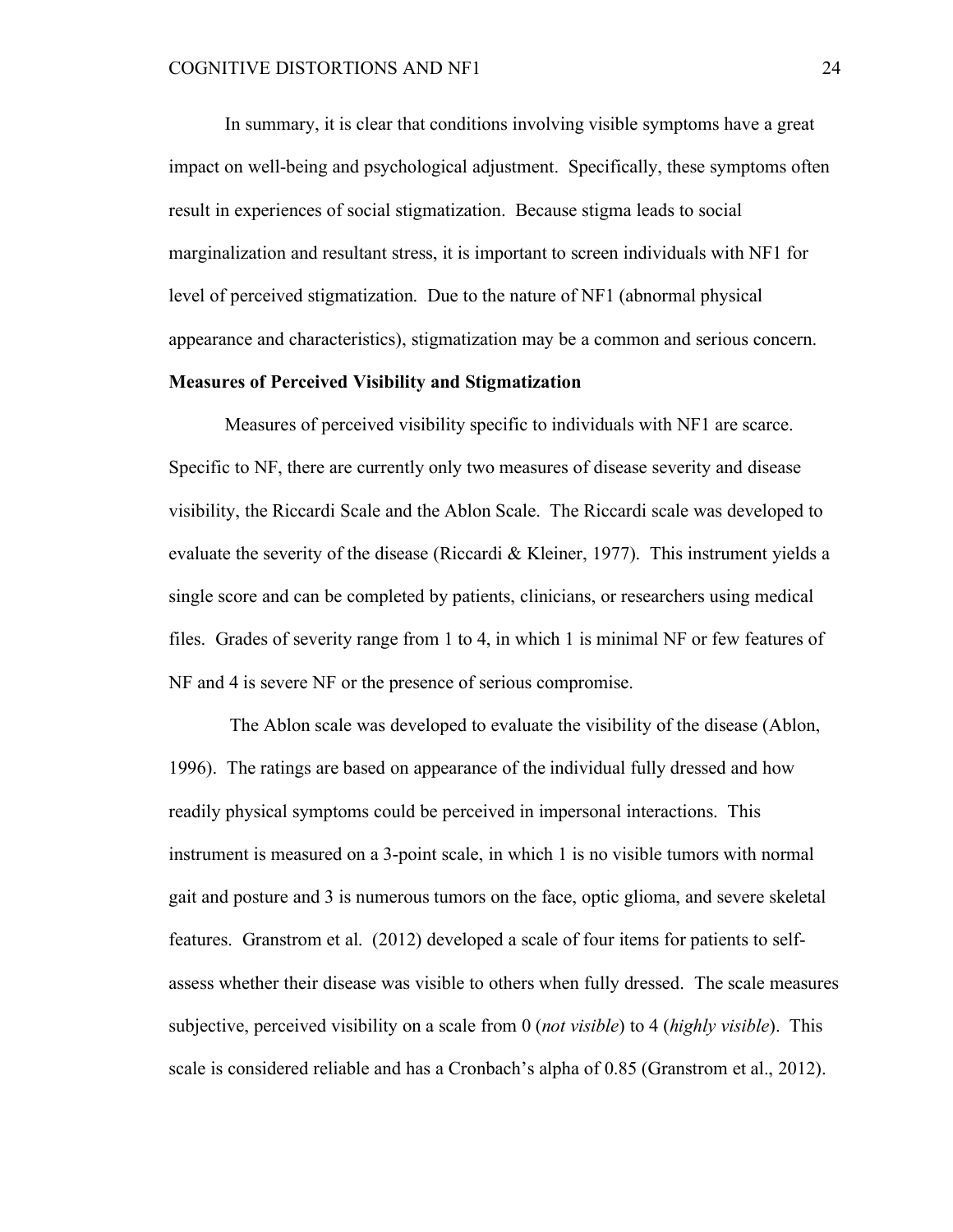For the purpose of this current study, researchers wanted to measure participants' perceived visibility of the condition using the 3-point Ablon scale. Additionally, researchers wanted to get a measure of perceived stigmatization as it relates to their reported disease visibility.

The Perceived Stigmatization Questionnaire (PSQ) is a 21-item, 3-factor measure. It measures the frequency of various stigmatizing social behaviors experienced by people with physical distinctions (Lawrence et al., 2006). The PSQ was originally validated in a sample of long-term adult burn survivors (Lawrence et al., 2006). The three factors are: absence of friendly behavior, confused and staring behavior, and hostile behavior (Lawrence, Rosenberg, Mason, & Fauerbach, 2011).

#### **Underlying Mechanisms of Perceived Visibility and Stigmatization**

Individuals with NF1 experience the condition in different ways. Visibility of NF1 varies among cases, as does patient perception of these symptoms. Research has illustrated the detrimental impact that may result from living with NF1, indicating the need for effective interventions to help many patients cope with appearance-related difficulties and accompanying patterns of psychological distress and problematic social interactions (Smith, Wang, Plotkin, & Park, 2013). Similarly, level of perceived stigmatization also varies across cases. To date, there is little research exploring the underlying cognitive factors that may influence or directly impact perceptions of NF1 symptoms and related stigmatization, which may aid in guiding psychological interventions. Because NF1 is highly comorbid with a variety of psychiatric and emotional concerns and cognitive distortions correlate with such mental disorders (e.g., Rosenfield, 2004), cognitive distortions are very relevant in this population. Cognitive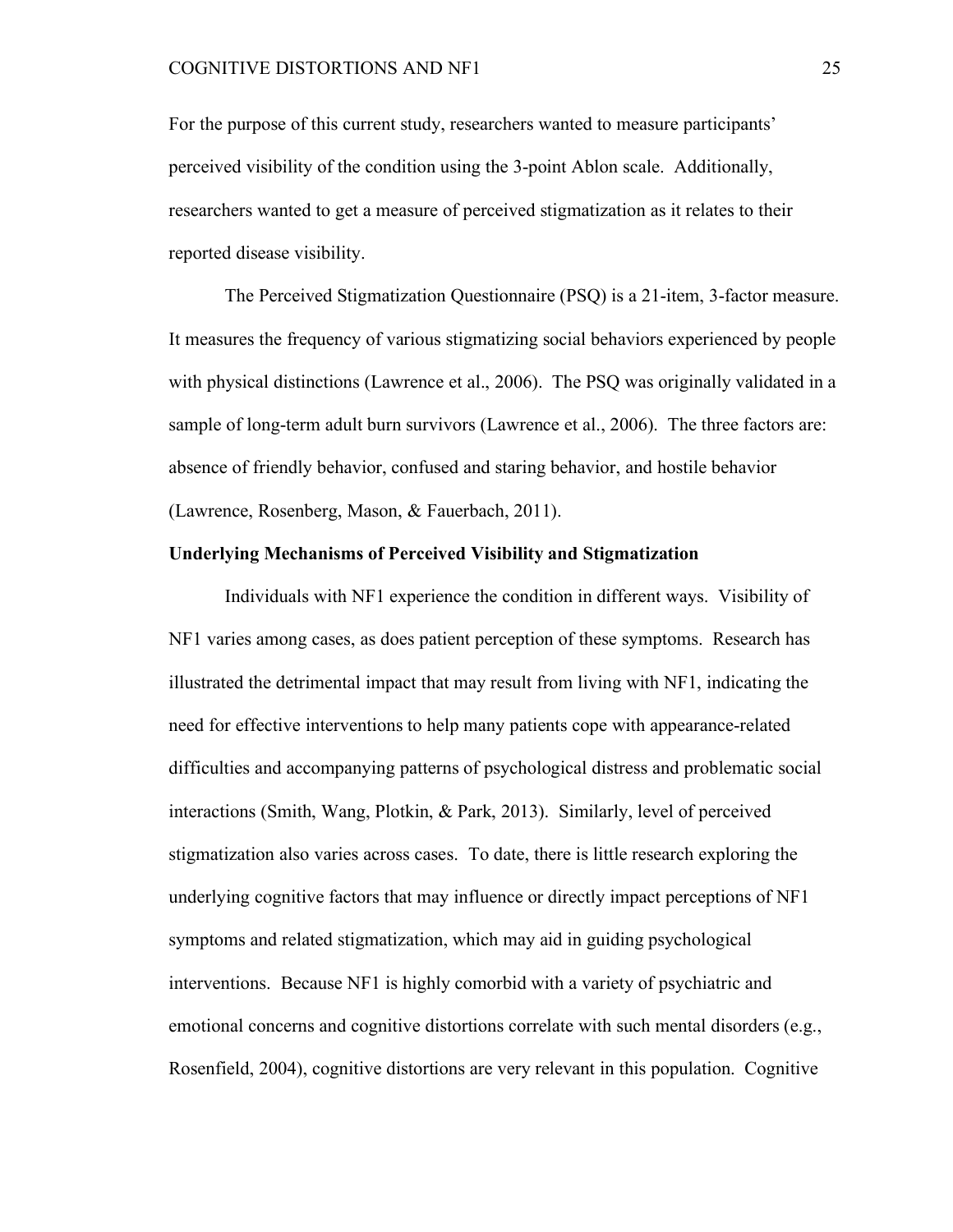distortions are a construct that stems from the cognitive model and the work of Aaron Beck. It is important to understand the history of cognitive therapy and the development of cognitive distortions in order to fully explore their relevance in regard to NF1.

#### **Overview of Cognitive Therapy**

Cognitive therapy was developed in the late 1960s as a response to objections to the psychoanalytic model, the inability of behavior therapy to account for the cognitive processes of human behavior, and the growing demands of both the public and managed care for brief, effective treatment (Beck, 1976; Dobson & Dozois, 2001). Many behaviorists of that era realized that their approach needed to expand beyond pure blackbox operant and classical conditioning models to account for the growing evidence for human cognitive processes (Hayes et al., 2005). This set the stage for basic cognitive models as a logical alternative.

Albert Ellis and Aaron Beck played a large role in incorporating cognitive aspects into the field of psychology. Albert Ellis began to focus on the cognitive contribution to human dysfunction by distinguishing healthy from unhealthy feelings and rational from irrational thinking (Backx, 2011). Ellis (1962, 1977) founded rational emotive therapy that proposed that the way people think makes them feel and behave in a certain way. His formulation opposed psychoanalytic insights and influence (Backx, 2011). In contrast, Aaron Beck's cognitive therapy model (Beck, 1967; 1976) incorporated psychoanalytic influence, which made it less challenging for long-standing psychoanalysts to make the "revolutionary step" towards the cognitive model (Backx, 2011, p. 268). Despite this difference, both models were based on the concept that irrational beliefs were the source of emotional distress or the cause of dysfunctional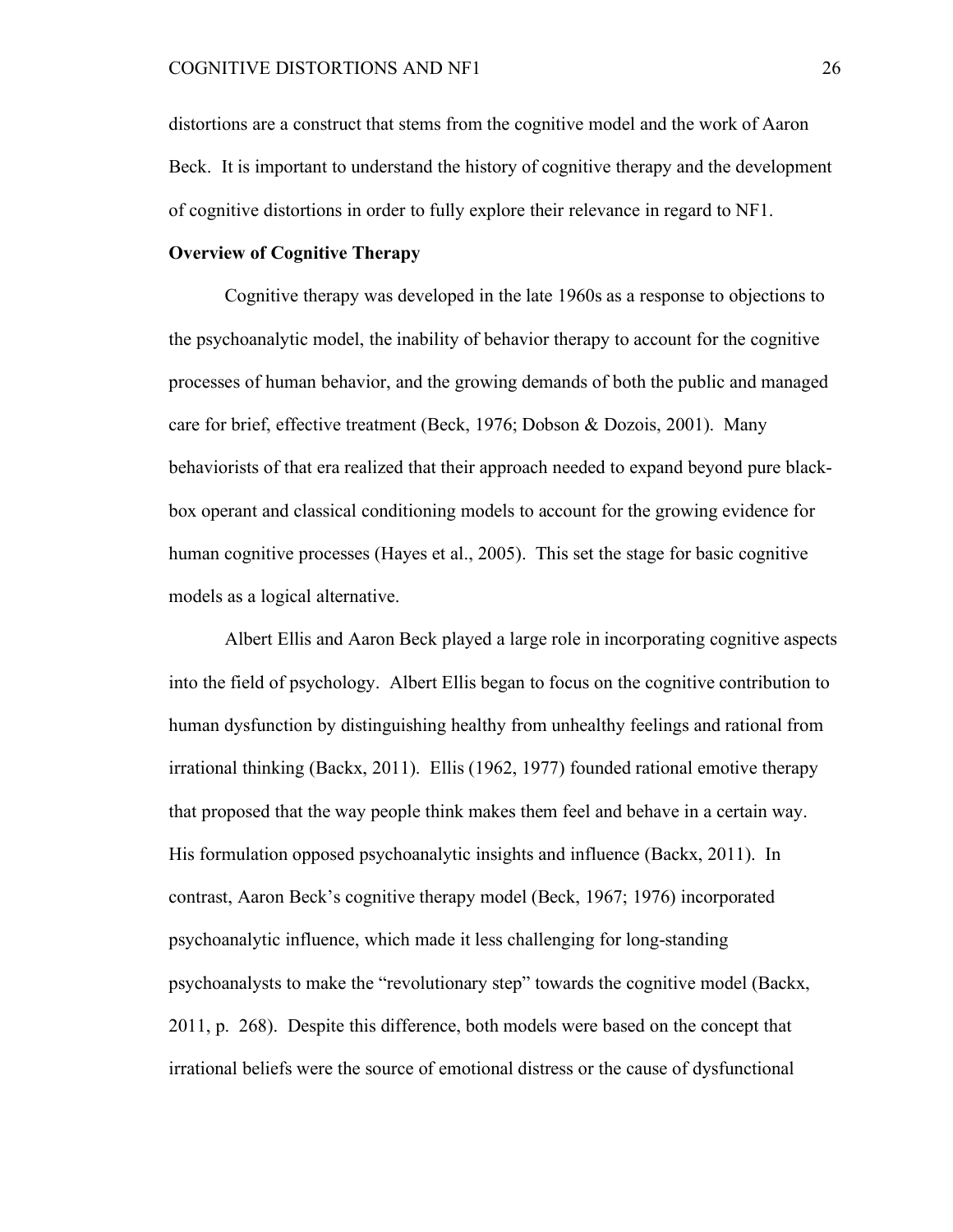behavior. Summarized in short by Forman and Herbert (2009), cognitive behavior therapy is a collaborative, short-term treatment that uses both behavioral and cognitive strategies to alleviate distress.

Meta-analyses show cognitive behavioral therapy (CBT) to be effective in the treatment of a variety of disorders. Studies indicate that CBT is a highly effective treatment model for adult unipolar depression, adolescent unipolar depression, generalized anxiety disorder, panic disorder with or without agoraphobia, social phobia, posttraumatic stress disorder, and childhood depressive and anxiety disorders (e.g., Butler, Chapman, Forman, & Beck, 2006). Support for CBT as an effective intervention for health anxiety, or hypochondriasis, has also been documented in a recent metaanalysis (Cooper, Gregory, Walker, Lambe, & Salkovskis, 2017). These findings are supported by Olatunji et al. (2014), who found that CBT for health anxiety outperformed control conditions at posttreatment and follow up. CBT also has shown promising results as an adjunct to pharmacotherapy in the treatment of schizophrenia and large improvements in the symptoms of bulimia nervosa (Butler et al., 2006). Similarly, in a meta-analysis of CBT for adult depression, researchers found that combined treatment of CBT and pharmacotherapy is significantly more effective than pharmacotherapy alone (Cuijpers et al., 2013).

The efficacy of CBT in adults with substance abuse disorder has also been well documented. Hofmann et al. (2012) conducted a review of 106 meta-analytic studies examining the efficacy of CBT across a variety of psychiatric conditions, including substance use disorder. Their review found support for the efficacy of CBT among adults with cannabis dependence, and this efficacy increased with more sessions. These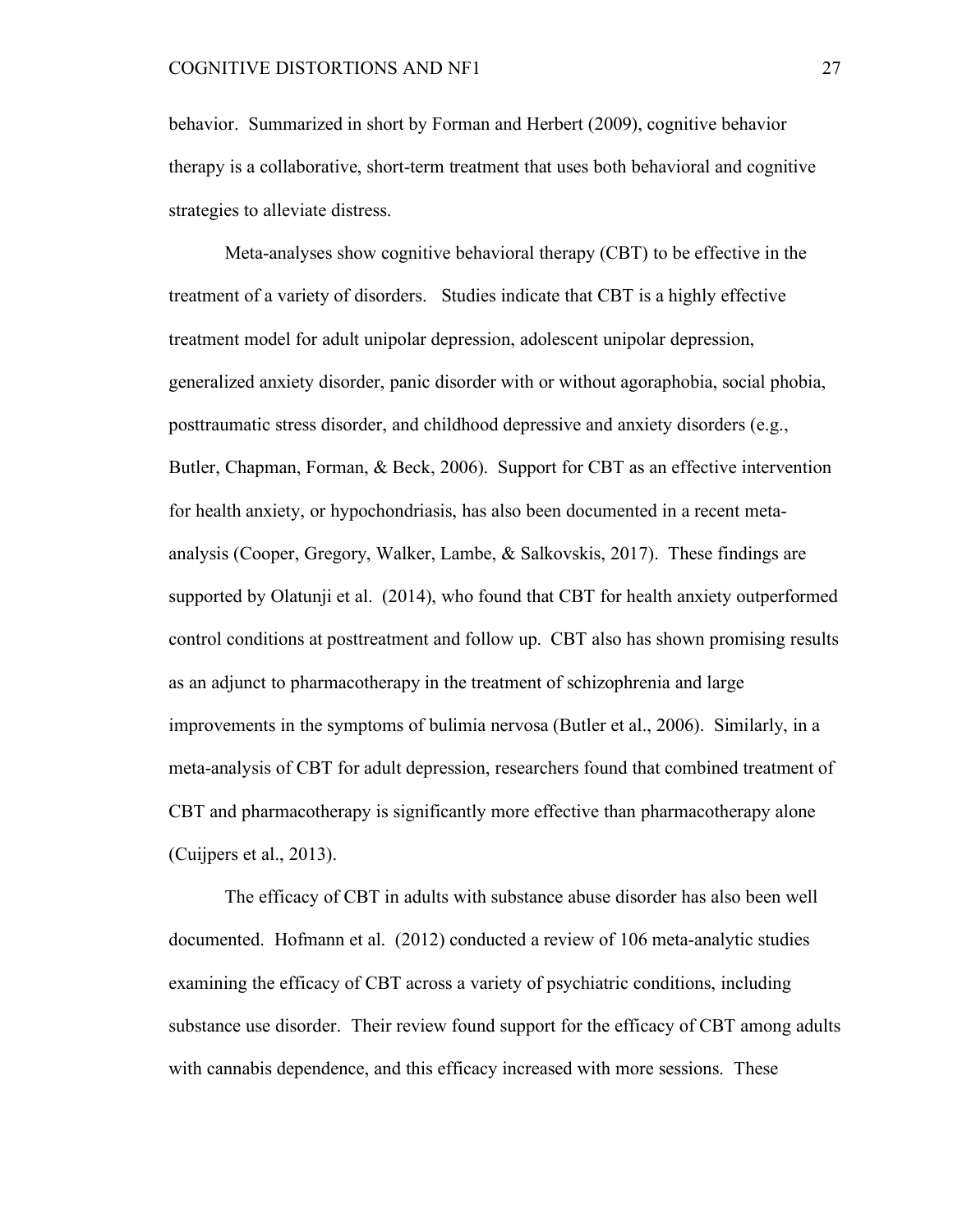findings are supported by Magill and Ray (2009), who conducted a meta-analytic review of 52 studies that used CBT to treat adult alcohol and drug users. They found that 29% of patients who received CBT had better outcomes than the typical person who did not receive any treatment. These effects were strongest for women and for cannabis users. In regard to adolescents and substance use, Macgowan and Engle (2010) found that CBT effectively reduced alcohol and other drug use over time. It may be such an effective mechanism of change partly because of the skills that are taught in CBT (Waldron  $\&$ Kaminer, 2004).

From a behavioral health and integrated care perspective, cognitive behavioral therapy shows great promise. Due to the brief nature of CBT interventions and the impetus to improve evidence-based treatments for mental health conditions, there is benefit to utilizing this treatment within primary care. In a study investigating the effectiveness of a CBT and mindfulness group for patients with mood and anxiety disorders within primary care, participation in a brief, evidence-based treatment group was associated with a statistically significant decrease, with large effect sizes for both depression and anxiety symptoms (Craner, Sawchuk, & Smyth, 2016). Furthermore, 65% of the participants enrolled in the group completed at least four sessions, which supports the feasibility of group treatment in primary care.

Meta-analyses have also explored the long term effect of CBT interventions. Findings strongly suggest that across many disorders the effects of cognitive therapy are maintained for substantial periods beyond treatment. Significant evidence for long-term effectiveness was found for depression, generalized anxiety, panic, social phobia, obsessive-compulsive disorder, sexual offending, schizophrenia, and childhood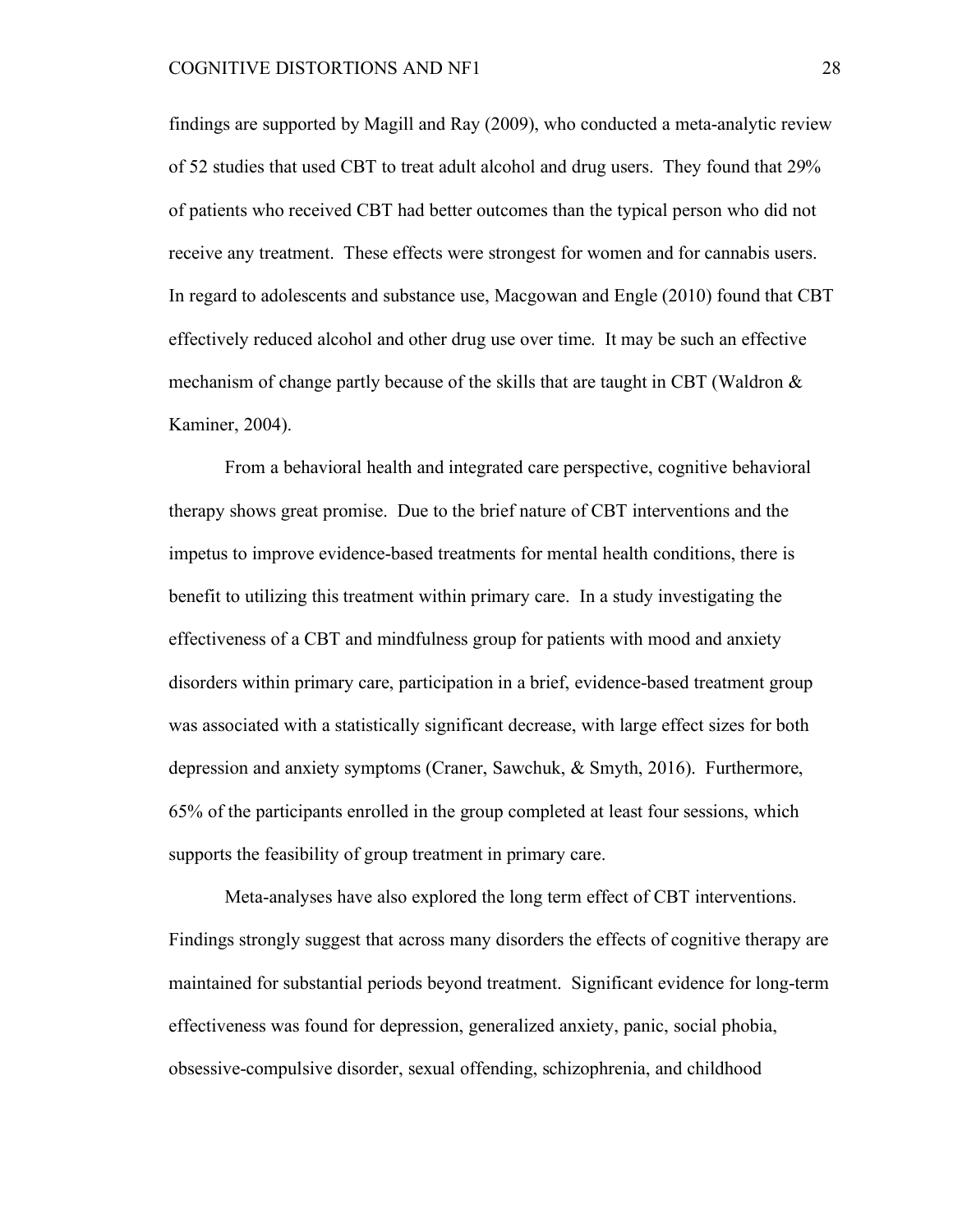internalizing disorders (Butler et al., 2006). In a recent study, researchers found that CBT is effective in decreasing relapse rate and improving depressive symptoms, mania severity, and psychosocial functioning, with a mild-to-moderate effect size (Chiang et al., 2017).

### **Beck's Model of Cognitive Therapy**

Beck's cognitive therapy is the most prominent model of CBT. Beck began his psychiatric training as a classic Freudian psychoanalyst and studied depression and anger (Beck & Weishaar, 1989). His original belief was that "melancholia" was explained as anger directed inward (Roberts, 2015). However, his own research found no support for this psychodynamic approach, but rather that individuals experienced a sense of loss and had a need for acceptance (Beck & Weishaar, 1989).

Beck focused on the negative thoughts and distortions that were common among his depressed patients (Beck, 1976). In looking at these patterns, Beck discovered the cognitive triad: negative view of the self, the world, and the future (Beck, 1976). Beck's model suggests that dysfunctional thinking regarding the cognitive triad is common to all emotional disorders or states of distress (Beck & Beck, 2011). The conceptual framework of Beck's cognitive therapy relies on the belief that early life experiences shape fundamental views of the self, world, and future (Beck, 1967). These constellations of beliefs are known as schemas, which help individuals organize and perceive new information (Young, 1994). Once these schemas are established, secondary beliefs develop and act as assumptions that are consistent with the cognitive triad (Beck et al., 1979). Beck believed that negative schemas affected the encoding,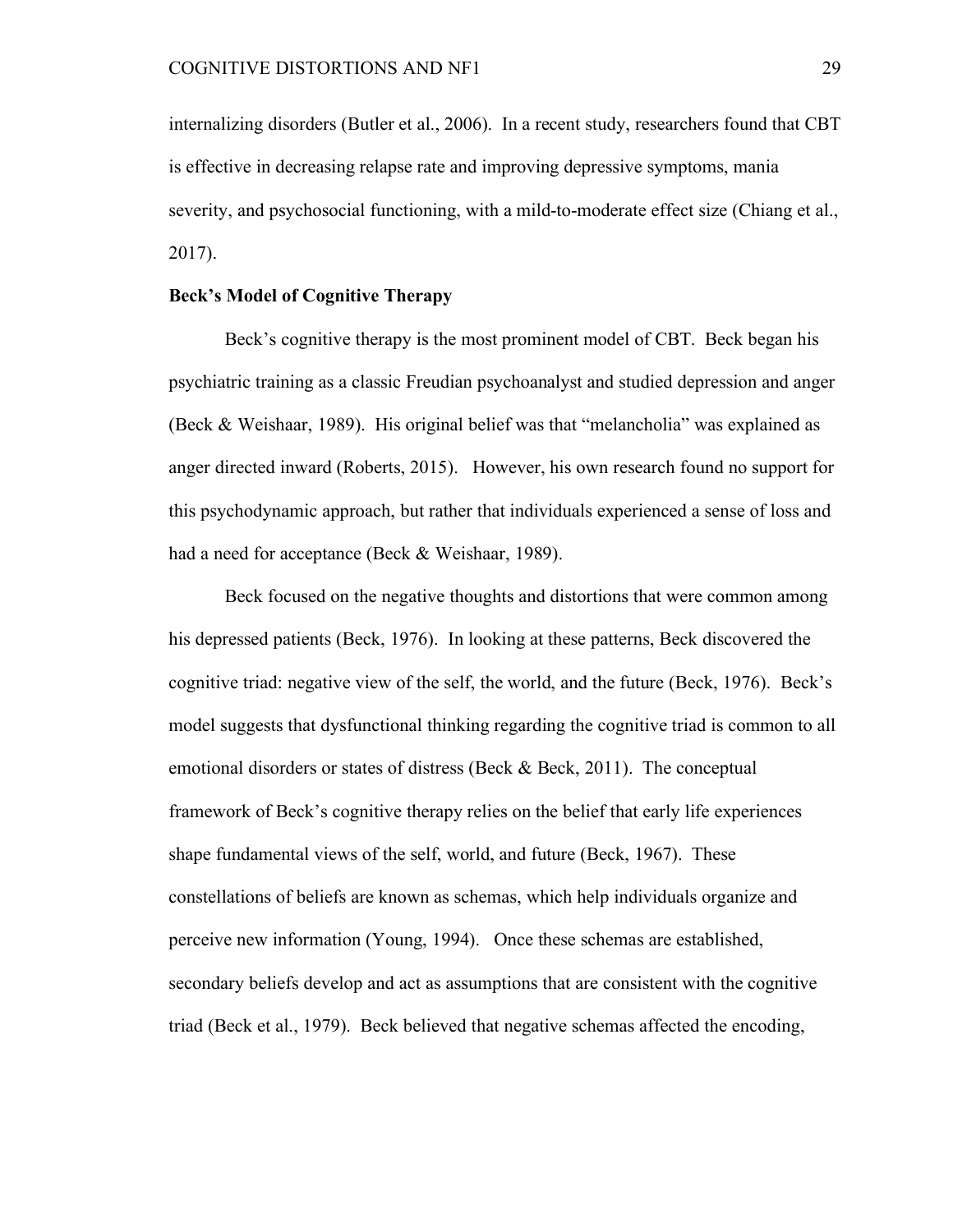storage, and retrieval of information (Beck, 1967), and therefore cognitive distortions develop through the chain of schema and secondary assumptions (Roberts, 2015).

### **Defining Cognitive Distortions**

The concept of cognitive distortions was first proposed by Aaron T. Beck (Beck, 1976). Cognitive distortions are defined as processing information in a predictable, problematic manner, resulting in identifiable errors of thinking (Beck, 1995). The term *cognitive distortions* further refer to self-statements that are inaccurate or maladaptive and/or reflect a misinterpretation of events (Beck, 1995). When faced with a cognitive distortion, individuals may act in accordance with the thought as they learn to treat the distortion as a rule to govern behavior. Behaving in this way may lead to limited behavioral repertoire, increased emotional distress, and persistent maladaptive behavior (Torneke, Luciano, & Valdivia, 2008).

For those with a physical disease, cognitive distortions may play a role in personal perception of their condition. For instance, this appears to be the case in disorders involving pain; cognitive responses, such as thoughts and beliefs, play a key role in the perception of pain and how people adjust to pain (Keefe et al., 2005). According to Beck (1976), there is a systematic negative bias in the cognitive processing of patients who suffer from psychiatric disorders such as depression. Norman, Miller, and Klee (1983) found that depressed subjects selected significantly more depressed distortions on the Cognitive Bias Questionnaire (Krantz & Hammen, 1979) than did non depressed subjects.

Cognitive distortions take place in the domain of cognitive processes, which are the mechanisms by which an information processing system processes information over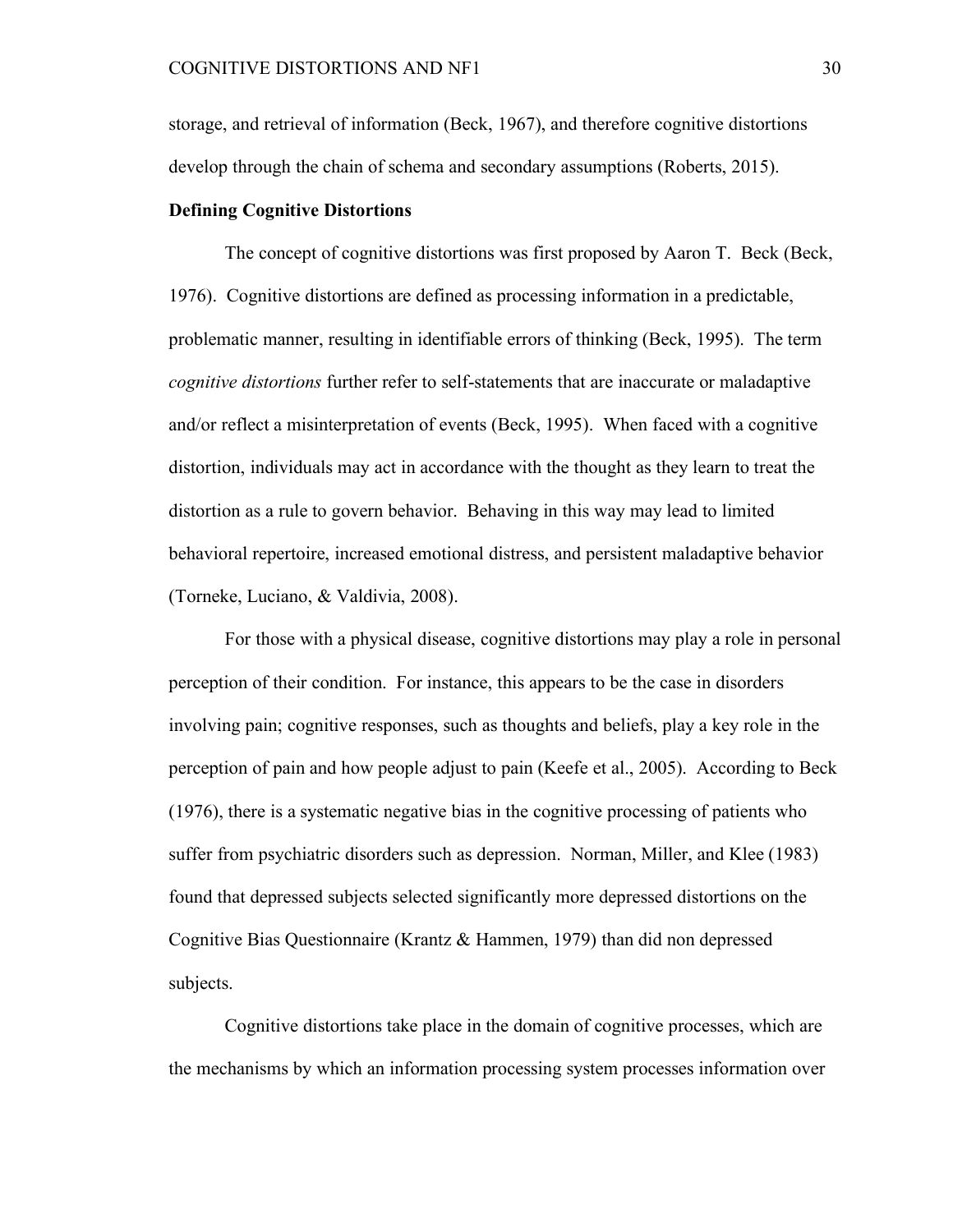time (Kendall, 1992). If individuals process information based on a maladaptive schema or belief system, rather than accurate perceptions and interpretations of the environment, this may affect their overall level of adjustment, which may lead to emotional distress or disorder (Kendall, 1992). When individuals process a distortion, they are actively processing information, but the thinking is misguided (Kendall, 1992). Because emotional disorders stem from the presence of these dysfunctional distortions (Burns, 1999), the goal of Beck's cognitive therapy is to correct cognitive distortions and, ultimately, to alter maladaptive schemas and alleviate symptoms of emotional distress (Beck, 1979; J. Beck, 2011; Roberts, 2015).

# **Types of Cognitive Distortions**

From observed patterns of inaccurate reasoning among depressed individuals, Beck originally proposed six types of cognitive distortions (Beck & Weishaar, 1989): dichotomous thinking, arbitrary inference, magnification and minimization, overgeneralization, personalization, and selective abstraction (Beck & Weishaar, 1989). In 1999, Burns expanded Beck's original list to ten cognitive distortions. Burns' Checklist of Cognitive Distortions consists of all-or-nothing thinking, discounting the positive, emotional reasoning, jumping to conclusions, labeling, magnification, mental filter, overgeneralization, blaming and personalization, and should-statements (Burns, 1999). Following Burns, Freeman and DeWolf (1992) and Freeman and Oster (1992) proposed three additional distortions: comparison, externalization of self-worth, and perfectionism.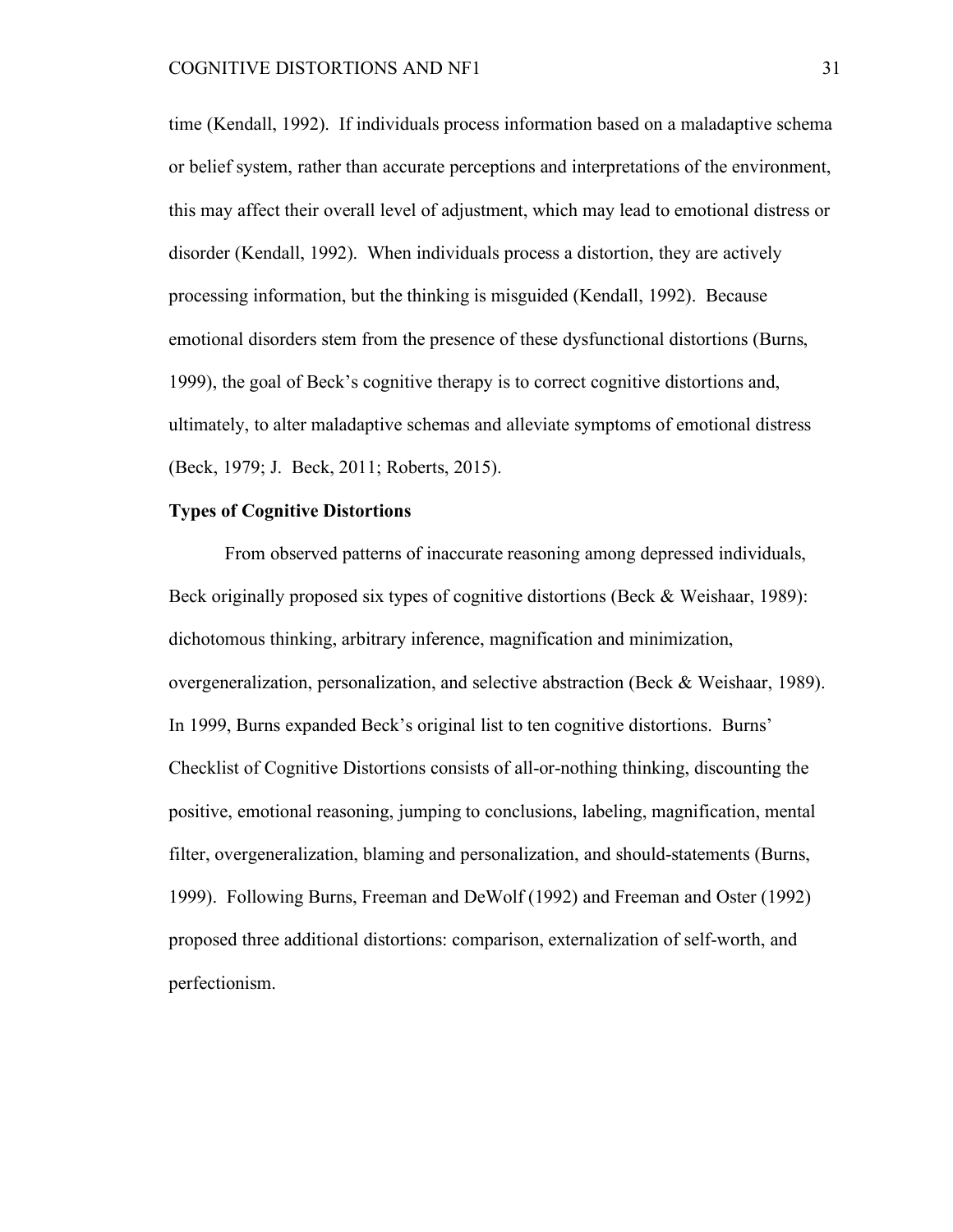# **Cognitive Distortions in the Medical Setting**

Cognitive distortions have been associated with both psychological and medical disorders. In regards to the latter, research now shows that physical illnesses impact a state of mental health (Uhl, 2007). Psychologists believe that patients should have the opportunity to address psychosocial problems related to their physical illness (Belar  $\&$ Deardroff, 1995). Specifically, clinical health psychologists are interested in the meaning that patients attach to their illness and aim to be aware of a patient's worldview and cognitive style (Belar & Deardoff, 1995). Research has identified a number of medical conditions in which cognitive distortions play a role in psychological functioning, including chronic pain, cardiac disease, chronic illness and obesity (Marlatt & Gordon, 1985; Shnek, Irvine, Stewart, & Abbey, 2001; Smith, Christensen, Peck, & Ward, 1994;).

Chronic pain has been studied extensively in relation to cognition. Physical limitations as a result of chronic pain have an adverse impact on a self-image (Eimer, 1989). Individuals often suffer from negative self-perception, patterns of self-defeating beliefs, and depression (Uhl, 2007). In a longitudinal study of cognitive distortion and depression among individuals with chronic pain due to rheumatoid arthritis, researchers found that higher levels of cognitive distortion and perceived helplessness predicted higher levels of depressive symptoms over a 4-year span (Smith et al., 1994). Among these same patients, those exhibiting tendencies to overgeneralization, selective abstraction, personalization, and catastrophizing were more vulnerable to depression than patients with an adaptive coping style (Smith et al., 1994).

Cognitive distortions have also been studied among individuals with diabetes. Using the Irrational Health Belief Scale (IHBS; Christensen, Moran, & Wiebe, 1999),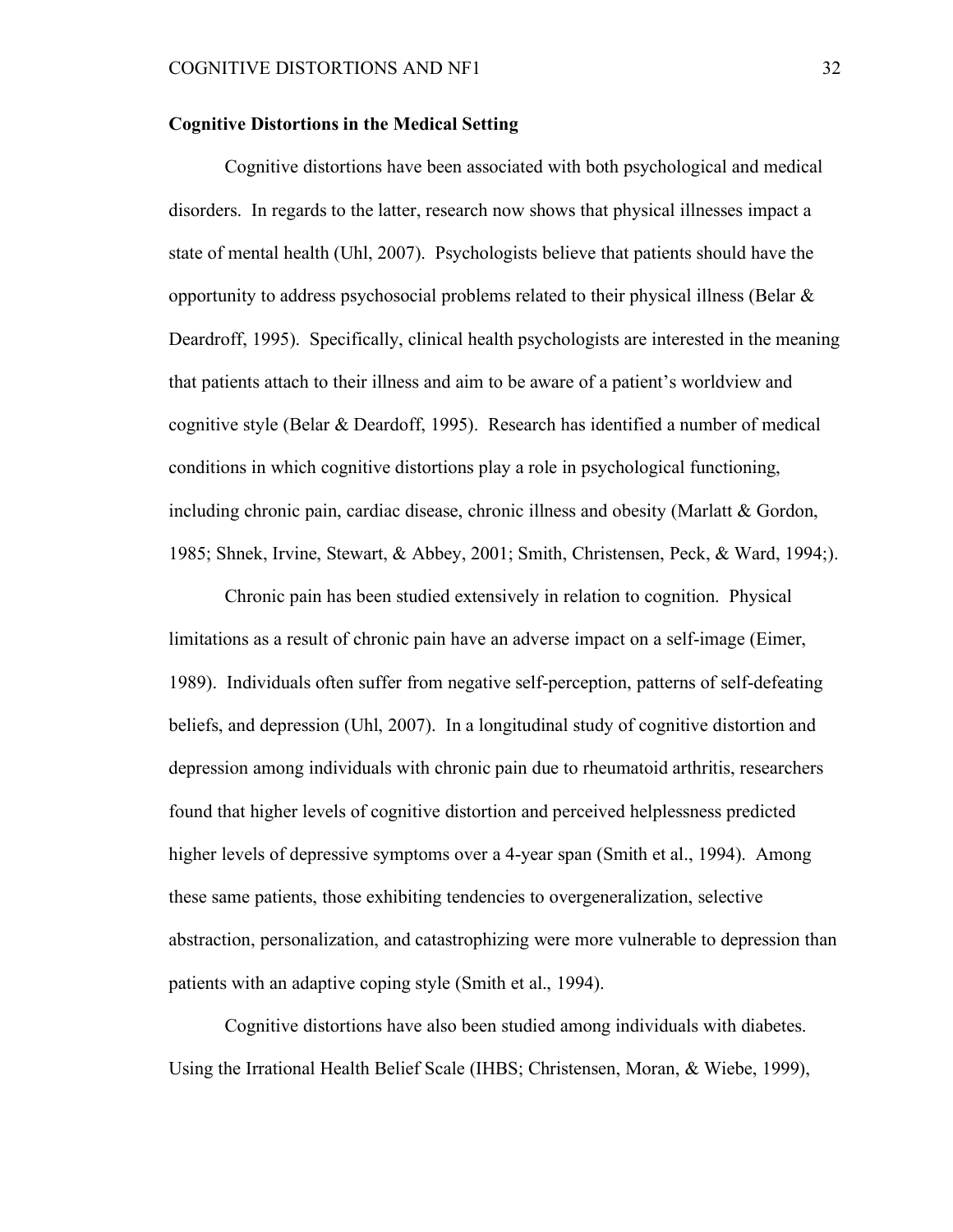researchers found that higher scores on the IHBS had a significant correlation with objective measures of poor diabetes management (Christensen et al., 1999). This study indicates that cognitive distortions may play a role in health-related behavior, which in turn, may impact prognosis and health outcomes. Individuals who are more likely to engage in negative health habits (as measured by the Millon Behavior Medicine Diagnostic) are more likely to engage in cognitive distortions (Uhl, 2007).

Because clinically significant depressive symptoms among cardiac patients have been estimated to occur in 14% to 27% of heart patients (Shnek et al., 2001), cognitive distortions have been studied among these individuals. Researchers who studied adults with a myocardial infarction or unstable angina found that higher levels of learned helplessness and cognitive distortions and lower levels of self-efficacy and optimism were significantly related to depressive symptoms at 1 month after hospital discharge and at 1 year follow-up (Shnek et al., 2001). Despite these levels of cognitive distortions, the influence of cognitive distortions on depressive symptoms dissipated over time in comparison to the lower levels of optimism (Shnek et al., 2001).

Individuals who are obese are considered to be at high risk for an array of psychological complications (Shook, 2010). Researchers have found that binge eating is related to increased rates of depression among individuals who are obese (Stunkard, 2002). Additionally, individuals who are obese are at a significantly greater lifetime prevalence of Axis 1 disorders (Eldredge & Agras, 1996). Given their rates of psychological distress, cognitive distortions were explored among those who are obese. In a study of 385 adults, Shook (2010) found that participants who engaged in more cognitive distortions were more likely to have a drug problem or eating problem.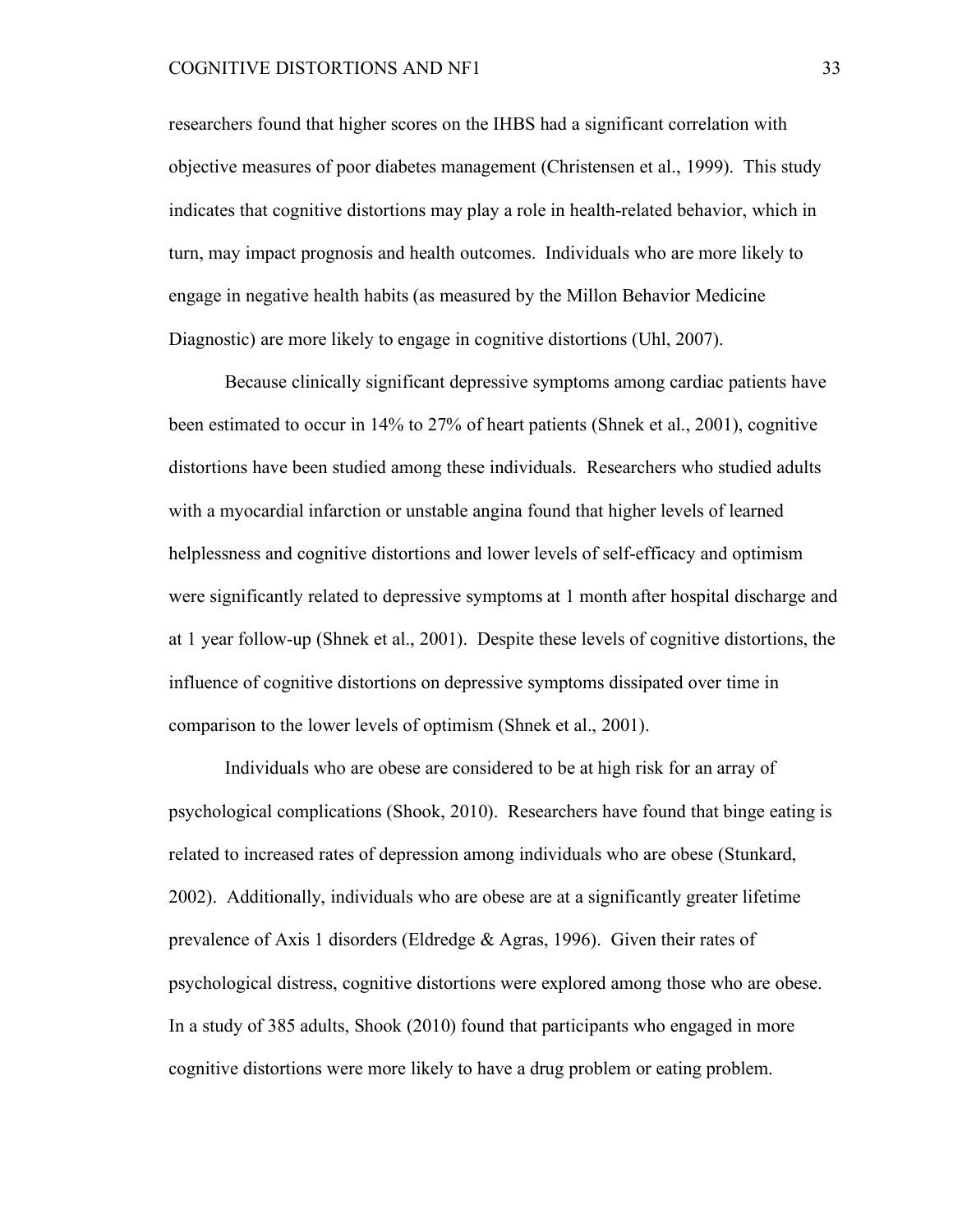Research shows that overeating may be related to cognitive distortions such as all-ornothing thinking, which are the distortions implicated in the high relapse rates by alcoholics and smokers (Marlatt & Gordon, 1985).

In summary, research demonstrates that cognitive distortions play a major role in the lives of individuals affected by medical conditions. However, to date, there is no research on cognitive distortions among the NF1 population. As previous research indicates, depressed persons and those with various medical conditions have more cognitive distortions than those not meeting diagnostic criteria for such disorders (Hammen, 1978). Because individuals with NF1 are at increased risk for depression (Cohen, 2015), a high frequency of cognitive distortions is likely among this population. Measuring and identifying such maladaptive thought processes associated with NF1 can help to guide treatment.

#### **Measuring Cognitive Distortions**

Several self-report instruments have been developed for measuring cognitive distortions. These measures include the Automatic Thoughts Questionnaire (ATQ; Hollon & Kendall, 1980), the Cognitive Errors Questionnaire (CEQ; Lefebvre, 1981), the Cognitive Distortions Scale (CDS; Briere, 2001), the Dysfunctional Attitude Scale (DAS-A, DAS-B; Weisman, 1979) and the Inventory of Cognitive Distortions (Yurica, 2002).

The Automatic Thoughts Questionnaire is a 30-item instrument designed to measure the frequency of automatic negative self-statements associated with depression, and differentiates between depressed and non-depressed individuals (Hollon & Kendall, 1980). It uses a Likert scale ranging from 1 (*not at all*) to 5 (*all the time*) and the total score is the sum of all 30 items (Hollon & Kendall, 1980). It proves to have strong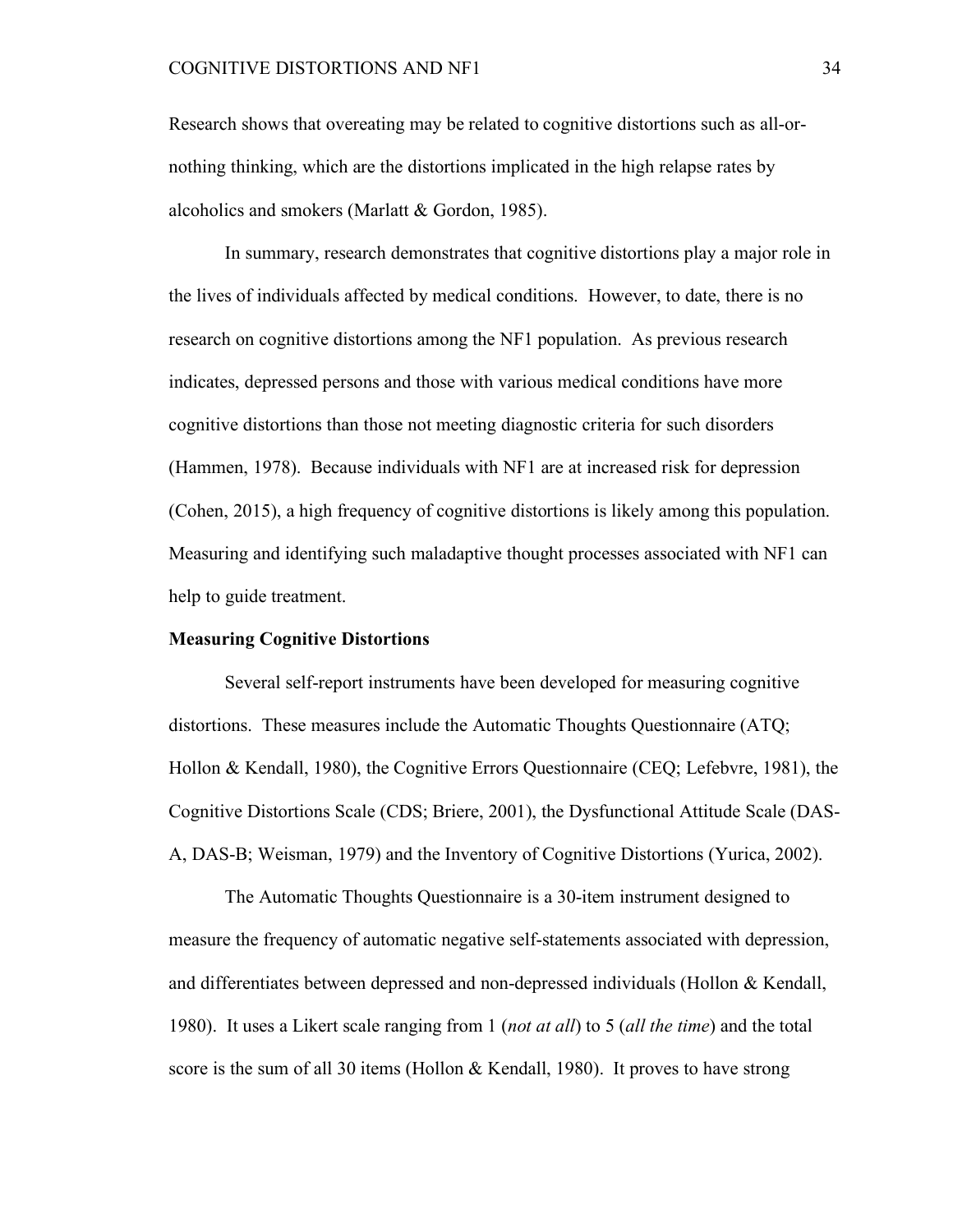internal reliability and concurrent validity and is useful as a measure of cognitive distortions related to depression (Hollon & Kendall, 1980). The ATQ was revised in 1989 and continued to differentiate depressed from non-depressed participants; however, it included positive and neutral self-statements in addition to the established negative self-statements (Kendall, Howard, & Hays, 1989).

The Cognitive Errors Questionnaire was developed to investigate the application of the cognitive theory of depression in depressed psychiatric patients, depressed low back pain patients, non-depressed low back pain patients, and non-depressed individuals without low back pain (Lefebvre, 1981). It measures an overall level of cognitive distortions as well as four specific types of cognitive distortion: catastrophizing, overgeneralization, personalization, and selective abstraction (Lefebvre, 1981). The CEQ is comprised of 24 vignettes. Each vignette is followed by a negative thought about the vignette reflecting one of the four cognitive distortions. Using a Likert scale ranging from 1 (*almost exactly as I would think*) to 5 (*not at all as I would think*), respondents are then asked to rate how likely they would be to react in a similar situation. The CEQ has high test-retest reliability (.80 to .85), high alternate forms reliability (.76-.82), and high internal consistency reliability (.89 to .92).

The Cognitive Distortions Scale is a 40-item self-assessment of cognitive distortions for adults (Briere, 2000). Specifically, the CDS is used to evaluate cognitive distortions in returning veterans with posttraumatic stress disorder (Owens, Chard, & Cox, 2008). It has also been used to distinguish between female patients with dual diagnoses of PTSD and substance abuse disorder (Najavits, Gotthardt, Weiss, & Epstein, 2004). Respondents rate how often they have had different thoughts or feelings in the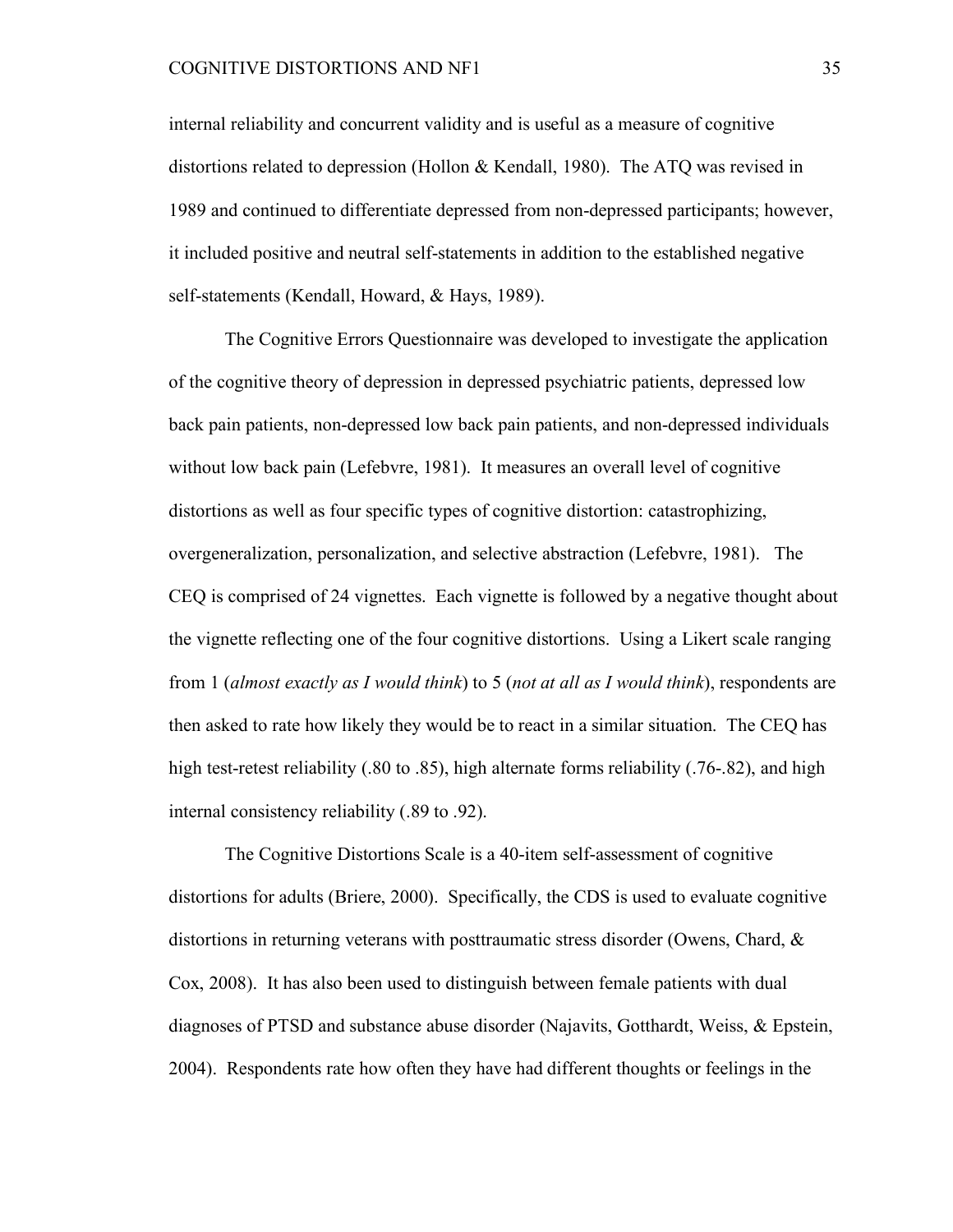last month, using a Likert scale ranging from 1 (*never*) to 5 (*very often*). Internal consistency for the CDS was found to be strong, ranging from .89 to .97, and an overall mean alpha of .93.

The Dysfunctional Attitude Scale is also a 40-item scale that measures dysfunctional attitudes as they relate to depression (Weissman, 1979). It includes singlesentence items and measures seven value systems: approval, love, achievement, perfectionism, entitlement, omnipotence, and autonomy. Respondents answer using a Likert scale ranging from 1 (*totally agree*) to 5 (*totally disagree*). The instrument has high internal consistency (.84 to .92) and strong test-retest correlations (.80 to .84).

# **Inventory of Cognitive Distortions**

In order to quantify specific cognitive distortions, Yurica and DiTomasso developed the Inventory of Cognitive Distortions (ICD; Yurica, 2002). Using cognitive distortions found in the literature, Yurica (2002) performed a factor analysis that revealed 11 fundamental cognitive distortions, 10 of which closely resembled previously identified distortions. One additional distortion, emotional reasoning and decision-making, was therefore included. Among cognitive therapy experts, there was 100% independent agreement (Yurica, 2002). These 11 distortions are: externalization of self-worth, fortune-telling, magnification, labeling, perfectionism, comparison to others, emotional reasoning, arbitrary inference/jumping to conclusions, minimization, mind-reading, and emotional reasoning and decision-making (Yurica, 2002).

The ICD is a valuable measure that has many advantages over other measures of cognitive distortions. Previous instruments lack specificity in the terms used to describe cognitive distortions (Roberts, 2015). The terms *belief*, *schema*, *cognitive distortions*,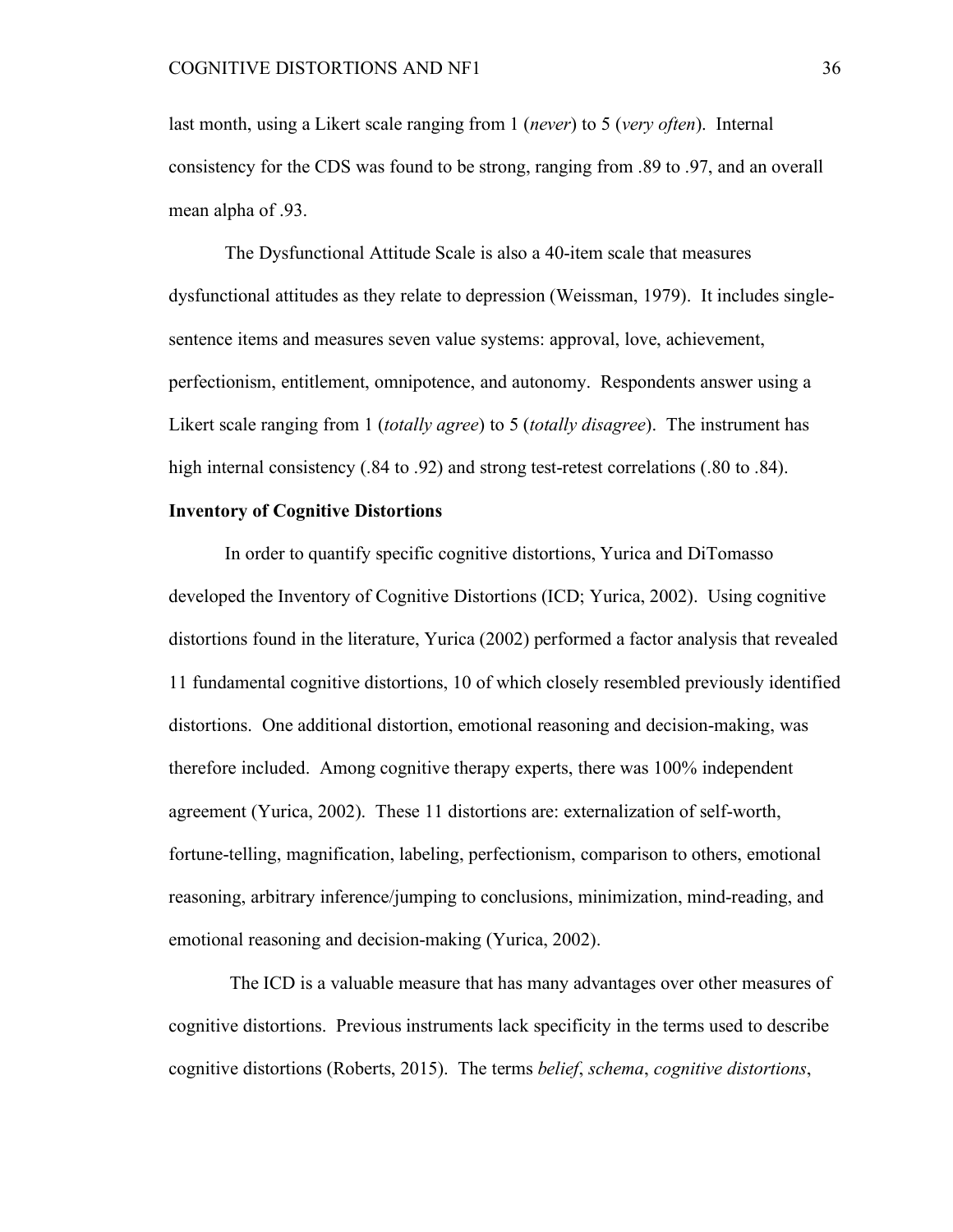*thinking errors*, and *dysfunctional attitudes* are used interchangeably (Weissman, 1979). Additionally, some of the previous measures of cognitive distortions, specifically the ATQ and the DAS, are limited in that they measure cognitive distortions specific to depression (Yurica, 2002).

The ICD has been used in many studies, demonstrating good validity across different populations. In a study investigating the relationship between cognitive distortions and Axis 1 and Axis II psychopathology, Rosenfield (2004) found that individuals who meet the criteria for almost any Axis I or Axis II disorder report a greater frequency of cognitive distortions, as measured by the ICD, than individuals who are subclinical. Moreover, both the severity of pathology and the number of comorbidities on both clinical syndromes and personality disorders correlated with an increased frequency of cognitive distortions.

Results of validity testing suggested the higher the endorsement of cognitive distortions, the higher the frequency of dysfunctional thinking and the greater the endorsement of depressive symptoms (Yurica, 2002). Also, the ICD was able to distinguish between depressed and non-depressed individuals, as well as differentiate between individuals suffering from an anxiety disorder and individuals in a control group (Rupertus, 2004; Yurica, 2002). Uhl (2007) used ICD to assess distortions in medical sample. He found that the more frequently a patient engaged in cognitive distortions, the more likely they were to engage in negative psychological and health risk behaviors, such as the use of drugs, overeating, increased use of caffeine, being less active, and smoking. Also within a medical setting, the ICD was found to be useful in identifying the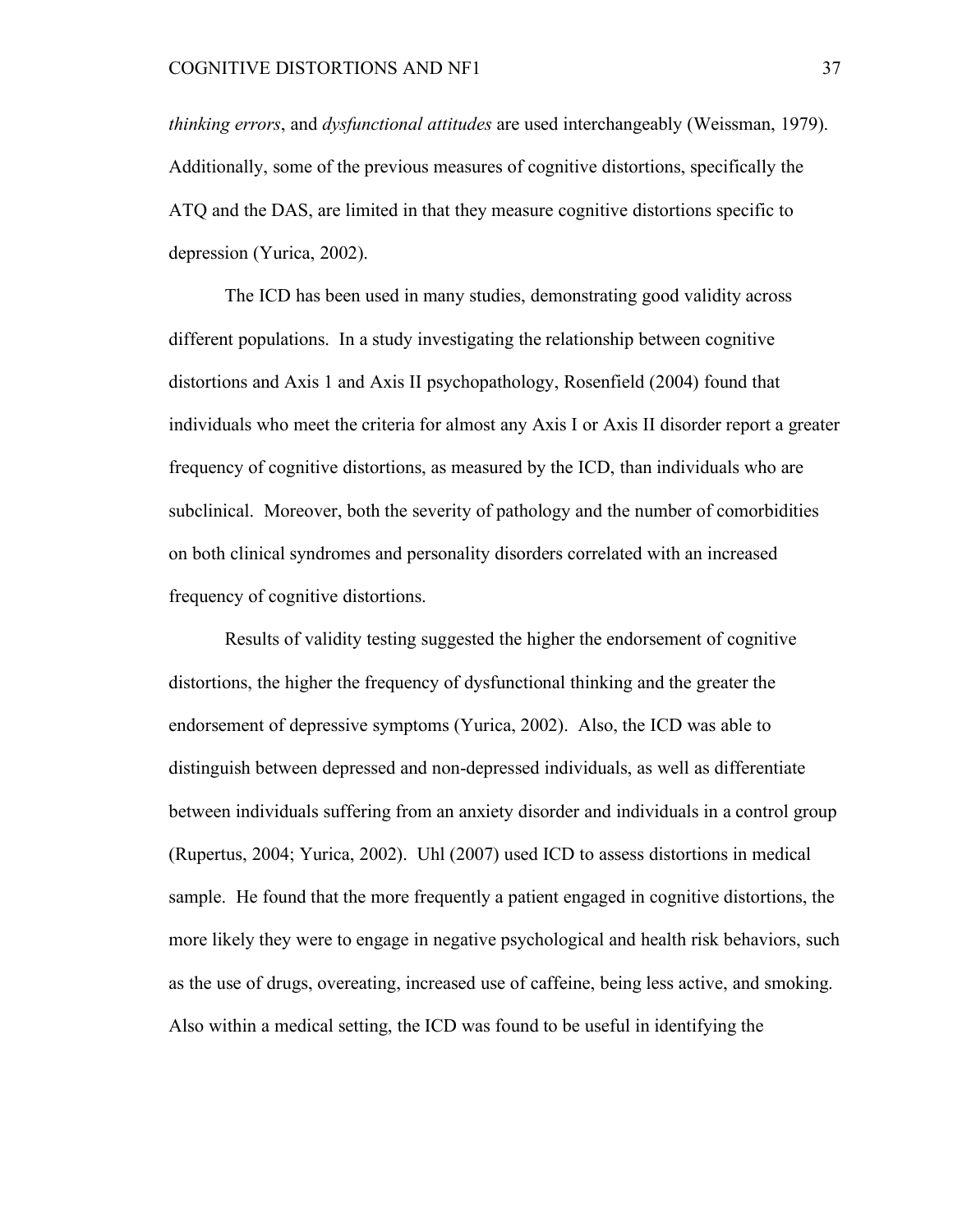relationship between patterns of unhealthy behavior and cognitive distortions in those individuals who are obese (Shook, 2010).

Overall, the ICD has proved useful across a variety of populations and contexts. The instrument was able to differentiate individuals suffering from anxiety or depression and could predict unhealthy lifestyles in a sample of medical patients, by their level of cognitive distortion (Rosenfield, 2004; Rupertus, 2004; Shook, 2010; Uhl, 2007; Yurica, 2002). By using the ICD to measure cognitive distortions among the NF1 population, clinicians can determine if there is a need to address maladaptive thinking patterns in treatment. In turn, such an increase in more rational thinking could aid in improving adaptive functioning, mood, and acceptance of the disorder.

# **History of Acceptance**

In recent years, acceptance-based and mindfulness-based therapies have attracted a great deal of attention. These therapies are part of an overarching family of cognitive and behavioral therapies (Forman & Herbert, 2009). Mindfulness-based cognitive therapy originally derived from the Buddhist practice of mindfulness (Gordon, Griffiths, & Shonin, 2014). Buddhism originated approximately 2,500 years ago and is based on the teachings of Siddarth Gautama (more recently known as Shakyamuni Buddha) (Gordon et al., 2014). The three main principles of Buddhism, wisdom, meditation, and ethical awareness, are collectively known as the three trainings, which influenced Western psychology and interventions.

In the 1980s, Jon Kabat-Zinn adopted the word *mindfulness* from its use in Western Buddhism (Kabat-Zinn, 1990). He defined mindfulness as "paying attention in a particular way: on purpose, in the present moment, and nonjudgmentally" (Kabat-Zinn,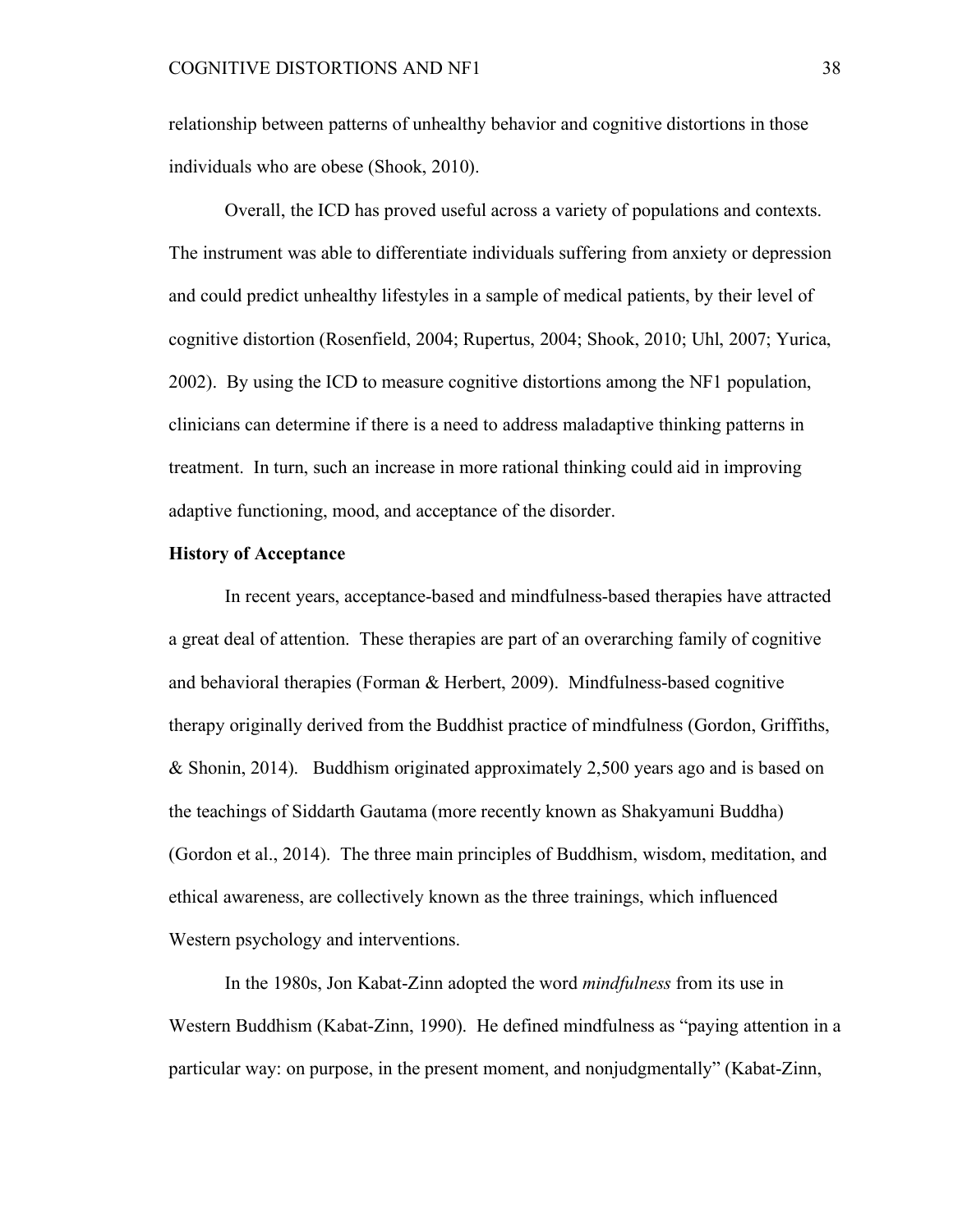1994, p. 4). In 1979, Zinn developed mindfulness-based stress reduction (MBSR), traditionally used for chronic pain (Kabat-Zinn, 1990). At the same time, other writers were converging on practices similar to mindfulness (Dryden & Still, 2006). Steven Hayes developed techniques for developing awareness and acceptance, in which he also acknowledged Buddhism (Hayes, 1984). Hayes, well known for his development of acceptance and commitment therapy (ACT), proposes that these approaches are a new generation of cognitive behavior therapy. The history of behavior therapy is generally regarded in three distinct waves: traditional behavior therapy, CBT, and a third generation of contextualistic approaches (Hayes, 2004).

In the 1950s, the first generation of behavior therapy took an empirical, objective, scientific approach in response to the perceived shortcomings of psychoanalytic theory and as a result of the findings of the early behaviorists (Forman & Herbert, 2009). Existing clinical theories were vague and lacked scientific evidence (Hayes, 2004). Behaviorists aimed to modify problematic behavior and emotion through the application of classical and operant learning principles (Forman & Herbert, 2009). Psychoanalytic clinicians, such as Freud, argued against this new approach, which became grounds for debate (Hayes, 2004). Despite this new focus and shift away from analytic and humanistic concepts, proponents of behaviorism and clinicians recognized that behavioral principles needed to expand to include cognitive processes (Bandura, 1969). This new insight led to the second generation of behavior therapy.

The second wave of behavior therapy occurred in the late 1960s (Forman  $\&$ Herbert, 2009). Cognitive factors were now presumed to play an important role in an individual's interpretation of, and emotional and behavioral response to environmental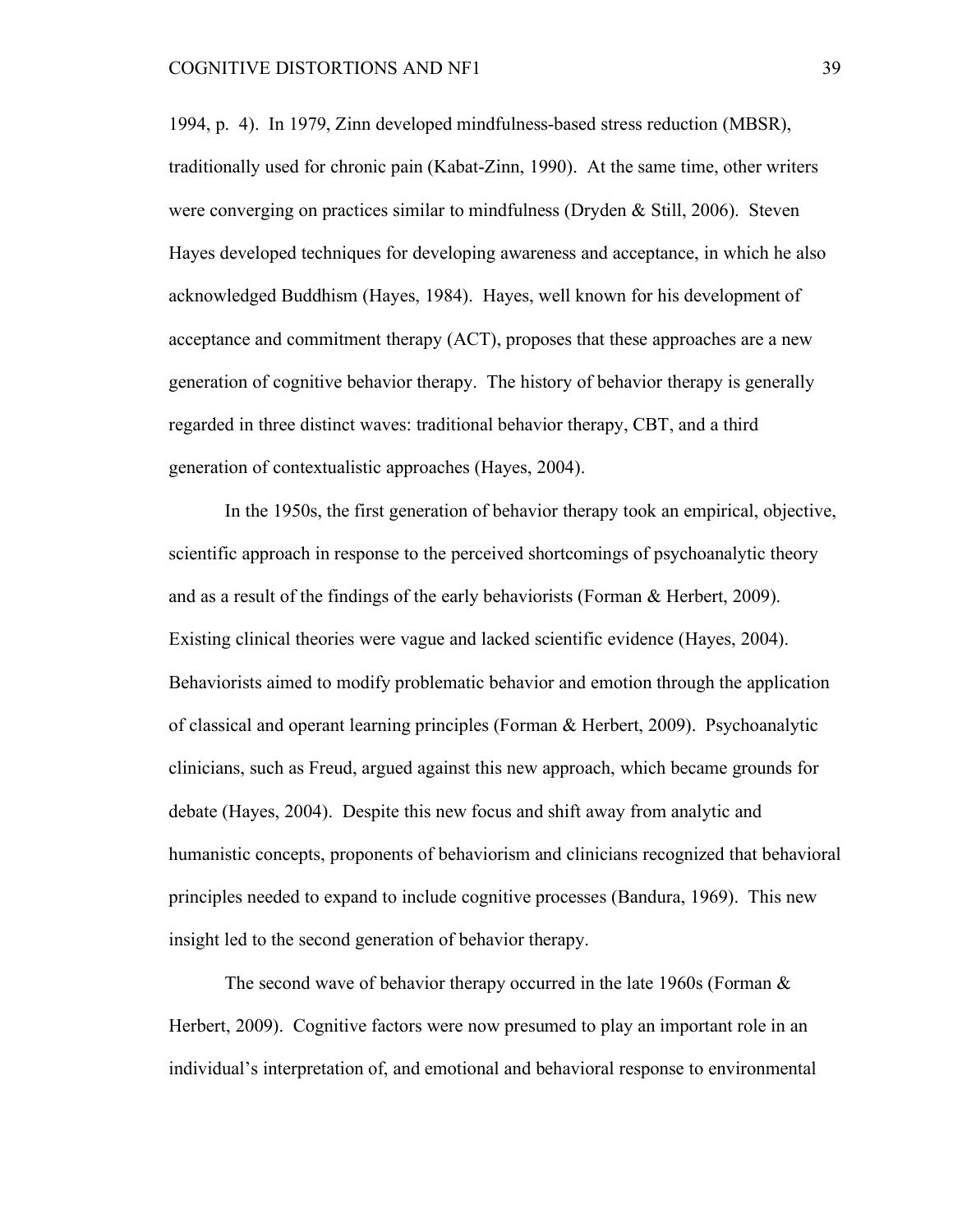stimuli (Bandura, 1969). Several psychotherapies were developed, including rational emotive behavior therapy (Ellis, 1962), stress inoculation training (Meichenbaum & Deffenbacher, 1988), and cognitive therapy (Beck, 1979). Proponents of these therapies believed that maladaptive thoughts, schemas, or information-processing styles were responsible for distress and negative behavior (Forman & Herbert, 2009).

The third wave of behavior therapy began to arise in the 1990s (Forman & Herbert, 2009). Examples of third wave interventions include dialectical behavior therapy (Linehan, 1993), mindfulness-based cognitive therapy (Segal, Williams & Teasdale, 2002), meta-cognitive approaches (Wells, 2007), and ACT (Hayes et al., 1999). For many, ACT is strikingly similar to CBT and is debated as being an entirely new treatment approach; however, there are subtle differences that should be noted. There is a critical difference between ACT and CBT in the way each therapy addresses cognitions. Whereas CBT distinguishes actions, emotions, and cognitions as separate entities, ACT includes cognitions under the term *behavior*. Therefore, the word *cognition* has a different meaning in ACT than in CBT (Hofmann & Asmundson, 2008). These two modalities also differ in regards to the role of emotions. Although they share many of the same techniques to reduce emotional distress, they differ in specific emotional regulation strategies. ACT targets experiential avoidance and the attempts to manage unpleasant emotions through suppression and other dysfunctional emotion regulation strategies (Hofmann & Asmundson, 2008). In contrast, CBT focuses on the situation that generates the emotional experience. In sum, ACT counteracts response-focused emotional regulation strategies, whereas CBT promotes adaptive antecedent-focused emotion regulation strategies (Hofmann & Asmundson, 2008). Although these differences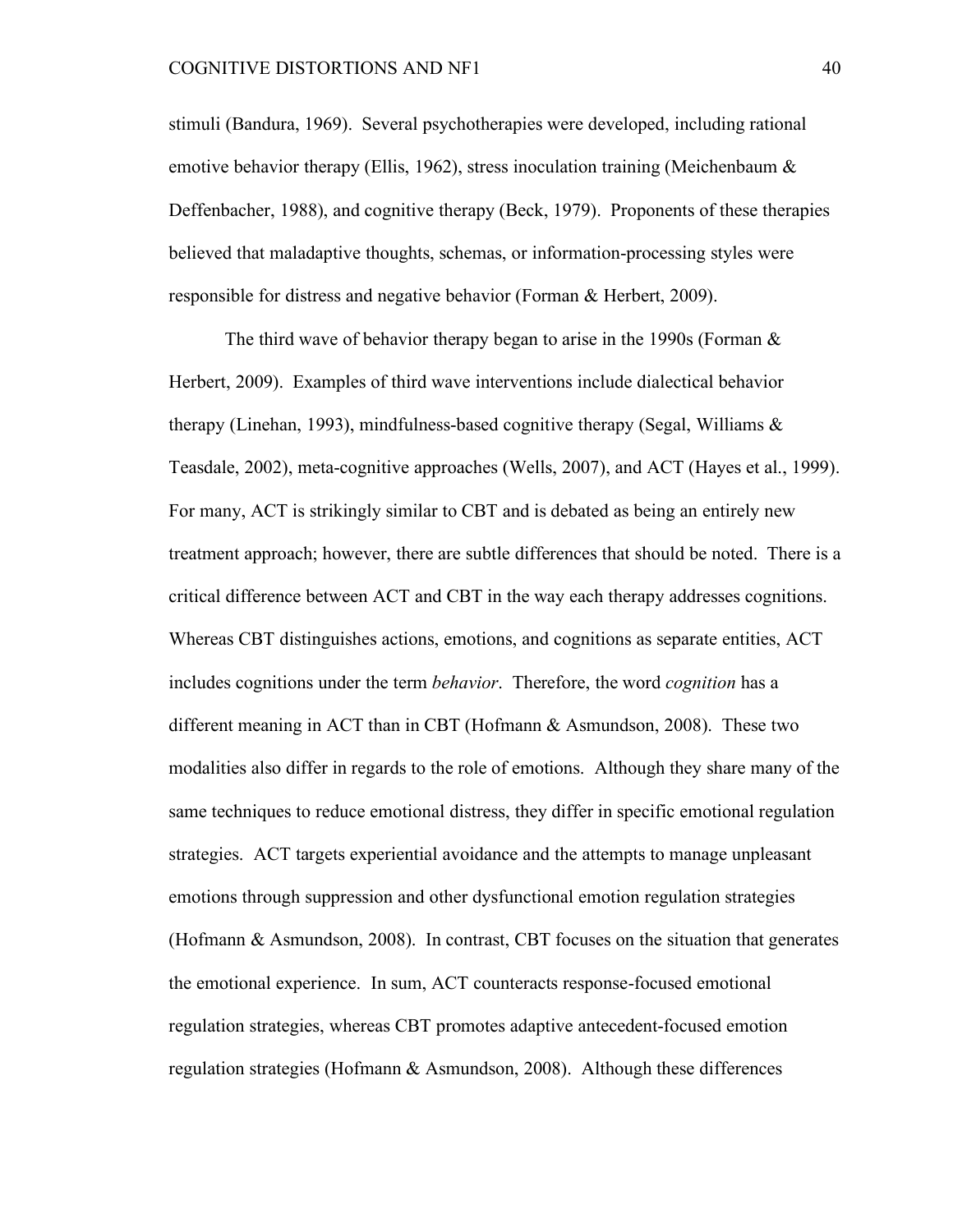between ACT and CBT do exist, there is great overlap in these two modalities of treatment. A thorough literary review resulted in no research specifically investigating the direct relationship between cognitive distortions and acceptance. For the purpose of this study, a more exhaustive history of ACT will be provided.

# **Acceptance and Commitment Therapy**

ACT is based on the theory of functional contextualism (Biglan & Hayes, 1996). Contextualism views psychological events as ongoing actions of the whole organism interacting with historically and situationally defined contexts (Hayes et al., 2006). The core components of functional contextualism are: "(a) focus on the whole event (b) sensitivity to the role of context in understanding the nature and function of an event (c) emphasis on a pragmatic truth criterion, and (d) specific scientific goals against which to apply that truth criterion" (Hayes, 2004, p. 646). Within ACT, there is a conscious openness and acceptance to all psychological events, even if they are previously negative, irrational, or psychotic (Hayes, 2004, p. 647). From this perspective, behavioral events are interpreted as ongoing acts within their current and historical context (Yu  $\&$ McCracken, 2016). ACT does not focus on creating change in the content of thoughts and feelings, but instead to alter their function, or change the individual's "relationship with" thoughts or feelings (Yu & McCracken, 2016, p. 12). This gives the individual more behavioral choices in which to engage (Yu & McCracken, 2016).

ACT therapeutic approaches emerged from a behavioral theory known as relational frame theory. Relational frame theory states that the core of human language and cognition is the ability to relate events under arbitrary contextual control (Hayes, 2004); in short, it is necessary to analyze cognition in order to understand human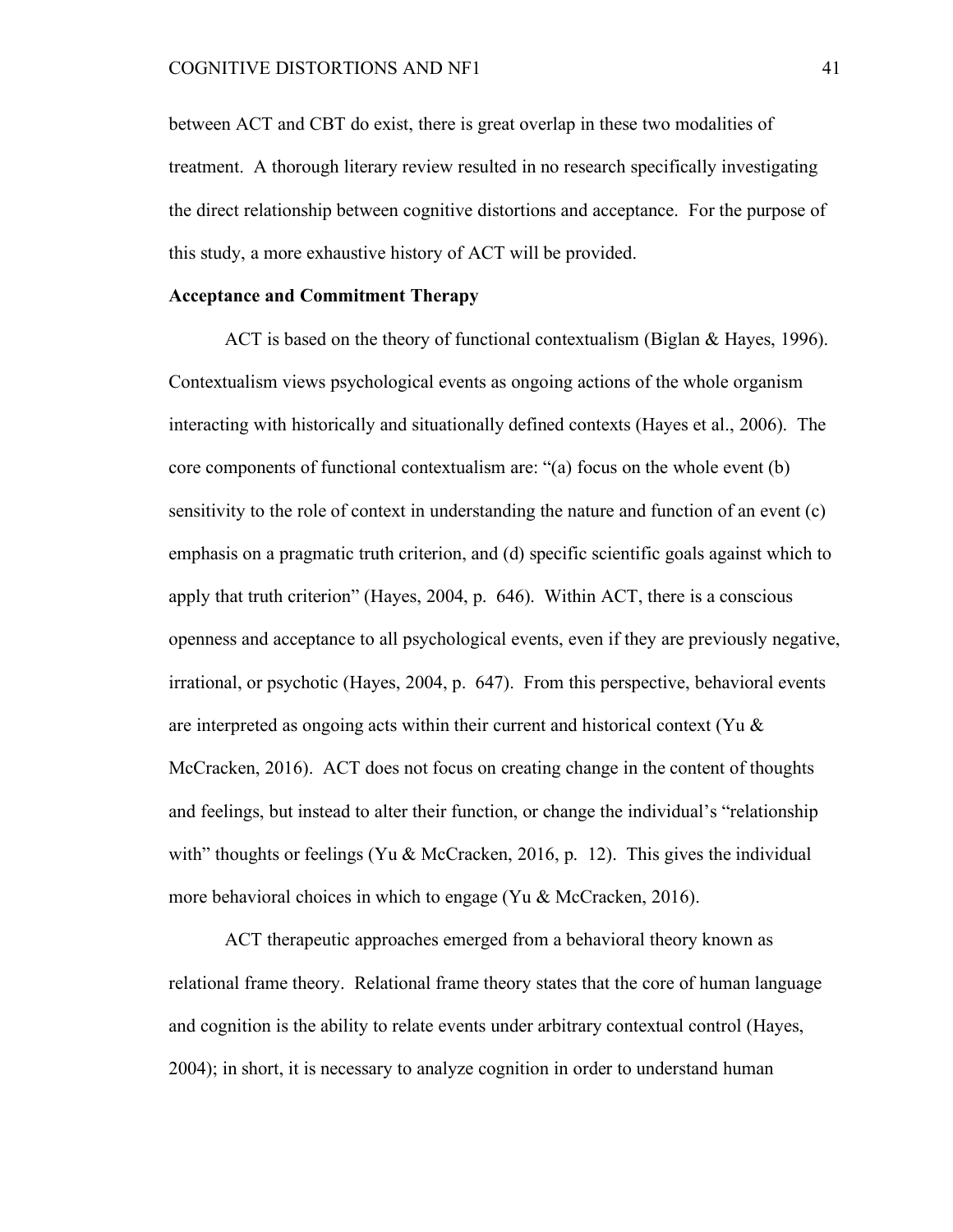behavior. From this standpoint, a primary source of psychopathology is the way that language and cognition interact with contingencies to produce an inability to persist in or change behavior (Hayes et al., 2006). This inability to change behavior or persist, termed *psychological inflexibility*, develops from weak contextual control over language processes (Hayes et al., 2006). The goal of ACT is psychological flexibility: being able to contact the moment as a conscious human being more fully, based on what the situation offers, and persisting based on chosen values (Hayes et al., 2013). The terms psychological flexibility and psychological inflexibility are similar to those of acceptance and experimental avoidance (Wolgast, 2014). *Experimental avoidance*, in ACT, refers to the unwillingness to remain in contact with aversive private experiences and taking action to avoid and/or alter them (Hayes et al., 1996). In contrast to experimental avoidance is the construct of *acceptance*, the willingness to experience unwanted private events (Hayes et al., 2006). There are six processes within the ACT model in order to establish psychological flexibility: acceptance, cognitive diffusion, the now, self, values, and committed action (Hayes et al., 2013).

#### **Acceptance Defined**

Acceptance involves the active and aware embrace of private events without unnecessary attempts to change their frequency or form (Hayes et al., 2006). Research shows that acceptance interventions alone, and in combination with other ACT components, increase persistence and willingness to engage in distressing tasks (Hayes, Bissett, et al., 1999). However, acceptance is not merely tolerance, it is the active nonjudgmental embracing of experience in the here and now (Hayes, 2004). In ACT, acceptance is not possible without cognitive diffusion, which can be defined as changing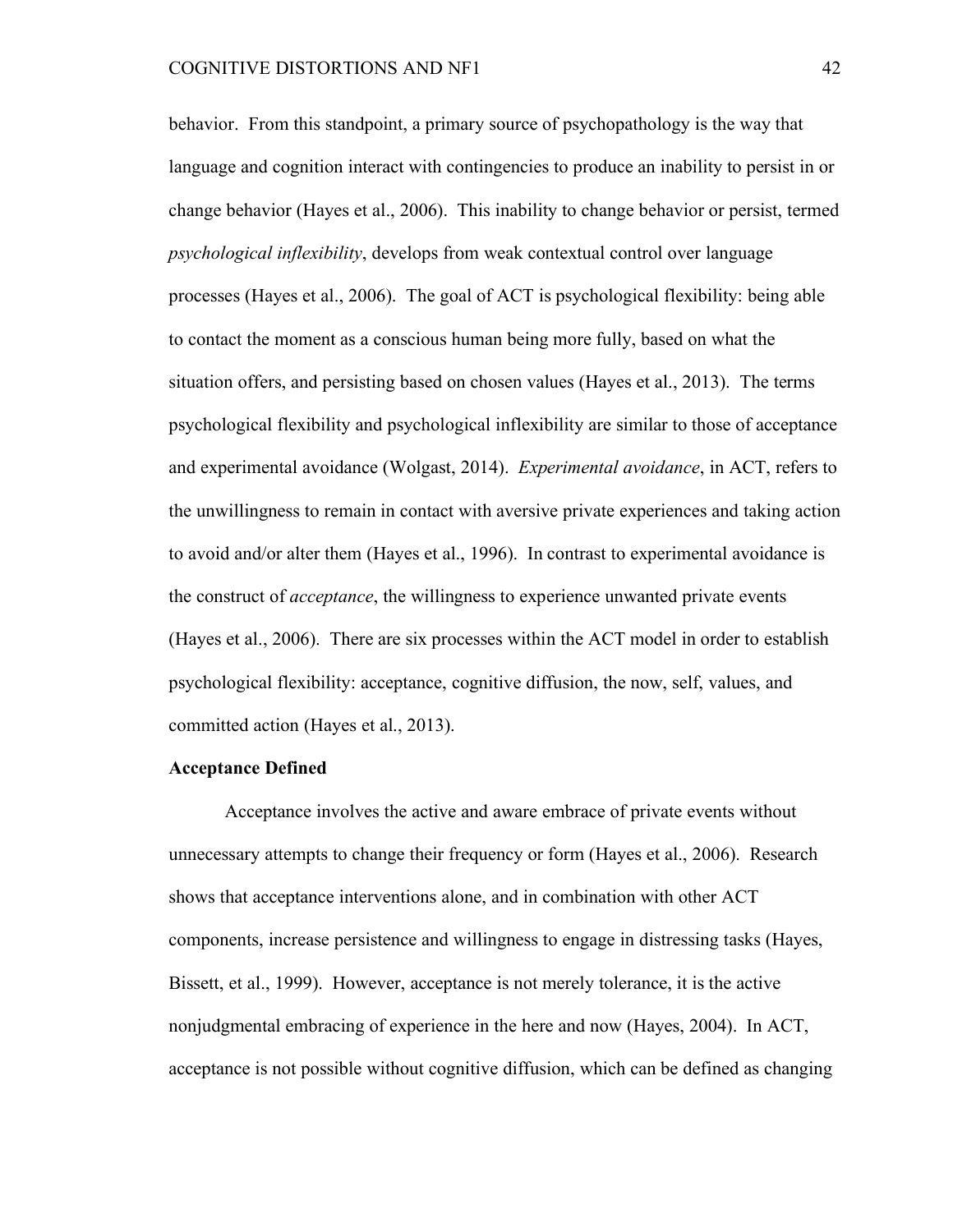the way one interacts with or relates to thoughts (Hayes et al., 2006). Acceptance inherently involves exposure, in which an individual experiences an event actively and fully in the present, moment by moment, for the sole purpose of experiencing actively and fully (Hayes, 2004). For individuals experiencing either a physical or psychological disorder, it may be a challenge to practice the act of acceptance. Cognitive resources may be limited among these individuals, making it more challenging to relate to their thoughts in a new way. Furthermore, coping with physical limitations may make it difficult to focus on the present moment if considering the course of their disorder and future complications. Therefore, the construct of acceptance is worth measuring in NF1 individuals, who present with both physical and psychological complications, in order to help guide therapeutic treatment and increase psychological flexibility.

#### **Measuring Acceptance**

Measures of acceptance are often called measures of psychological flexibility or experiential avoidance. Hayes et al. (2004) first proposed the importance of establishing a measure of experiential avoidance for population-based studies, as the construct was implicated in a wide range of clinical problems and disorders from substance abuse to suicide (Hayes et al., 2004). Hayes acknowledged the success of other researchers who had established measures of avoidance of specific thoughts and feelings involved in a particular clinical problem. For example, he credits McCracken (1998) for developing a measure of avoidance of pain and Gifford (2002) for developing a measure of avoidance of thoughts associated with smoking cessation. It was during that time, Hayes and coworkers (2004) developed the first version of the Acceptance and Action Questionnaire (AAQ), a 32-item measure designed to assess a high need for emotional and cognitive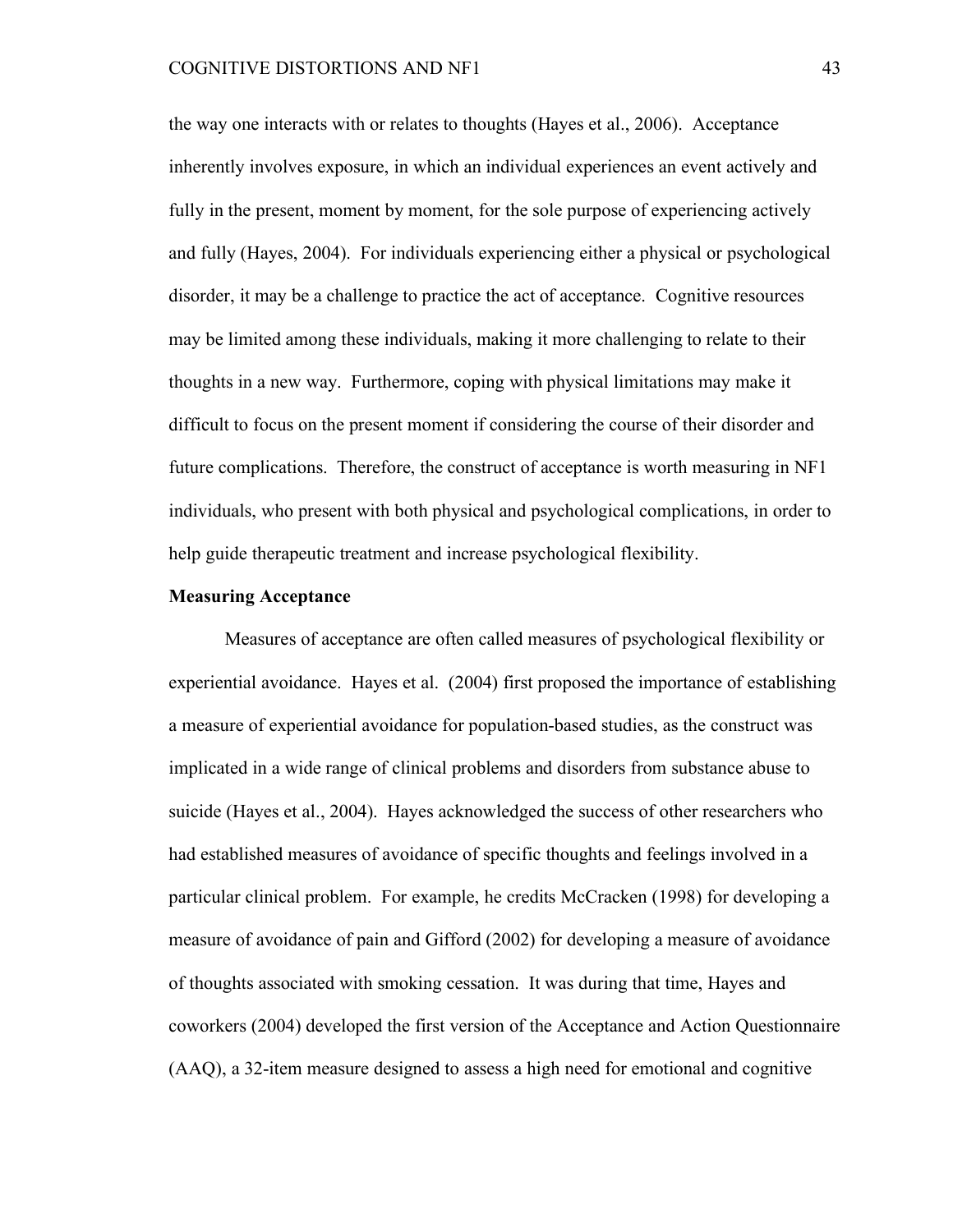### COGNITIVE DISTORTIONS AND NF1 44

control, avoidance of negative private events, and the inability to take needed action in the face of these events. Over time, measures of acceptance have been adapted and modified to address specific disorders or concerns. However, because a specific acceptance measure has not yet been created for experiences related to NF1, for the purpose of this study, a more generalized measure of psychological flexibility will be utilized.

The Acceptance and Action Questionnaire (AAQ) is the most widely used measure of experiential avoidance and psychological inflexibility (Bond et al., 2011). The original scale included 9 to 16 items and was a Likert-type scale. The scale contained items on negative evaluations of feelings, avoidance of thoughts and feelings, distinguishing a thought from its referent, and behavioral adjustment in the presence of difficult thoughts or feelings (Bond et al., 2011).

The AAQ has proven to be useful and has led to a number of versions. A metaanalysis of the AAQ found that it predicted a variety of quality of life outcomes, such as psychopathology, stress, pain, job performance, and negative affectivity (Hayes et al., 2006). As use of the measure began to grow, a number of versions were tailored to particular areas or populations, such as pain (McCracken, Vowles, & Eccleston, 2004), smoking (Gifford et al., 2004), diabetes management (Gregg, Callaghan, Hayes, & Glenn-Lawson, 2007), tinnitus (Westin, Anderson, & Hayes, 2008), weight-related difficulties (Lillis & Hayes, 2008), and coping with epilepsy (Lundgren, Dahl, & Hayes, 2008). Although the AAQ is widely used, there are documented concerns regarding the internal consistency. In a validation study by Hayes et al. (2004), the alpha coefficient was only .70, and its test-retest reliability was .64 over 4 months. These low alpha levels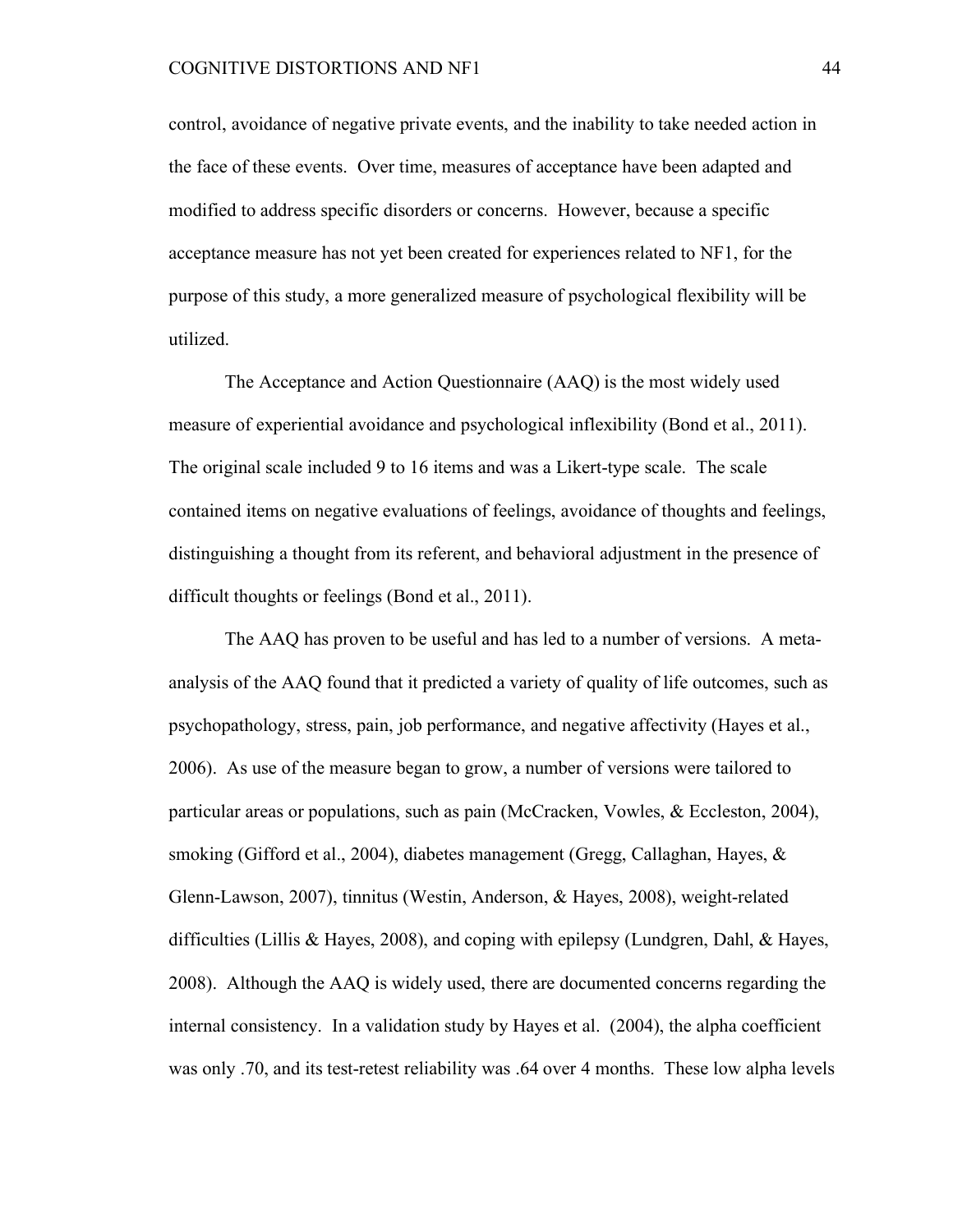are consistent and may be due to the complexities of individual items (Bond et al., 2011). The AAQII was developed in response to the shortcomings of the AAQI, as a measurement of psychological inflexibility.

# **Acceptance in Health Care**

The construct of acceptance and the efficacy of ACT have been studied among a variety of disorders in health care. ACT has been explored in treating various mental health conditions, anxiety, and body image.

#### **Mental health disorders.**

There is now accumulating evidence for the effectiveness of ACT across a variety of mental health conditions (Yu & McCracken, 2016). In a meta-analysis of 18 randomized controlled trials in which ACT was compared to inactive control conditions and established treatments, an overall advantage was found for ACT; the average ACTtreated participant had greater improvement than 66% of the participants in the control group (Yu & McCracken, 2016). In exploring the effectiveness of ACT within the field of mental health, we will consider its effect on conditions such as depression, anxiety, and body image. Although this list is not exhaustive, it provides insight into the usefulness and promise of ACT as an intervention.

A meta-analysis found that ACT demonstrated moderate group and pretreatment/posttreatment effects for symptom reductions for anxiety and depression (Hacker, Stone, & MacBeth, 2016). Despite these results, the researchers acknowledged that ACT may not be more effective than traditional treatment approaches, and further inquiry was warranted. In a separate meta-analytic review of studies examining the relationships between the core ACT process of change (psychological flexibility) and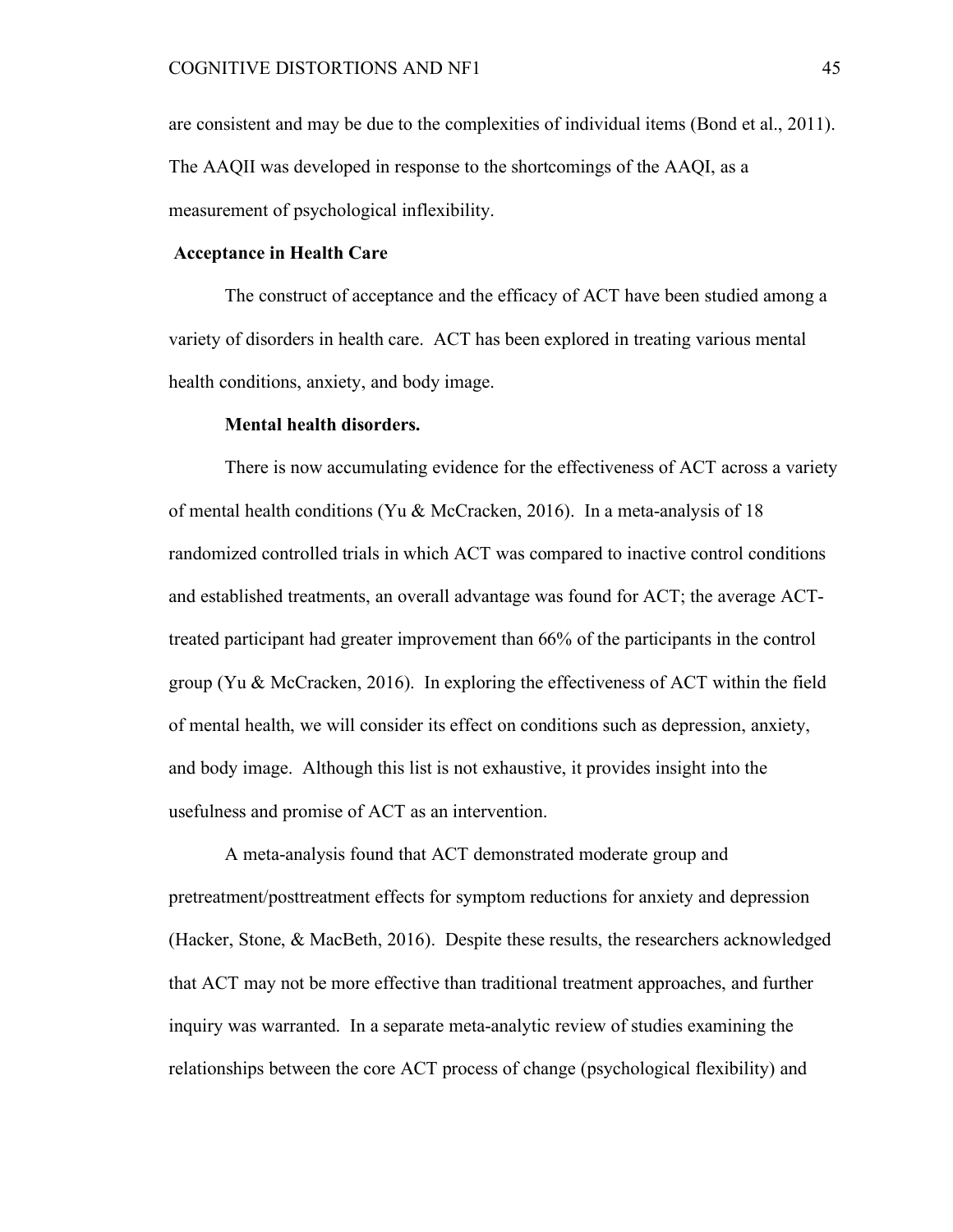anxiety symptomatology, results showed a positive and significant relationship between the AAQ scores and general measures of anxiety and specific measures of disorder severity (Bluett, Homan, Morrison, Levin, & Twohig, 2014). This indicates that a higher level of inflexibility correlates with anxiety. Further exploration found that mindfulness meditation (an ACT technique) was associated with statistically significant improvement in depression, physical health-related quality of life, and mental health-related quality of life (Hilton et al., 2017)

Acceptance has also been investigated in regards to body image. Body image is an important aspect in which individuals evaluate themselves and estimate their social rank and is very relevant to the current study (Gilbert, 2002). In the general and clinical populations, body dissatisfaction (BD) is highly prevalent, for example, affecting more than 80% of women (Mond et al., 2013). BD has been found to be an important risk factor for disordered eating behaviors, such as rigid dietary restraint and bulimic behaviors (Anton, Perri, & Riley, 2000). Research also shows that body dissatisfaction can negatively affect quality of life in various domains, specifically psychosocial functioning and mental health (Liimakka, 2014; Mond et al., 2013). When considering ACT for body image, rather than attempting to change the content of distressing body image-related cognitions and emotions themselves, an alternative ACT approach is to focus on the relationship with these experiences (Lee, Smith, Twohig, Lensegrav-Benson, & Quakenbush-Roberts, 2017) by using *body image flexibility,* which is the ability to openly experience body image dissatisfaction and related experiences in a way that promotes adaptive life functioning and values-consistent behavior (Sandoz, Wilson, Merwin, & Kellum, 2013).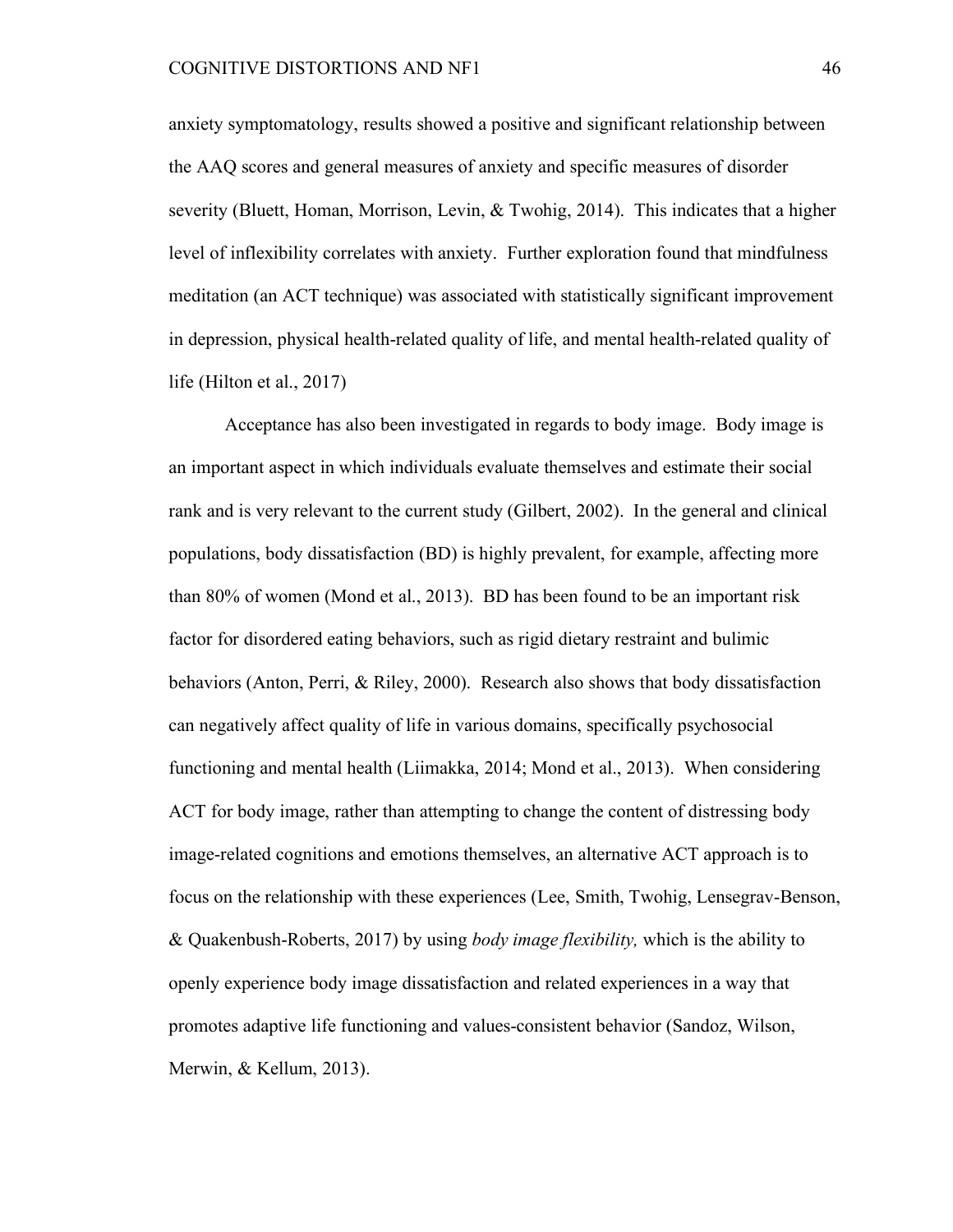Body image flexibility shares conceptual foundations with ACT's psychological flexibility construct as applied to the context of body image (Sandoz et al., 2013). It shares elements of a positive rational acceptance style in coping with body image-related stressors (Cash et al., 2005). Specifically, body image flexibility involves openly engaging painful or unwanted thoughts and emotions regarding body size, shape, or weight with mindful acceptance (Sandoz et al., 2013).

Body image flexibility has been assessed using the Body Image Acceptance and Action Questionnaire (BI-AAQ; Sandoz et al., 2013). The BI-AAQ is a domain-specific measure of psychological flexibility, based on the more general measure of psychological inflexibility, the Acceptance and Action Questionnaire-II. Although acceptance in relationship to the construct of body image is often studied among those with eating disorders, it can be generalized to all individuals experiencing body-image distress.

#### **Physical Disorders**.

ACT has been applied both to mental health concerns and physical disorders and complications, as well. The most commonly explored physical condition in which ACT has been applied is chronic pain.

The construct of acceptance has been extensively studied among individuals experiencing chronic pain. In this context, acceptance is conceptualized as an underlying psychological state of willingness to experience pain and its cognitive and emotional facets while continuing to live life as normally as possible (Reneman, Dijkstra, Geertzen, & Dijkstra, 2010). ACT for chronic pain involves identifying helpful ways to respond to thoughts and feelings, exploring values, and developing mindfulness skills (Baranoff, 2016). The goal of ACT is not to eliminate pain, but to change the relationship with pain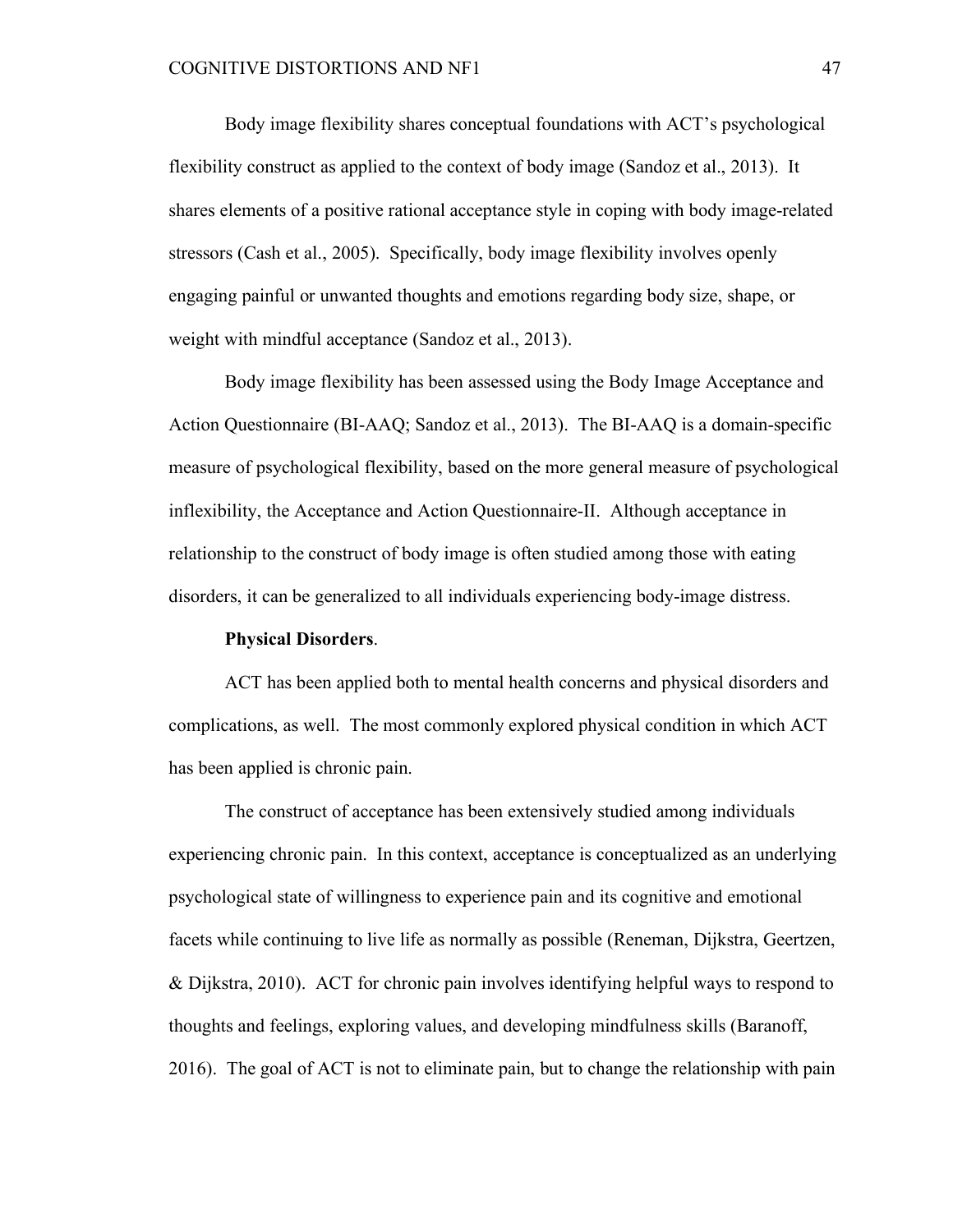so that pain is not the defining feature of life. This shift in perspective resulting from the aforementioned ACT processes ultimately helps the person to accept the experience of pain, refocus to values and goals and, ultimately, to achieve and maintain a higher QOL (McCracken & Eccleston, 2003).

In studies of chronic pain, acceptance has been defined as being comprised of two factors: activity engagement (a commitment to engaging in valued activities even in the face of illness related symptoms) and willingness (a willingness to experience sometimes painful or aversive symptoms if it means being able to participate in valued life activities) (McCracken, 2010). Activity engagement and willingness factors of chronic pain acceptance are strongly associated with key predictors of medical, behavioral, psychosocial, and functional outcomes (McCracken and Velleman, 2010). Research also shows that acceptance is associated with higher quality of life in patients with low back pain, a decrease in the impact of pain flares in patients with rheumatoid arthritis, and adaptive functioning in patients with mixed pain conditions (Dahl, 2009; McCracken, 2007; Vowles et al., 2008)

Recently, mindfulness has also been determined to be a key mediator between pain experiences and outcome (Hofmann et al., 2010). The effectiveness of mindfulnessbased processes for medical conditions with chronic pain has been shown in symptom reduction and improvement of emotional well-being (Baer, 2003). A meta-analysis of 30 randomized controlled trials found that mindfulness meditation was associated with a small effect of improved pain symptoms, compared with treatment as usual and educational support groups (Hilton et al., 2017.)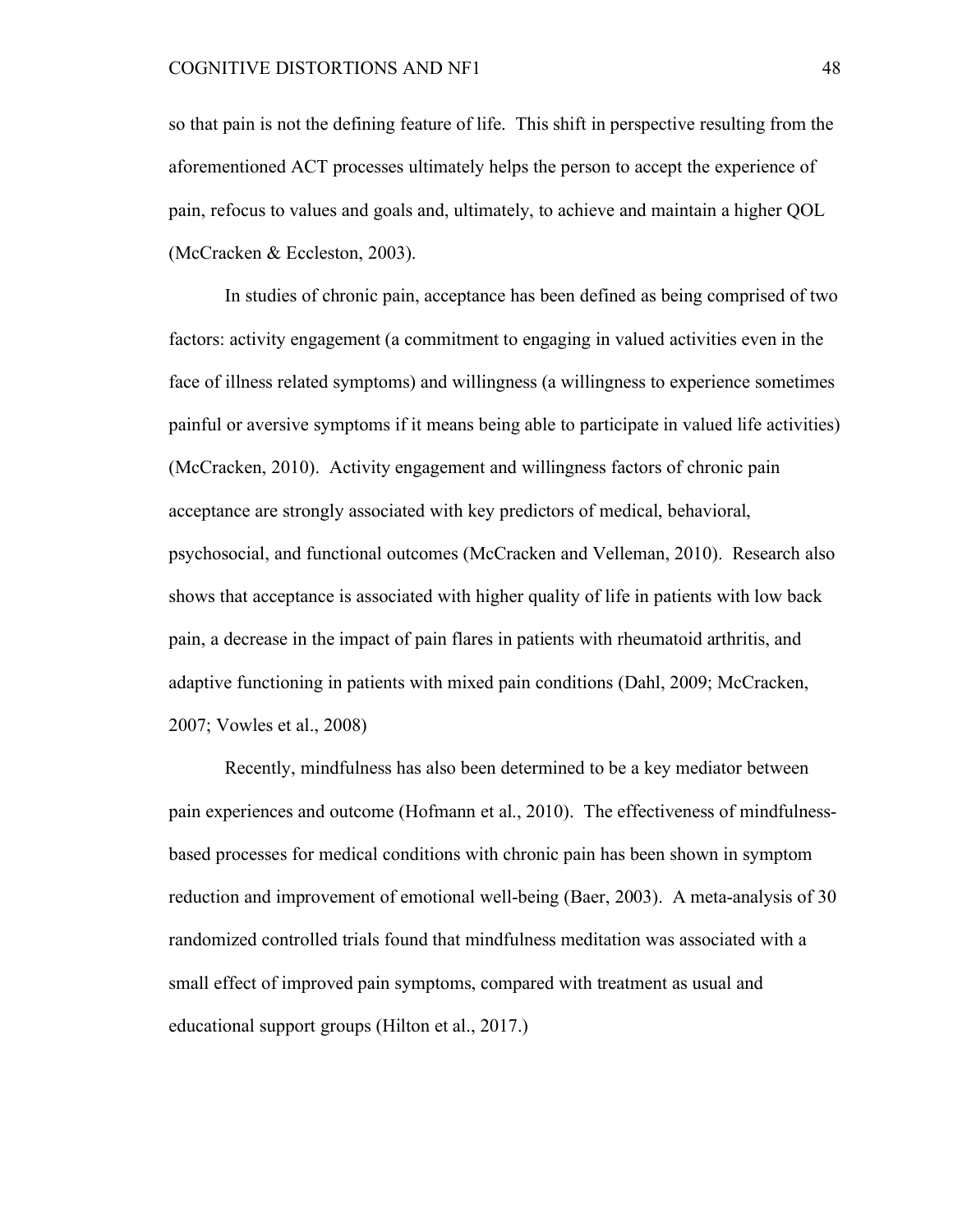Many clinical manifestations of NF1 are associated with pain, making the disorder a potential candidate for ACT research and treatment. For instance, cutaneous neurofibromas are sometimes painful as they first develop, and plexiform neurofibromas sometimes produce nerve root pain (Tonsgard, 2006; Tucker et al., 2009). Malignant peripheral nerve sheath tumors (MPNSTs) are often associated with significant pain (Crawford et al., 2015; Tonsgard, 2006). Among the 60 Australian adults with NF1, one quarter of participants reported pain (Crawford et al., 2015). With the exception of pain associated with MPNSTs, the source of pain is often benign, varies in its origin, and is difficult to treat (Crawford et al., 2015). Headaches, back pain, orthopedic problems, and gastrointestinal complications are also common symptoms of NF1 that result in chronic pain (Oates et al., 2013; Tonsgard, 2006). Despite the pain that is often associated with the disorder, research on acceptance among those with NF1 is limited.

Overall, research indicates that ACT is effective for individuals with various types of pain. However, despite reports of pain, NF1 is distinct from these other conditions because many individuals with NF1 have comorbid learning and attention problems. Within the context of therapy, these cognitive deficits could make therapeutic interventions more challenging, if the individual has difficulty focusing in session or following through on therapeutic homework.

To date, there is little research exploring acceptance among adults with NF1. In a pilot study examining the effectiveness of ACT among youth with NF1, researchers found that ACT interventions resulted in less pain interference and lower patient-reported pain in follow-up data (Martin et al., 2016). Pain interference in this study was defined as "how much the pain has interfered with sleep, mood, social activities, etc. in the past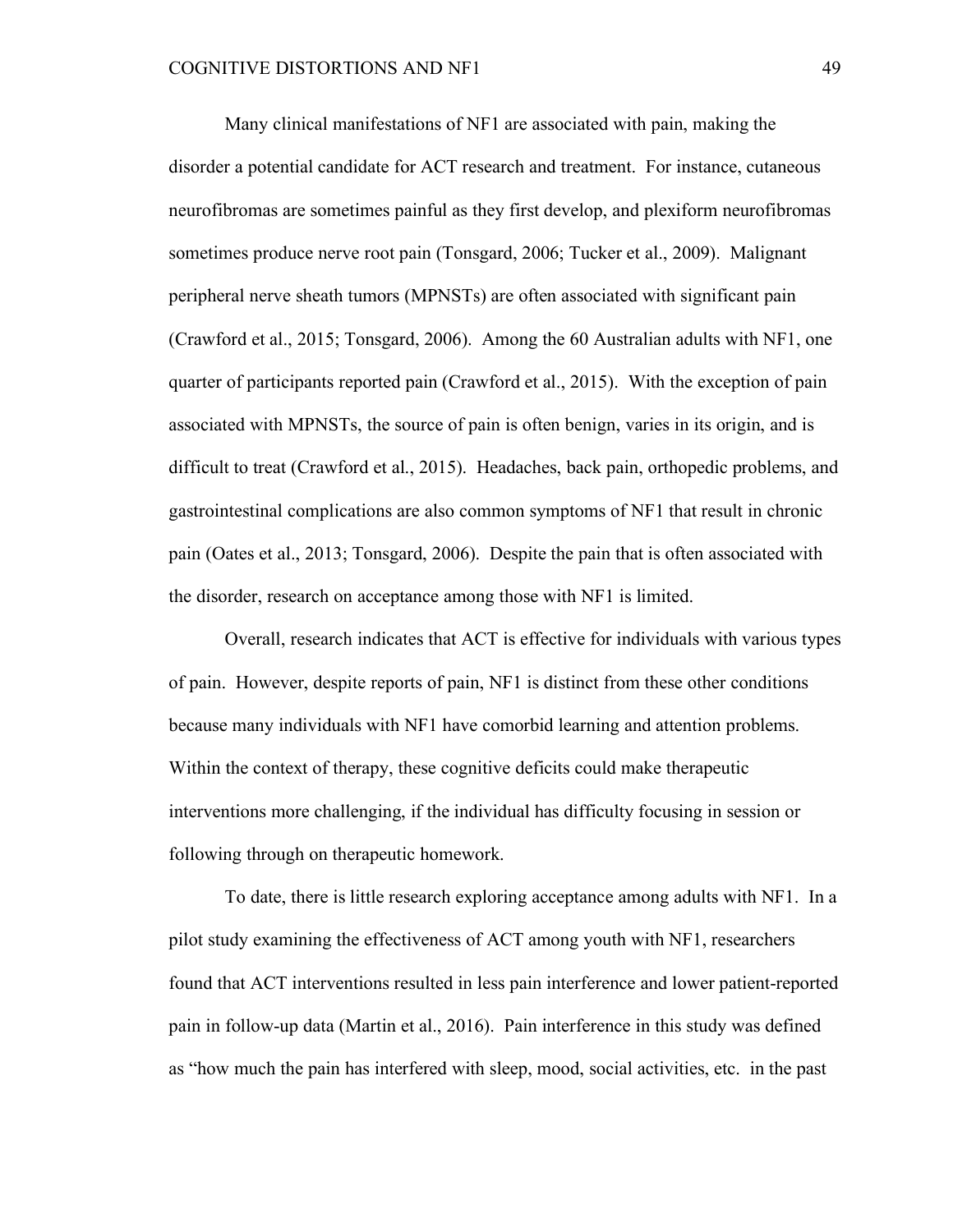two weeks" (Martin et al., 2016, p. 1465). These preliminary results suggest that ACT may be an effective tool for decreasing pain among those with NF1. There is currently an ongoing clinical trial that is examining the efficacy of ACT among individuals with NF1 (National Cancer Institute, 2017). More investigations on the feasibility and efficacy of ACT within this population are needed (Martin et al., 2016).

### **Purpose of the Study**

The purpose of this study was to explore the relationship between cognitive distortions, perceived stigmatization, and acceptance among adults with NF1. Understanding how cognitive distortions and perceived stigmatization impact levels of acceptance may permit clinicians to tailor treatment to address these specific maladaptive thinking patterns. If cognitive distortions predict levels of perceived stigmatization (and the accompanying dysphoria and dysfunction) clinicians may be able to make therapeutic interventions more efficient by focusing on ameliorating those cognitive mechanisms. Treatment can then focus on increasing acceptance and improving functioning for individuals with this disorder.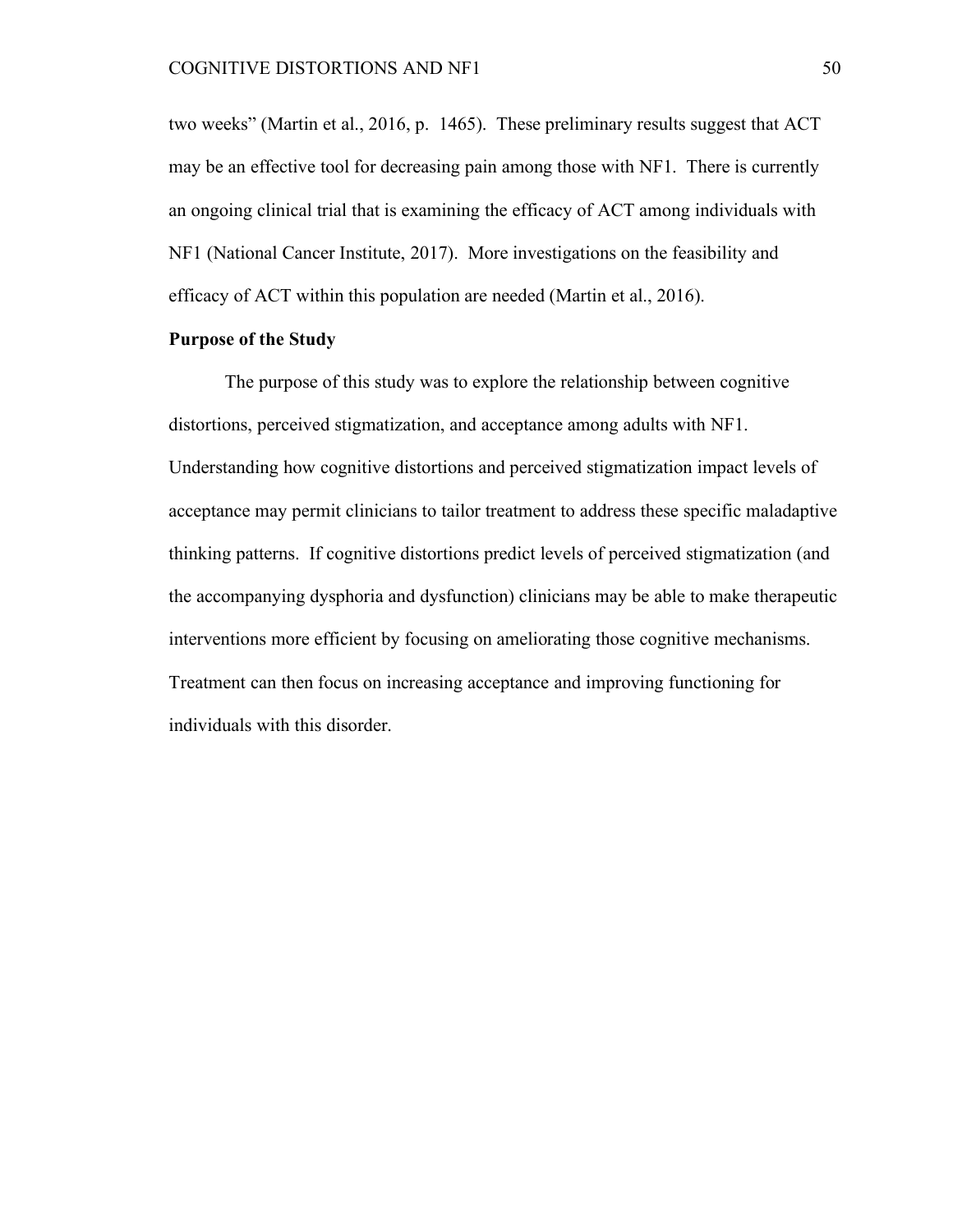### **Chapter 3: Research Hypotheses**

 $H<sub>1</sub>$ : The frequency of cognitive distortions and level of perceived stigmatization will predict the level of acceptance among adults with NF1. Frequency of cognitive distortions will be operationalized as total scores on the Inventory of Cognitive Distortions; level of perceived stigmatization will be operationalized as scores on the Perceived Stigmatization Questionnaire; level of acceptance will be operationalized as scores on the Acceptance and Action Questionnaire II.

H2: The frequency of cognitive distortions and rating of disease visibility will predict the level of perceived stigmatization among adults with NF1. Frequency of cognitive distortions will be operationalized as total scores on the Inventory of Cognitive Distortions; disease visibility will be operationalized as the score on the Ablon scale; level of perceived stigmatization will be operationalized as scores on the Perceived Stigmatization Questionnaire.

H3: The age at NF1 diagnosis will predict the level of acceptance among adults with NF1. Age at diagnosis will be collected via the demographic questionnaire; level of acceptance will be operationalized as scores on the Acceptance and Action Questionnaire II.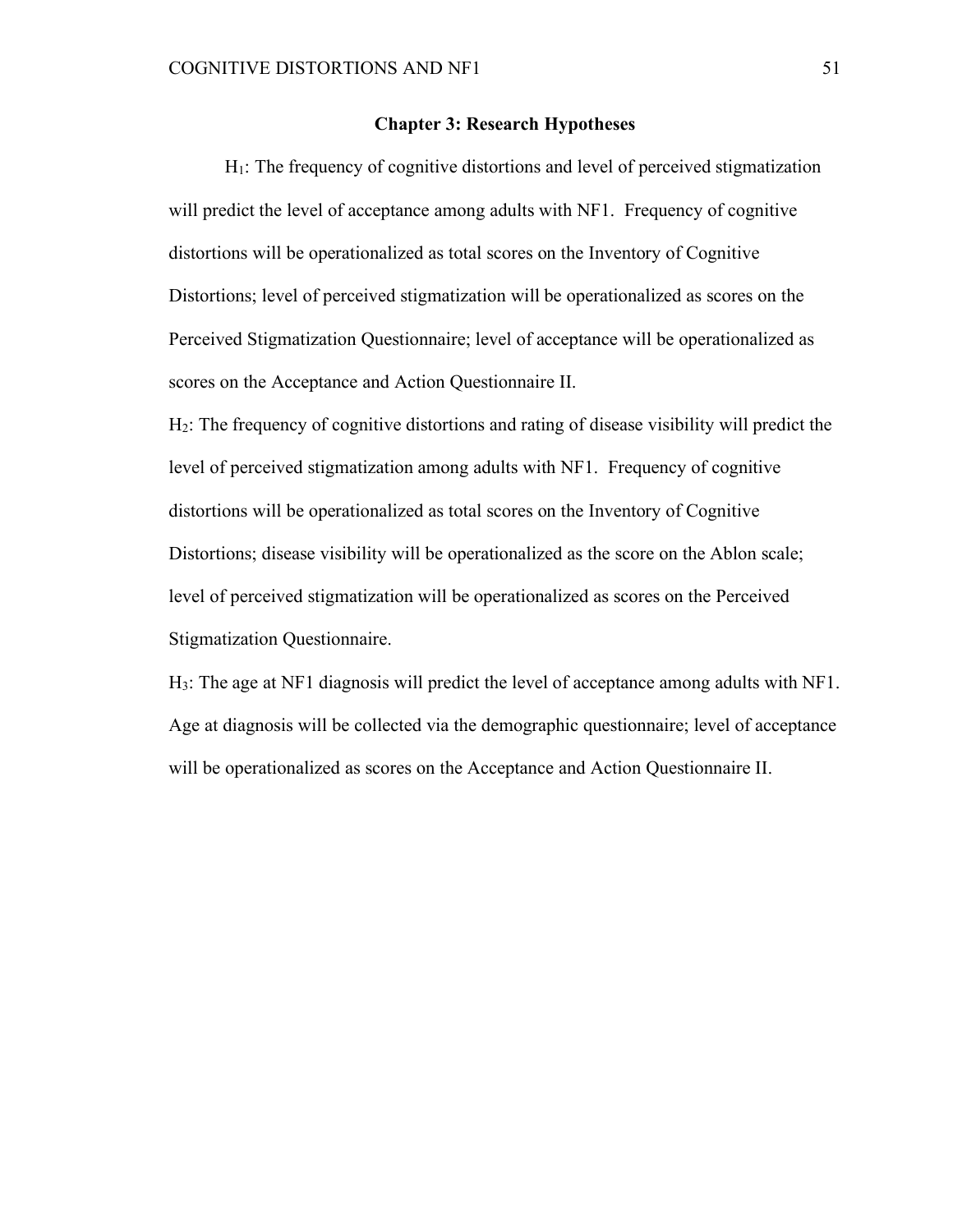# **Chapter 4: Method**

# **Research Design**

This study employed a cross-sectional, correlational design. Data was collected via online survey.

# **Participants and Recruitment**

Participants were recruited online through five national NF organizations. This was done by providing a recruitment message to each organization to advertise this study via their listservs or websites. These organizations were:

- Neurofibromatosis Network, a national organization that advocates for NF research and federal funding. They offer access to clinical studies and support groups for those with NF.
- Children's Tumor Foundation (CTF), a funder of scientific research. Over 70% of all data on NF has been research funded or co-funded by the CTF.
- National Organization for Rare Disorders, a coalition formed to help advocate for individuals with rare diseases including NF and to advance medical research.
- Johns Hopkins Comprehensive Neurofibromatosis Center, part of a national collaboration of medical centers providing and managing care for those with NF. They are affiliated with the Children's Tumor Foundation providing access for families and individuals coping with the disorder.
- Neurofibromatosis Therapeutic Acceleration Program, a program focused exclusively on improving treatment options for people with NF1. In addition to the aforementioned formal organizations, participants were recruited via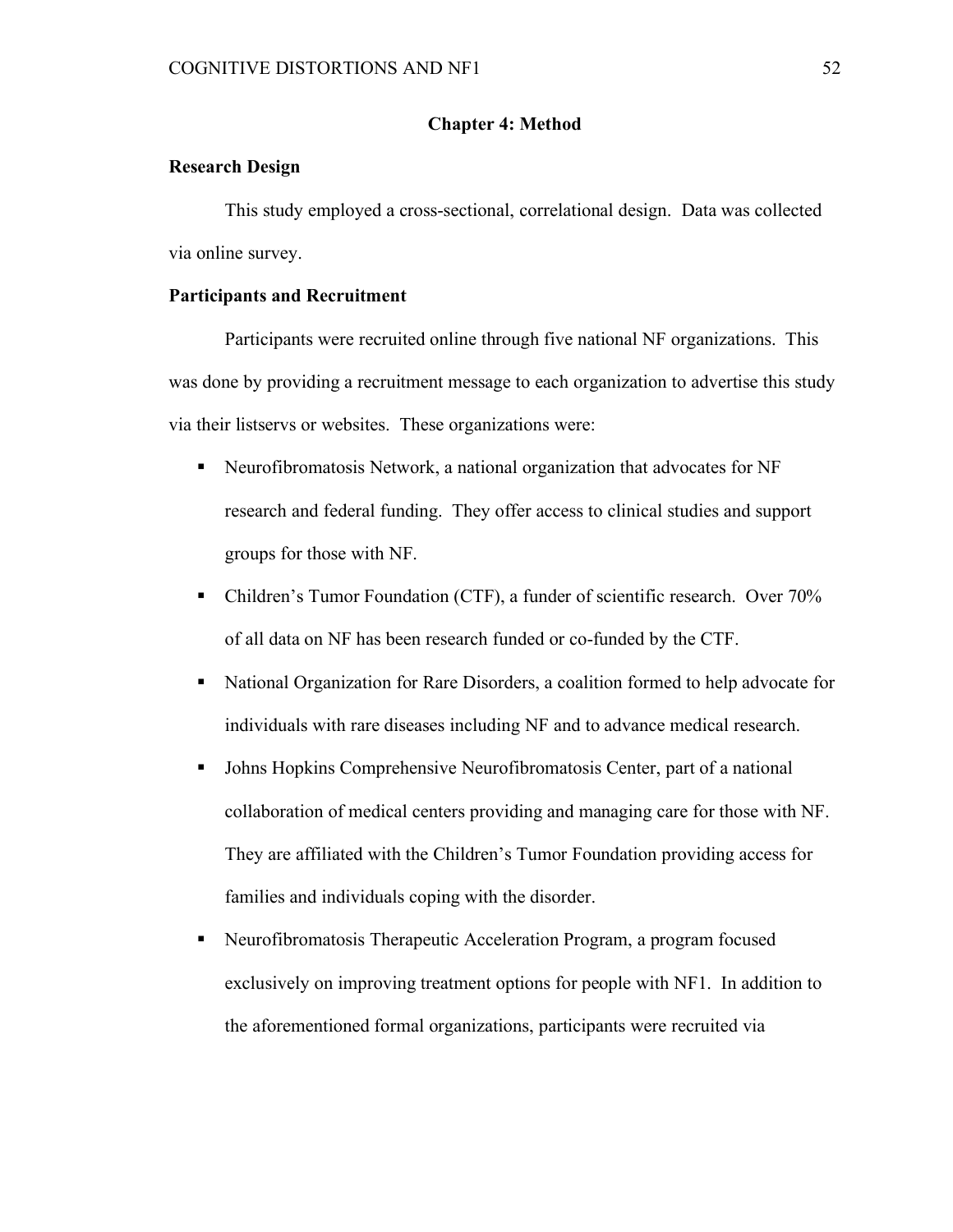Facebook, other social media networks via snowball sampling, and word of mouth.

# *Inclusion and Exclusion Criteria*

Eligible participants were between the ages of 18 and 65. Participants reported having been diagnosed with NF1 by a physician at some time in their life. They must have reported having access to the internet, being fluent in English, and at least an eighthgrade education.

Participants were excluded if they reported that they were not between the ages of 18 and 65, did not have access to the internet, or were not fluent in English. They were also excluded from the study if they did not have at least an eighth-grade education or if they had a previous diagnosis of intellectual disability or endorsed current psychotic symptoms.

#### **Measures**

For the purpose of this study, a screening questionnaire (Appendix A) was administered to determine eligibility. A demographic questionnaire (Appendix B) was administered to all qualifying participants. Following completion of these questionnaires, four brief measures were utilized: Inventory of Cognitive Distortions (ICD), Ablon scale, the Perceived Stigmatization Questionnaire (PSQ), and Acceptance and Action Questionnaire. Reported completion times for each measure are: Inventory of Cognitive Distortions approximately 20 to 25 minutes, Ablon scale approximately 5 minutes, Perceived Stigmatization scale approximately 10 to 15 minutes, and Acceptance and Action Questionnaire approximately 5 minutes.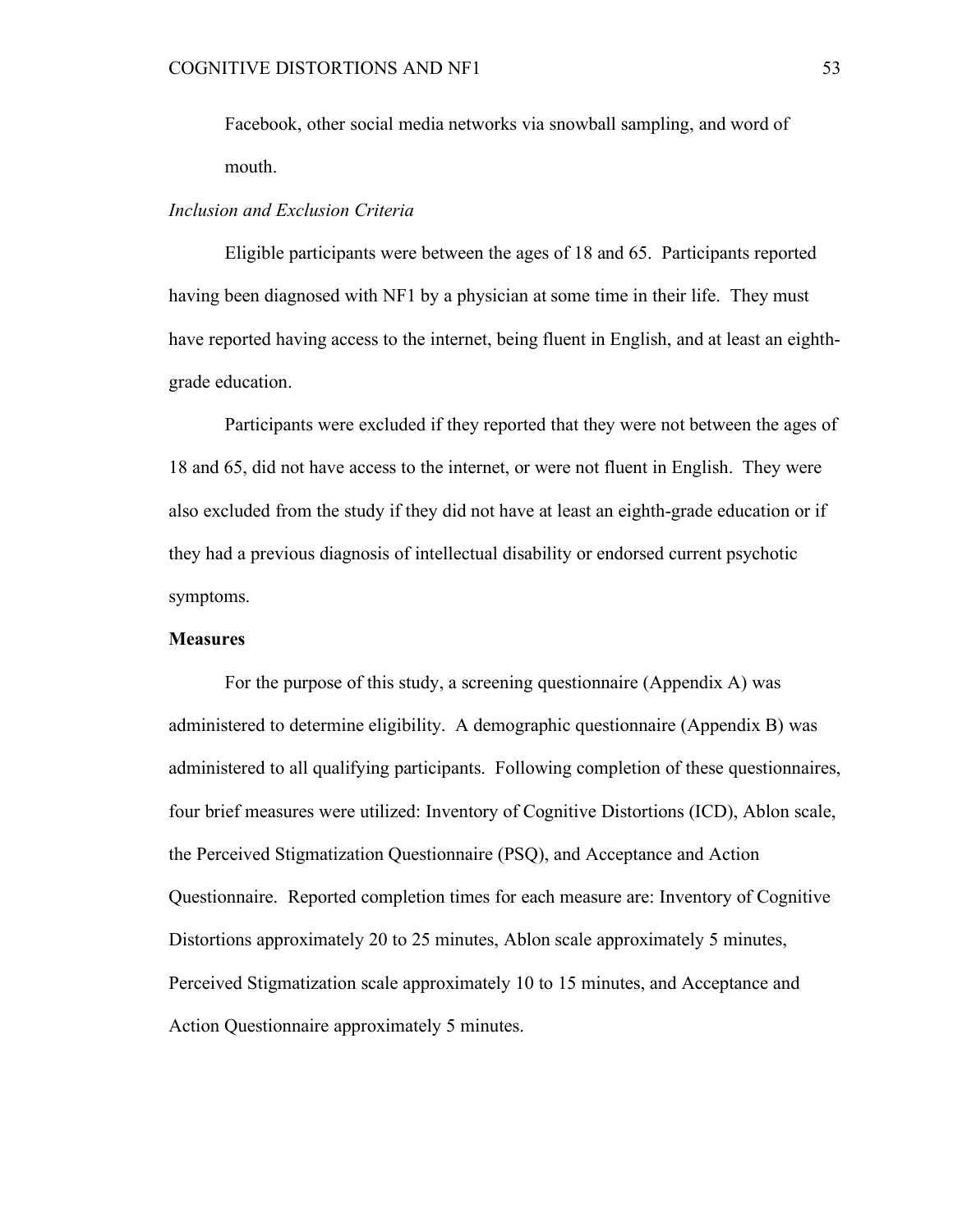**Inventory of Cognitive Distortions** (Yurica, 2002). The Inventory of Cognitive Distortions is a 69-item self-report measure comprised of various statements reflecting 11 different cognitive distortions. The ICD items are scored on a Likert scale ranging from 1 (*never*) to 5 (*always*) which reflects a respondent's level of agreement to each statement. The total score is calculated and ranges from 69 to 345, in which higher scores indicate greater endorsement of cognitive distortions (Yurica, 2002).

Psychometric evaluation of the ICD reflects strong internal consistency and testretest reliability. In regards to internal consistently, Cronbach's alphas have ranged from .97 to .98 (Roberts, 2015; Rosenfield, 2008; Yurica 2002). In regards to test-retest reliability, following a 5-week interval, reliability was also found to have a high reliability coefficient (.998); (Yurica, 2002). This measure has also been positively correlated with accepted measure of depression demonstrating good validity. The ICD correlates strongly with similar measures of dysfunctional thinking, anxiety, and depression, suggesting strong concurrent validity; positive correlations have been documented with the Dysfunctional Attitudes Scale  $(r = .70)$ , the Beck Depression Inventory II  $(r = .70)$ , and the Beck Anxiety Inventory  $(r = .59)$  (Roberts, 2015; Yurica, 2002).

**Ablon scale** (Ablon, 1996)*.* The Ablon scale is a measure used to evaluate the visibility of the disease. Ratings can be completed by the patient or an observer; however, for the purpose of this study, the patients completed this scale in regards to their own appearance. Ratings are based on appearance of the NF1 individual when fully dressed and how readily symptoms could be perceived in impersonal interaction. This instrument is scored on a 3-point scale. The individual with NF1 is assigned a single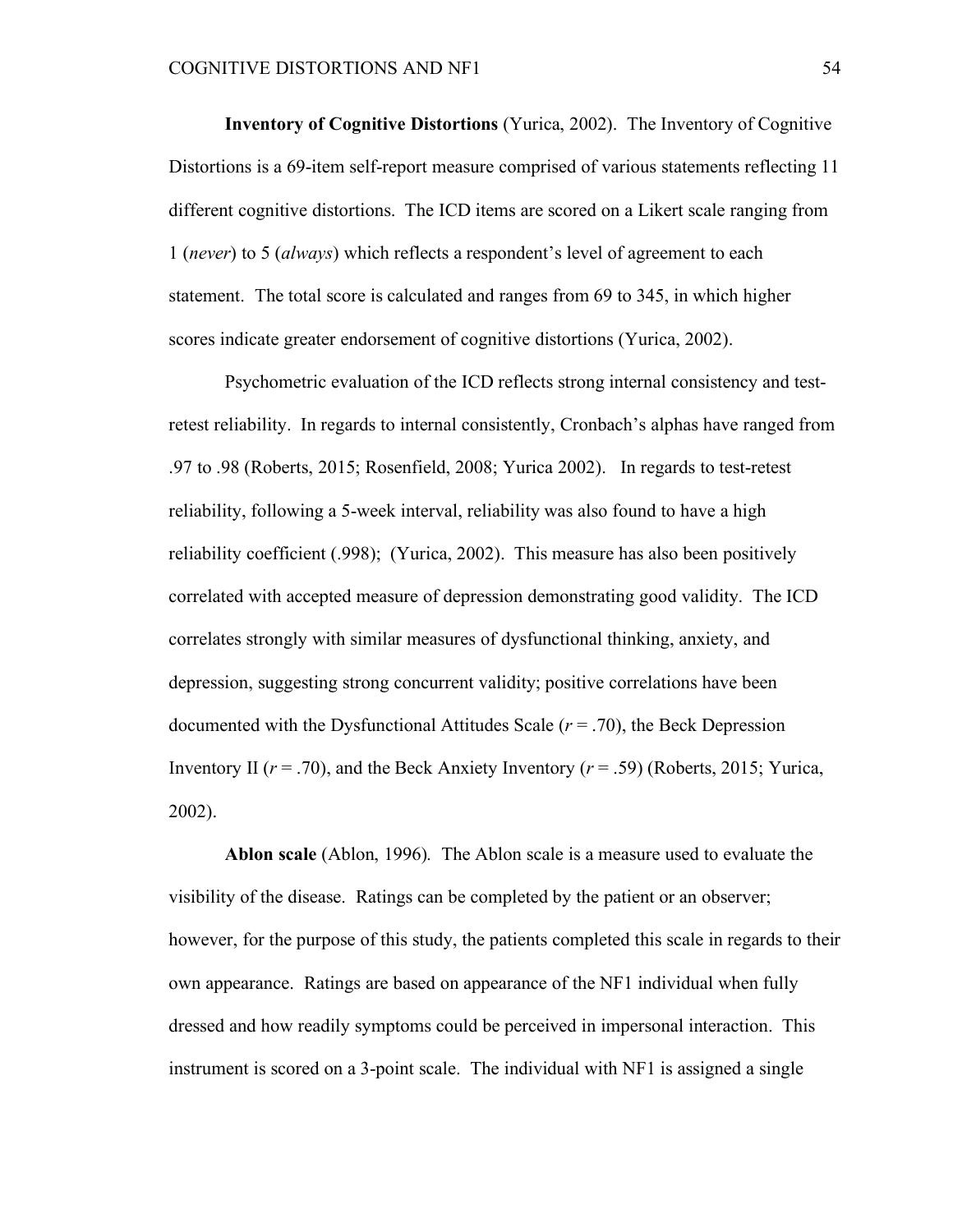qualitative score of either 1 (*mild*), no visible tumors with normal gait and posture; 2 (*moderate*), Some tumors on neck, face, hands, and mild scoliosis or other skeletal feature without noticeable limp; or 3 (*severe*), numerous tumors on the face, optic glioma that affect sight and eye socket, and severe skeletal features with noticeable limp. There are currently no documented psychometric properties for the Ablon scale; however, it has been adopted and used by many researchers, specifically in studies of quality of life. The widespread use of this measure indicates good clinical utility.

**Perceived Stigmatization Questionnaire** (Lawrence et al., 2010)*.* The PSQ is a 21-item, 3-factor measure of perceived stigmatization. It measures the frequency of various stigmatizing social behaviors that have been experienced by people with physical distinctions. The items are scored on a Likert scale ranging from 1 (*never*) to 5 (*always*). Total scores range from 21 to 105. Higher scores indicate higher levels of perceived stigmatizing behaviors. Psychometric analyses show that the Cronbach's alpha on the PSQ total score was .86 among children and .89 among adults. Cronbach's alpha on the PSQ subscales ranged from .79 to .81 in the child sample and .82 to .86 in the adult sample. The three subscales of the PSQ, used only for validation of the measure, are confused behavior and staring, absence of friendly behavior, and hostile behavior.

**Acceptance and Action Questionnaire II** *(AAQII) (Bond et al., 2011).* The AAQII is a 7-item instrument used to measure the construct of acceptance. More specifically, it is a measure of experiential avoidance and psychological inflexibility. Each item is rated on a 7-point Likert scale ranging from 1 (*never true*) to 7 (*always true*). Total cores on the AAQII range from 7 to 49. Higher scores indicate greater psychological inflexibility (Bond et al., 2011). There is no established cutoff for the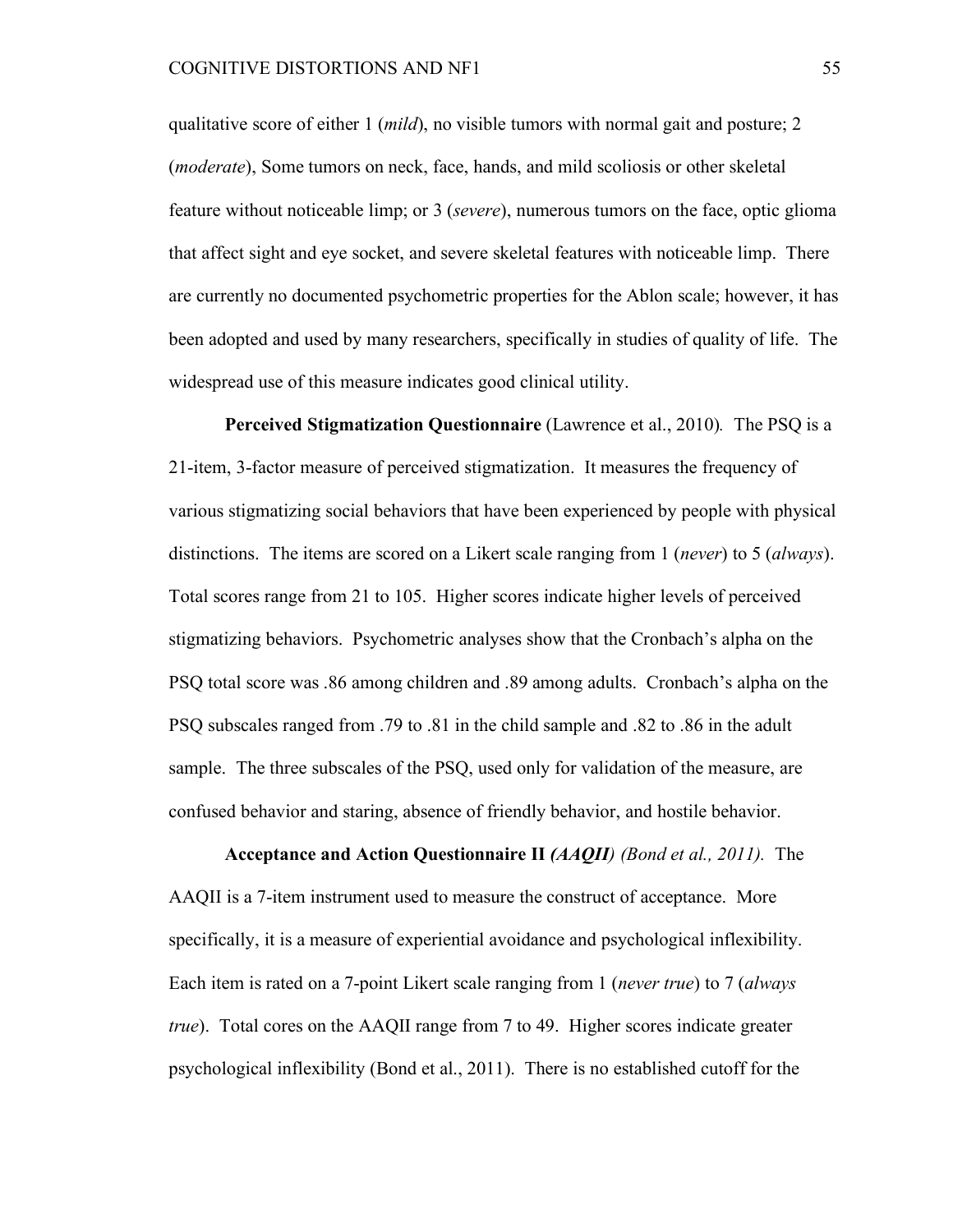AAQII; however, scores above a range of 24 to 28 are associated with higher levels of psychological distress. Lower scores indicate greater psychological flexibility, or greater levels of acceptance (Bond et al., 2011). Psychometric analysis of this measure indicates satisfactory reliability and validity. The mean alpha coefficient was 0.84, and the 3- and 12-month test-retest reliability was .81 and .79, respectively. These results show that the AAQII appears to measure the same concept as the AAQ, but with better psychometric consistency (Bond et al., 2011). In addition to its sound reliability, validation studies indicate that the AAQII demonstrated good construct validity (Bond et al., 2011). For example, higher levels of psychological inflexibility, as measured by the AAQII are concurrently associated with greater depressive symptoms  $(r = .71)$  with the BDI-II), anxiety-related symptoms ( $r = .61$  with the BAI), and overall psychological distress ( $r =$ .30 with the General Health Questionnaire).

#### **Procedure**

Selected organizations were contacted via Email, providing them with a recruitment message to post through listservs and website postings. The introductory/organizational recruitment Email explained the purpose of the study and offered subjects access to the results of the study upon completion. They were provided with a participant recruitment posting to utilize at their discretion. This same participant recruitment message was also posted and advertised on social media networks, such as NF groups on Facebook. Participants were also recruited via snowball sampling, Facebook pages and other general social media networks, and by word of mouth.

The study was available only to those with access to the Internet. Each participant was provided with a document of study summary, including the study's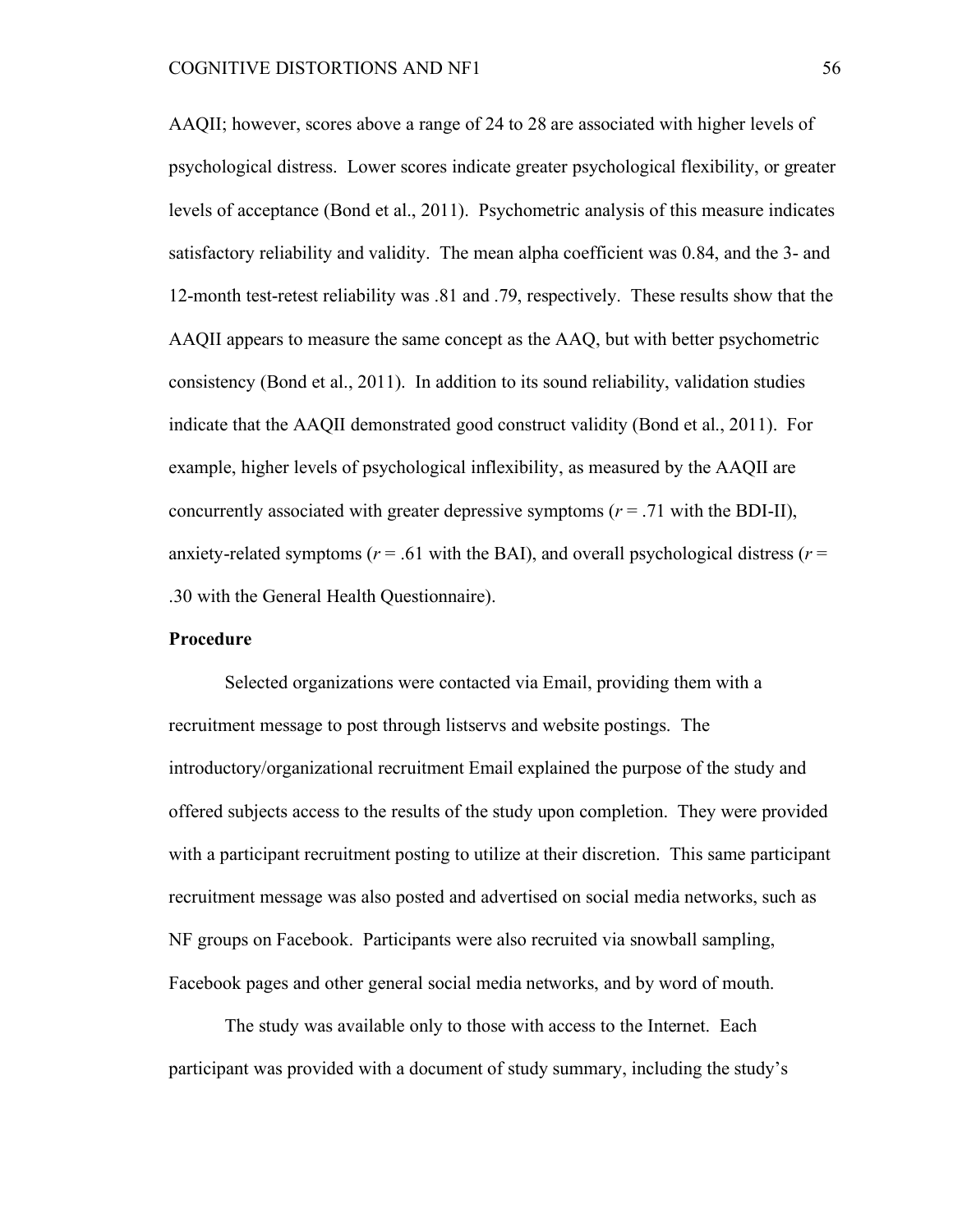purpose and procedures. Participation in this project was voluntary for all subjects, and they retained the right not to participate or to withdraw at any time without explanation or penalty. All participants remained completely anonymous. No names were collected. Only demographic information was gathered from participants. A separate, optional sweepstakes incentive (two \$50 gift cards) was offered to all respondents willing to provide contact information, but there was no link between participant identities and their responses.

Upon agreeing to participate in the study, respondents completed an eligibility screening questionnaire (Appendix A). If they did not meet inclusion criteria, they were thanked for their time and redirected from the survey link. If deemed to meet eligibility criteria, participants completed a brief demographic questionnaire (Appendix B) that supplied descriptive data, including age, age at NF1 diagnosis, gender, and ethnicity. They were then provided access to the four measures (the ICD, Ablon scale, PSQ, and AAQII) via Survey Monkey, a widely accepted website used to collect survey data. Anticipated duration of participation in the study was approximately 45 minutes. After participants completed the measures, data was confidentially stored and uploaded into SPSS 24.0 for statistical analysis, where it was encrypted and stored on a passwordprotected computer.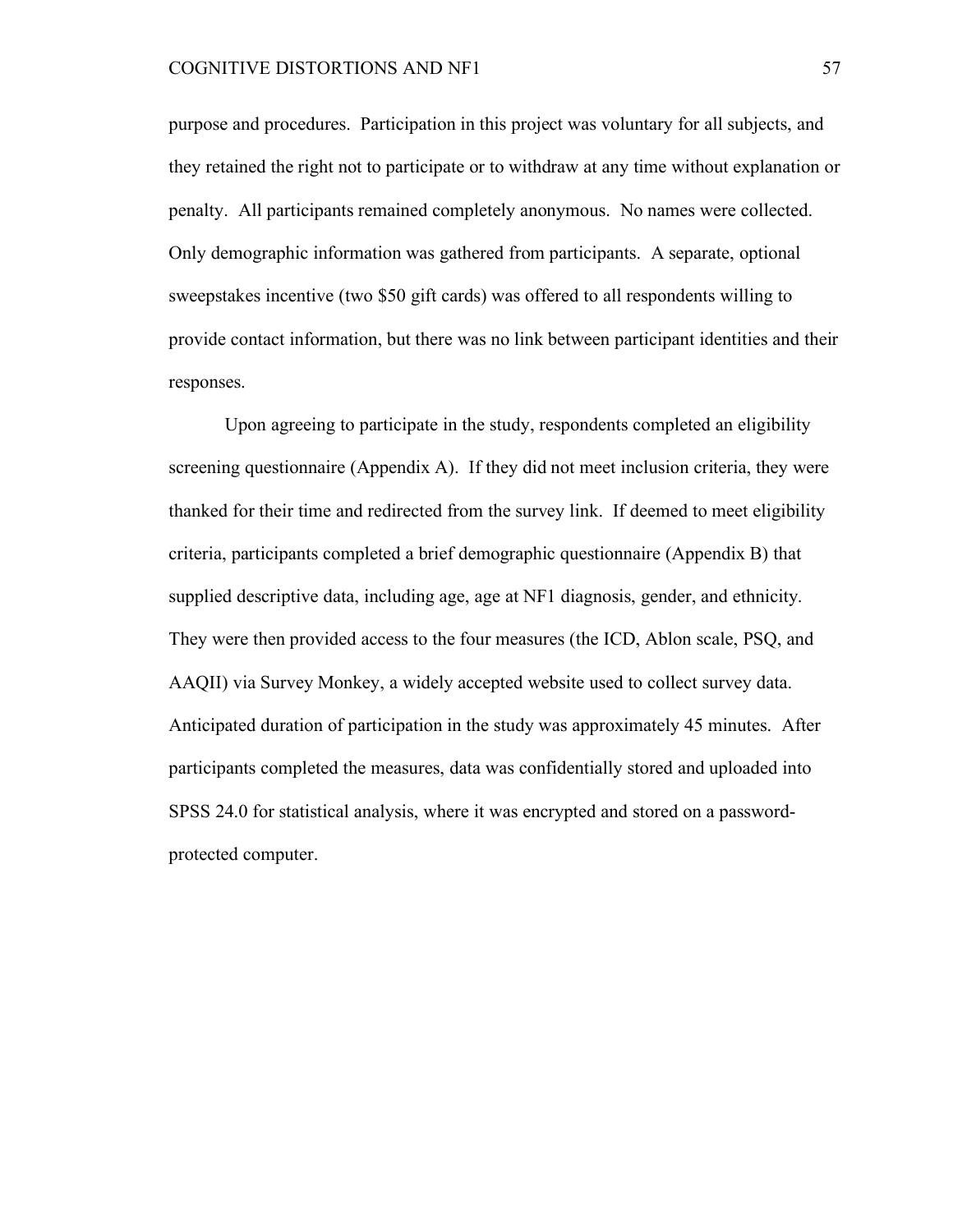#### **Chapter 5: Results**

To examine the first hypothesis, a multiple regression was conducted to investigate whether the frequency of cognitive distortions and level of perceived stigmatization predict the level of acceptance. A multiple regression was also conducted to investigate the second hypothesis that the frequency of cognitive distortions and rating of disease visibility would predict the level of perceived stigmatization. A simple regression was conducted to determine if the age at NF1 diagnosis predicted level of acceptance  $(H<sub>3</sub>)$ .

#### **Statistical Analyses**

The variables were analyzed using SPSS 24.0. A G\*Power analysis was conducted to determine the necessary sample size for the present study. In this analysis, the effect size was set to medium, the significance level was set at 0.05, and the power level was set at 0.80, according to conventional standards (Cohen, 1988, 1992). This analysis determined that a minimum of 67 participants was needed to perform the multiple regression analyses. Allowing for attrition/incomplete protocols, especially given potential cognitive limitations of this population, the maximum number of participants was set at 200.

#### **Demographic Analysis**

The sample consisted of 48 participants: 37 females and 11 males. Initially, 202 participants began the study; however, there was a high attrition rate during completion of the survey. The participant age range was 19 to 64, with a mean age of 41. Participants identified as 89.6% White, 6.3% Asian, 2.1% mixed race, and 2.1% ethnicity unspecified. Of the participants who completed the study, 10% endorsed a diagnosis of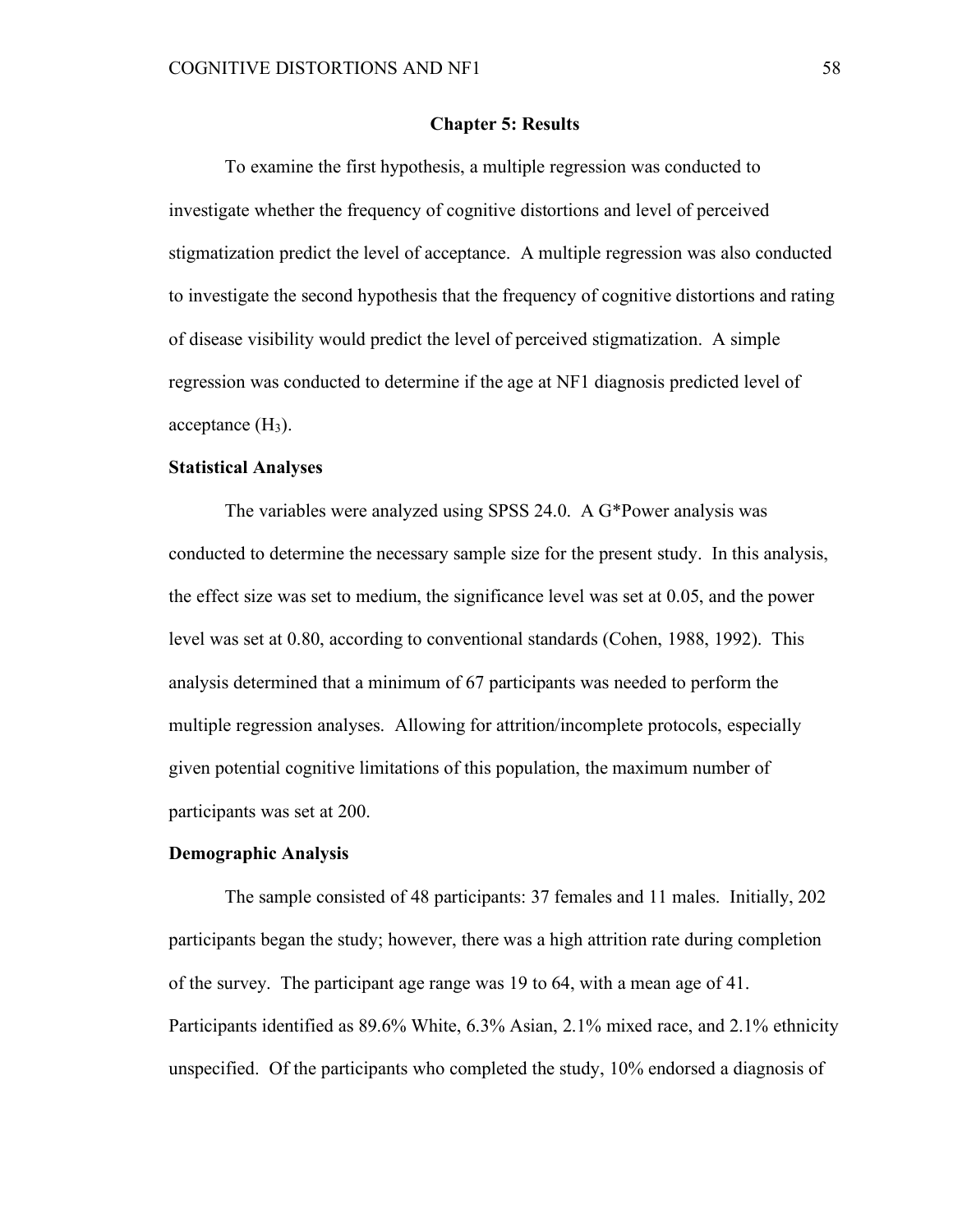ADHD, 42% endorsed a diagnosis of depression, 40% endorsed a diagnosis of anxiety, and 23% endorsed a diagnosis of a learning disability.

To examine whether the frequency of cognitive distortions and level of perceived stigmatization predicted the level of acceptance among adults diagnosed with NF1, a multiple linear regression was conducted using frequency of cognitive distortions (as measured by the ICD) and level of perceived stigmatization (as measured by the PSQ) as the predictor variables and level of acceptance (as measured by the AAQII) as the criterion variable.

Tests of assumptions of a multiple linear regression were met. According to Field (2009), the Durbin-Watson statistic tests for "serial correlations between errors in regression models" (p. 874) and can vary between 0 and 4. The Durbin-Watson statistic in this multiple regression was 2.38, indicating that the residuals are uncorrelated. Collinearity diagnostics revealed that for each of the predictor variables, there was no evidence of significant multicollinearity. In this analysis, tolerance statistics had a value of .87 suggesting that multicollinearity was not a concern. Tolerance statistics should not be below 0.1 and even values below .2 can be a concern (Field, 2009). The variance inflation factor value was found to be 1.15 for both variables, indicating no concern. A plot of standardized residuals against standardized predicted values revealed that assumptions of linearity and homoscedasticity were met. A histogram and normal probability plot of residuals were examined and revealed that the assumption of normality was also met. The normal probability plot examining observed cumulative percentages to expected cumulative percentages also supported the assumption of normality; the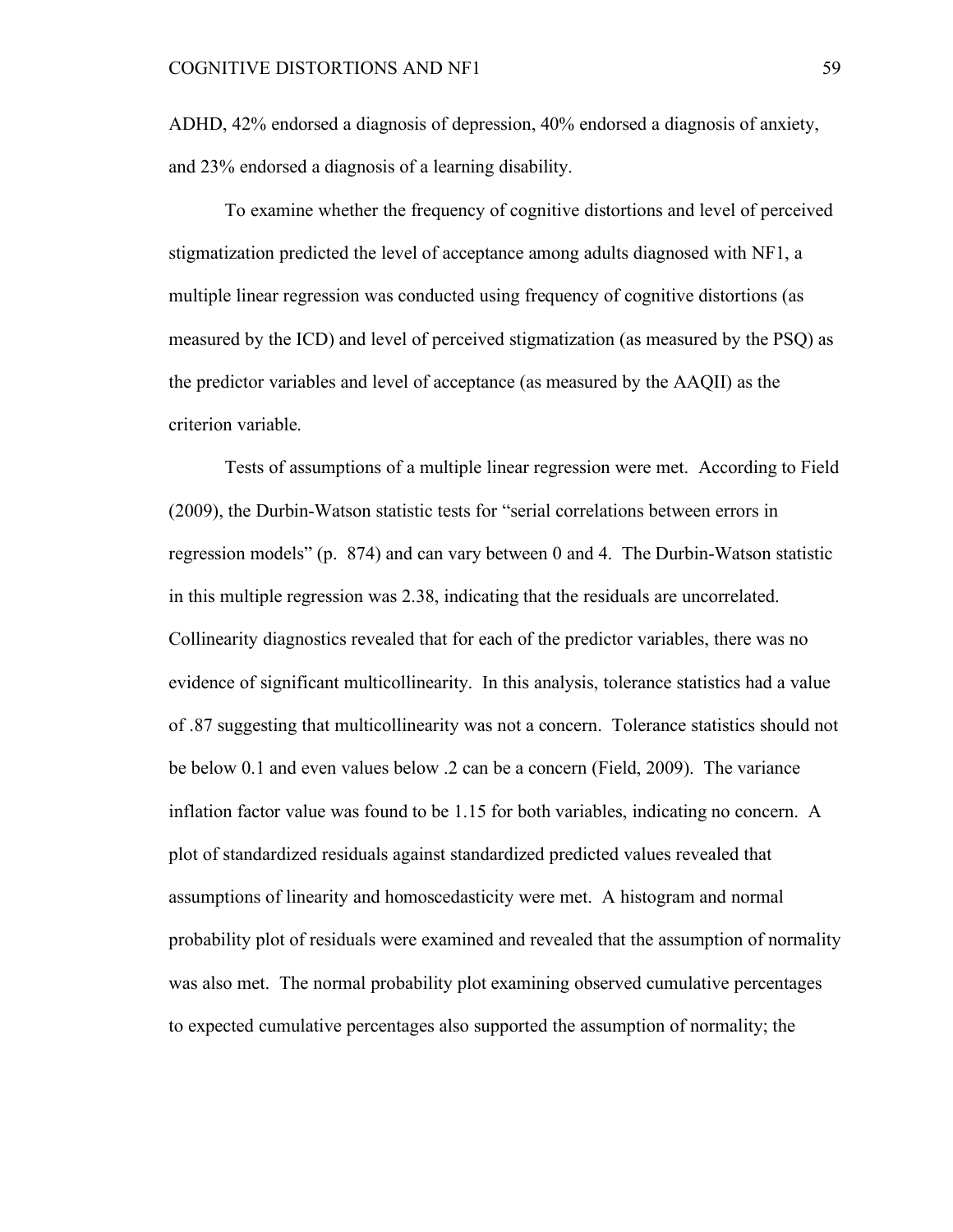probability-probability (P-P) scatter plot showed some mild deviation around the line, but was generally consistent with what would be expected in terms of normality.

The overall regression analysis, as shown in Table 1, revealed a significant regression,  $F(2, 47) = 53.304$ ,  $p = .001$ , indicating that the combination of these predictors made a significant contribution to the prediction of acceptance. The results of the multiple linear regression analysis, as shown in Table 2, revealed a multiple correlation of  $R = 0.839$ , with a coefficient of determination of .703 ( $R<sup>2</sup> = 0.703$ ), indicating that approximately 70% of the variance observed can be attributed to the combination of frequency of cognitive distortions and perceived stigmatization. The adjusted coefficient of determination ( $R^2$ adj = .690) suggests that there would be some shrinkage from sample to general population. An examination of each of the predictor variables, as shown in Table 3, revealed that only one of the predictors, frequency of cognitive distortions, made a significant contribution to the level of acceptance.

Table 1

*Overall Regression Analysis With Predictor Variables (Cognitive Distortions and Perceived Stigmatization) to the Dependent Variable (Acceptance)*

| Model        | SS      | df | $M\!S$  | $\,F$  | р                 |
|--------------|---------|----|---------|--------|-------------------|
| 1 Regression | 3398.82 |    | 1699.41 | 53.30* | .000 <sup>b</sup> |
| Residual     | 1434.66 | 45 | 31.88   |        |                   |
| Total        | 4833.48 | 47 |         |        |                   |

 $a =$  Criterion variable: level of acceptance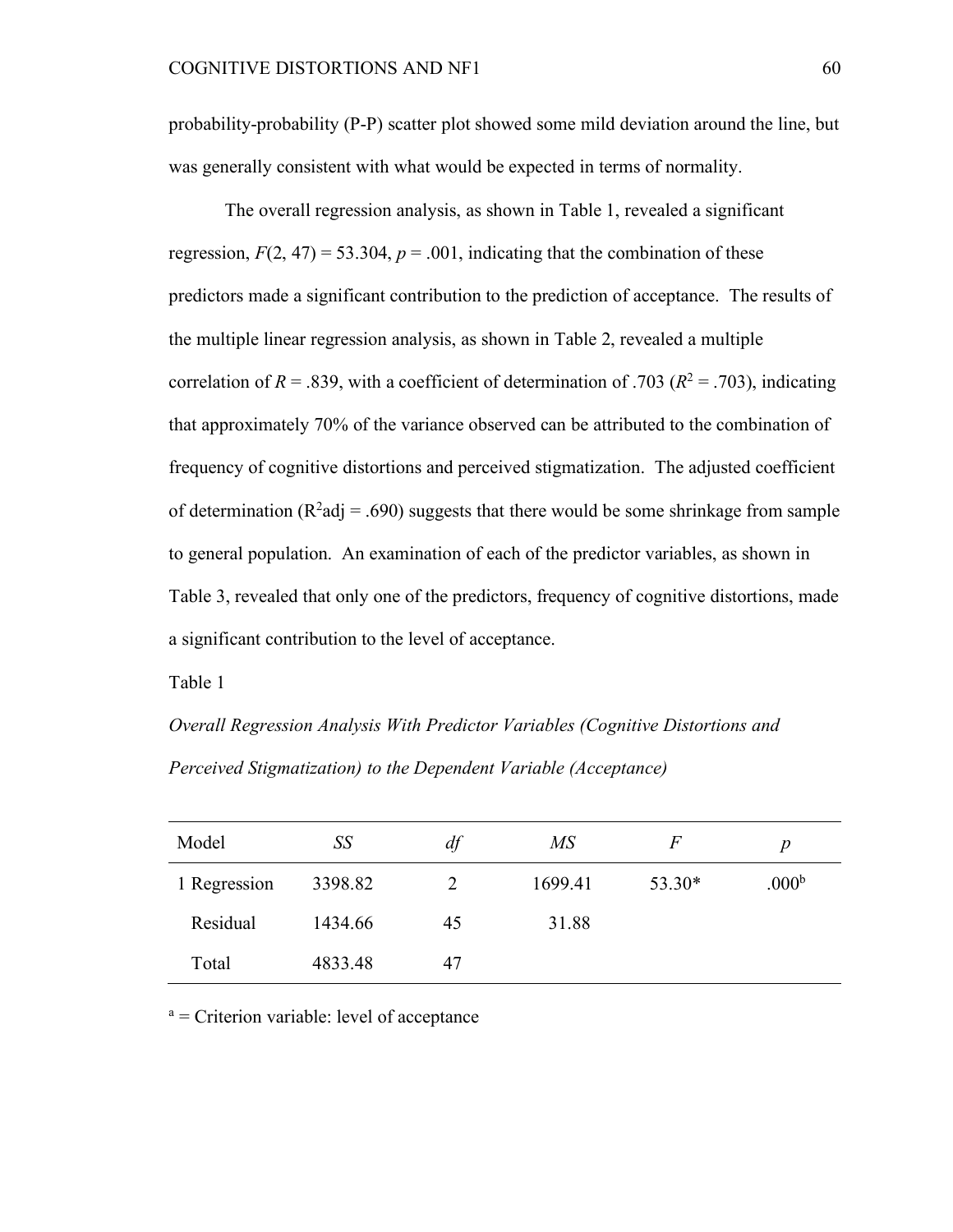# Table 2

*Model 1 Summary of the Predictor Variables (Cognitive Distortions and Perceived Stigmatization) to the Dependent Variable (Acceptance)*

| Model |  |  | R $R^2$ $R^2$ Adj $SEE$ $R^2$ $F$ |                                                 |  | $df1$ df2 Sig. F Durbin- |               |
|-------|--|--|-----------------------------------|-------------------------------------------------|--|--------------------------|---------------|
|       |  |  |                                   | Change Change                                   |  |                          | Change Watson |
|       |  |  |                                   | .884 <sup>a*</sup> .70 .690 5.65 .70 53.30 2 45 |  | .001                     | 2.38          |

# Table 3

*Coefficients of Predictor Variables (Cognitive Distortions and Perceived Stigmatization) to the Dependent Variable (Acceptance)*

|                                          | Unstandardized<br>Coefficients |      | Standardized<br>Coefficients |         |                  | Collinearity<br><b>Statistics</b> |      |
|------------------------------------------|--------------------------------|------|------------------------------|---------|------------------|-----------------------------------|------|
| Model                                    | B                              | SE   | $\beta$                      | t       | $\boldsymbol{p}$ | Tolerance                         | VIF  |
| 1 (Constant)                             | $-14.55$                       | 4.48 |                              | $-3.25$ | .002             |                                   |      |
| Inventory of<br>cognitive<br>distortions | .16                            | .02  | .76                          | 8.73    | $.000*$          | .87                               | 1.15 |
| Stigma                                   | 3.78                           | 1.90 | .17                          | 1.99    | .053             | .87                               | 1.15 |

To examine whether the frequency of cognitive distortions and rating of disease visibility predicted the level of perceived stigmatization, a multiple linear regression analysis was conducted, using frequency of cognitive distortions (as measured by the ICD) and rating of disease visibility (as measured by the Ablon Scale) as predictor variables and the level of perceived stigmatization (as measured by the PSQ) as the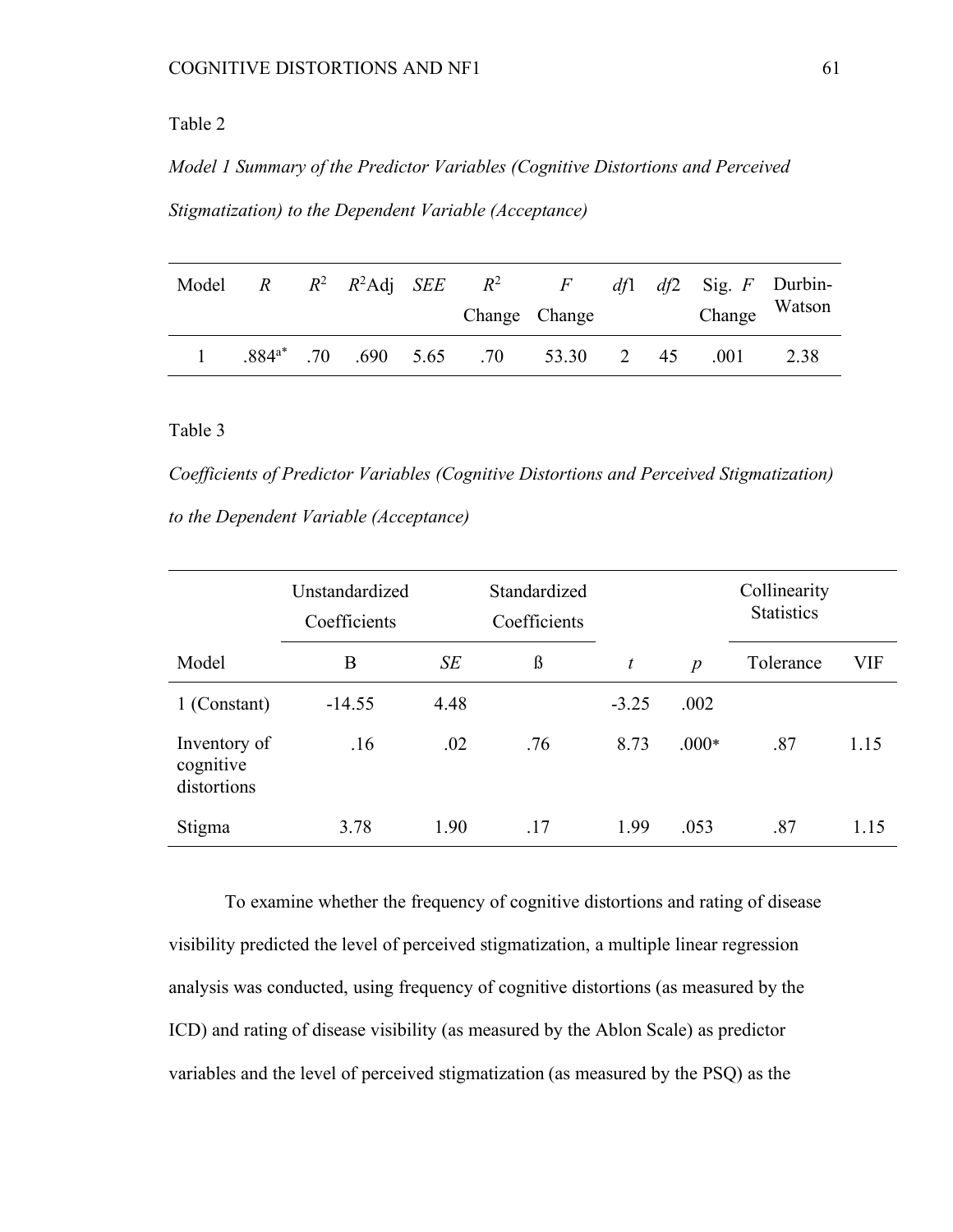criterion variable. The tests of assumptions of the analysis were met with the Durbin-Watson (2.03) and tolerance statistics (.95) and variable inflation factors (1.05). These values suggest no significant multicollinearity. A plot of standardized residuals against standardized predicted values revealed that assumptions of linearity and homoscedasticity were met. A histogram and normal probability plot of residuals were examined and revealed that the assumption of normality was also met. The normal probability plot examining observed cumulative percentages to expected cumulative percentages also supported the assumption of normality; the probability-probability (P-P) scatter plot showed some mild deviation around the line, but was generally consistent with what would be expected in terms of normality.

The overall regression analysis, as shown in Table 4, revealed a significant regression,  $F(2, 47)$ ) = 8.024,  $p = .001$ , indicating that the combination of these predictors, frequency of cognitive distortions and rating of disease visibility, made a significant contribution to the predication of perceived stigmatization. The results of the multiple linear regression analysis, as shown in Table 5, revealed a multiple correlation of  $R = .513$ , with a coefficient of determination of .263 ( $R^2 = .263$ ), indicating that approximately 26% of the variance observed can be attributed to this combination of cognitive distortions and rating of disease visibility. The adjusted coefficient of determination ( $R^2$ Adj = .230), suggests that there would be some shrinkage from sample to population if the population had been evaluated. An examination of frequency of cognitive distortions and rating of disease visibility individually, as shown in Table 6, revealed that both make a significant contribution to the level of stigmatization.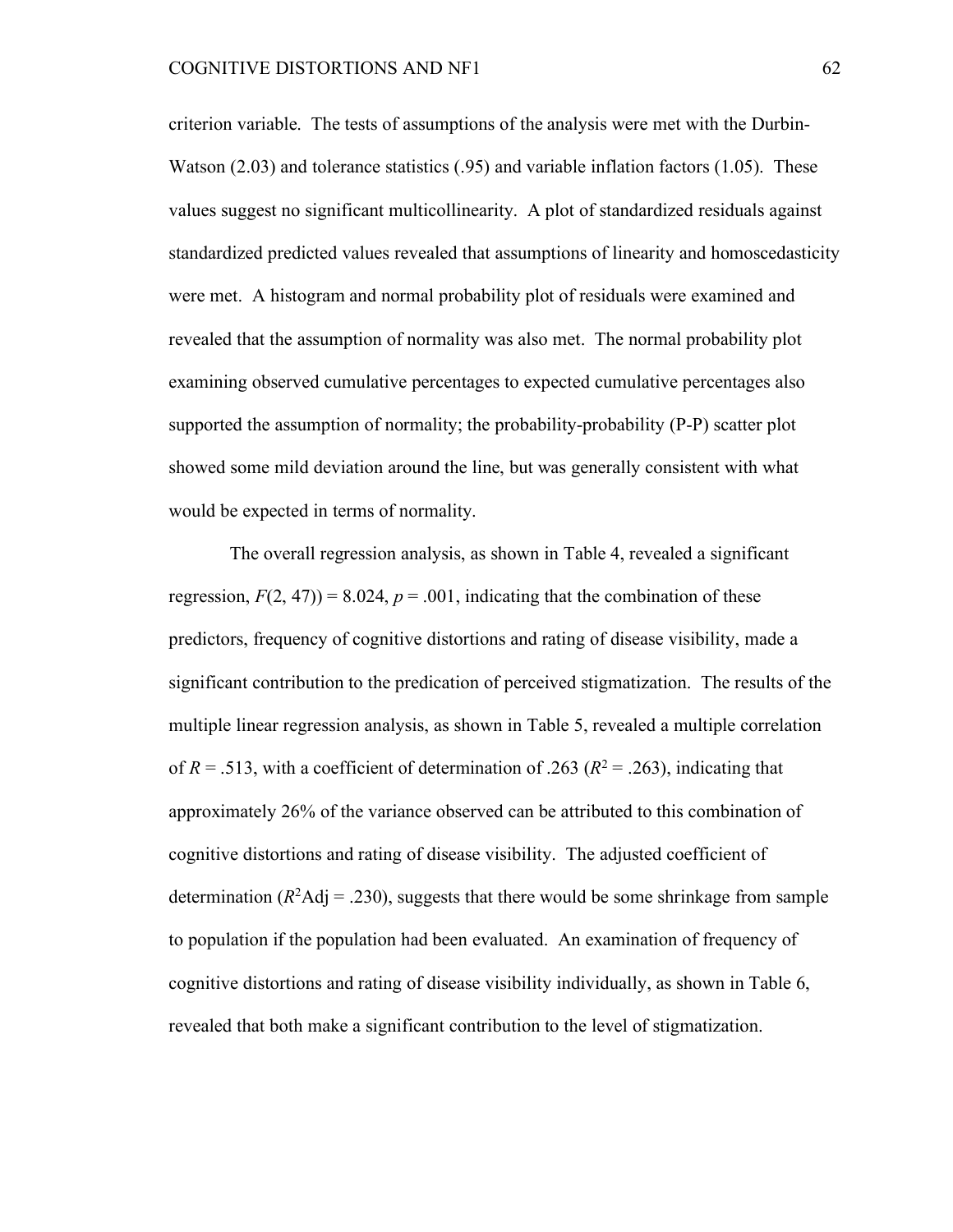# Table 4

*Overall Regression Analysis With Predictor Variables (Cognitive Distortions, and* 

*Disease Visibility) to the Dependent Variable (Perceived Stigmatization)*

| Model        | SS    | df | $\overline{MS}$ | F       | p                 |
|--------------|-------|----|-----------------|---------|-------------------|
| 1 Regression | 2.67  |    | 1.34            | $8.02*$ | .001 <sup>b</sup> |
| Residual     | 7.49  | 45 | .17             |         |                   |
| Total        | 10.16 | 47 |                 |         |                   |

<sup>a</sup> = Criterion variable: perceived stigmatization.

# Table 5

*Model 1 Summary of the Predictor Variables (Cognitive Distortions, and Disease* 

*Visibility) to the Dependent Variable (Perceived Stigmatization)*

|  |  |  | Model $R$ $R^2$ $R^2$ Adj $SEE$ $R^2$ $F$  |      | $df1$ $df2$ Sig. F Durbin- |      |
|--|--|--|--------------------------------------------|------|----------------------------|------|
|  |  |  | Change Change                              |      | Change Watson              |      |
|  |  |  | $.51^{a*}$ $.26$ $.23$ $.41$ $.26$ $.8.02$ | 2 45 | .001                       | 2.03 |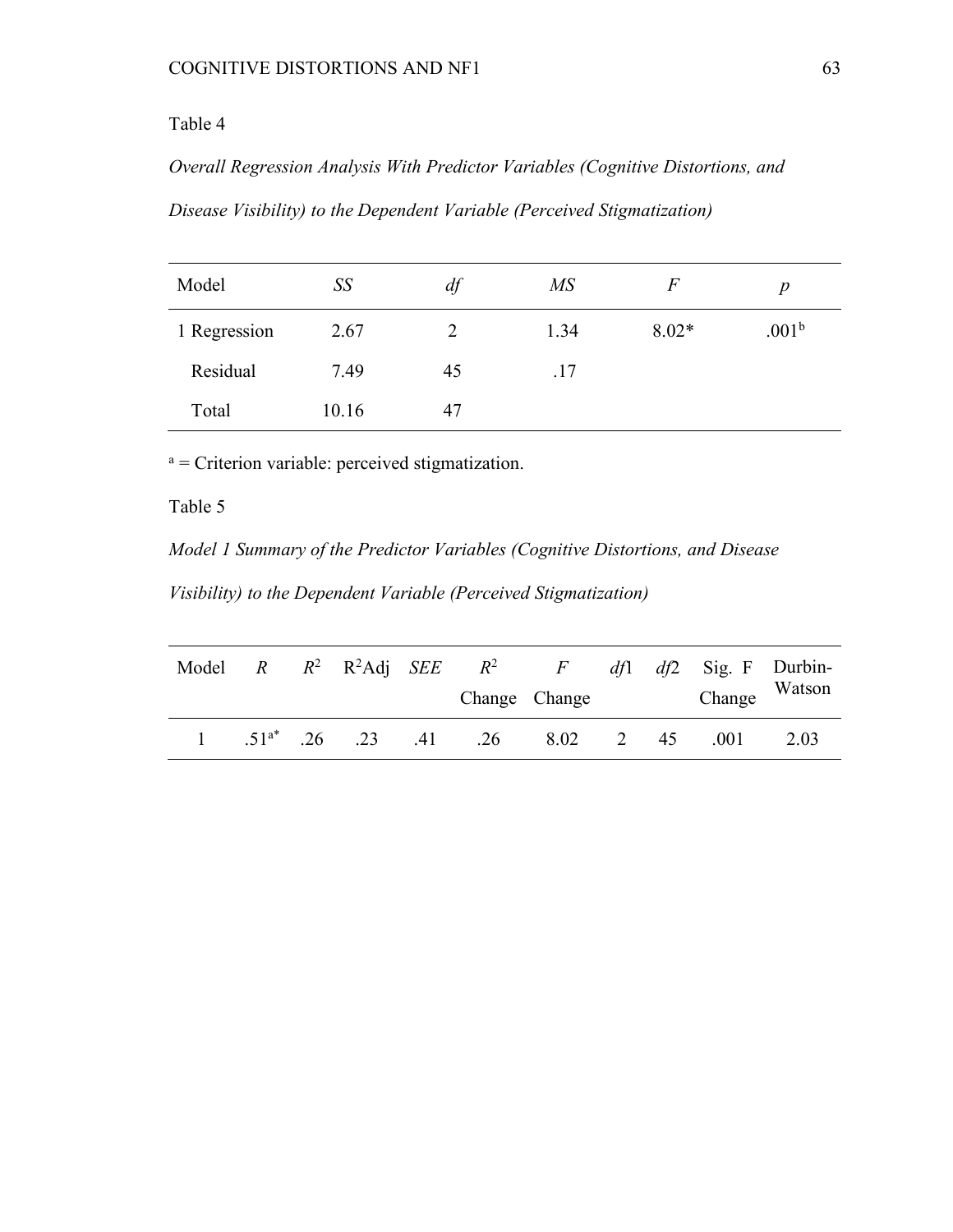# Table 6

*Coefficients of Predictor Variables (Cognitive Distortions, and Disease Visibility) to the Dependent Variable (Perceived Stigmatization)*

|                                          | Unstandardized<br>Coefficients |     | Standardized<br>Coefficients |      |                  | Collinearity<br><b>Statistics</b> |      |
|------------------------------------------|--------------------------------|-----|------------------------------|------|------------------|-----------------------------------|------|
| Model                                    | B                              | SE  | $\beta$                      | t    | $\boldsymbol{p}$ | Tolerance                         | VIF  |
| 1 (Constant)                             | 1.24                           | .27 |                              | 4.61 | .000             |                                   |      |
| Inventory of<br>cognitive<br>distortions | .00                            | .00 | .28                          | 2.15 | $.037*$          | .95                               | 1.05 |
| Visibility                               | .25                            | .09 | .37                          | 2.84 | $.007*$          | .95                               | 1.05 |

To examine whether the age at diagnosis of NF1 was a significant predictor of level of acceptance, a simple linear regression was conducted using the age at diagnosis as a predictor variable and the level of acceptance (as measured by the AAQII) as the criterion variable. Assumptions of a simple regression were met. A plot of standardized residuals against standardized predicted values revealed that assumptions of linearity and homoscedasticity were met. A histogram and normal probability plot of residuals were examined and revealed that the assumption of normality was also met. The normal probability plot examining observed cumulative percentages to expected cumulative percentages also supported the assumption of normality; the probability-probability (P-P) scatter plot showed some mild deviation around the line, but was generally consistent with what would be expected in terms of normality.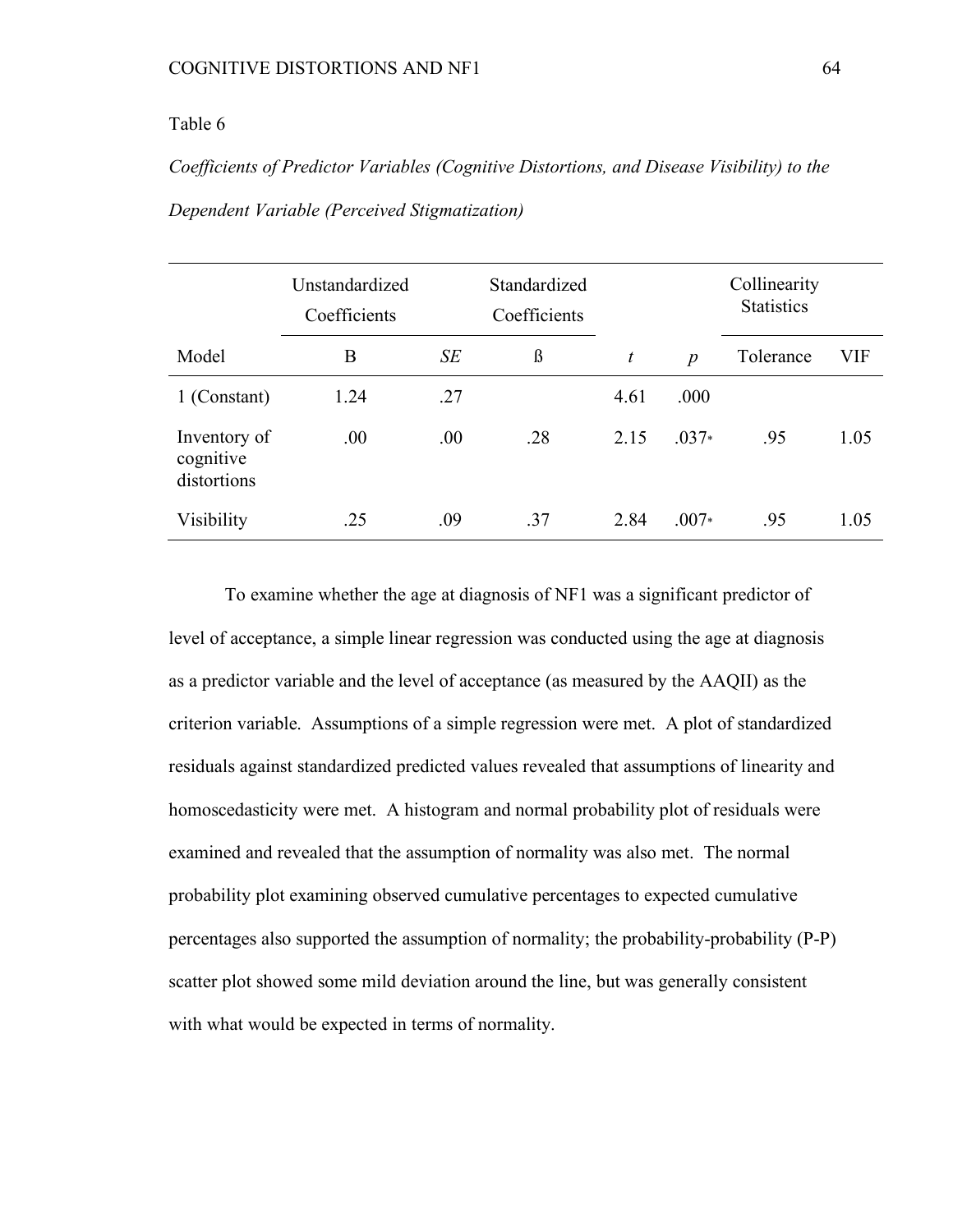Results indicated that there was no significant relationship between age at diagnosis and level of acceptance  $(r = .020, p = .894)$ . Correlations and coefficients are presented in Table 7 and Table 8, respectively.

Table 7

*Model 1 Summary of Predictor Variables (Age at Diagnosis) to the Dependent Variables (Level of Acceptance AAQ)*

| Model |                  | $R^2$ | $R^2$ Adj | <b>SEE</b> |
|-------|------------------|-------|-----------|------------|
|       | .02 <sup>a</sup> | .00   | $-.021$   | 10.25      |

 $a =$  Predictors: (constant): At what age were you diagnosed with NF1

Table 8

*Coefficients of Predictor Variables (Age at Diagnosis) to the Dependent Variables (Level* 

| of Acceptance AAQ) |  |
|--------------------|--|
|--------------------|--|

|                                               | Unstandardized<br>Coefficients |      | Standardized<br>Coefficients |       |                  |
|-----------------------------------------------|--------------------------------|------|------------------------------|-------|------------------|
| Model                                         | B                              | SE   | ß                            | t     | $\boldsymbol{p}$ |
| (Constant)                                    | 24.61                          | 2.18 |                              | 11.31 | .00.             |
| At what age were<br>you diagnosed<br>with NF1 | $-.02$                         | .12  | $-.02$                       | $-13$ | .89              |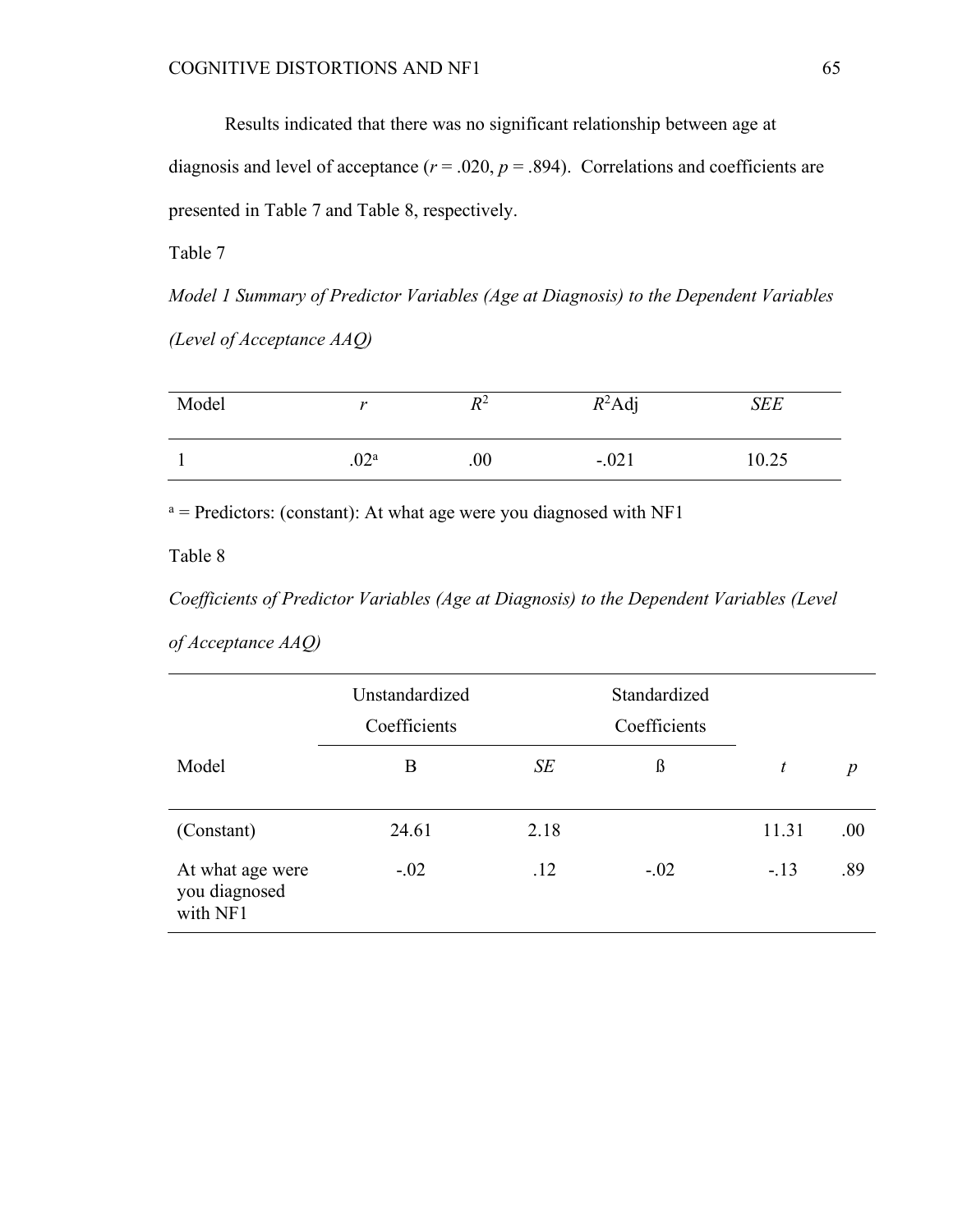#### **Chapter 6: Discussion**

This study examined the relationship between cognitive distortions, perceived stigmatization, and acceptance among adults with NF1, a disorder that is characterized by a number of signs and symptoms, some of which are highly visible and disfiguring. Although NF1 has gained a great deal of attention and research in the medical field, this study aimed to provide information from a psychological and cognitive perspective. There is currently little research exploring the underlying cognitive and psychological mechanisms associated with NF1. Previous research demonstrated the role of cognitive distortions among a variety of psychiatric concerns, including both clinical syndromes and personality disorders (e.g., Rosenfield, 2004), many of which are comorbid with NF1. However, to date, there has been no research exploring the role of cognitive distortions among the NF1 population and how these cognitions impact different perceptions and reactions. Furthermore, because NF1 has signs that are often visible in impersonal interactions, those with the disorder may be subject to stigmatizing behavior by others, which can foster emotional distress. The construct of acceptance, or the ability to engage in psychological flexibility, may have considerable relevance in the NF1 population as an adaptive means of coping with physical disfigurements and the reactions of others. A literature review revealed scant research exploring acceptance in the NF1 population. The goal of this study was therefore to begin to address these gaps in the literature.

### **Findings and Clinical Implications**

**Cognitive distortions, stigmatization, and acceptance.** The current study initially found that together, cognitive distortions and perceived stigmatization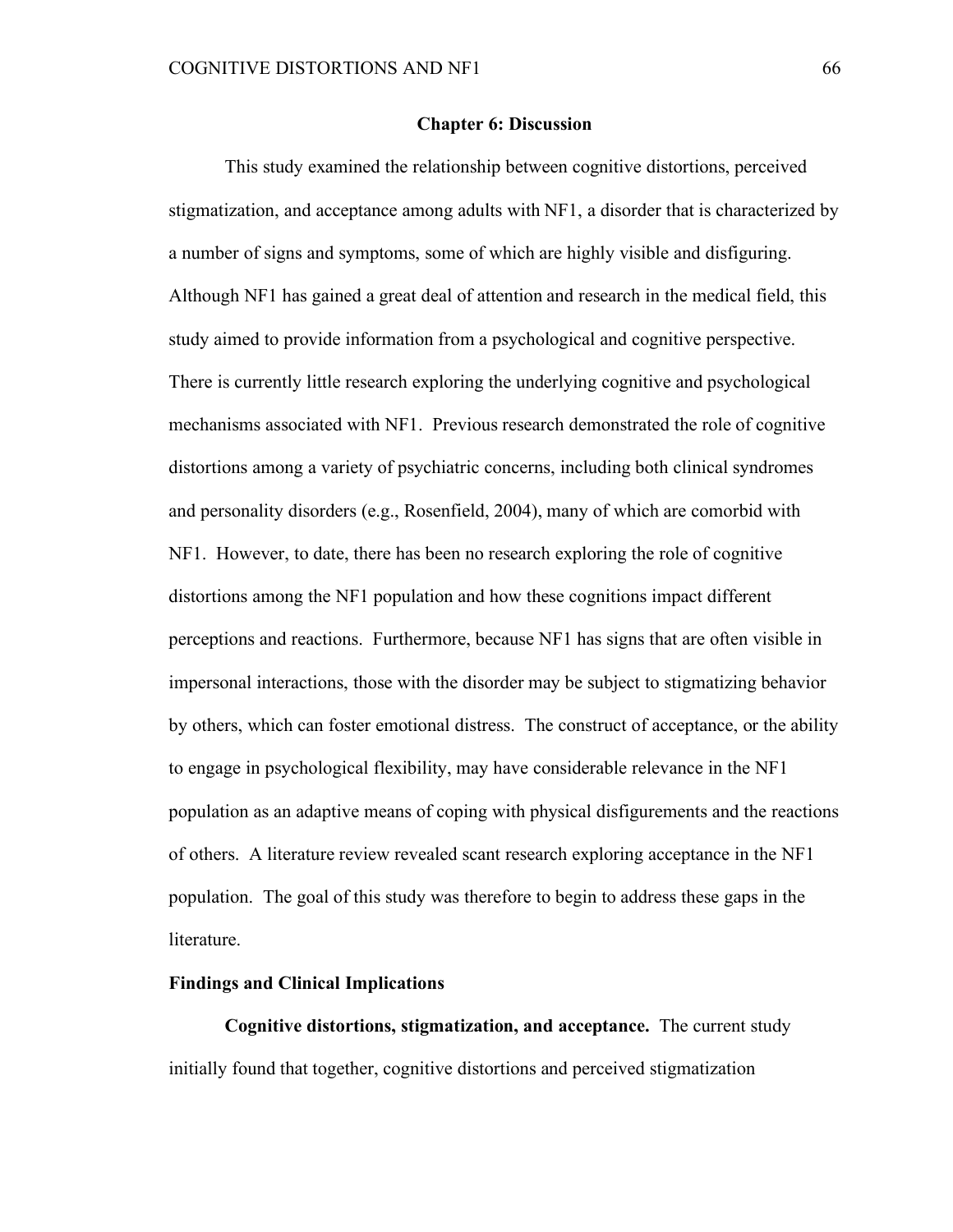significantly predicted level of acceptance; however, when examined independently, it was determined that only cognitive distortions were significantly associated with level of acceptance. Nonetheless, the fact that perceived stigmatization was not found to be a significant predictor in this study seems to demonstrate the central role cognitive distortions in acceptance for this population. These findings have substantial implications for treatment planning and interventions.

As research has shown, higher levels of acceptance, or psychological flexibility, are associated with lower levels of depression and anxiety (Hacker et al., 2016), both of which are common among those with NF1. Among individuals with chronic pain, research has shown that higher levels of acceptance result in a greater quality of life (Dahl, 2009). Individuals with NF1 often report chronic painful physical symptoms. Extrapolating from these findings to the NF1 population, increased level of acceptance would benefit this population.

There are different approaches clinicians can take to address level of acceptance. The most common treatment modality is acceptance and commitment therapy and acceptance has been addressed implicitly and explicitly in cognitive therapy nearly from its inception (Beck, 1976, 1979). However, ACT elevates acceptance to primary importance and the focus of treatment, in contrast to standard CBT, in which acceptance has always been an integral element (e.g., Beck, 1979). There are various processes within the ACT model in order to establish psychological flexibility: experiential acceptance, cognitive diffusion, contact with the now, self-as-context, values, and committed action (Hayes et al., 2013). Many have posited that ACT has utility in the context of long-term conditions (Angiola & Bowen, 2013; Graham, Simmons, Stuart, &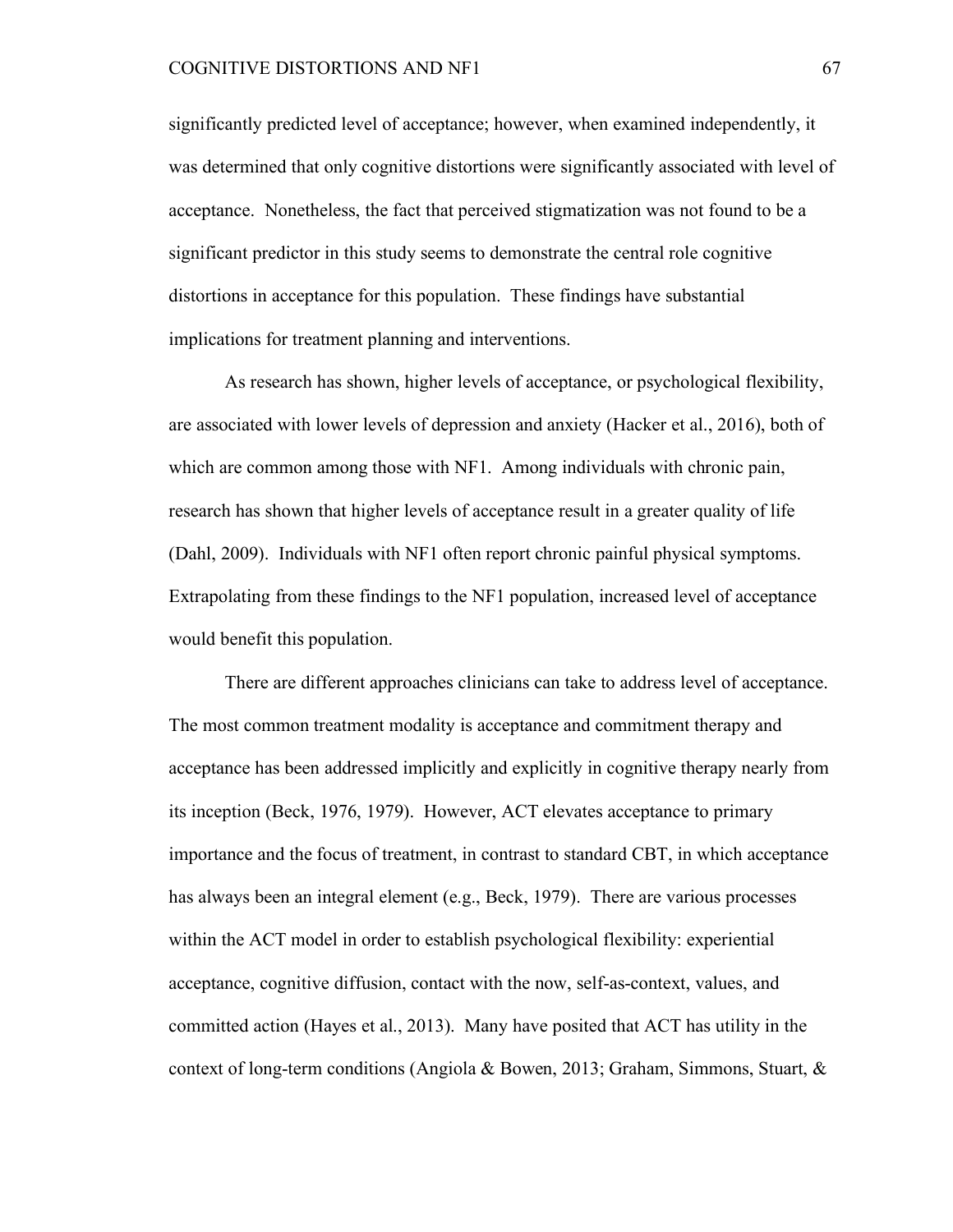Rose, 2015; Hadlandsmyth, White, Nesin, & Greco, 2013; Whittingham, 2014). For example, negative illness-related beliefs and distress may be realistic in certain conditions at certain times. Therefore, ACTs focus on investigating valued behaviors while accepting such thoughts and feelings may be more effective than attempts to alter these distressing but accurate cognitions (Graham et al., 2015; Low et al., 2012).

Some researchers have suggested that nonadherence to HIV medication or poor diabetes self-management is related to avoidance of disease-related thoughts and feelings, such as fear or shame (Hadlandsmyth et al., 2013; Moitra, Herbert, & Forman, 2011). ACTs focus on encouraging acceptance in the service of meaningful and, in this case, salubrious behavior may be particularly useful for disease self-management or adherence to medical recommendations (Graham et al., 2016). There is increasing evidence that ACT techniques are widely implemented by health professionals treating long-term conditions (Thewes et al., 2014). Some of these conditions include cancer, epilepsy, pediatric illness, cardiac disease, multiple sclerosis, and diabetes, and the range of conditions and applications demonstrates the flexibility of the ACT model (Graham et al., 2016).

Mindfulness-based stress reduction (MBSR) is another treatment for psychological distress, depressive symptoms, and anxiety for people with chronic disease that is rapidly growing in popularity in the United States. MBSR was developed by Kabat-Zinn in 1979 and was traditionally used for chronic pain (Kabat-Zinn, 1990). It is considered an ACT intervention that involves mindfulness meditation. Mindfulness is most typically defined as "paying attention in a particular way: on purpose, in the present moment, and non-judgmentally" (Kabat-Zinn, 1994, p.4). Mindfulness includes at least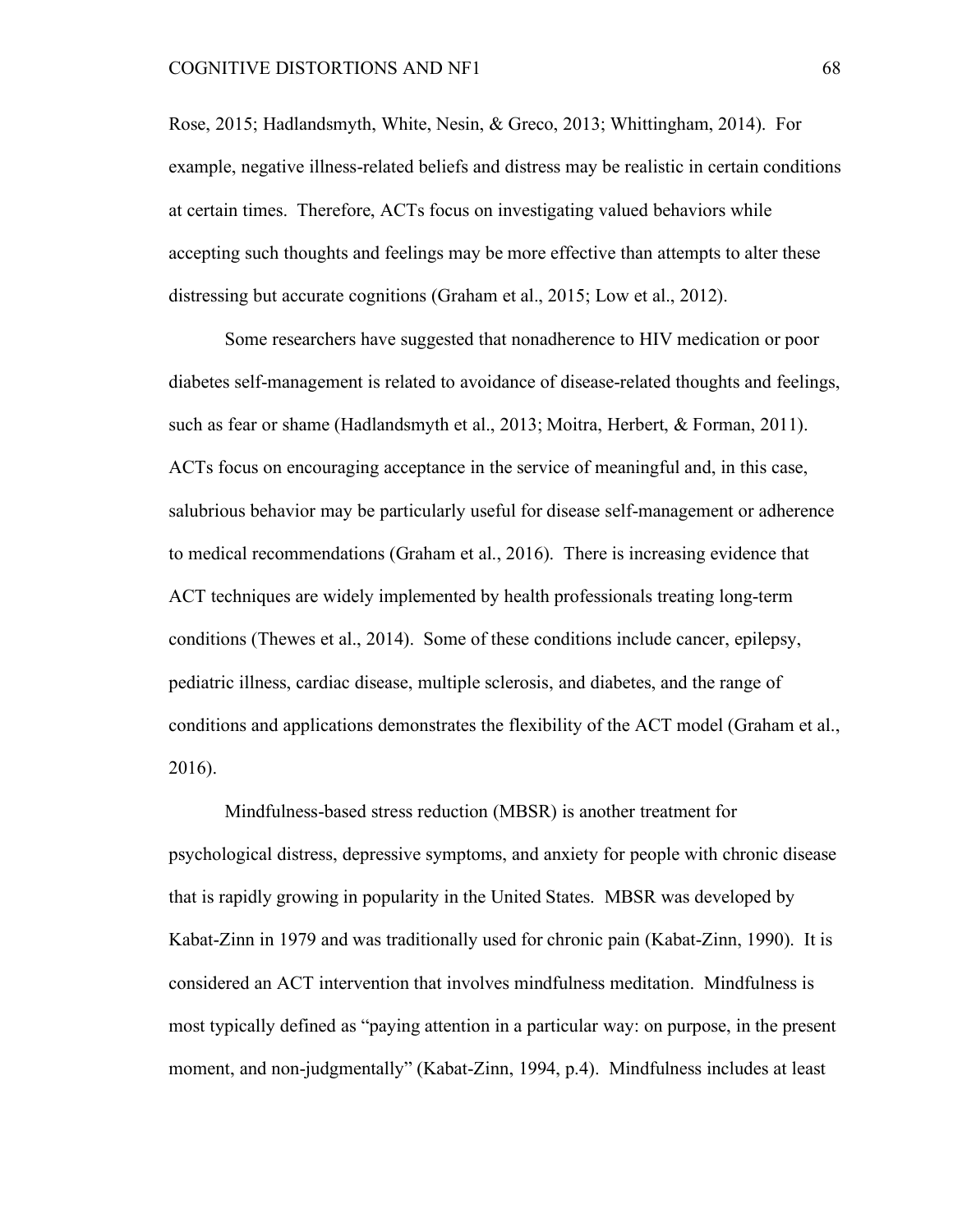three components: attentional control, the intention of attentional control (e.g., to decenter from negative thinking), and attitudes that are being trained (e.g., approach orientation and nonjudgment); (Alsubaie et al., 2017). MBSR has now been applied in people with chronic diseases such as cancer, fibromyalgia, and heart failure; it has positive effects on pain, anxiety and stress in people with chronic disorders such as fibromyalgia, coronary artery disease, back pain, and arthritis (Bohlmeijer, Prenger, Taal, & Cuijpers, 2010; Grossman, Niemann, Schmidt, & Walach, 2004; Rosenzweig et al., 2010). In recent systematic reviews examining MBSR interventions among people with physical and/or psychological conditions, researchers reported MBSR as a promising approach to cope with symptoms related to chronic illness; however, future research is warranted (Ahola Kohut, Stinson, Davies-Chalmers, Ruskin, & van Wyk, 2017; Alsubaie et al., 2017). To date, there are no studies examining MBSR with the NF population. However, the literature suggests that the intervention may play a role in reducing physical pain and comorbid anxiety related to the disorder.

Results of this study demonstrated an association between frequency of cognitive distortions and acceptance, supporting the notion that targeting cognitive distortions within the NF1 population may increase level of acceptance. Cognitive therapy is an effective treatment in modifying maladaptive beliefs and ameliorating cognitive distortions. If the frequency of cognitive distortions predicts level of acceptance, clinicians can aim to reduce distortions and ultimately improve their level of acceptance. Characteristics of CBT suit this population, as it is a short-term treatment that has demonstrated efficacy for a wide range of psychiatric and medical problems and healthrelated behaviors (Beck, 1995; Marcinko, 2003; Senecal, Nouwen, & White, 2000). CBT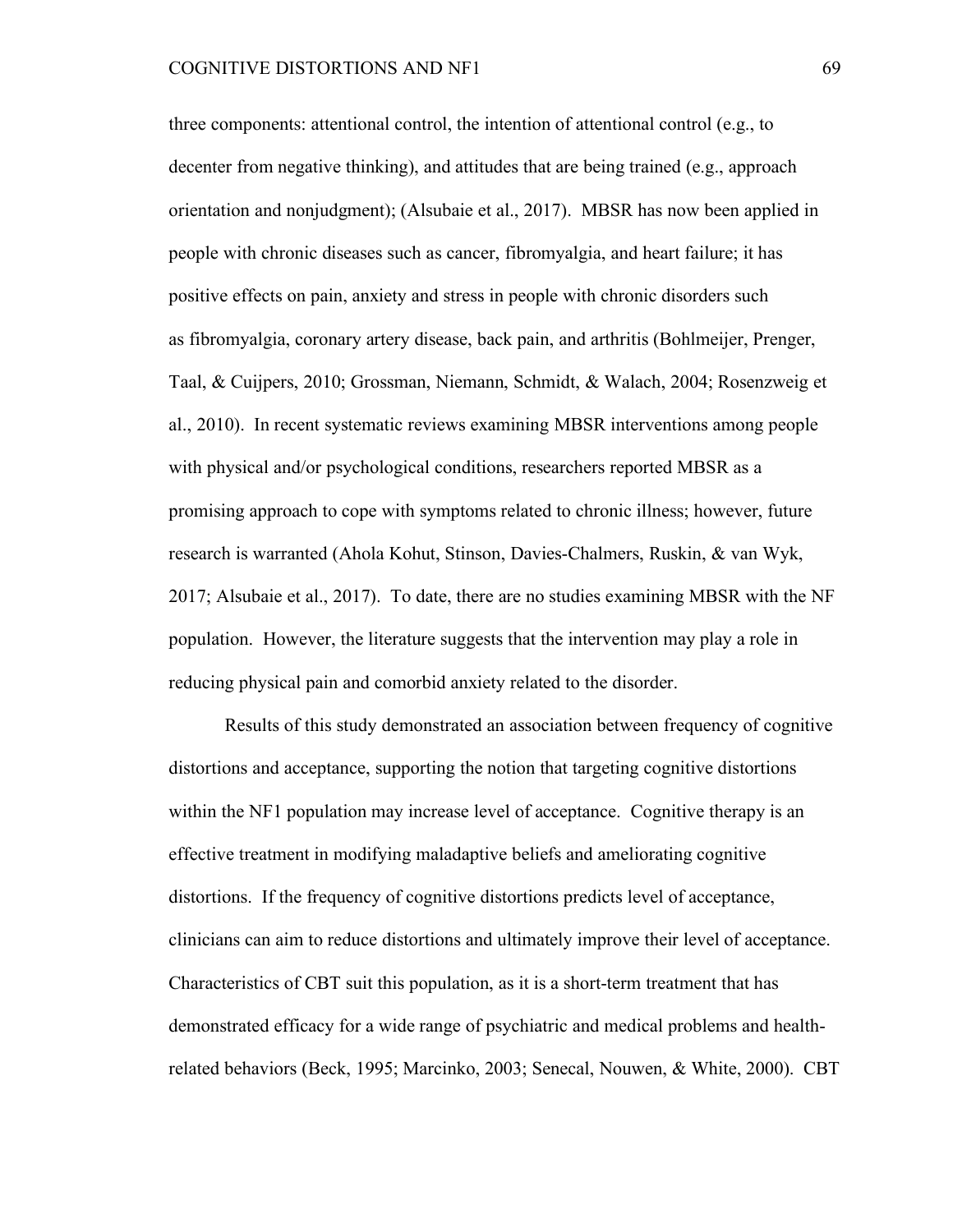aims to identify, evaluate, and respond to dysfunctional thoughts and beliefs (i.e. cognitive distortions) and modify maladaptive behavior and emotion (Beck, 1995).

CBT can address the underlying cognitive distortions in NF1 patients and has been adapted specifically for individuals with ADHD. Approximately 10% of study participants had a diagnosis of ADHD, and previous research shows that up to 60% of NF1 patients report a diagnosis of Learning Disability (LD) or ADHD (Tonsgard, 2006). Adults with ADHD may have greater difficulty using cognitive modification strategies and are likely to have had numerous disappointments in their life, contributing to their maladaptive belief systems (Ramsay, 2017).

Based on an understanding that adults with ADHD struggle with performance of desired actions (and not with a lack of knowledge), current manualized treatments of CBT for ADHD emphasize the consistent implementation of the coping strategies necessary to manage the effects of ADHD (Ramsay, 2017). Cognitive interventions help target the escape-avoidance coping style seen in ADHD and help promote engagement in tasks and follow-through on therapeutic coping strategies that would be helpful for the NF1 population (Ramsay, 2017). Because CBT has been and can be adapted for individuals with various cognitive limitations and directly targets cognitive distortions, CBT is a prime candidate for successful treatment of the NF1 population.

It is hoped that if clinicians can successfully target cognitive distortions, there will be an increase in acceptance among the NF1 population. Additionally, clinicians can use ACT interventions such as mindfulness to increase psychological flexibility, or acceptance. In turn, individuals with NF1 would experience fewer symptoms of pain, depression, and anxiety and would report a better quality of life.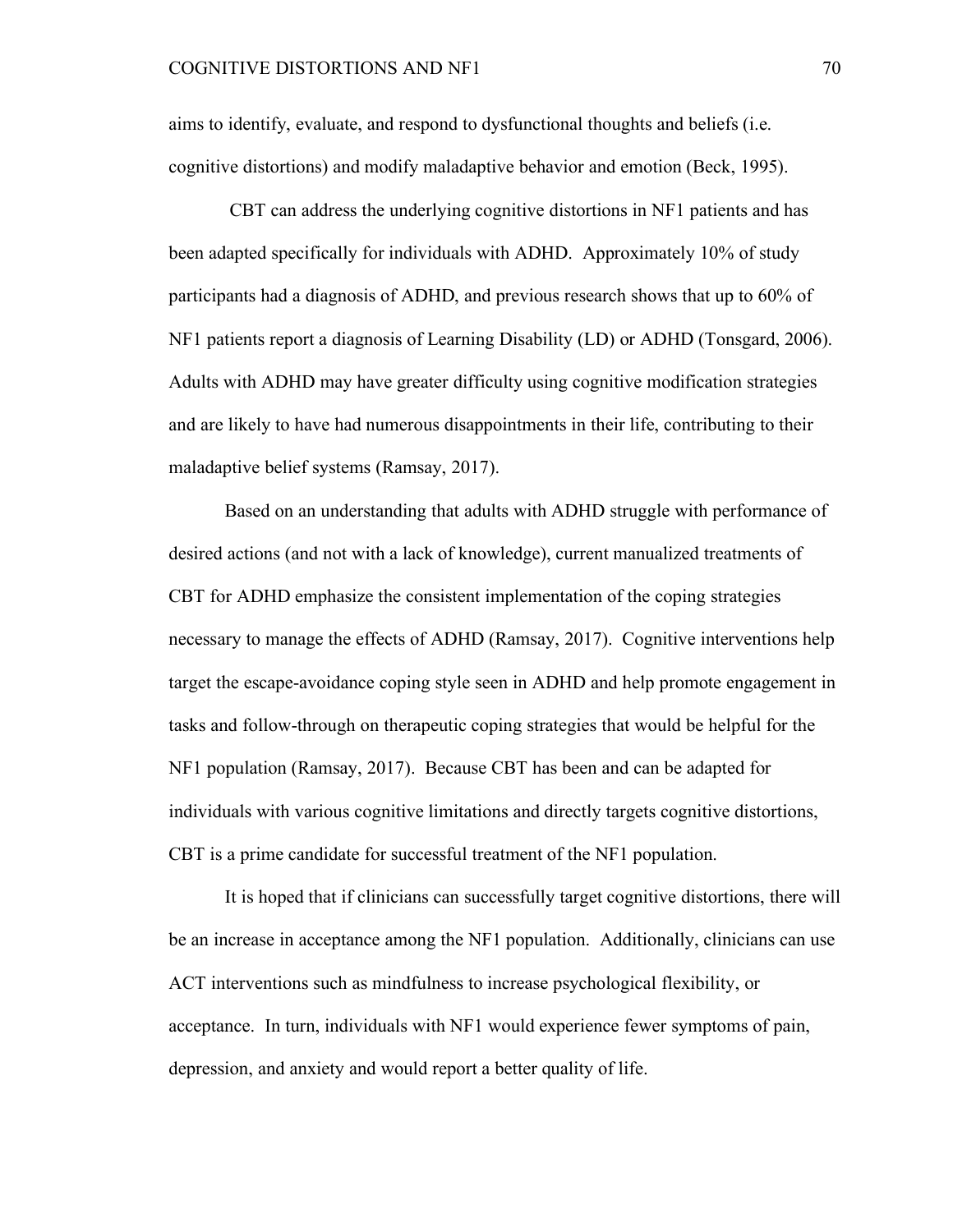**Cognitive distortions, disease visibility, and perceived stigmatization.** The current study found that together, cognitive distortions and self-rating of disease visibility were associated with perceived stigmatization. When examined independently, both the frequency of cognitive distortions and rating of disease visibility were associated with or predicted perceived stigmatization. This means that those who viewed their NF1 as more visible perceived more social stigmatization and engaged in more cognitive distortions. Consequently, if it is hoped that if the frequency of cognitive distortions predicts perceived stigmatization, clinicians directly treat cognitive distortions with CBT and thereby reduce perception of stigmatization and the attendant dysphoria. Although results found that perceived stigmatization did not significantly predict acceptance, cognitive distortions were associated with both acceptance and perceived stigmatization, making the cognitive distortions a prime target to increase acceptance and perceived stigmatization.

Although addressing cognitive distortions will help to reduce levels of perceived stigmatization among those with NF1, it is also important to consider interventions to help patients with NF1 cope with stigmatizing behaviors. A meta-analysis of stigma studies conducted in 2009 reported that active and problem-focused coping approaches may be more effective than passive or emotion-focused coping approaches addressing perceived health stigmatization (Pascoe & Richman, 2009). This review also reported that social support, engagement with an identity group (in this case, peers with NF1), and development of an active coping style can reduce the impact of stigma on stress, which ultimately reduces negative mental and physical well-being. Various studies have been conducted to determine if interventions reduce self-stigma. These studies have found that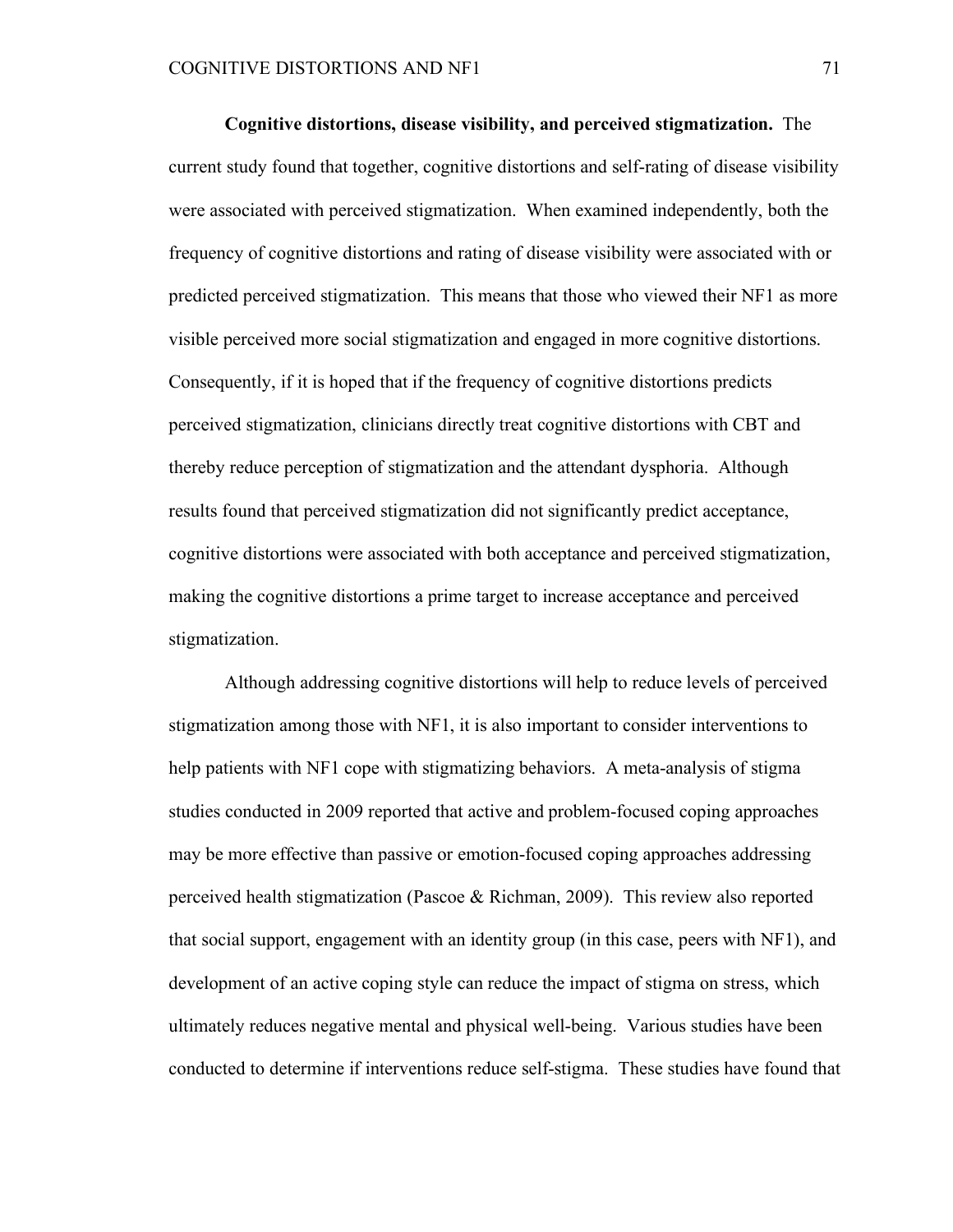psychosocial education (to replace stigmatized views about mental illness and recovery) in combination with CBT (teaching skills to challenge negative beliefs about the self) are effective in reducing self-stigmatization by persons with mental illnesses, HIV, and internalized weight stigma (Heijnders & Van der Meij, 2006; Mittal, Sullivan, Chekuri, Allee, & Corrigan, 2012; Pearl et al., 2016). It is hoped that NF1 patients can reduce negative social interactions and increase positive interactions through social skills training, cognitive and behavior therapies, support groups, and improving relationships with family, friends, and providers (Mouradian, 2001). Rumsey and Harcourt (2007) recommended that physicians use screening tools to routinely assess whether patients have experienced discrimination in order to make necessary therapeutic referrals.

Results of the present study showed that the majority of participants, 52%, rated their disease visibility as moderate (some tumors on neck, face hands; mild scoliosis or other skeletal features without noticeable limp). The remaining participants rated their disease visibility as mild (31%; no visible tumors with normal gait and posture) or severe (16%; numerous tumors on the face, optic glioma that has affected sight and eye socket, and severe skeletal features with noticeable limp). Research shows that patients with greater concern about the visibility of their disease are at higher risk of developing low self-esteem, self-rejecting cognitions, problems in interpersonal relationships, and negative body image (Rumsey & Harcourt, 2004). Considering the proportion of participants that rated their visibility as moderate, we can infer the presence of subsequent concerns such as low self-esteem and negative body image. Clinicians can utilize ACT to increase acceptance of body image, which focuses on body image flexibility. Body image flexibility is the ability to openly experience body image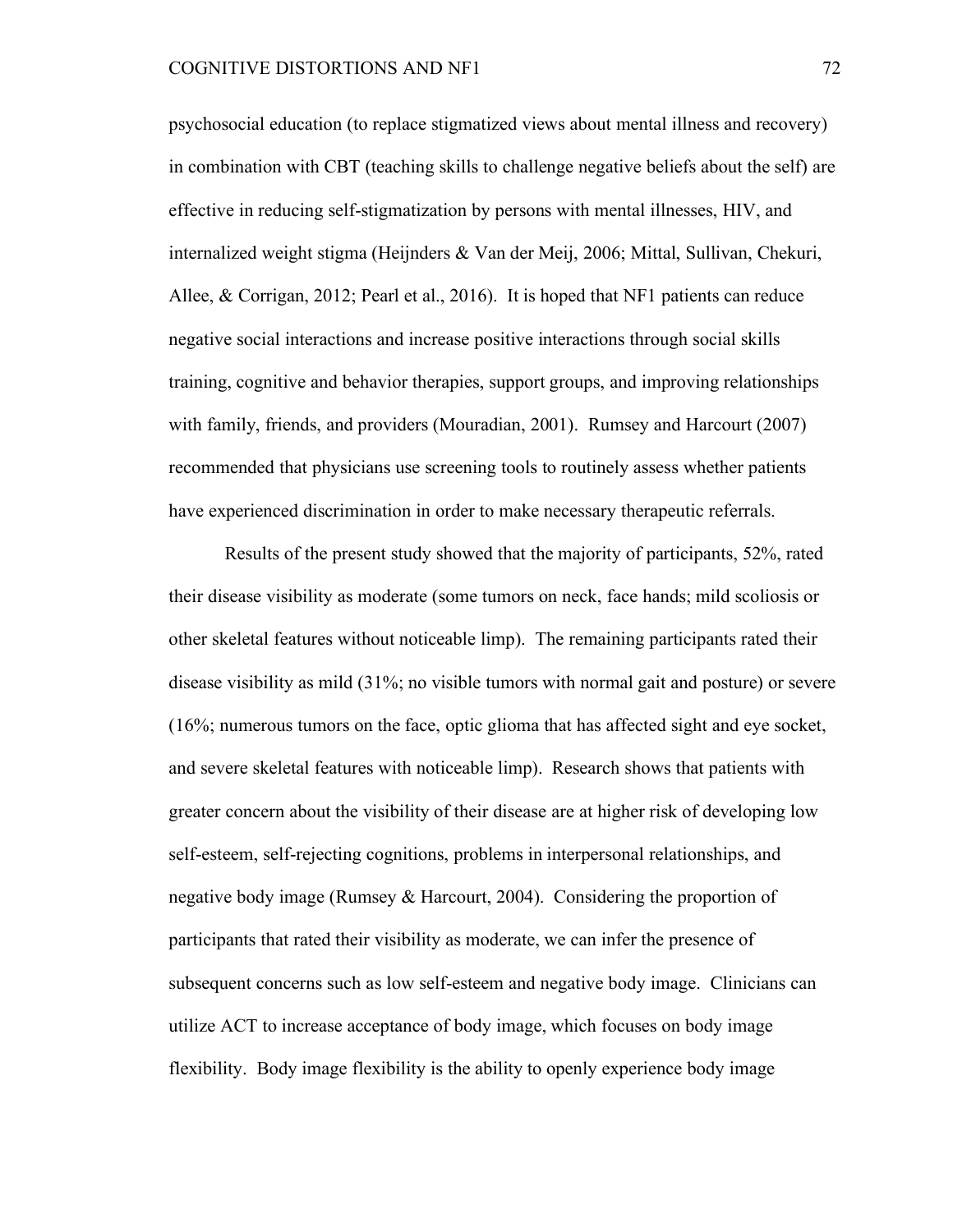dissatisfaction and related experiences in a way that promotes adaptive life functioning and values-consistent behavior (Sandoz et al., 2013). Specifically, body image flexibility involves openly engaging painful or unwanted thoughts and emotions regarding one's body size, shape, or weight with mindful acceptance (Sandoz et al., 2013). The treatment goal is to focus on the relationship with the body image-related cognitions and emotions rather than change them, thereby reducing the emotional toll (Lee et al., 2017).

**Age at diagnosis and acceptance.** Results of this study indicated that there is no significant relationship between the age at first NF1 diagnosis and level of acceptance. This implies that living with the condition for a longer period, alone, does not inherently foster increased acceptance. With this in mind, clinicians can likely implement the aforementioned interventions with NF1 patients regardless of either their age at onset or current age. Emerging research on ACT in the treatment of children is encouraging for the utility of this therapeutic approach (Swain, Hancock, Dixon, & Bowman, 2015). A pilot study examining the use of ACT with youth with NF1 and chronic pain demonstrated that small group ACT workshops seem to be a feasible and effective intervention (Martin et al., 2016). In regards to CBT, results from a meta-analysis suggest that CBT is an efficacious treatment for anxiety and depression among children (Crowe & McKay, 2017), although a literature review revealed no such studies specific to NF1.

Taken together, findings from this study highlight the relationship between cognitive distortions and acceptance among this population, with approximately 70 percent of the variance in acceptance attributable to cognitive distortions. This is evidence for the overlap in treatment models, or more accurately, a false dichotomy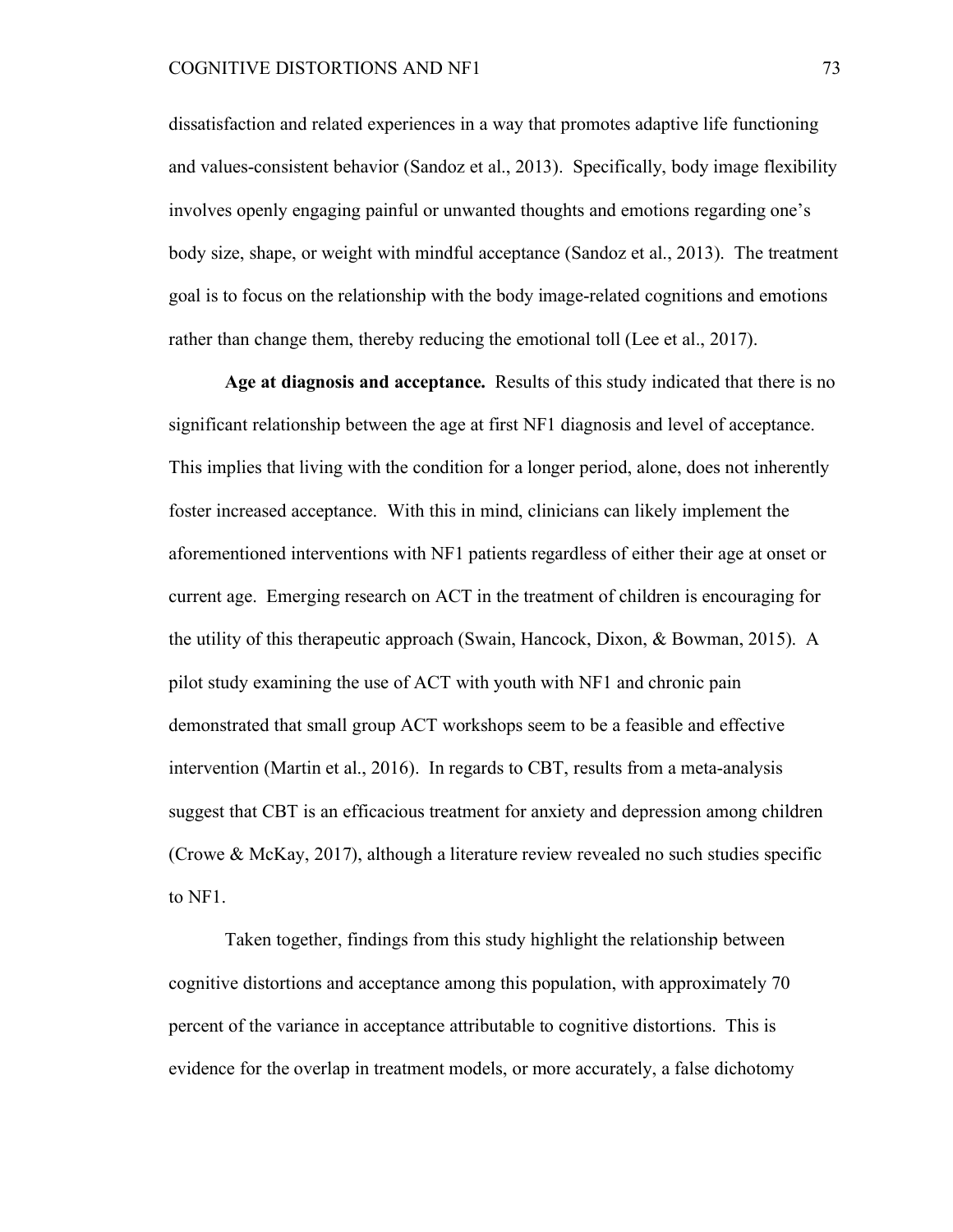between ACT and Beckian CBT. These findings support the importance of being able to utilize a variety of interventions to best suit individual patients. Both ACT and so-called second wave CBT stress the importance of cognitions in the role of psychopathology, although they differ in the degree of emphasis on, and their approach to cognitions (Herbert  $\&$  Forman, 2013). Not only can clinicians choose interventions that specifically target cognitive distortions, but they can choose brief cognitive interventions that suit the cognitive limitations of this population. Results also stress the importance of acceptance among individuals with NF1 and how to best implement interventions to serve this population.

It is also important to recognize how patients perceive their own physical symptoms and how this can result in the perception of stigmatization. Screening and assessing perceived stigmatization can help clinicians tailor therapeutic treatment to help patients cope with those perceptions and the painful emotional sequelae. It is hoped that findings from this study provide context and direction for how clinicians may conceptualize and work with individuals with NF1 and other related medical disorders. More specifically, it is hoped that this study provides guidance in working with disorders with visible signs that result in stigmatization and subsequent psychological impacts.

### **Limitations**

As with any research, this study has limitations. As research has shown, those with NF1 are at increased risk of depression and anxiety. The current study did not control for the confounding variables of comorbid psychiatric concerns, which could explain the presence of cognitive distortions. Individuals with diagnosed (and undiagnosed) anxiety, depression, ADHD, LD, etc. were able to participate in this study.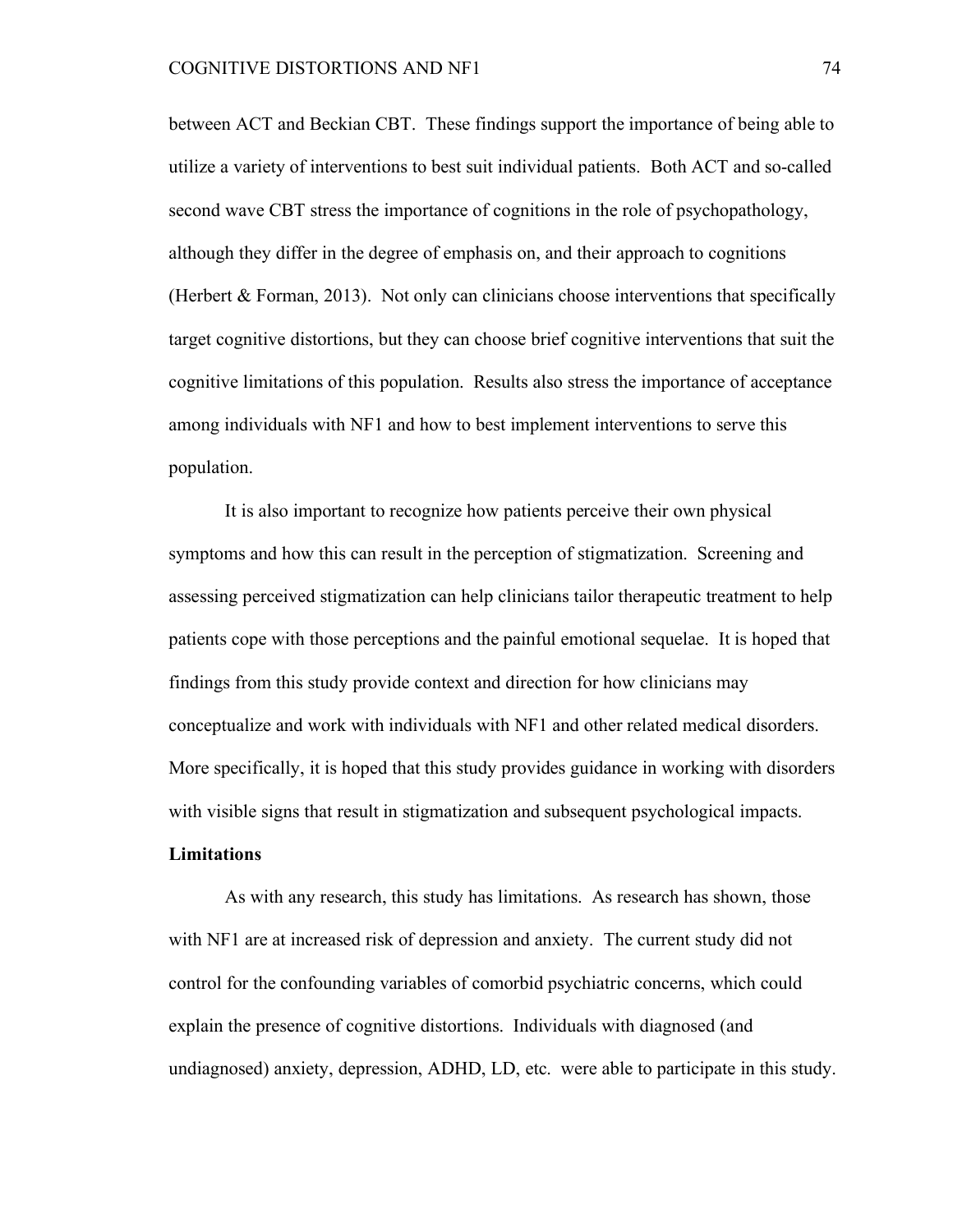Of the 48 participants, 10% reported being previously diagnosed with ADHD, 42% had been diagnosed with depression, 40% had been diagnosed with anxiety, and 23% had been diagnosed with a learning disability. Previous researchers found that up to 55% of NF1 patients scored above a 16 on the CESD scale, indicating a high likelihood of clinical depression (Cohen, 2015). Although research shows that there is no relationship between ADHD and cognitive distortions, both anxiety and depression have been previously correlated with cognitive distortions (Rosenfield, 2004; Serine, 2016).

The sample size of the current study is a major limitation and negatively impacts the external validity of the results. Although the study had over 200 participants who started the survey  $(n = 202)$ , there was a high dropout rate during the self-reports, resulting in a smaller sample ( $n = 48$ ). It can be hypothesized that this high rate of attrition was due to the cognitive limitations of this population. Furthermore, there was feedback from participants that questions in the survey were very personal in nature, perhaps too personal to pursue, leading to avoidance and premature termination.

Demographically, there was an unequal number of male (11) and female (37) participants in the study. Research has shown that females with NF1 report major concern with the visibility of clinical manifestations, whereas males report less concern (Hummelvoll & Antonsen, 2013). This could greatly impact levels of perceived stigma or rating of disease visibility.

The self-report nature of the measures is also a potential limitation. Self-report in psychological research is a popular method for collecting data. Advantages of self-report include easy interpretability, richness of information, motivation to report, causal force, and sheer practicality (Lucas & Baird, 2006). Self-reports are often communicated in a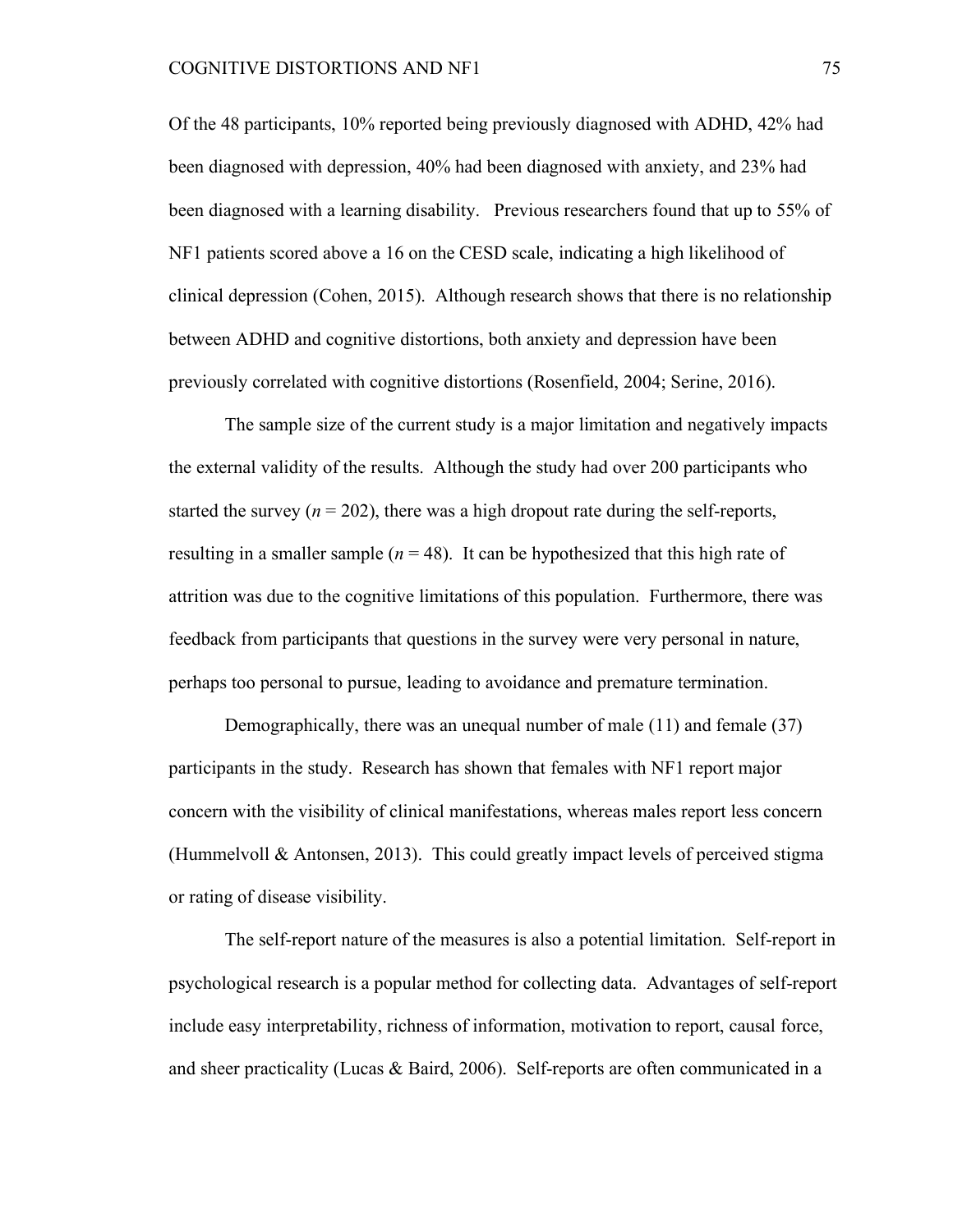language common to the investigator and the respondent (Paulhus & Vazire, 2007). A wealth of information can be gained via self-report, including feelings and thoughts, and there is a quantity and breadth of information that can be reported (Paulhus & Vazire, 2007). Causal force refers to the idea that self-report engages a respondent's identity (Hogan & Smither, 2001) and that self-perceptions have a strong influence on how people interact with their environment and others (Paulhus & Vazire, 2007). Lastly, selfreports are extremely practical in that they are inexpensive and efficient. They can be administered to a large group of people, and multiple variables can be assessed in one session (Paulhus & Vazire, 2007). Despite these advantages, there are clear limitations to using the self-report method to collect data. The most salient concern is the reactive nature of the method and questions about subsequent validity. There are response sets and styles that may interfere with the validity of self-reported data. Some common examples are socially desirable responding, acquiescent responding, and extreme responding (Paulhus & Vazire, 2007). Socially desirable responding may involve impression management (exaggeration, faking, lying) or self-deception (self-favoring bias, self-enhancement, defensiveness, and denial) (Paulhus & Vazire, 2007). Acquiescent responding refers to agreeing with statements without regard to their content, and some researchers believe that acquiescent responding may be related to a personality trait linked to conformity and impulsiveness (Couch & Kenniston, 1960). Lastly, extreme responding (ER) refers to the tendency to use the extreme choices on a rating scale, for example, rating all 1s or 7s on a Likert scale); (Paulhus & Vazire, 2007). A major concern with ER bias is that it may induce false correlations among variables. Specific to this study, ER bias may indicate a relationship between cognitive distortions,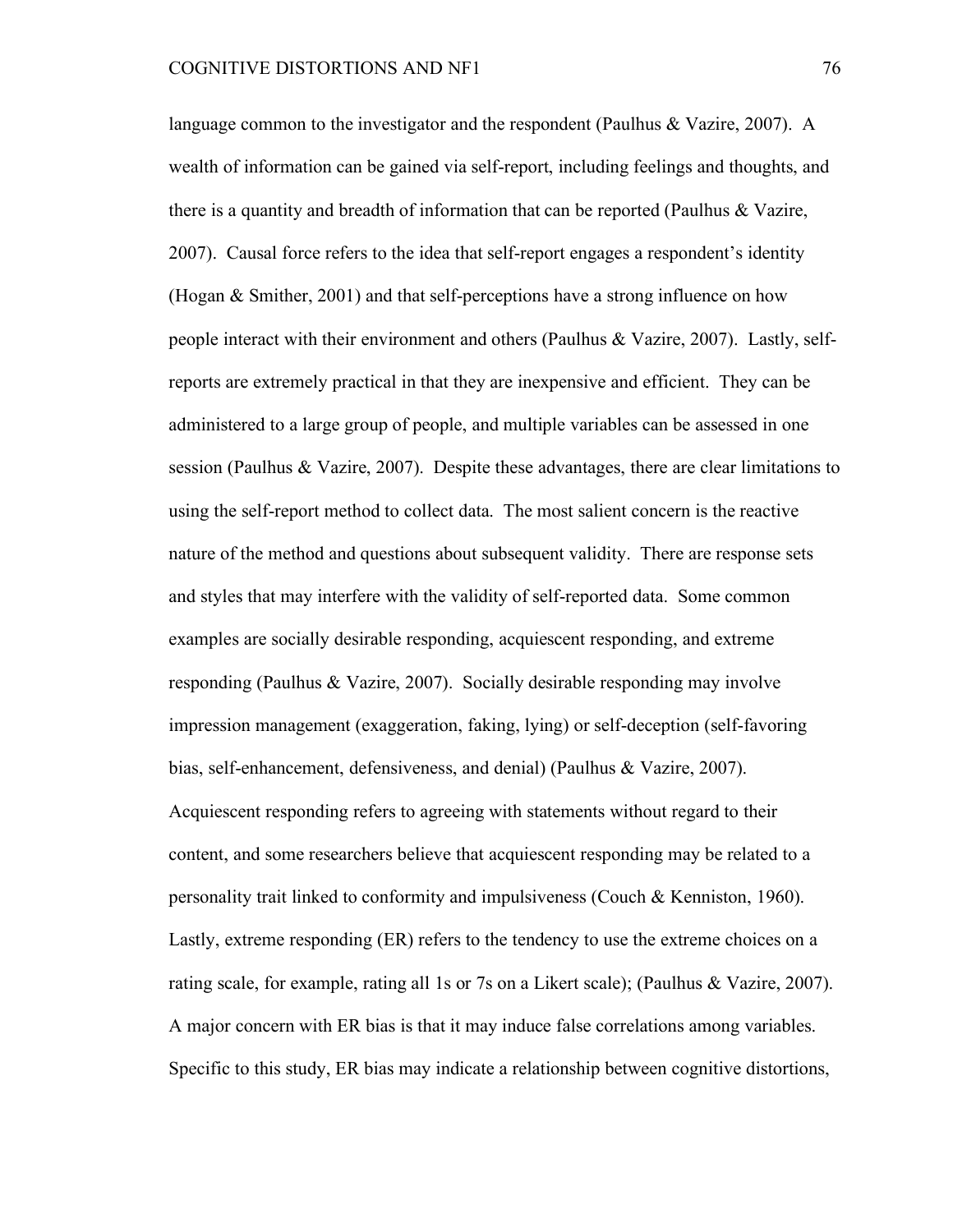stigmatization, and acceptance that is not necessarily significant. This would undermine the results and implications for treatment.

In addition to the aforementioned concerns regarding self-reports, participants in this study were required to provide accurate and, presumably, honest reports regarding their NF diagnosis along with all of the other data. Individuals may also misreport information, which could have an impact on results and findings.

# **Future Directions**

Although it is useful to have information and knowledge that will help in guiding psychological care, this information will be useless if NF patients do not seek treatment. Researchers may want to conduct exploratory studies examining the likelihood of seeking psychological treatment in this population. It would be beneficial to determine whether psychological treatment is being utilized among this population and if these patients are open to seeking psychological treatment.

Based on the findings of this study, researchers may want to explore other treatments and interventions regarding body image and visibility of NF1. Future studies investigating specific therapeutic techniques aimed at reducing negative body image and potentially related emotional distress could be beneficial. Furthermore, the current study examined visibility as rated by the NF1 patients. Because findings show that cognitive distortions play a large role among perceptions of stigmatization in this group, it is likely that cognitive distortions play a role in their perception of visible symptoms. Future studies can compare self and other visibility ratings to determine accuracy.

In future research, because depression is previously associated with cognitive distortions, depression should be screened and statistically accounted for in order to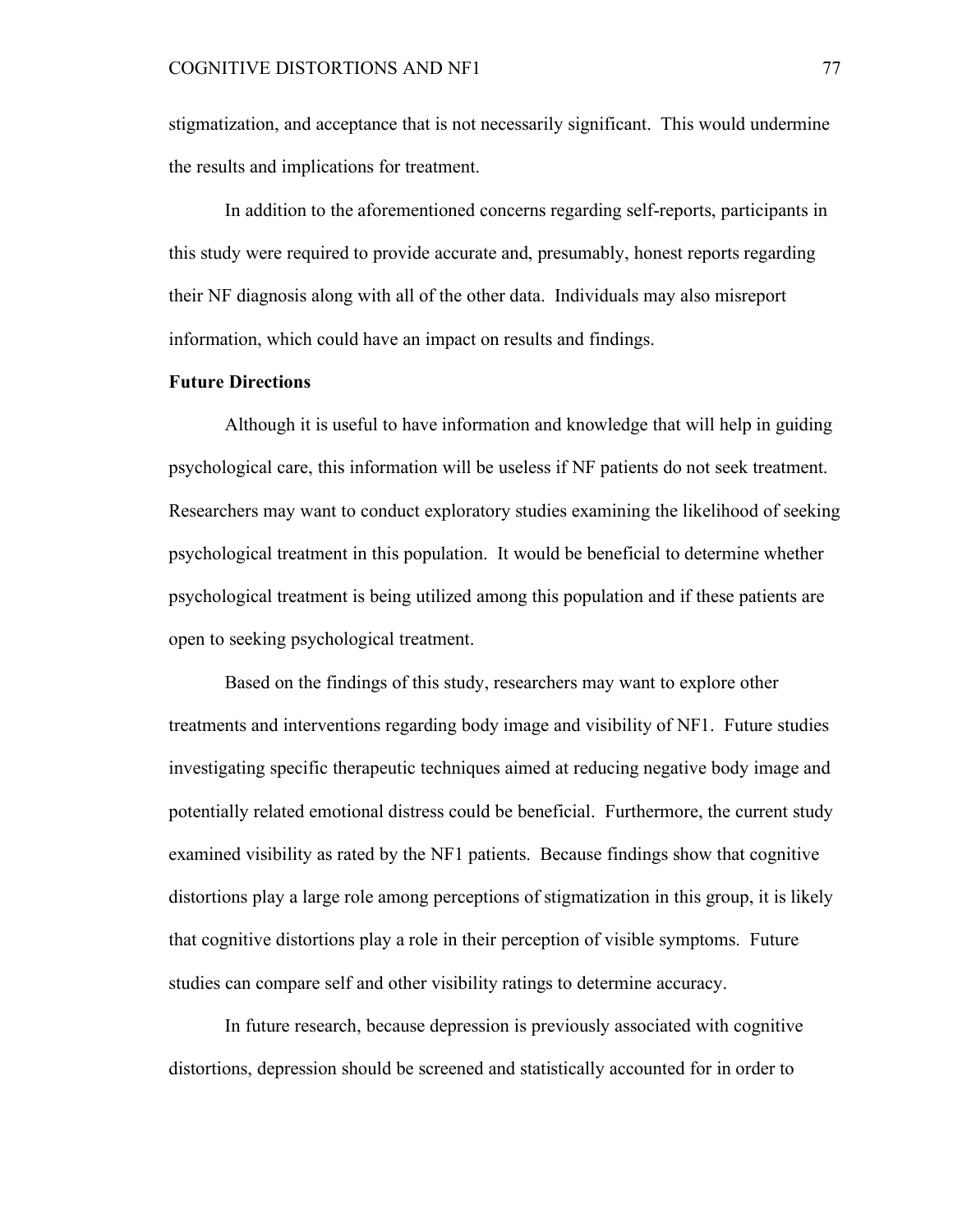measure cognitive distortions specific to NF1, regardless of level of depression. Similarly, anxiety, ADHD, and LD should also be screened and statistically accounted for when conducting analyses.

Because CBT has been and can be adapted for individuals with various cognitive limitations and directly targets cognitive distortions, CBT is a prime candidate for successful treatment within the NF1 population. To date, there are no studies that have specifically examined CBT as an intervention with his population. It is hoped that the results of this study spark interest for CBT interventions to address cognitive distortions.

In regards to stigmatization, results of this study showed that perceived stigmatization is associated with levels of acceptance. This population does experience negative social interactions due to the physical manifestations of this disorder. It is hoped that NF1 patients can increase positive interactions through social skills training, cognitive and behavior therapies, support groups, and improving relationships with family, friends, and providers (Mouradian, 2001). By improving social relationships and social interactions, patients with NF1 may experience higher levels of acceptance.

Future researchers may wish to investigate acceptance and commitment and mindfulness-based interventions with this population, as the literature suggests that these interventions may play a role in reducing physical pain and comorbid anxiety related to the disorder. Although there have been pilot studies examining the effectiveness of ACT among youth with NF1, a gap in the research remains.

Because NF1 is typically diagnosed during childhood, it would be interesting to consider how the disorder manifests in regards to various attachment styles and development. This can be studied with cross-sectional and longitudinal designs.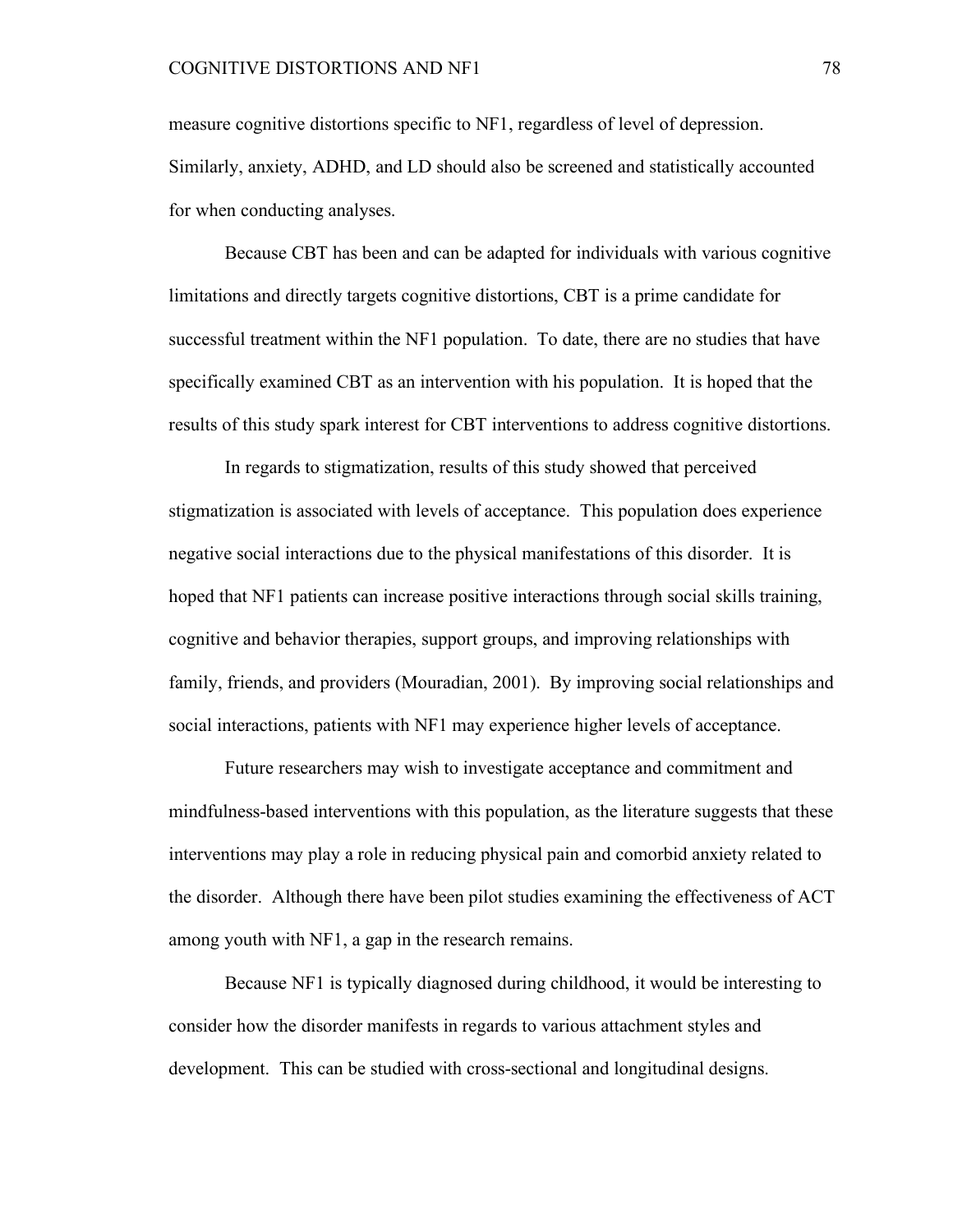Attachment theory was developed by psychiatrist John Bowlby to explain the tendency of humans to form close affectionate bonds (Bowlby, 1969). Bowlby hypothesized that security of attachment derives from caregivers' reliable and sensitive provision of love and comfort, as well as food and warmth (Levy, Johnson, Clouthier, Scala, & Temes, 2015). Infants with caregivers who meet their biological and psychological needs turn to their caregivers when experiencing distress or fear (Bowlby, 1969). Ainsworth, Blehar, Waters, and Wall (1978) adapted Bowlby's conceptualization of attachment differences in a seminal study. This study identified three major attachment styles: secure, anxiousambivalent, and avoidant. Securely attached children seek closeness to their caregiver, indicate distress at separation, and demonstrate moderate interest in a stranger. Anxiousambivalent children exhibit heightened distress at separation, are difficult to comfort when their caregiver returns, and require constant attention from their caregiver. Avoidant children do not appear distressed by separation from caregiver, may ignore the caregiver upon return, and treat a stranger and caregiver similarly. A fourth style, disorganization, was later added by Main and Solomon (1986). This style is characterized by confused and disoriented behaviors. Attachment theory has led to extensive research in developmental, personality, and clinical psychology; however, it is rarely explored within the medical field (Schmidt, Nachtigall, Wuethrich-Martone, & Strauss, 2002). There are two reasons why attachment theory would be suitable to apply as a theory of coping within a medical context. First, attachment theory is able to predict the vulnerability or resilience to stressful life events (Bowlby, 1988). More specifically, attachment theory may predict why some individuals can shift from one strategy to another, whereas others hold on to rigid methods of coping (Grossmann et al., 1989).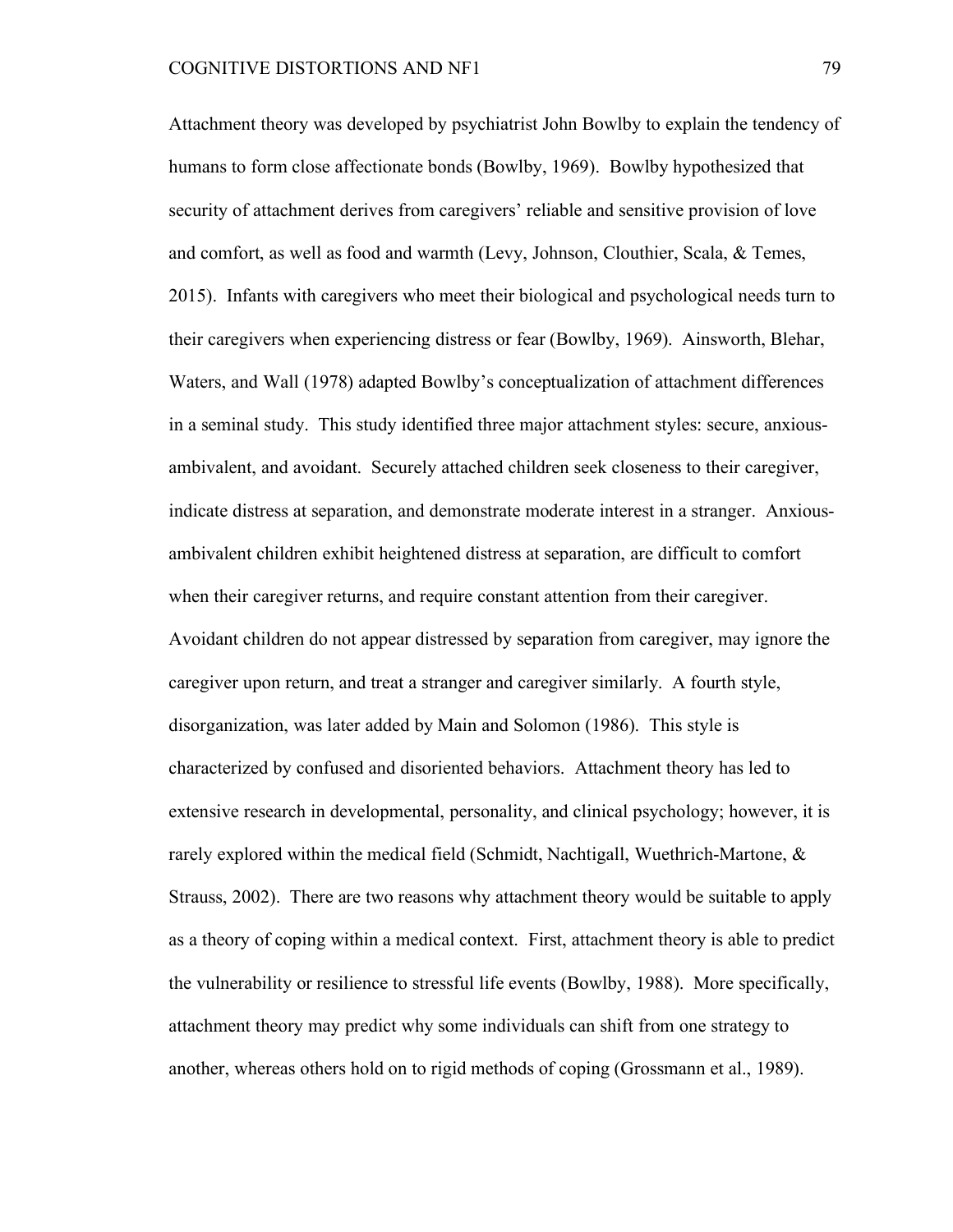Secondly, Bowlby believed that the attachment behavioral system is activated in times of stress and disease (Bowlby, 1988). Despite these points, the relationship among attachment, affect regulation, and coping has rarely been investigated within the context of coping with chronic disease. In a study of individuals with breast cancer, chronic leg ulcers, and diffuse and androgenetic alopecia, researchers found a significant relationship between attachment styles and coping strategies. Specifically, ambivalently attached individuals showed high elevations on all of the three coping dimensions of diverting, negative emotional, and seeking attention and care, whereas avoidant attached individuals showed low scores on all coping dimensions (Schmidt et al., 2002).

Consequently, it may be warranted to explore attachment theory in NF1. Researchers may also wish to examine attachment styles longitudinally, comparing young children with NF1 to subsequent adult attachment style as they enter romantic and committed relationships, e.g., attachment style as it relates to physical symptoms and intimacy.

Lastly, as this study had an unequal number of male and female participants, future researchers may wish to consider gender differences in cognitive distortions, perceived stigmatization, and acceptance in this population.

#### **Summary and Conclusions**

This study examined the relationship between cognitive distortions, perceived stigmatization, and acceptance in NF1. Results demonstrated that together, the frequency of cognitive distortions and level of perceived stigmatization are predictive of acceptance. Additionally, the frequency of cognitive distortions and rating of disease visibility was predictive of perceived stigmatization. These findings suggest that cognitive distortions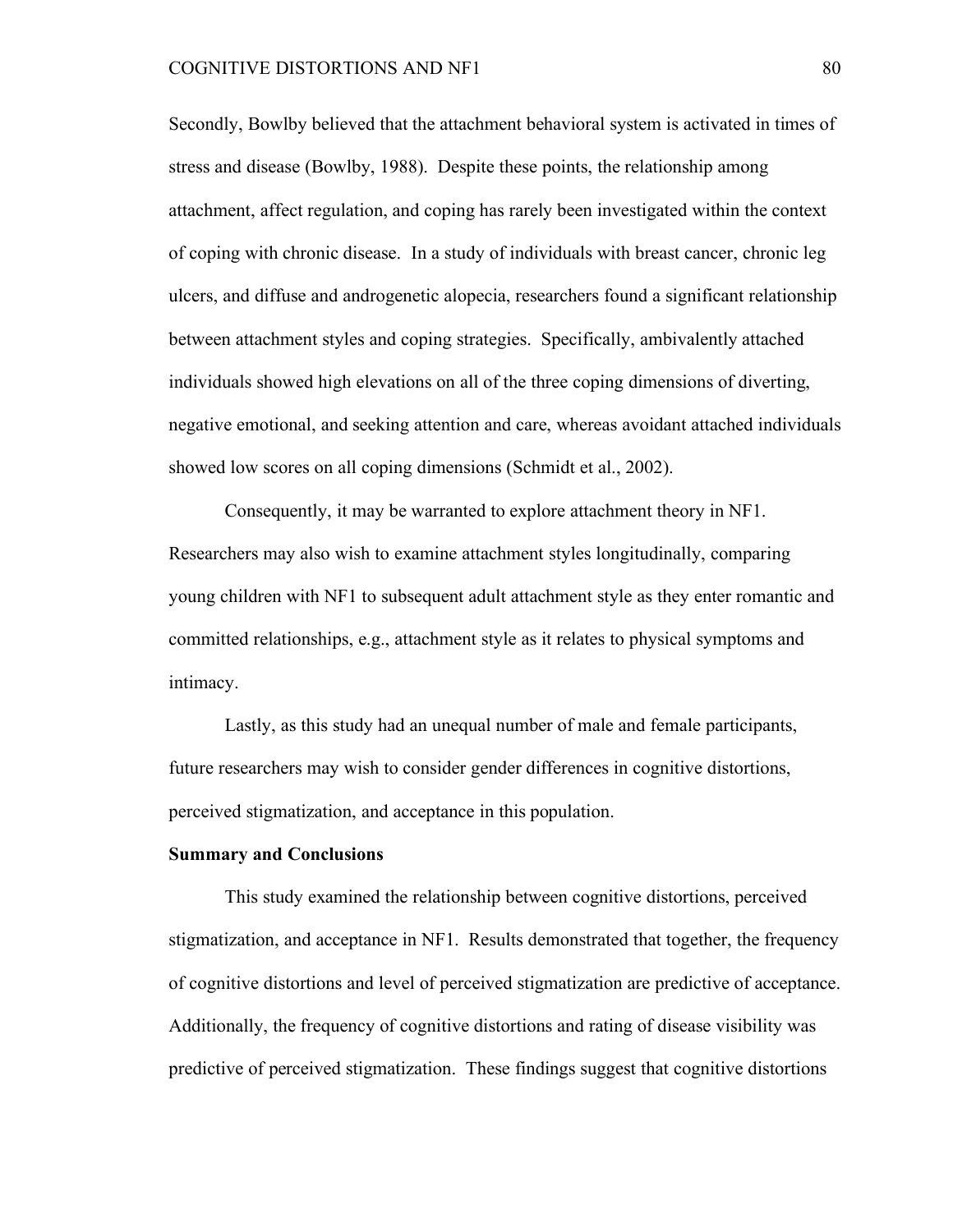# COGNITIVE DISTORTIONS AND NF1 81

play a significant role in this population regarding their perceptions and internal experiences of the disorder. It is hoped that if clinicians successfully target cognitive distortions, there will be an increase in acceptance among the NF1 population. Additionally, clinicians can use ACT interventions such as mindfulness to increase psychological flexibility or acceptance. Individuals with NF1 will then experience fewer symptoms of pain, depression, and anxiety and report a higher quality of life.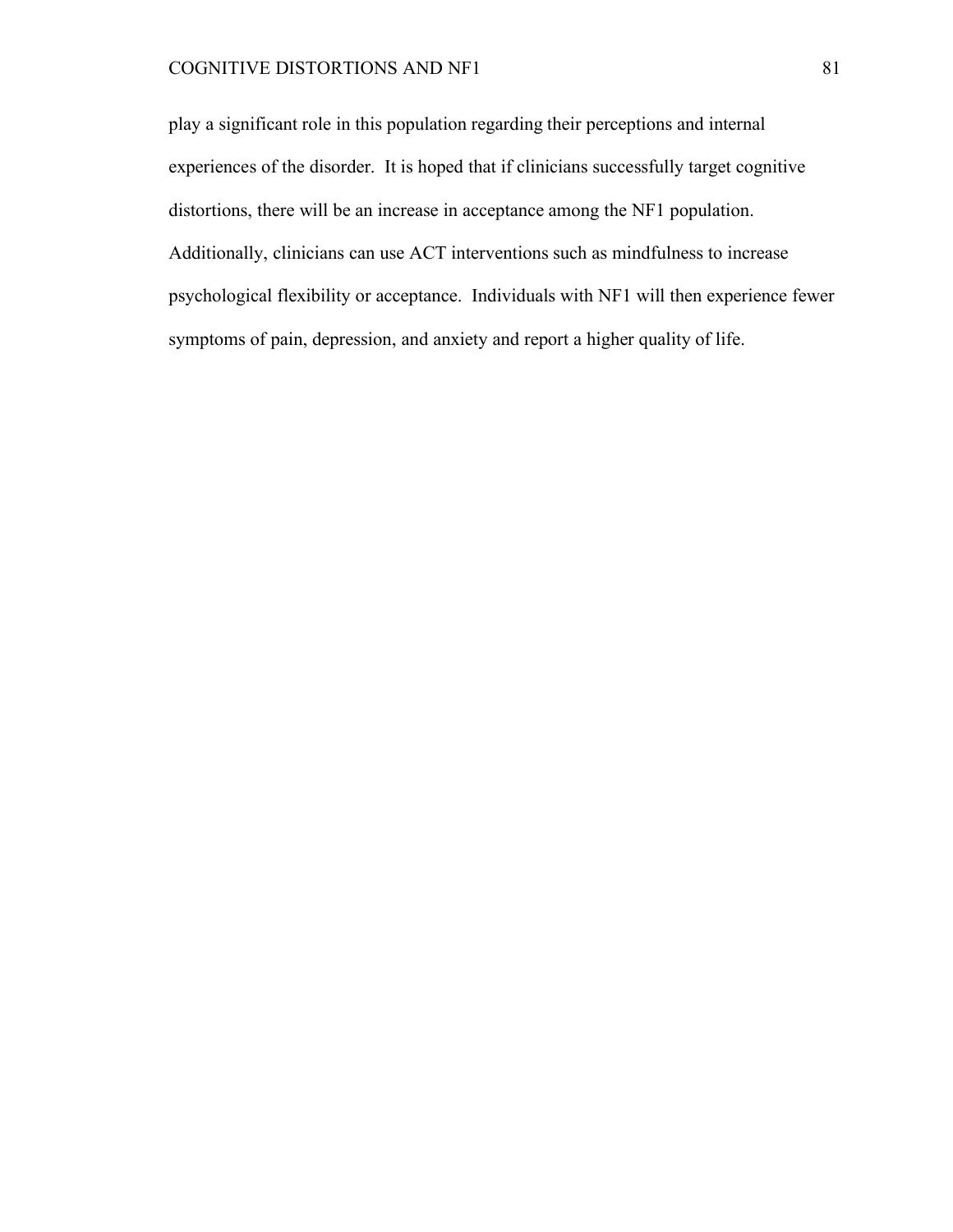#### **References**

- Abe, S., Okumura, A., Mukae, T., Niijima, S., Yamashiro, Y., & Shimizu, T. (2009). Depressive tendency in children with growth hormone deficiency. *Journal of Pediatrics and Child Health, 45,* 636-640.
- Ablon, J. (1996). Gender response to neurofibromatosis. *Social Science and Medicine, 42*(1), 99-109.
- Acosta, M. T., Bearden, C. E., Castellanos, F. X., Cutting, L., Elgersma, Y., Gioia, G., . . .Silva, A. J. (2012). The Learning Disabilities Network (LeaDNet): Using neurofibromatosis type 1 (NF1) as a paradigm for translational research. *American Journal of Medical Genetics, 158A*(9), 2225-2232.
- Acosta, M. T., Gioia, G. A., Silva, A. J. (2006). Neurofibromatosis type 1: New insights into neurocognitive issues. *Current Neurology and Neuroscience Reports, 6,* 136-143.
- Addington. J., & Addington, D. (1999). Neurocognitive and social functioning in schizophrenia. *Schizophrenia Bulletin, 25,* 173-183.
- Ahola Kohut, S., Stinson, J., Davies-Chalmers, C., Ruskin, D., & van Wyk, M. (2017). Mindfulness-based interventions in clinical samples of adolescents with chronic illness: A systematic review. *Journal of Alternative and Complementary Medicine, 23*(8), 581- 589.
- Ainsworth, M., Blehar, M., Waters, E., & Wall, S. (1978). *Patterns of attachment: A psychological study of the Strange Situation*. Oxford, England: Erlbaum.
- Alsubaie, M., Abbott, R., Dunn, B., Dickens, C., Keil, T. F., Henley, W., & Kuyken, W. (2017). Mechanisms of action in mindfulness-based cognitive therapy (MBCT) and mindfulnessbased stress reduction (MBSR) in people with physical and/or psychological conditions: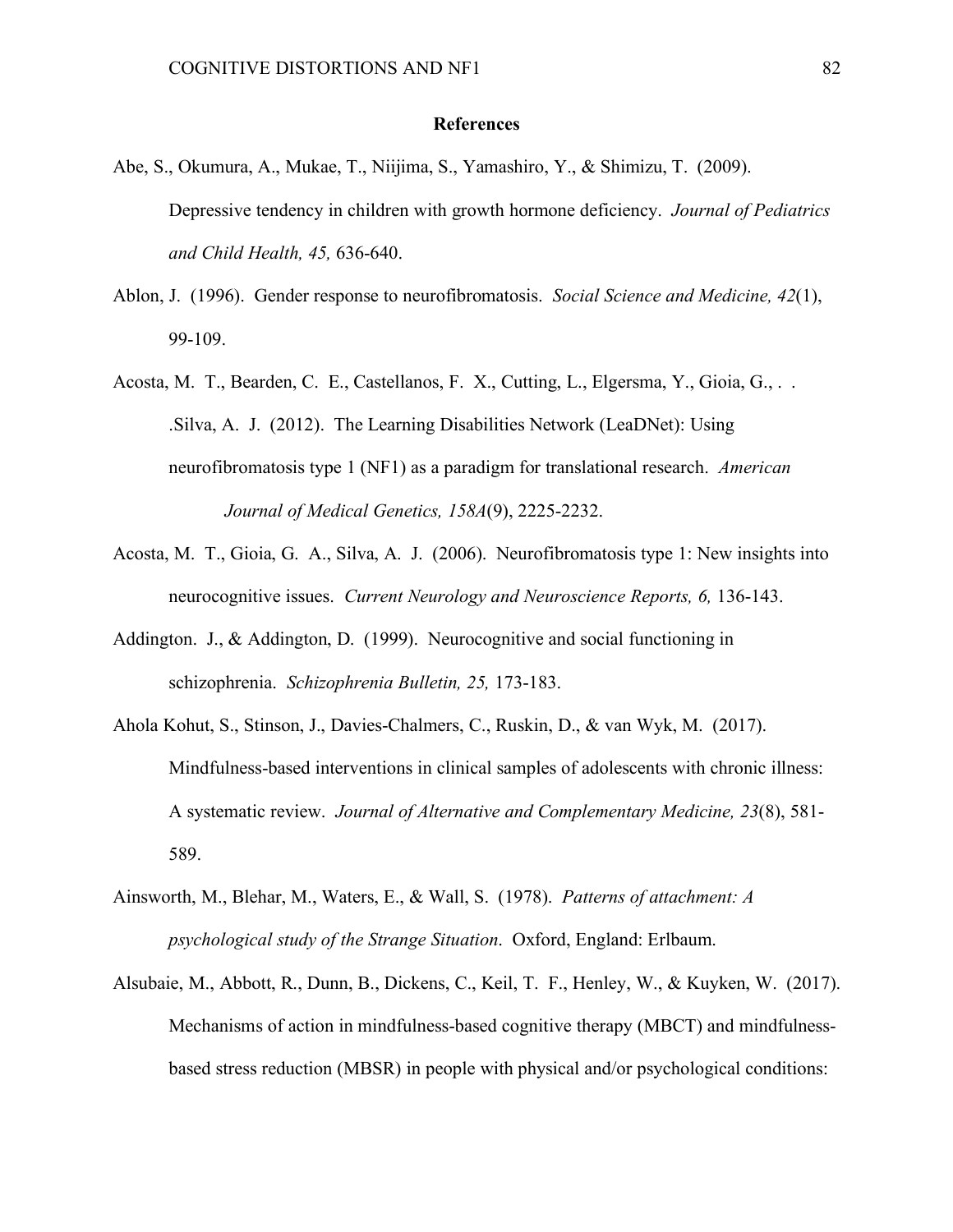A systematic review. *Clinical Psychology Review, 55,* 74-91.

- American Psychiatric Association (2000). *Diagnostic and statistical manual of mental disorders*  $(4<sup>th</sup>$  ed., text rev.). Washington, DC: Author.
- American Psychiatric Association. (2013). *Diagnostic and statistical manual of mental*  disorders (5<sup>th</sup> ed.). Washington, DC: Author.
- Angiola, J. E., & Bowen, A. M. (2013). Quality of life in advanced cancer: An acceptance a commitment therapy view. *Counseling Psychologist, 41*(2), 313-335.
- Anton, S. D., Perri, M. G. & Riley, J. R. (2000). Discrepancy between actual and ideal body images*. Eating Behaviors, 1,* 153-160.
- Antônio, J. R., Goloni-Bertollo, E. M., & Trídico, L. A. (2013). Neurofibromatosis: Chronological history and current issues. *Anais Brasileiros de Dermatologia, 88*(3), 329- 343.
- Apajasalo, M., Sintonen, H., Rautonen, J., & Kaitila, I. (1998). Health-related quality of life of patients with genetic skeletal dysplasias. *European Journal of Pediatrics, 157*(2), 114.
- Backx, W. (2011). Views on REBT, past, present and future: Albert Ellis' contribution to the field. *Journal of Rational-Emotive and Cognitive-Behavior Therapy, 29*(4), 263-271.
- Baer, R. (2003). Mindfulness training as a clinical intervention: A conceptual and empirical review. *Clinical Psychology: Science and Practice, 10,* 125-143.
- Bandura, A. (1969). Principles of behavior modification. NY: Holt, Rinehart, & Winston.
- Baranoff, J. A., Hanrahan, S. J., Burke, A. J., & Connor, J. P. (2016). Changes in acceptance in a low-intensity, group-based acceptance and commitment therapy (ACT) chronic pain intervention. *International Journal of Behavioral Medicine, 23*(1), 30-38.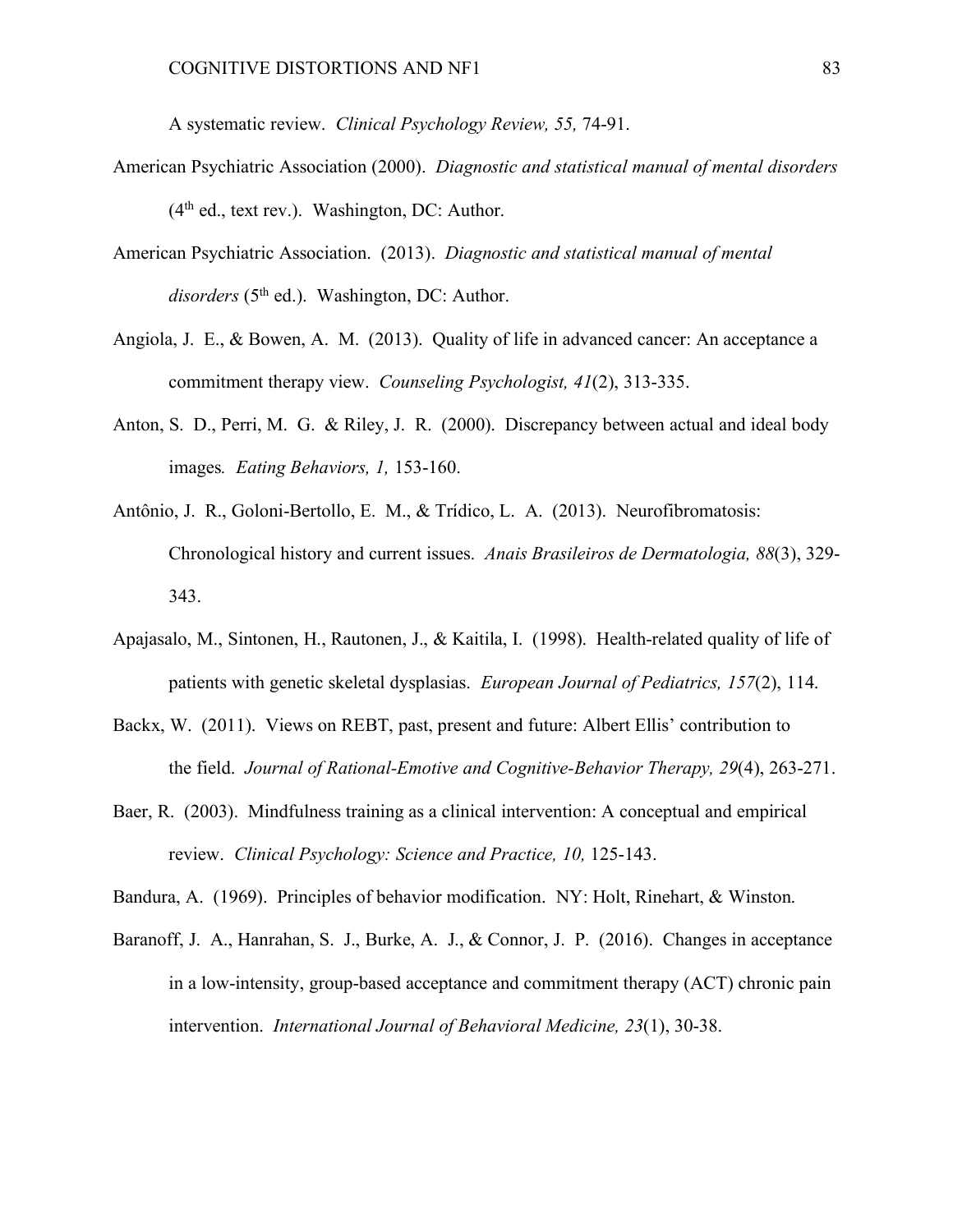- Barbagallo, J. S., Kolodzieh, M. S., Silberberg, N. B., Weinberg, J. M. (2002). Neurocutaneous disorders. *Dermatology Clinics, 20*(3), 547-560.
- Barton, B., & North, K. (2004). Social skills of children with neurofibromatosis type 1. *Developmental Medicine and Child Neurology, 46*(8), 553-563.
- Baumeister, R. F., & Leary, M. R. (1995). The need to belong: Desire for interpersonal attachments as a fundamental human motivation. *Psychological Bulletin, 117,* 497-529.
- Beacham, A. O., Linfield, K., Kinman, C. R., & Payne-Murphy, J. (2015). The chronic illness acceptance questionnaire: Confirmatory factor analysis and prediction of perceived disability in an online chronic illness support group sample. *Journal of Contextual Behavioral Science, 4*(2)*,* 96-102.
- Beck, A.T. (1967) *Depression: Clinical, experimental, and theoretical aspects*. NY: Harper & Row.
- Beck, A. T. (1976). *Cognitive therapy and the emotional disorders.* NY: International Universities Press.
- Beck, A. T. (1991). Cognitive therapy: A 30-year retrospective. *American Psychologist, 46*(4), 368-375.
- Beck J. (1995.) Cognitive therapy: Basics and beyond. New York, NY, Guilford.
- Beck, J. S., & Beck, A. T. (2011). *Cognitive behavior therapy: Basics and beyond*. New York, NY: Guilford Press.
- Beck, A. T., Rush, A. J., Shaw, B. F., & Emery, G. (1979). *Cognitive therapy of depression.*  New York: Guilford.
- Beck, A. T. & Weishaar, M. E. (1989). Cognitive therapy. In A. Freeman, K. M. Simon, L. E. Beutler, & H. Arkowitz (Eds.), *Comprehensive handbook of cognitive therapy* (pp.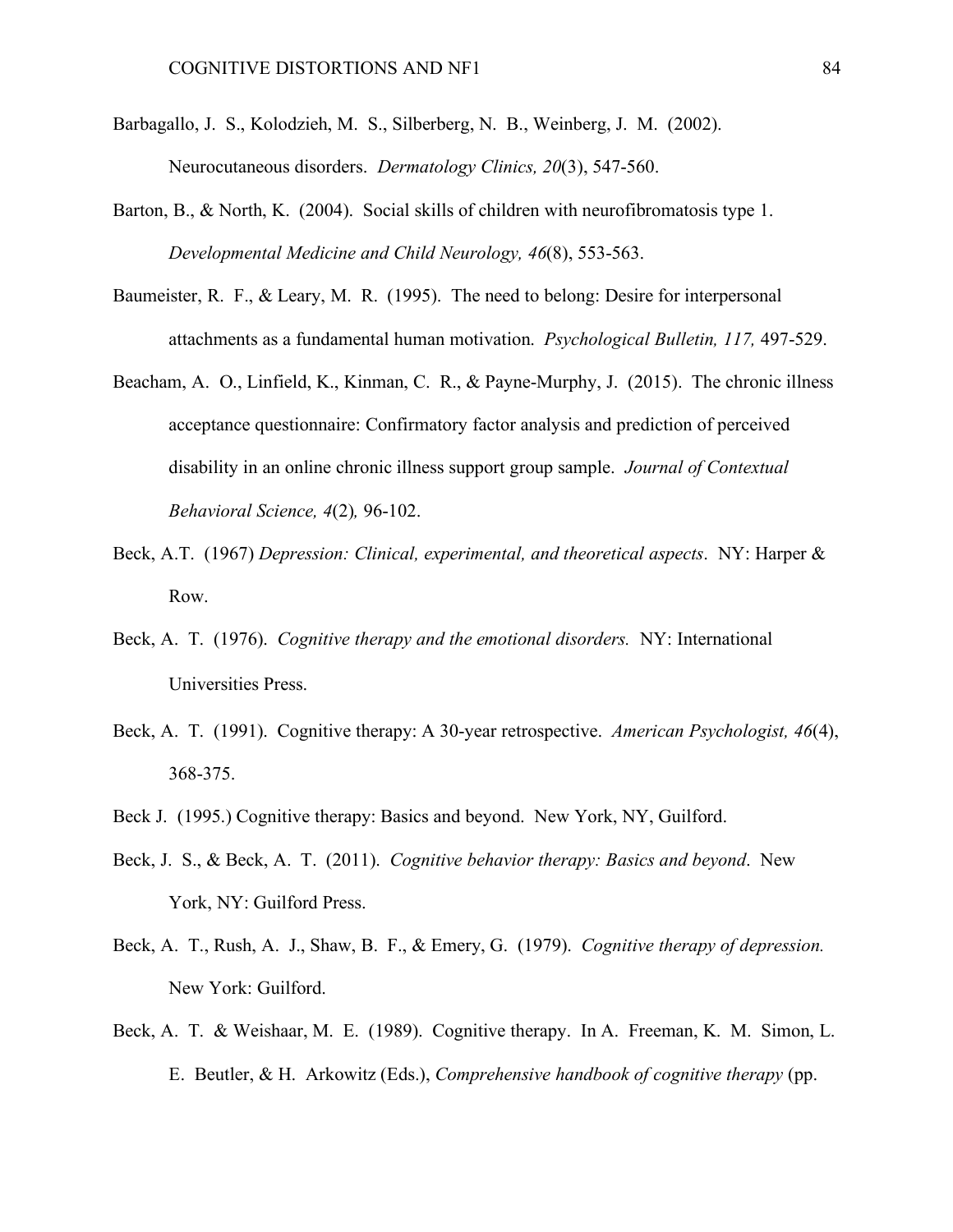21-36). New York, NY: Plenum Press.

- Belar, C. D. & Deardorff, W. W. (1995). *Clinical health psychology in medical settings: A practitioner's handbook.* Washington, DC: American Psychological Association.
- Benjamin, C., Colley, A., Donnai, D., Kingston, H., Harris, R., & Kerzin-Storrar, L. (1993). Neurofibromatosis type 1 (NF1): Knowledge, experience, and reproductive decisions of affected patients and families. *Journal of Medical Genetics, 30*(7), 567-574.
- Berger, B. E., Ferrans, C. E., & Lashley, F. R. (2001). Measuring stigma in people with HIV: Psychometric assessment of the HIV stigma scale. *Research in Nursing and Health, 24,*  518-529.
- Beuf, A. (1990). *Beauty is the Beast*: Appearance-impaired children in America. Philadelphia: University of Pennsylvania Press.
- Beutler, & H. Arkowitz (Eds.), *Comprehensive handbook of cognitive therapy* (pp. 21-36). New York: Plenum Press.
- Biglan, A., & Hayes, S. C. (1996). Should the behavioral sciences become more pragmatic? The case for functional contextualism in research on human behavior. *Applied and Preventive Psychology: Current Scientific Perspectives, 5,* 47-57.
- Bluett, E. J., Homan, K. J., Morrison, K. L., Levin, M. E., & Twohig, M. P. (2014). Acceptance and commitment therapy for anxiety and OCD spectrum disorders: An empirical review. *Journal of Anxiety Disorders, 28*(6), 12-624.
- Bohlmeijer, E., Prenger, R., Taal, E., & Cuijpers, P. (2010). The effects of mindfulness-based stress reduction therapy on mental health of adults with a chronic medical disease: A meta-analysis. *Journal of Psychosomatic Research, 68,* 539-544.

Bowlby J. (1969). *Attachment and loss*. Attachment (vol. 1). New York, NY: Basic Books.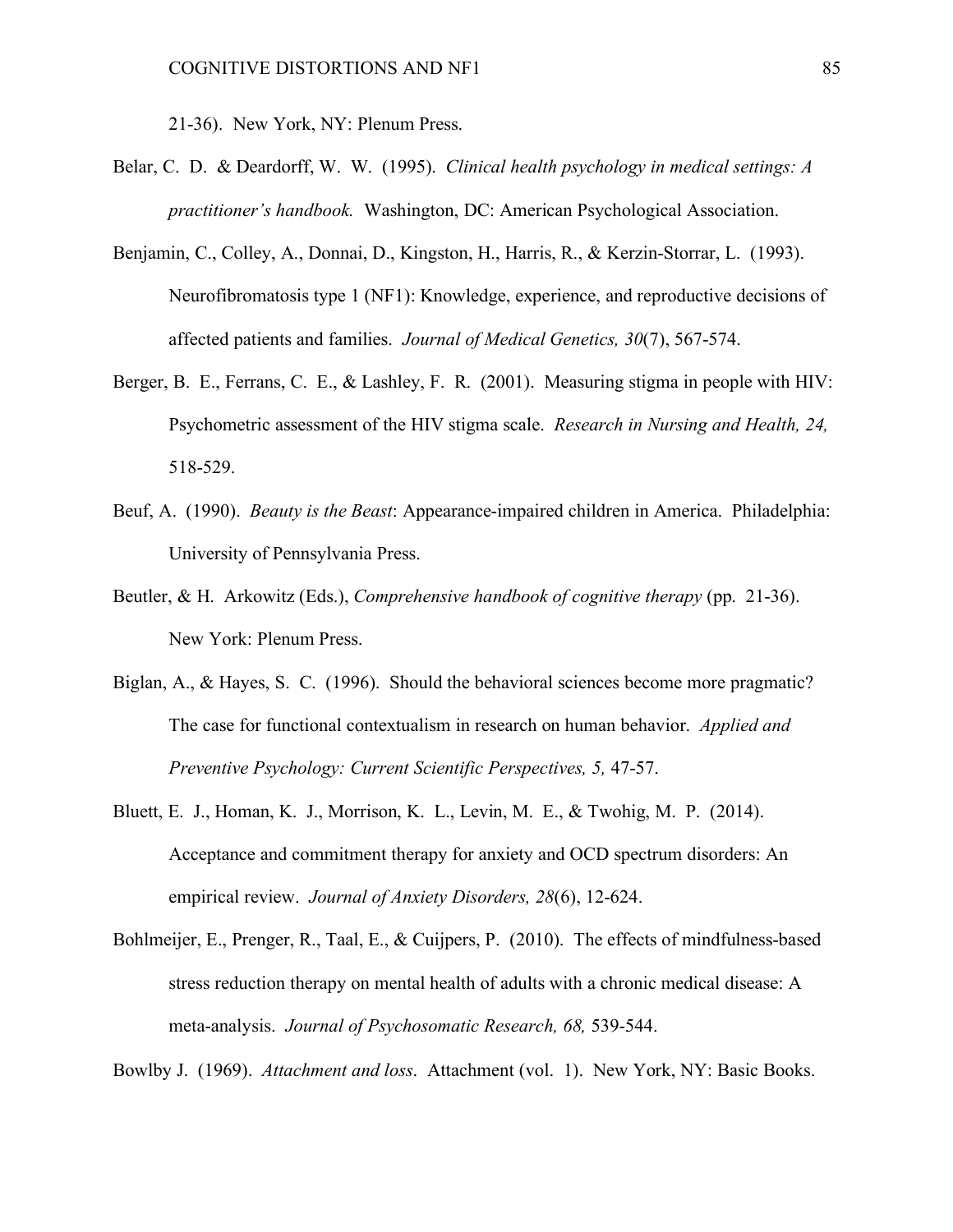- Bowlby J. (1988). *A secure base*. Clinical applications of attachment theory. London, England: Routledge.
- . Preliminary psychometric properties of the Acceptance and Action Questionnaire II: A revised measure of psychological flexibility and experiential avoidance. *Behavior Therapy, 42,* 676-688.
- Brener, L., Callander, D., Slavin, S., & de Wit, J. (2013). Experiences of HIV stigma: The role of visible symptoms, HIV centrality and community attachment for people living with HIV. *AIDS Care, 25*(9), 1166-1173.
- Bull, R. H. C., & Rumsey, N. (1988). *The social psychology of facial appearance*. New York, NY: Springer-Verlag.
- Burns, D. D. (1999). *The feeling good handbook* (Rev.). New York, NY: Plume Books.
- Buseh, A. G., & Stevens, P. E. (2006). Constrained but not determined by stigma: Resistance by African American women living with HIV. *Women and Health, 44*(3), 1 18.
- Butler, A. C., Chapman, J. E., Forman, E. M., & Beck, A. T. (2006). The empirical status of cognitive-behavioral therapy: A review of meta-analyses. *Clinical Psychology Review, 26,* 17-31.
- Butt, G. (2008). Stigma in the context of hepatitis C: Concept analysis. *Journal of Advanced Nursing, 62*(6), 712 724.
- Carr, A., Emery, S., Law, M., Puls, R., Lundgren, J. D., & Powderly, W. G. (2003). An objective case definition of lipodystrophy in HIV-infected adults: A case-control study. *Lancet, 361,* 726 735.
- Carroll, P., Shute, R. (2005). School peer victimization of young people with craniofacial conditions: a comparative study. *Psychological Health Medicine, 10,* 291-304.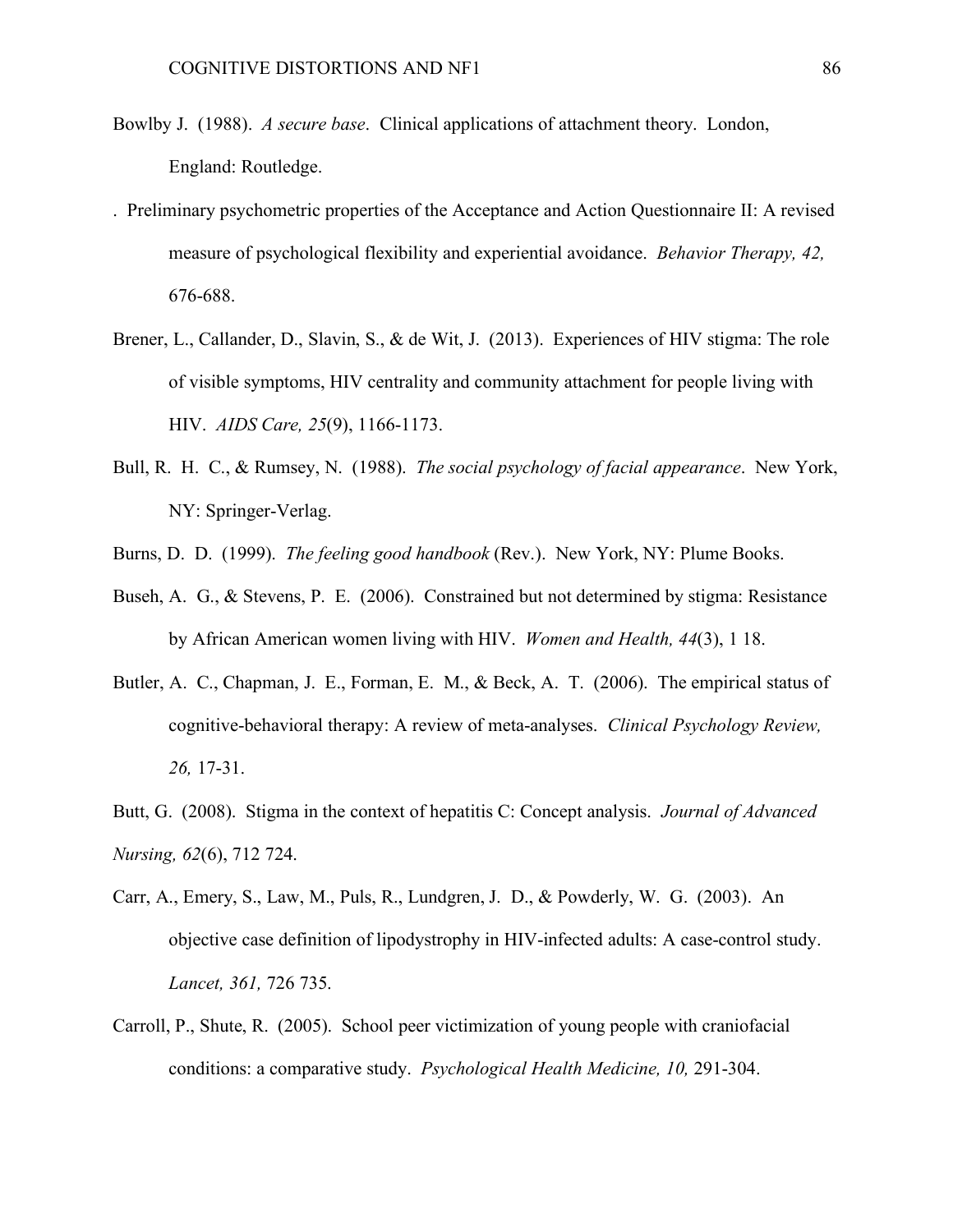- Cash, T. F., Smolak, L. (Eds.). (2011). Body image: a handbook of science, practice, and prevention (2nd ed., pp. 39-47), New York, NY: Guilford.
- Cash, T. F., Santos, M. T., Williams, E. F. (2005). Coping with body-image threats and challenges: Validation of the Body Image coping strategies*. Inventory Journal of Psychosomatic Research, 58*(2), 190-199.
- Centers for Disease Control and Prevention (CDC). (2010). HIV Basics. Retrieved from https://www.cdc.gov/hiv/basics/index.html
- Chiang, K., Tsai, J., Liu, D., Lin, C., Chiu, H., & Chou, K. (2017). Efficacy of cognitive behavioral therapy in patients with bipolar disorder: A meta-analysis of randomized controlled trials. *Plos ONE, 12*(5), 1-19.
- Children's Tumor Foundation (n.d.). NF1 Diagnosis. Retrieved from http://www.ctf.org/understanding-nf/nf1#nf1-diagnosis
- Christensen, A. J., Moran, P. J., & Wiebe, J. S. (1999). Assessment of irrational health beliefs: Relation to health practices and medical regimen adherence. *Health Psychology, 18*(2), 169-176.
- Cohen, J. (1988). *Statistical power analysis for the behavioral sciences* (2<sup>nd</sup> ed.). New York, NY: Academic Press.
- Cohen, J. (1992). A power primer. *Psychological Bulletin,* (1), 155.
- Cohen, J., Levy, H., Sloan, J., Dariotis, J., & Biesecker, B. (2015). Depression among adults with neurofibromatosis type 1: Prevalence and impact on quality of life. *Clinical Genetics, 88*(5), 425-430.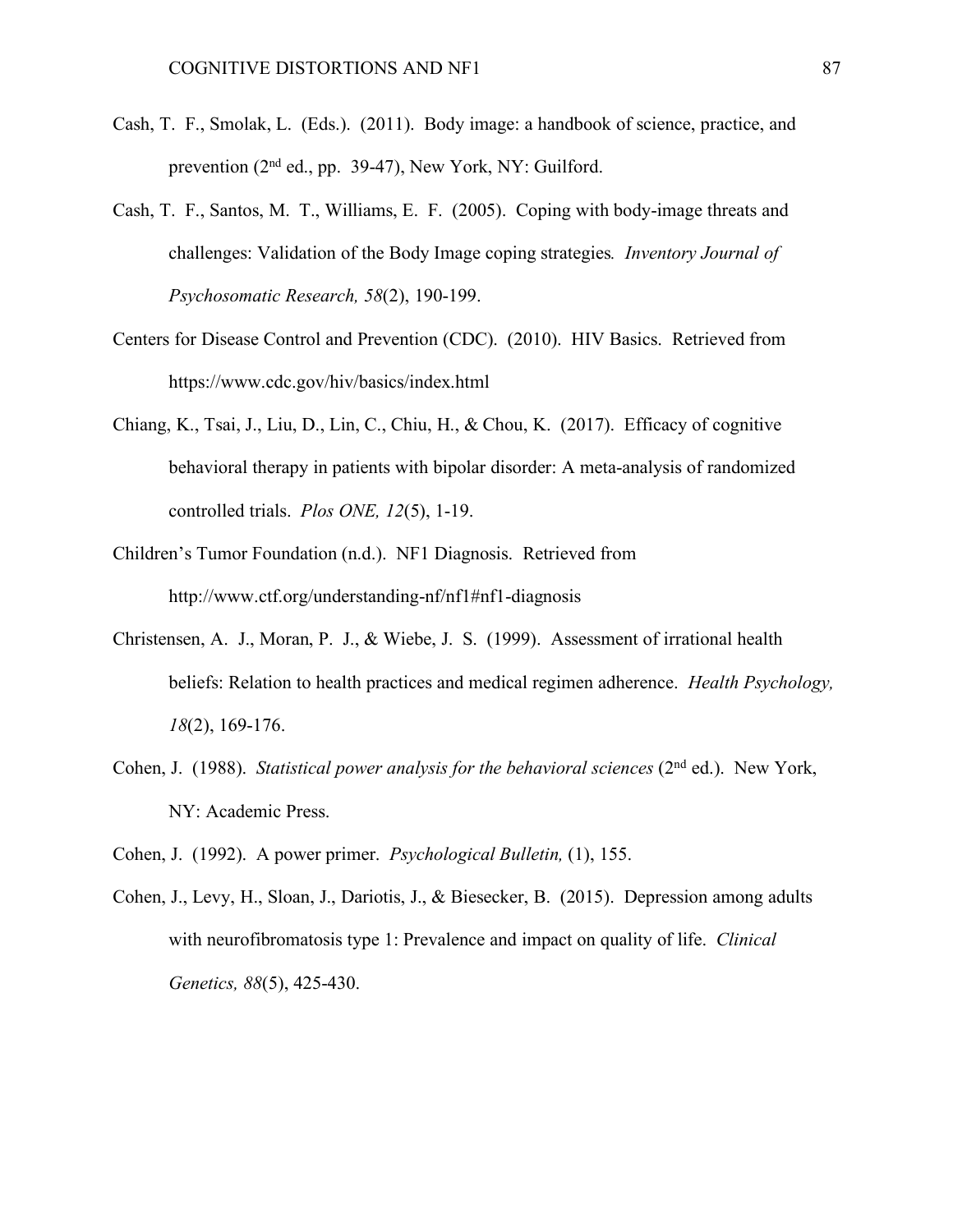- Cooper, K., Gregory, J. D., Walker, I., Lambe, S., & Salkovskis, P. M. (2017). Cognitive behavior therapy for health anxiety: A systematic review and meta-analysis. *Behavioural and Cognitive Psychotherapy, 45*(2), 110-123.
- Couch, A., & Kenniston, K. (1960). Yeasayers and naysayers: Agreeing response set as a personality variable. *Journal of Abnormal and Social Psychology, 60,* 151-174.
- Craner, J. R., Sawchuk, C. N., & Smyth, K. T. (2016). Outcomes of a 6-week cognitive behavioral and mindfulness group intervention in primary care. *Families, Systems, and Health, 34*(3), 250-259.
- Crawford, H., Barton, B., Wilson, M., Berman, Y., McKelvey-Martin, V., Morrison, P., & North, K. (2015). The impact of neurofibromatosis type 1 on the health and wellbeing of Australian adults. *Journal of Genetic Counseling, 24*(6), 931-944.
- Crocker, J., Major, B., & Steele, C. (1998). Social stigma. In D. T. Gilbert, S. T. Fiske, & G. Lindzey (Eds.), *The handbook of social psychology* (4<sup>th</sup> ed. Vol. 2, pp. 504-553). Boston, MA: McGraw-Hill.
- Crowe, K., & McKay, D. (2017). Efficacy of cognitive-behavioral therapy for childhood anxiety and depression. *Journal of Anxiety Disorders, 49,* 76-87.
- Cuijpers, P., Berking, M., Andersson, G., Quigley, L., Kleiboer, A., & Dobson, K. S. (2013). A meta-analysis of cognitive-behavioural therapy for adult depression, alone and in comparison with other treatments. *Canadian Journal of Psychiatry, 58*(7), 376-385.
- Dahl, J. (2009). ACT and health conditions. In J. Blackledge, J. Ciarrochi & F. Deane (Eds.), Acceptance and Commitment Therapy: Contemporary Theory, Research and Practice. Bowen Hills, Australia: Australian Academic Press.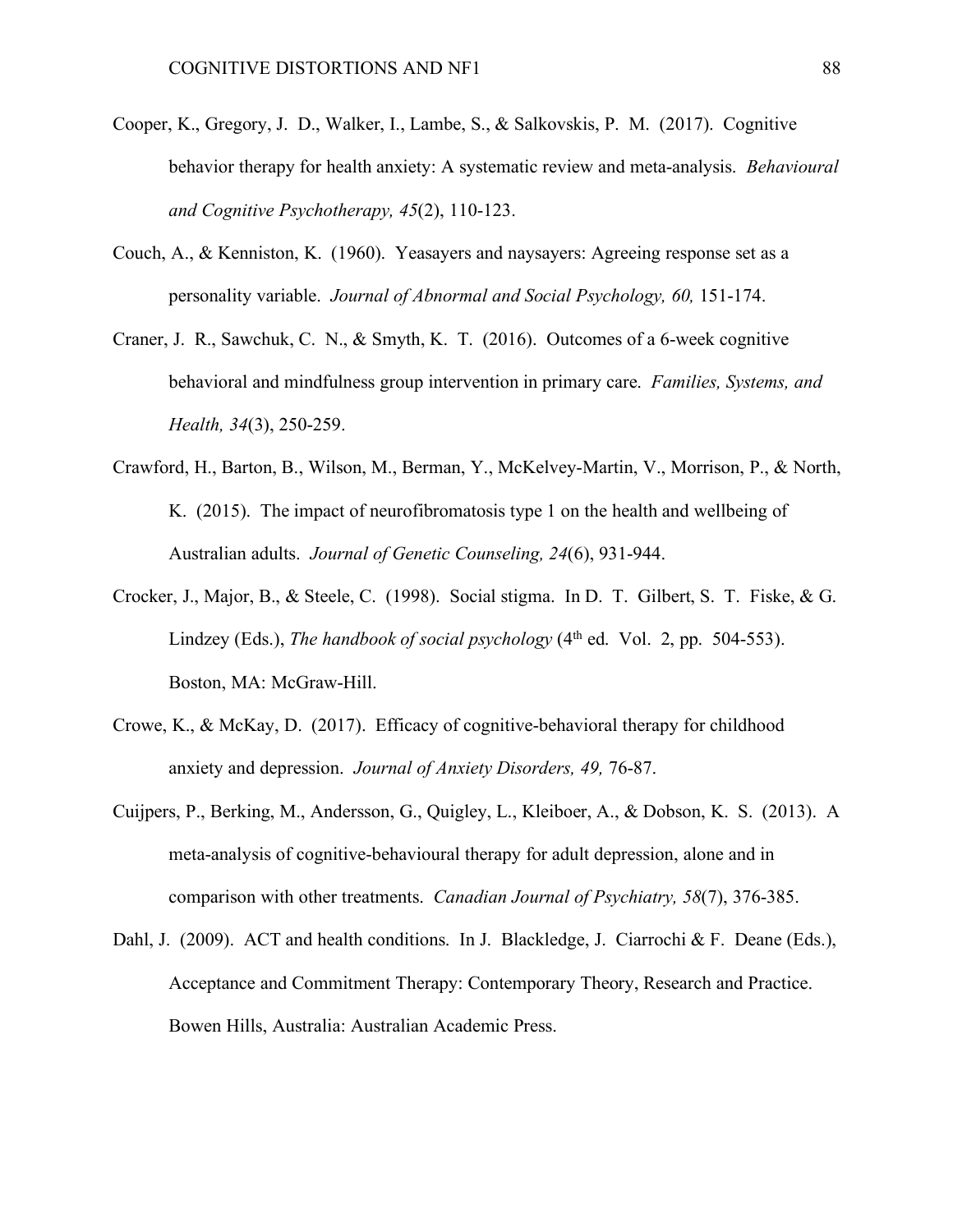- Dahl, J. C., Wilson, K. G, & Nilson, A. (2004). Acceptance and commitment therapy and the treatment of persons at risk for long-term disability resulting from stress and pain symptoms: A preliminary randomized trial. *Behavior Therapy, 35,* 785-801.
- Debella, S. J., & Friedman, J. M. (2000). Use of the National Institutes of health criteria for diagnosis of neurofibromatosis 1 in children. *Pediatrics, 205(3*), 608.
- Descheemaeker, M., Plasschaert, E., Frijns, J., & Legius, E. (2013). Neuropsychological profile in adults with neurofibromatosis type 1 compared to a control group. *Journal of Intellectual Disability Research, 57*(9), 874-886.
- Dobson, K. S. & Dozois, D. J. A. (2001). Historical and philosophical bases of the cognitive behavioral therapies. In K. S. Dobson (Ed.), *Handbook of cognitive and behavioral therapies* (pp. 3-39). New York, NY: Guilford Press.
- Dryden, W., & Still, A. (2006). Historical aspects of mindfulness and self-acceptance in psychotherapy. *Journal of Rational-Emotive and Cognitive-Behavior Therapy, 24*(1), 3- 28.
- Dubov, T., Toledano-Alhadef, H., Bokstein, F., Constantini, S., & Ben-Shachar, S. (2016). The effect of parental age on the presence of de novo mutations: Lessons from neurofibromatosis type I. *Molecular Genetics and Genomic Medicine, 4*(4), 480-486.
- Duong, T., Valeyrie-Allanore, L., Wolkenstein, P., Bastuji-Garin, S., Sbidian, E., & Ferkal, S. (2011). Evolving pattern with age of cutaneous signs in neurofibromatosis type 1: A cross-sectional study of 728 patients. *Dermatology, 222*(3), 269-273.
- Eimer, B. N. (1989) Psychotherapy for chronic pain: A cognitive approach. In A. Freeman, K. M. Simon, L. E. Beutler, & H. Arkowitz (Eds.), *Comprehensive handbook of cognitive therapy* (pp.449-465). New York, NY: Plenum Press.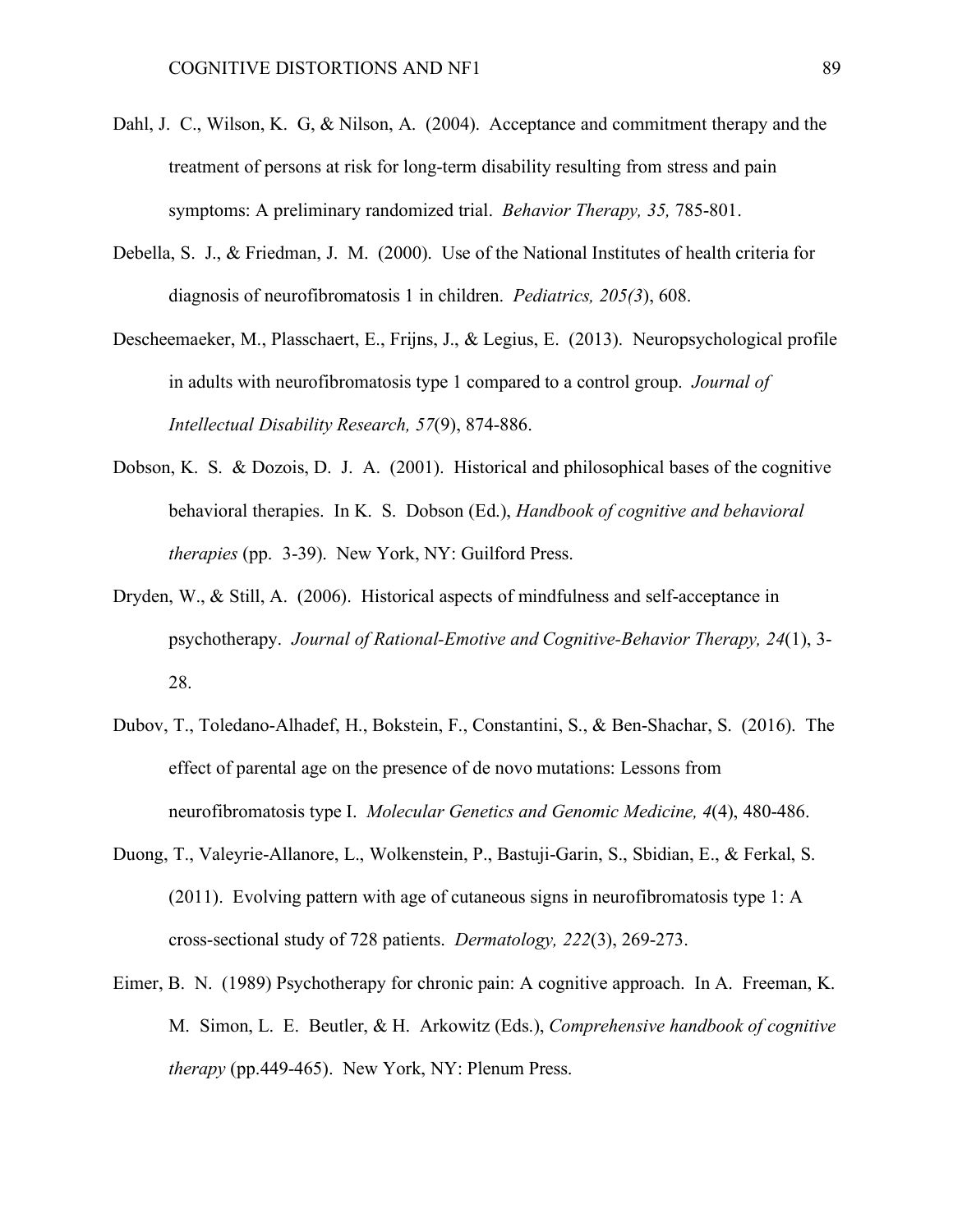- Eldredge, K. L., & Agras, W. S. (1996). Weight and shape overconcern and emotional eating in binge eating disorder. *International Journal of Eating Disorders, 19*, 73-82.
- Elliott, G. C., Ziegler, H. L., Altman, B. M., & Scott, D. R. (1982). Understanding stigma: Dimensions of deviance and coping. *Deviant Behavior, 3,* 275-300.

Ellis, A. (1962). *Reason and emotion in psychotherapy*. Secaucus, NJ: Citadel Press.

- Ellis, A. (1977). Rational-emotive therapy: Research data that support the clinical and personality hypotheses of RET and other modes of cognitive-behavior therapy. *Counseling Psychologist, 7,* 2-42.
- Evans, D. G., Howard, E., Giblin, C., Clancy, T., Spencer, H., Huson, S. M., & Lalloo, F. (2010). Birth incidence and prevalence of tumor-prone syndromes: Estimates from a UK family genetic register service. *American Journal of Medical Genetics,* 152A, 327-332.
- Feldman, D., Jordan, C., & Fonseca, L. (2010). Orthopedic manifestations of neurofibromatosis type 1. *Journal of the American Academy of Orthopedic Surgeons, 18*(6), 346-357.
- Ferner, R., Hughes, R., & Weinman, J. (1996). Intellectual impairment in neurofibromatosis 1. *Journal of the Neurological Sciences, 138*(1-2), 125-133.
- Ferner R. E., Hughes R. A., Hall S. M., Upadhyaya M., Johnson M. R. (2004). Neurofibromatosis neuropathy in neurofibromatosis 1 (NF1). *Journal of Medical Genetics, 41,* 837-841.
- Ferner, R. E., Huson, S. M., Thomas, N., Moss, C., Willshaw, H., Evans, D. G., . . . Kirby, A. (2007). Guidelines for the diagnosis and management of individuals with neurofibromatosis 1. *Journal of Medical Genetics, 44*(2), 81-88.
- Field, A. (2009). *Discovering statistics using SPSS* (4<sup>th</sup> ed.). Thousand Oaks, CA: Sage Publications, Inc.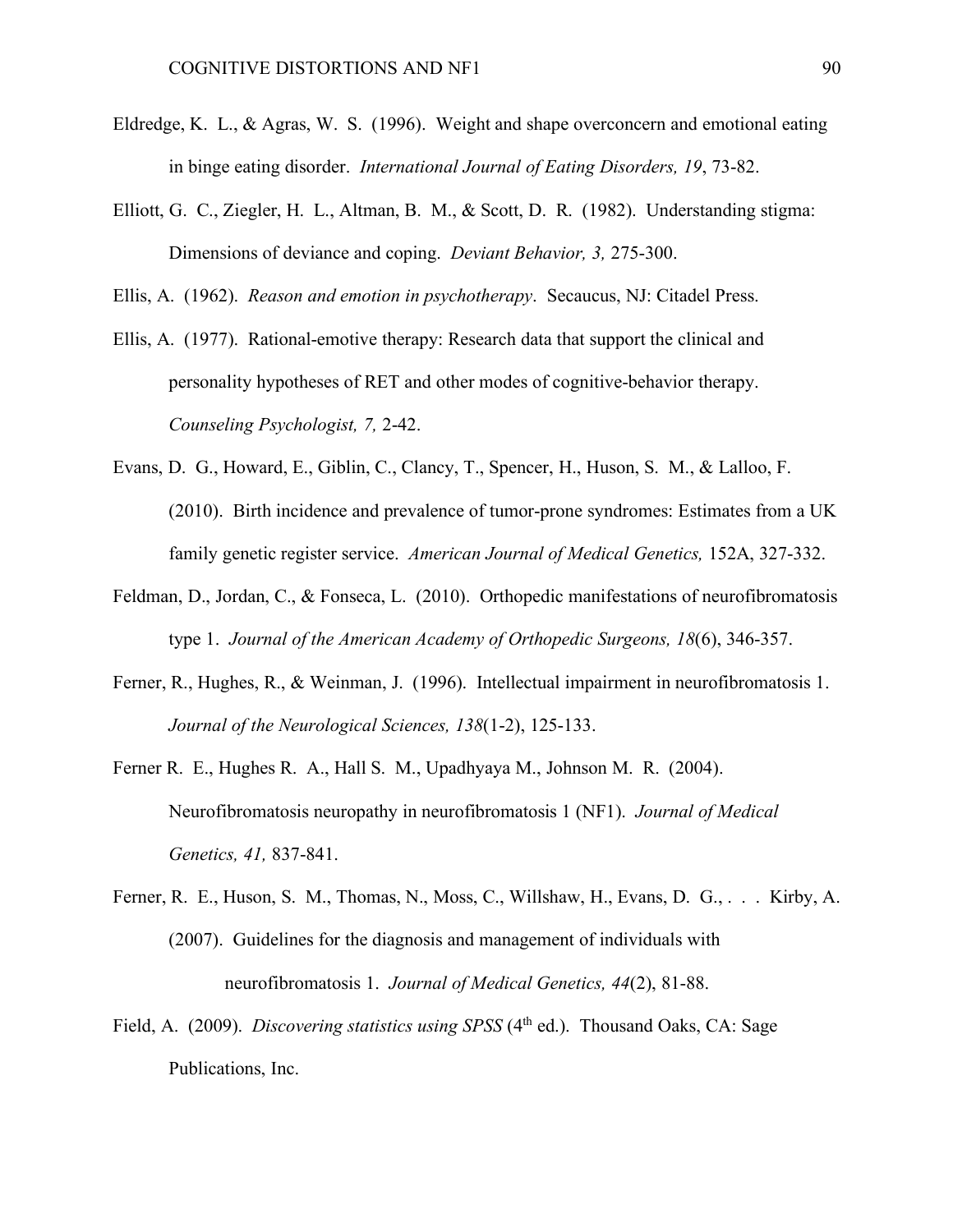- Forman, E. M., & Herber, J. D. (2009). New directions in cognitive behavior therapy: Acceptance-based therapies. In W. O'Donohue & J. E. Fisher (Eds.), *General principles and empirically supported techniques of cognitive behavior therapy* (pp. 102- 114). Hoboken, NJ: Wiley.
- Fortenberry, J. D., McFarlane, M., Bleakley, A., Bull, S., Fishbein, M., Grimley, D. M., . . .Stoner, B. P. (2002). Relationships of stigma and shame to gonorrhea and HIV screening. *American Journal of Public Health, 92,* 378 381.
- Freeman, A., & DeWolf, R. (1992). *The 10 dumbest mistakes smart people make and how to avoid them.* New York, NY: HarperCollins.
- Freeman, A. & Oster, C. (1999). Cognitive behavior therapy. In M. Herson & A.S. Bellack (Eds.). *Handbook of interventions for adult disorders* (2nd ed., pp. 108-138). New York, NY: Wiley and Sons.
- Friedman, J. M. (2004). All about neurofibromatosis type 1. National Neurofibromatosis Foundation. Retrieved from http://www.nf.org.
- Garruba, K. M. (2015). *The role of cognitve distortions in adaptation to disability and perceived quality of life in spinal cord injury survivors.* (Doctoral dissertation). Philadelphia College of Osteopathic Medicine. PCOM Psychology Dissertations*.* (Paper 337).
- Gifford, E. (2002). *Acceptance based treatment of regulatory internal stimuli in nicotine dependent smokers: A controlled comparison with transdermal nicotine replacement.*  (Unpublished doctoral dissertation). University of Nevada, Reno, NV.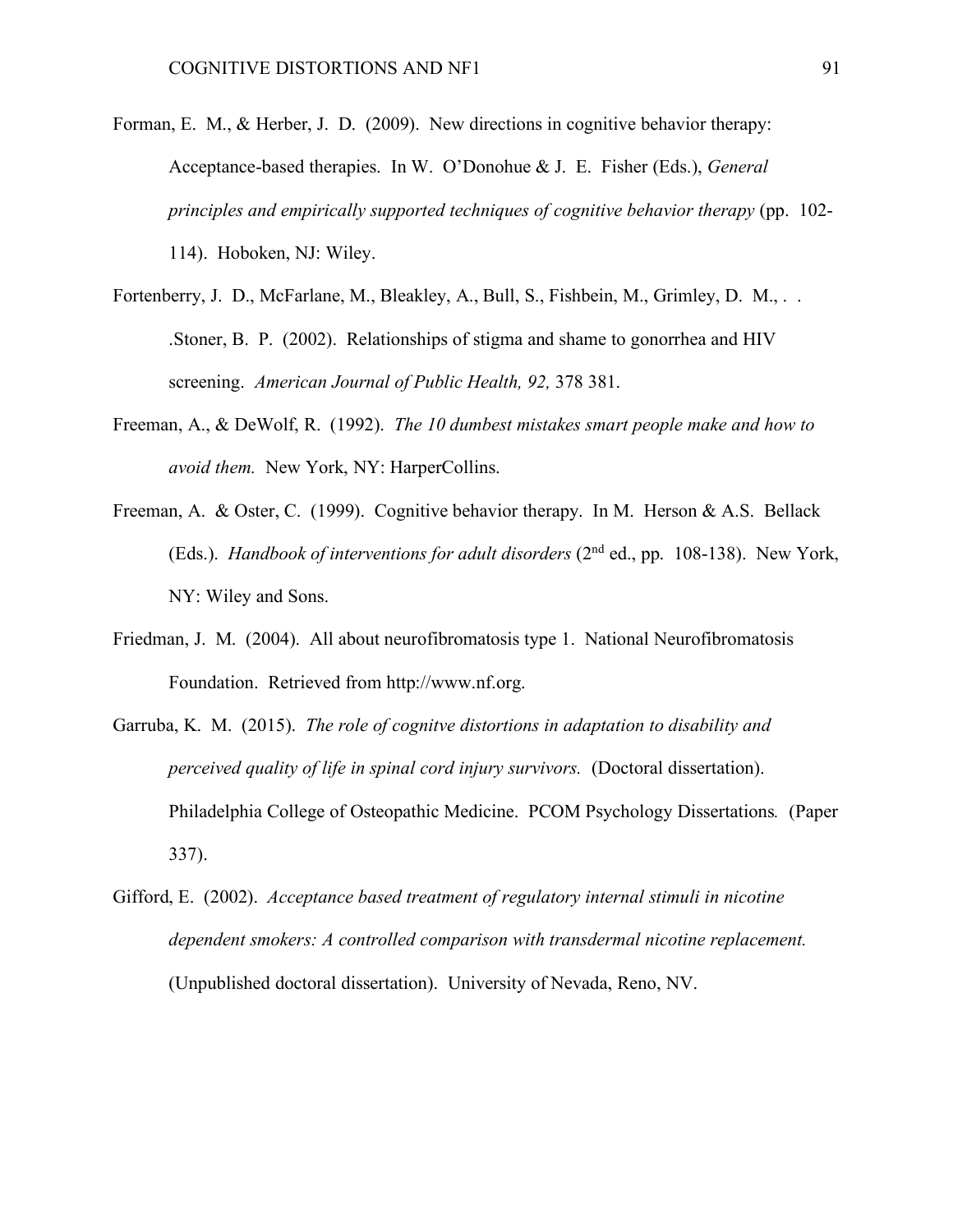- Gilbert, P. (2002). Body shame: A biopsychosocial conceptualization and overview with treatment implications. In: Gilbert P. and Miles J. (Eds.) *Body shame: Conceptualization, research and treatment*. New York: Brunner-Routledge, pp. 3-54.
- Goffman, I. (1963). *Stigma: Notes on the management of spoiled identity*. Englewood Cliffs, NJ: Prentice Hall.
- Gordon W., Griffiths, M. D. Shonin, E. (2014). Do mindfulness based therapies have a role in the treatment of psychosis? *Australia and New Zealand Journal of Psychiatry, 48* (2), 124-127.
- Gorlin R. J., Cohen M. M., Levin L. S. (1990). *Syndromes of the head and neck*. New York, NY: Oxford University Press.
- Graham, C. D., Simmons, Z., Stuart, S. R., & Rose, M. R. (2015). The potential of psychological interventions to improve quality of life and mood in muscle disorders. *Muscle and Nerve, 52*(1), 131-136.
- Graham, C. D., Gouick, J., Krahe, C., & Gillanders, D. (2016). A systematic review of the use of acceptance and commitment therapy (ACT) in chronic disease and long-term conditions. *Clinical Psychology Review, 46,* 46-58.
- Granström, S., Mautner, V., Langenbruch, A., & Augustin, M. (2012). Psychological burden in adult neurofibromatosis type 1 patients: Impact of disease visibility on body image. *Dermatology, 224*(2), 160-167.
- Grossmann, K. E., August, P., Fremmer-Bombik, E., Friedl, A., Grossmann, K., Scheuerer Englisch, H., . . . Suess, G. (1989). Die Bindungstheorie: Modell und entwicklungspsychologische Forschung. In *Handbuch der Kleinkindforschung* (pp. 31- 56). Springer Berlin Heidelberg.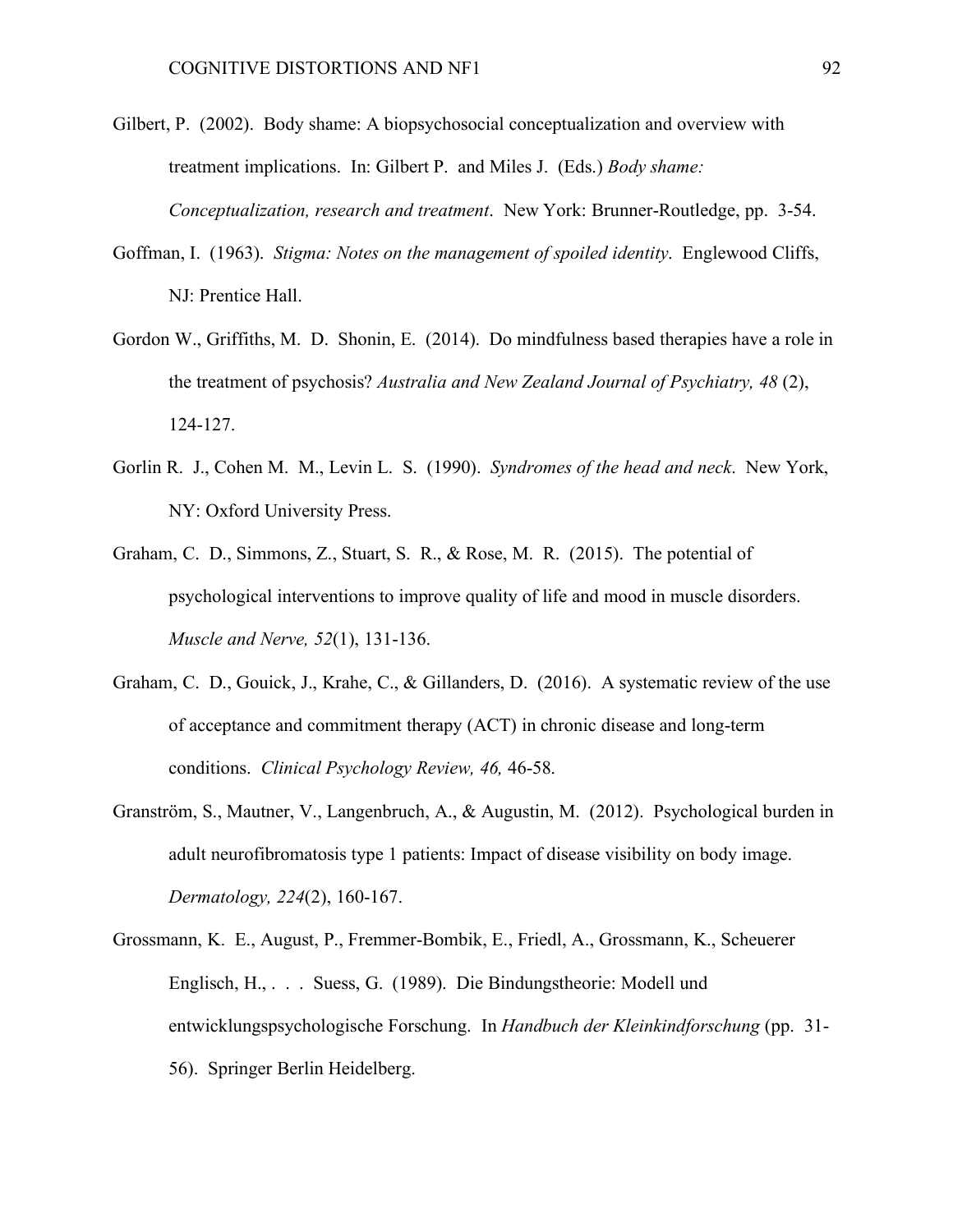- Grossman, P., Niemann, L., Schmidt, S., & Walach, H. (2004). Mindfulness-based stress reduction and health benefits: A meta-analysis. *Journal of Psychosomatic Research, 57*(1), 35-43.
- Gutmann, D., Aylsworth, A., Carey, J., Viskochil, D., Korf, B., Marks, J., . . . Rubenstein, A. (1997). The diagnostic evaluation and multidisciplinary management of neurofibromatosis 1 and neurofibromatosis 2. *Journal of the American Medical Association, 278*(1), 51-57.
- Hacker, T., Stone, P., & MacBeth, A. (2016). Acceptance and commitment therapy: Do we know enough? Cumulative and sequential meta-analyses of randomized controlled trials. *Journal of Affective Disorders, 190,* 551-565.
- Hadlandsmyth, K., White, K. S., Nesin, A. E., & Greco, L. A. (2013). Proposing an Acceptance and Commitment Therapy intervention to promote improved diabetes management in adolescents: A treatment conceptualization. International *Journal of Behavioral Consultation and Therapy, 7*(4), 12-15.
- Hammen, C. L. (1978). Depression, distortion, and life stress in college students. *Cognitive Therapy*

*and Research, 2,* 189-192.

- Harris, D. L., Carr, A. T. (2001). Prevalence of concern about physical appearance in the general population. *British Journal of Plastic Surgery, 54*(3), 223-226.
- Hart, L. (2005). Primary care for patients with neurofibromatosis 1. *Nurse Practitioner, 30*(6).
- Harter, S. (2001). *The construction of the self: A developmental perspective*. New York, NY: Guilford.
- Hayes, S. C. (1984). Making sense of spirituality. *Behaviorism, 12,* 99-109.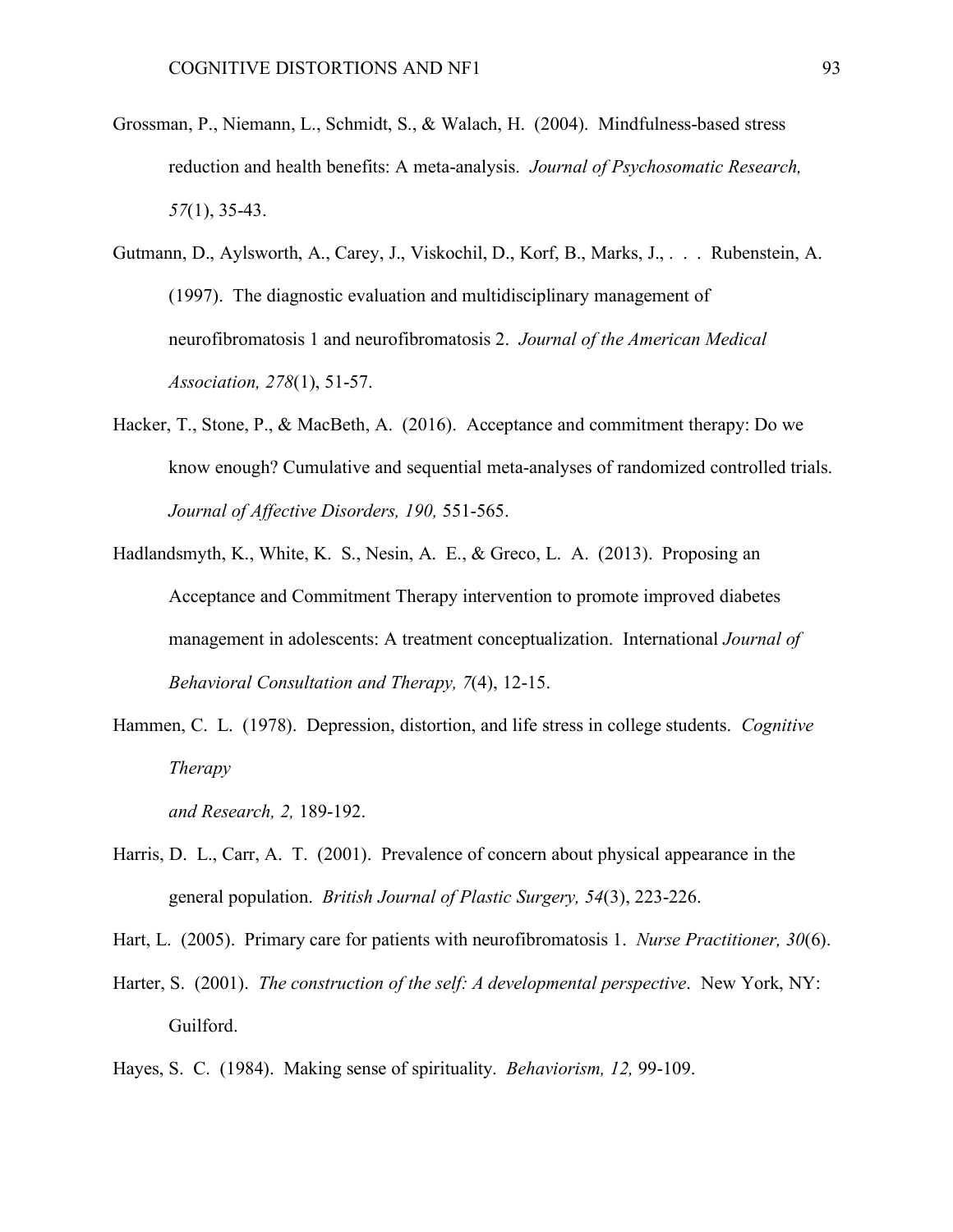- Hayes, S. C. (2004). Acceptance and commitment therapy, relational frame theory, and the third wave of behavioral and cognitive therapies. *Behavior Therapy, 35*(4), 639-665.
- Hayes, S. C., Bissett, R. T., Korn, Z., Zettle, R. D., Rosenfarb, I. S., Cooper, L. D., & Grundt, A.M. (1999). The impact of acceptance versus control rationales on pain tolerance. *Psychological Record, 49,* 33-47.
- Hayes, S. C., Levin, M. E., Plumb-Vilardaga, J., Villatte, J. L., & Pistorello, J. (2013). Acceptance and commitment therapy and contextual behavioral science: Examining the progress of a distinctive model of behavioral and cognitive therapy. *Behavior Therapy, 44*(2), 180-98.
- Hayes, S. C., Luoma, J., Masuda, A., Lillis, J., & Bond, F. (2006). Acceptance and commitment therapy: Model, processes and outcomes. *Behavior Research and Therapy, 44*(1), 1-25.
- Hayes, S. C., Strosahl, K., & Wilson, K. G. (1999). Acceptance and commitment therapy: An experimental approach to behavior change. New York, NY: Guilford.
- Hayes, S. C., Strosahl, K. D., Wilson, Bissett, R. R., Pistorello, J., Toarmino, D., … Mccury, S. M. (2004). Measuring Experimental avoidance: A preliminary test of a working model. *Psychological Record, 54,* 553-578.
- Hayes, S. C., Wilson, K. G., Gifford, E. V., Follette, V. M., & Strosahl, K. D. (1996). Experimental avoidance and behavioral disorders: A functional dimensional approach to diagnosis and treatment. *Journal of Consulting and Clinical Psychology, 64*(6), 1152- 1168.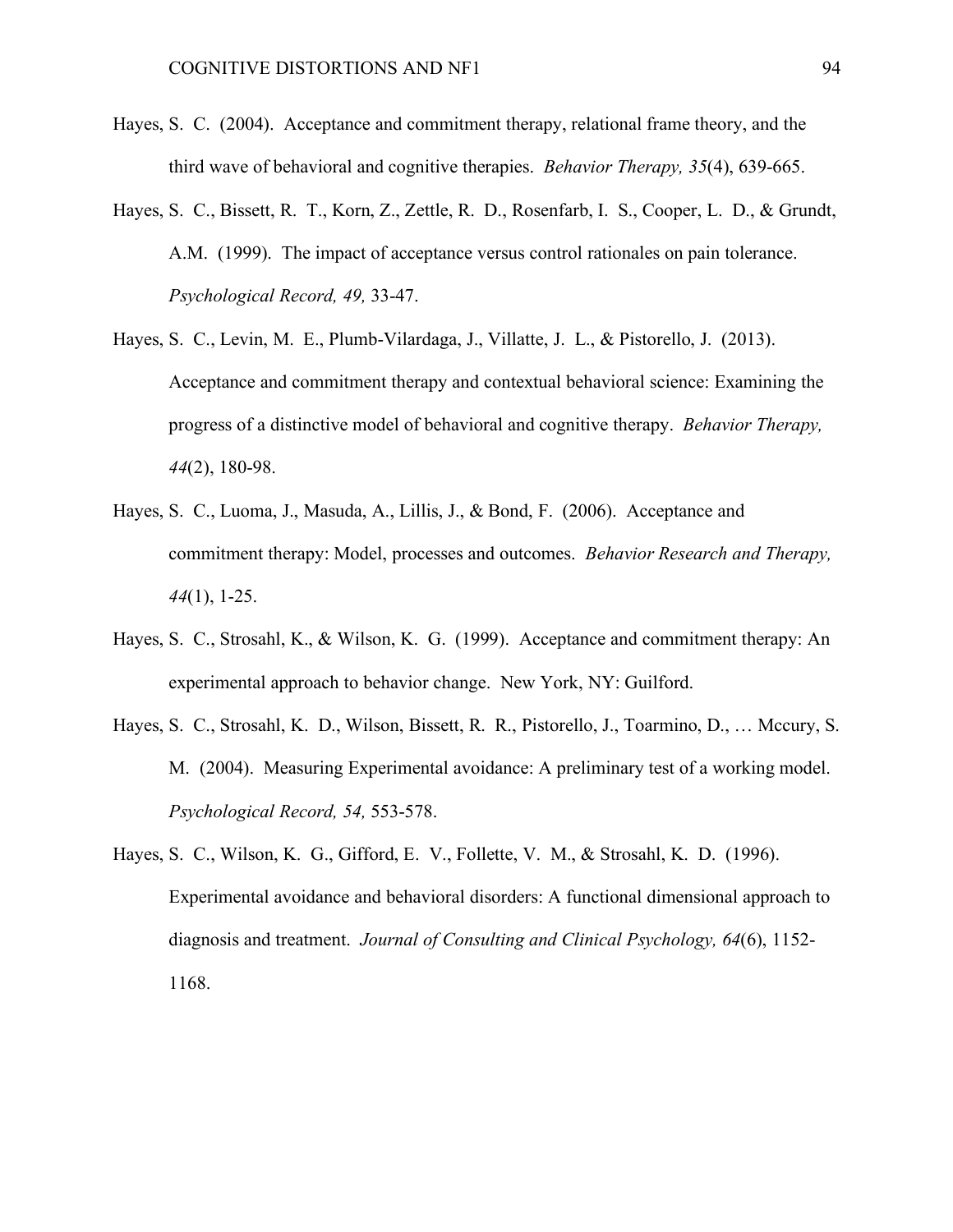- Heijnders, M., & Van der Meij, S. (2006). The fight against stigma: An overview of stigma reduction strategies and interventions. *Psychology, Health and Medicine, 11*(3), 353- 363.
- Herbert, J. D., & Forman, E. M. (2013). Caution: The differences between CT and ACT may be larger (and smaller) than they appear. *Behavior Therapy, 44,* 218-223.

Herek, G. M. (1999). AIDS and stigma. *American Behavioral Scientist, 42,* 1106-1116.

- Hilton, L., Hempel, S., Ewing, B., Apaydin, E., Xenakis, L., Newberry, S., . . . Maglione, M. A. (2017). Mindfulness meditation for chronic pain: Systematic review and metaanalysis. *Annals of Behavioral Medicine, 51*(2), 199-213.
- Hofmann S., Sawyer A., Witt A., & Diana, O. (2010). The effect of mindfulness-based therapy on anxiety and depression: A meta-analytic review. *Journal of Consulting and Clinical Psychology, 78*(2), 169-183.
- Hofmann, S. G., & Asmundson, G. J. (2008). Acceptance and mindfulness-based therapy: New wave or old hat? *Clinical Psychology Review, 28,* 1-16.
- Hofmann, S. G., Asnaani, A, Vonk, I. J. et al. (2012). The efficacy of cognitive behavioral therapy: A review of meta-analyses. *Cognitive Therapy Resources, 36*(5), 427-440.
- Hogan, R., & Smither, R. (2001). *Personality: Theory and applications*. Boulder, CO: Westview Press.
- Hulsebos, T. J., Bijleveld, E. H., Riegman, P. H. J., Smink, L. J., & Dunham, I. (1996). Identification and characterization of NF1-related loci on human chromosomes 22, 14, and 2. *Human Genetics, 98*(1), 7-11.
- Hummelvoll, G., & Antonsen, K. (2013). Young adults' experience of living with neurofibromatosis type 1. *Journal of Genetic Counseling, 22*(2), 188-199.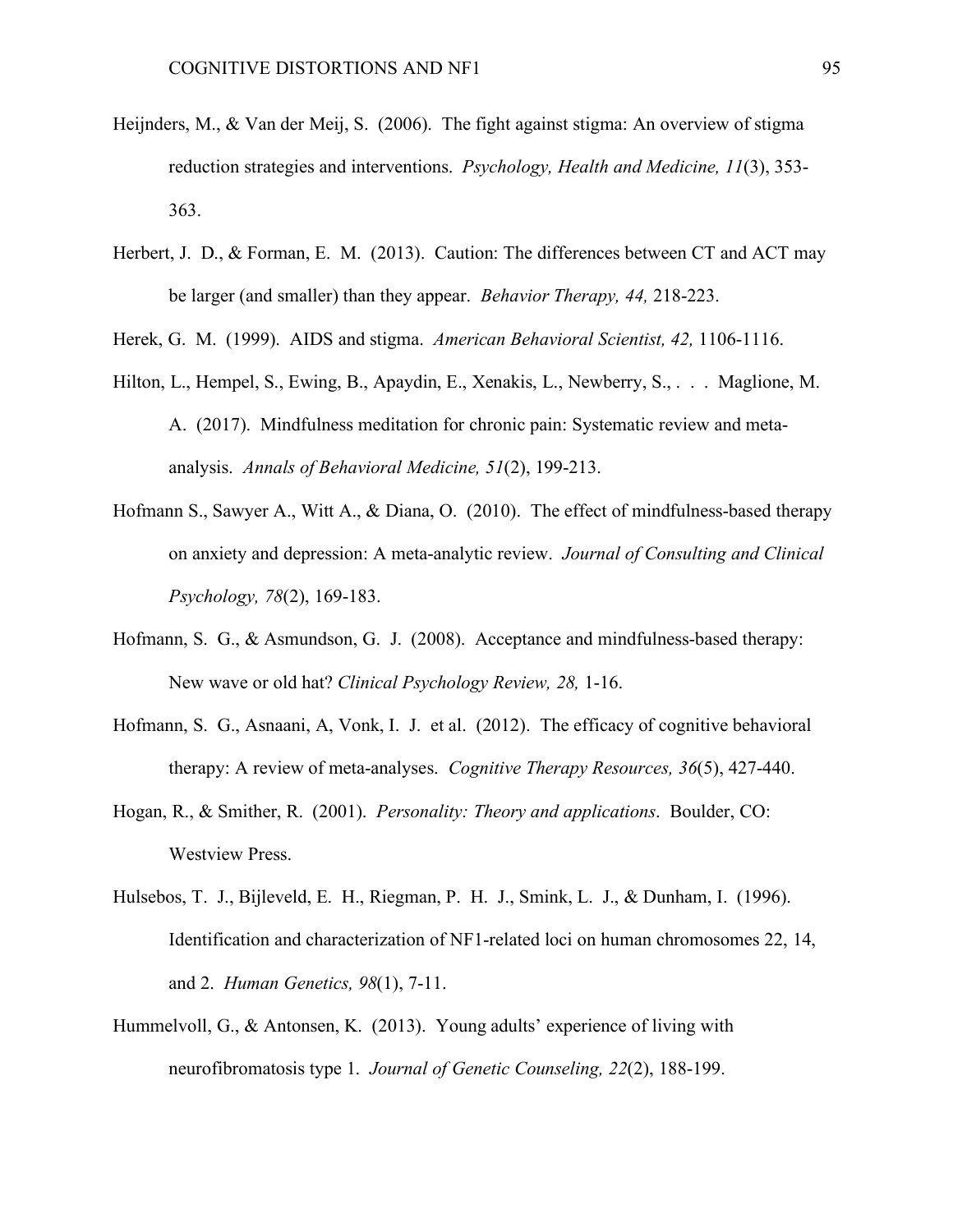- Huson, S. (1999). What level of care for the neurofibromatosis? *Lancet, 353* (9159), 1114.
- Hyman, S. L., Shores, A., & North, K. (2005). The nature and frequency of cognitive deficits in children with neurofibromatosis type 1. *Neurology, 65*(7), 1037-1044.
- Jones, E. E., Farina, A., Hastorf, A. H., Markus, H., Miller, D. T., & Scott, R. A. (1984). *Social stigma: The psychology of marked relationships*. New York, NY: Freeman.
- John's Hopkins Medical Center (n.d.). Neurofibromatosis Type 2. Retrieved from http://www.hopkinsmedicine.org/neurology\_neurosurgery/centers\_clinics/neurofibromat osis/nf2/
- Joseph, D. (2010). The psychological impact of skin diseases. *Practice Nurse, 39*(2), 19-25.
- Kabat-Zinn, J. (1990). *Full catastrophe living: Using the wisdom of your body and mind to face stress, pain, and illness*. New York, NY: Delacorte.
- Kabat-Zinn, J. (1994). *Wherever you go, there you are: Mindfulness meditation in everyday life*. New York, NY: Hyperion.
- Kabat-Zinn, J. (2005). *Coming to our senses: Healing ourselves and the world through mindfulness*. New York, NY: Piatkus.
- Kaiser, M. (2017). Benign nerve sheath tumors: Schwannoma vs. neurofibroma. Neurosurgeons of New Jersey. Retrieved from http://www.neurosurgeonsofnewjersey.com/benign-nervesheath-tumor/
- Keefe F. I., Abernethy, A. P., Campbell, C. (2005). Psychological approaches to understanding and treating disease related pain*. Annual Review Psychology, 56,* 601-30.

Kendall, P. C. (1992). Healthy thinking. *Behavior Therapy, 23,* 1-11.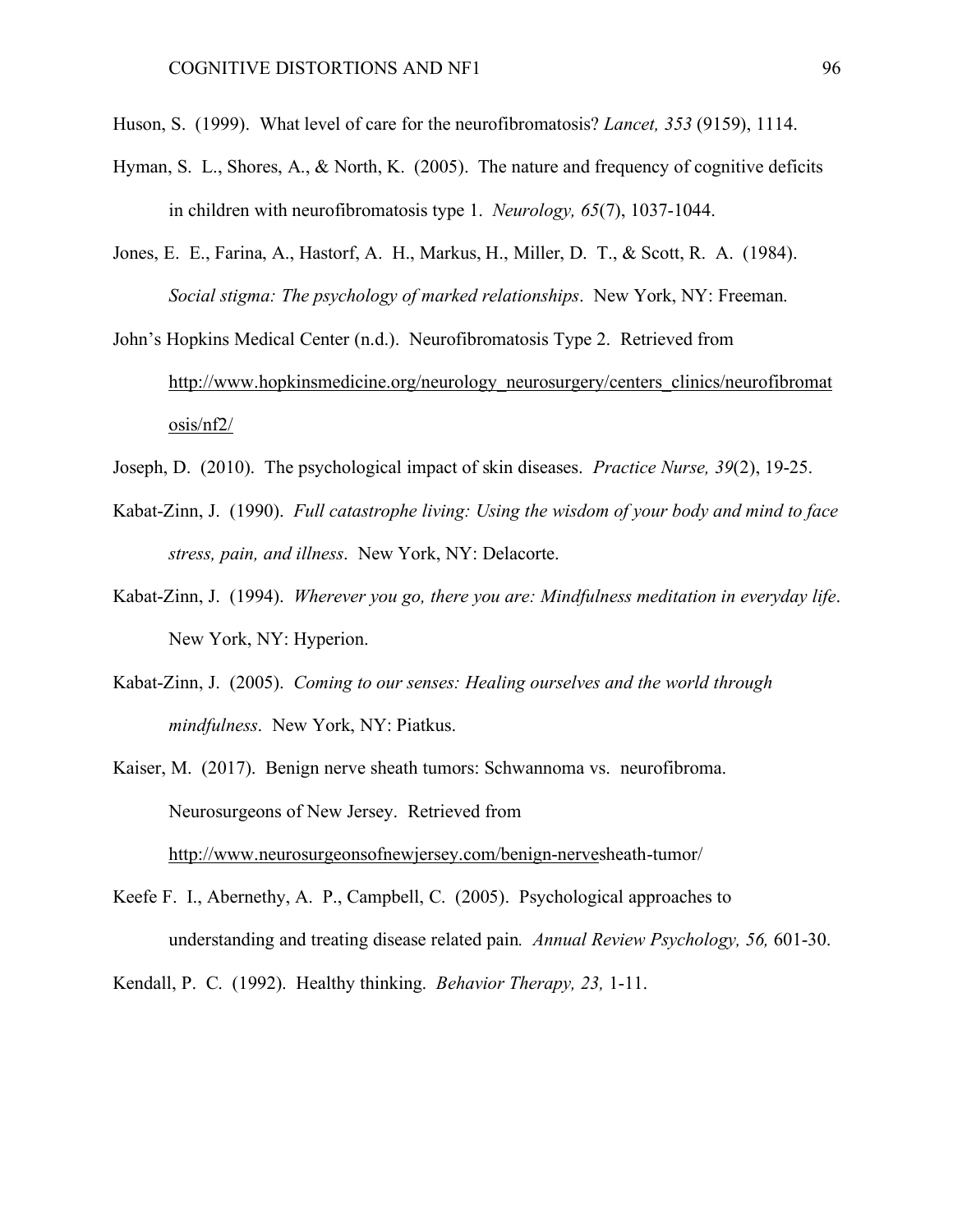- Kendall, P. C., Howard, B. L., & Hays, R. C. (1989). Self-referent speech and psychopathology: The balance of positive and negative thinking. *Cognitive Therapy and Research, 13,* 583-598.
- Kimball, A. B, Jacobson, C. (2005). The psychosocial burden of psoriasis. *American Journal Clinical Dermatology, 6,* 383-92.
- Kodra, Y., Giustini, S. Divona, L. (2009). Health related quality of life in patients with neurofibromatosis type 1. A survey of 129 Italian patients*. Dermatology, 218,* 215-220.
- Korf, B. R. (1992). Diagnostic outcomes in children with multiple café au lait spots. *Pediatrics, 90,* 924-927.
- Korf, B. R., Rubenstein A. E. (2005). *Neurofibromatosis: A handbook for patients, families, and health care professionals* (2nded.). New York, NY: Thieme.
- Krantz, S., & Hammen, C. L. (1979). Assessment of cognitive bias in depression. *Journal of Abnormal Psychology, 88,* 611-619.
- Kurzban, R., & Leary, M. R. (2001). Evolutionary origins of stigmatization: The functions of social exclusion. *Psychological Bulletin, 127*(2), 187-208.
- Lammert, M., Kappler, M., Mautner, V. F., Lammert K., Storkel, S., Friedman, J.M., & Atkins, D. (2005). Decreased bone mineral density in patients with neurofibromatosis 1. *Osteoporos Int, 16*, 1161-1166.
- Lawrence, J. W., Fauerbach, J. A., Heinberg, L. J., Doctor, M., & Thombs, B. D. (2006). The reliability and validity of the Perceived Stigmatization Questionnaire (PSQ) and the Social Comfort Questionnaire (SCQ) among an adult burn survivor sample. *Psychological Assessment, 18*(1), 106-111.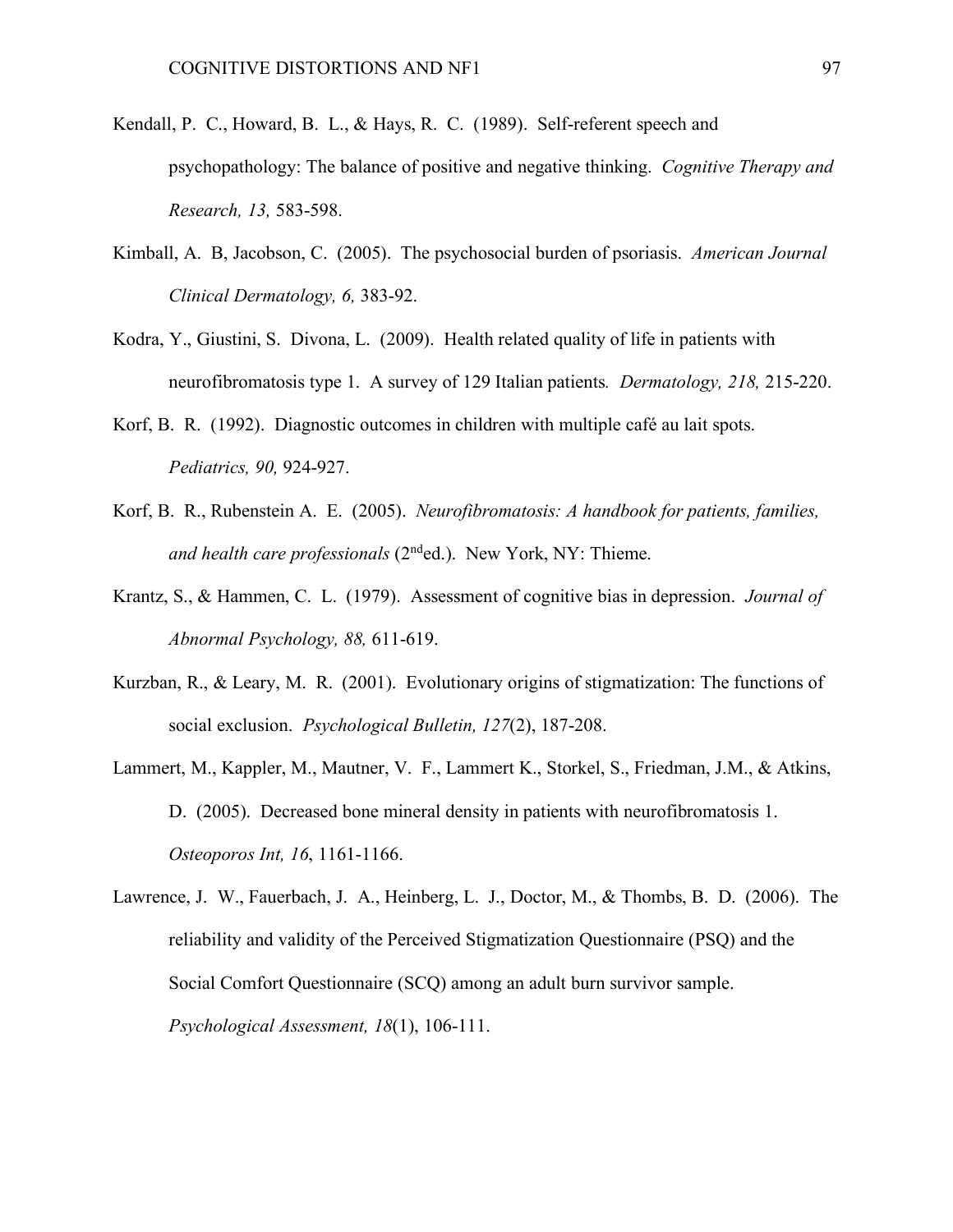- Lawrence, J. W., Rosenberg, L., Mason, S., & Fauerbach, J. A. (2011). Comparing parent and child perceptions of stigmatizing behavior experienced by children with burn scars. *Body Image, 8*(1), 70-73.
- Lawrence, J. W., Rosenberg, L., Rimmer, R. B., Thombs, B. D., & Fauerbach, J. A. (2010). Perceived stigmatization and social comfort: Validating the constructs and their measurement among pediatric burn survivors. *Rehabilitation Psychology, 55*(4), 360- 371.
- Lee, E. B., Smith, B. M., Twohig, M. P., Lensegrav-Benson, T., & Quakenbush-Roberts, B. (2017). Assessment of the Body Image-Acceptance and Action Questionnaire in a female residential eating disorder treatment facility. *Journal of Contextual Behavioral Science, 6*(1), 21-28.
- Lefebvre, M. F. (1981). Cognitive distortion and cognitive errors in depressed psychiatric and low back pain patients. *Journal of Consulting and Clinical Psychology, 49*(4), 517-525.
- Legius, E., Descheemaeker, M. J., Spaepen, A., Casaer, P., & Fryns, J. P. (1994). Neurofibromatosis type 1 in childhood: A study of the neuropsychological profile in 45 children. *Genetic Counseling, 5,* 51-60.
- Levy, K. N., Johnson, B. N., Clouthier, T. L., Scala, J. W., & Temes, C. M. (2015). An attachment theoretical framework for personality disorders. *Canadian Psychology/Psychologie Canadienne, 56*(2), 197-207.
- Liimakka, S. (2014). Healthy appearances-Distorted body images? Young adults negotiating body motives. *Journal of Health Psychology, 19*(2), 230-241.
- Lillis, J., & Hayes, S. (2008). Measuring avoidance and inflexibility in weight related problems. *International Journal of Behavioral Consultation and Therapy, 4*(4), 348-354.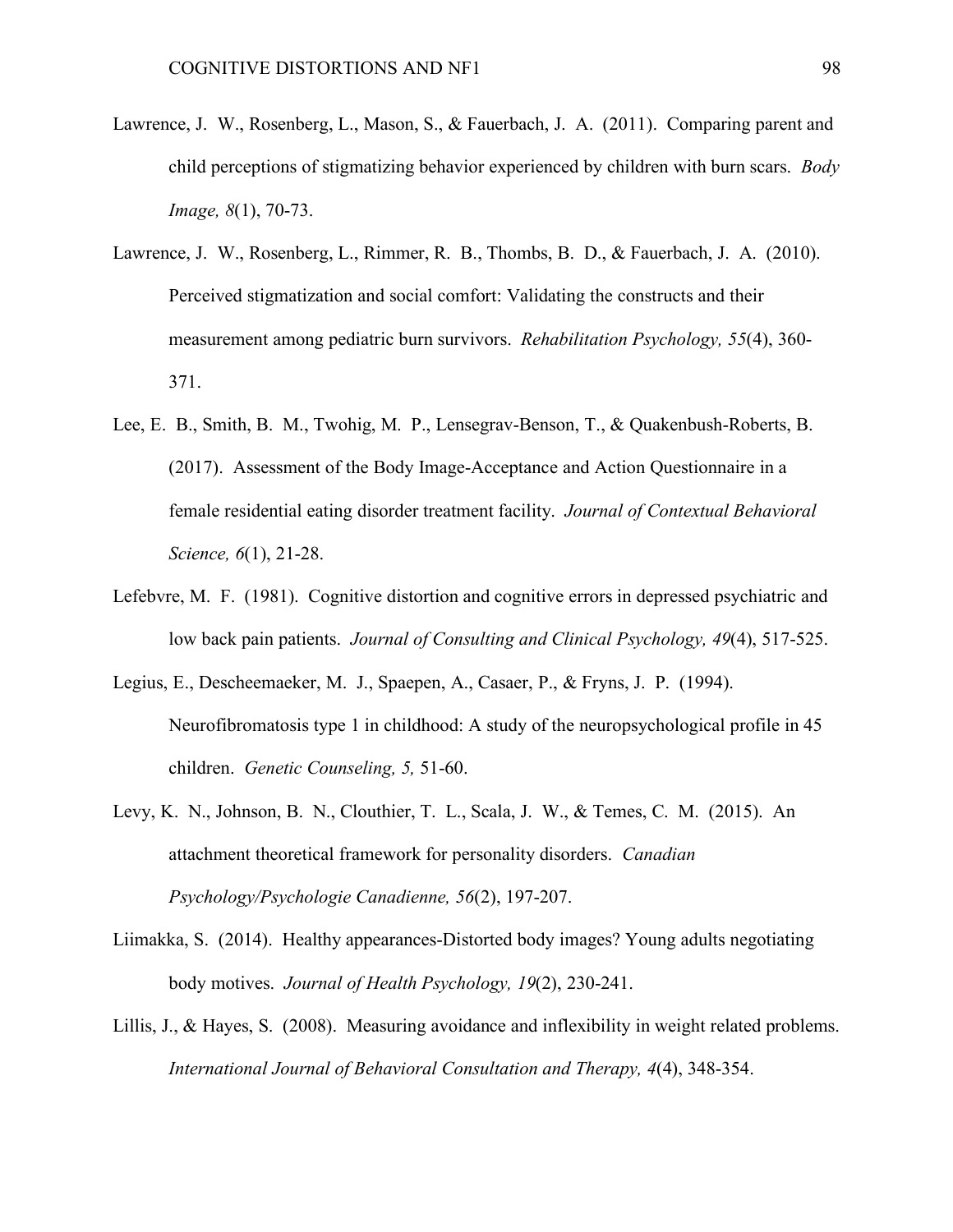- Linehan, M.M. (1993). *Cognitive-behavioral treatment of borderline personality disorder*. New York, NY: Guilford.
- Low, J., Davis, S., Drake, R., King, M., Tookman, A., Turner, K., . . . Jones, L. (2012). The role of acceptance in rehabilitation in life-threatening illness. *Journal of Pain and Symptom Management, 43*(1), 20–28.
- Lucas, R. E., & Baird, B. M. (2006). Global self-assessment. In M. Eid & E. Diener (Eds.), *Handbook of multimethod measurement in psychology* (pp. 29- 42). Washington, DC: American Psychological Association.
- Macgowan, M. J. & Engle, B. (2010). Evidence for optimism: Behavior therapies and motivational interviewing in adolescent substance abuse treatment. *Child and Adolescent Psychiatric Clinics of North America, 19*(3), 527-545.
- Magill, M., & Ray, L.A. (2009). Cognitive-behavioral treatment with adult alcohol and illicit drug users: A meta-analysis of randomized controlled trials. *Journal of Studies on Alcohol and Drugs, 70*(4), 516-527.
- Main, M., & Solomon, J. (1986). Discovery of a new, insecure-disorganized-disoriented attachment pattern. In T. B. Brazelton & M. Yogman (Eds.), *Affective development in infancy* (pp. 95-124). Nor-wood, NJ: Ablex.
- Mak, W. W., Poon, C. Y., Pun, L. Y., & Cheung, S. F. (2007). Meta-analysis of stigma and mental health. *Social Science and Medicine, 65,* 245 261.
- Makitie, O., Kaitila, I. (1993) Cartilage-hair hypoplasia: Clinical features in 108 patients. *European Journal of Pediatrics, 152,* 211-217.
- Marcinko, L. (2003). Medication compliance with difficult patients. In R. L. Leahy (Ed.), *Roadblocks in cognitive-behavioral therapy* (pp. 318-340). New York, NY: Guilford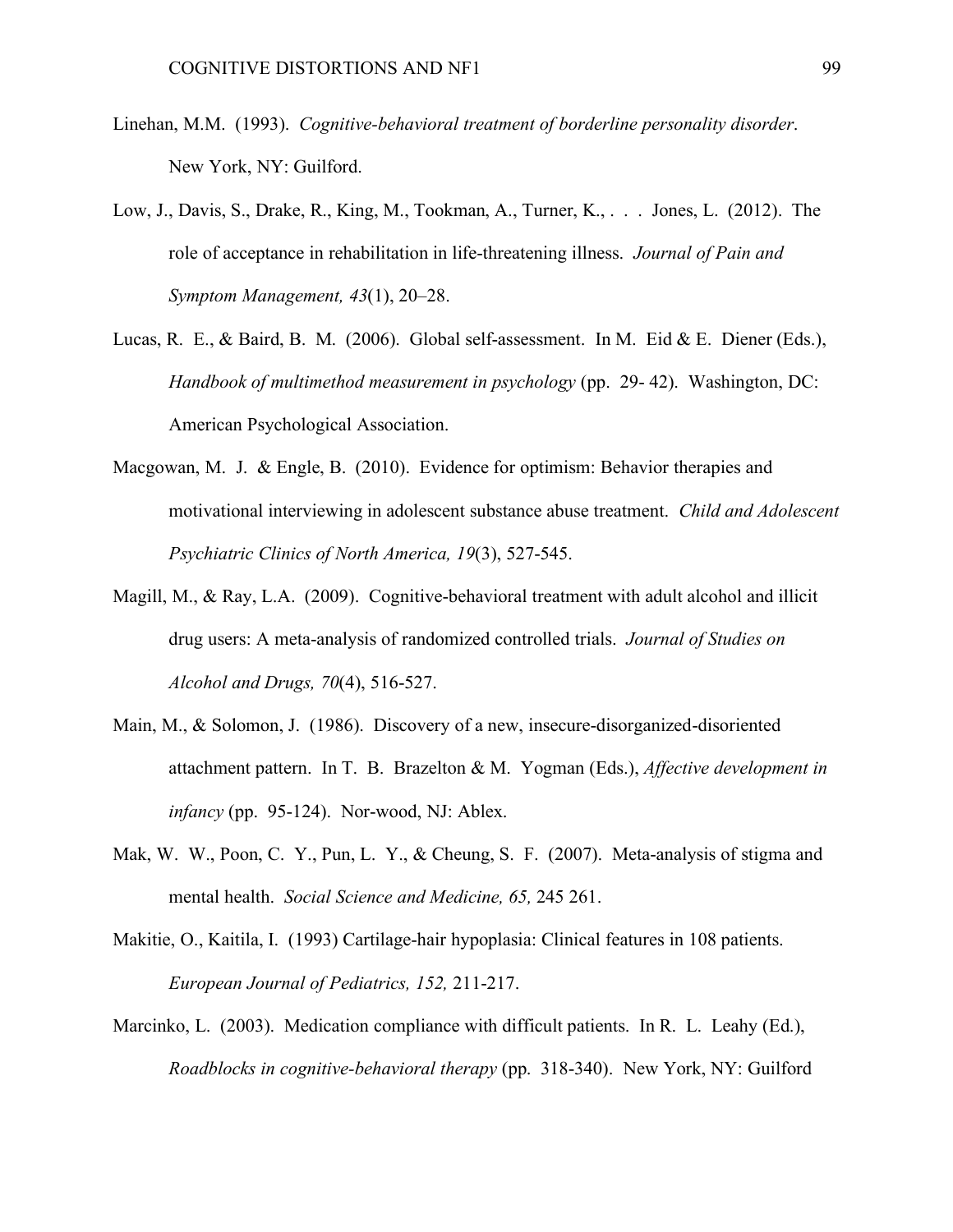Marlatt, G. A., & Gordon, J. R. (1985). *Relapse prevention.* New York: Guilford.

- Martin, S., Wolters, P. L., Toledo-Tamula, M. A., Schmitt, S. N., Baldwin, A., Starosta, A., . . Widemann, B. (2016). Acceptance and commitment therapy in youth with neurofibromatosis type 1 (NF1) and chronic pain and their parents: A pilot study of feasibility and preliminary efficacy. *American Journal of Medical Genetics, 170*(6), 1462-1470.
- Masnari, O., Landolt, M. A., Roessler, J., Weingaertner, S. K., Neuhaus, K., Meuli, M., & Schiestl, C. (2012). Self- and parent-perceived stigmatisation in children and adolescents with congenital or acquired facial differences. *Journal of Plastic, Reconstructive and Aesthetic Surgery, 65,*1664-1670.
- McCracken, L. M. (1998). Learning to live with pain: Acceptance of pain predicts adjustment in persons with chronic pain. *Pain, 74,* 21-27.
- McCracken, L. M. (2007). A contextual analysis of attention to chronic pain: What the patient does with their pain might be more important than their awareness or vigilance alone. *Journal of Pain, 8,* 230-236.
- McCracken, L. M., & Eccleston, C. (2003). Coping or acceptance: What to do about chronic pain? *Pain, 105*(1-2), 197-204.
- McCracken, L. M., McCracken, K. E., Vowles, J., Zhao-O׳Brien (2010). Further development of an instrument to assess psychological flexibility in people with chronic pain. *Journal of Behavioral Medicine, 33,* 346-354.
- McCracken, L. M., & Velleman (2010). Psychological flexibility in adults with chronic pain: A study of acceptance, mindfulness and values-based action in primary care. *Pain, 148,*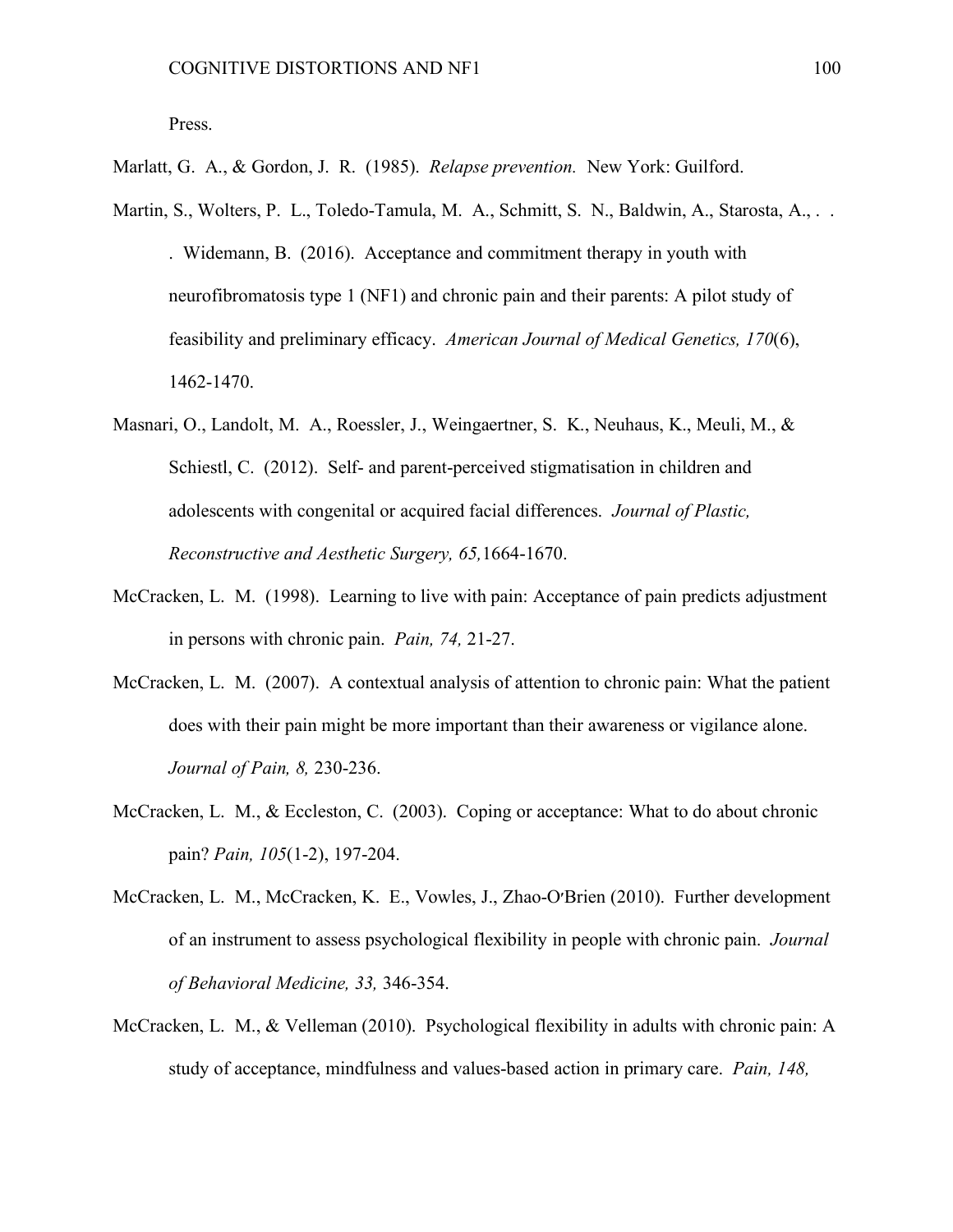141-147.

- Meichenbaum, D. H., & Deffenbacher, J. L. (1988). Stress inoculation training. *Counseling Psychologist, 16,* 69-90.
- Miller, C. T., Solomon, S. E., Varni, S. E., Hodge, J. J., Knapp, F. A., & Bunn, J. Y. (2016). A transactional approach to relationships over time between perceived HIV stigma and the psychological and physical well-being of people with HIV. *Social Science and Medicine*, *162,* 97-105.
- Mittal, D., Sullivan, G., Chekuri, L., Allee, E., & Corrigan, P. W. (2012). Empirical studies of self-stigma reduction strategies: A critical review of the literature. *Psychiatric Services, 63*(10), 974-81.
- Moitra, E., Herbert, J. D., & Forman, E. M. (2011). Acceptance-based behavior therapy to promote HIV medication adherence. *AIDS Care, 23*(12), 1660-1667.
- Mond, J., Mitchinson, D., Latner, J. (2013). Quality of life impairment associated with body dissatisfaction in a general population sample of women. *BMC Public Health 13,* 920.
- Mouradian, W. E. (2001). Deficits versus strengths: Ethics and implications for clinical practice and research. *Cleft Palate-Craniofacial Journal, 38*(3), 255-259.
- National Institutes of Health (2017). Neurofibromatosis type 1. Retrieved from https://rarediseases.info.nih.gov/diseases/7866/neurofibromatosis-type-1
- Neff, K. D. (2003). The development and validation of a scale to measure self-compassion. *Self and Identity*, *2*(3), 223-250.
- Najavits, L. M. Gotthardt, S., Weiss, R. D., & Epstein, M. (2004). Cognitive distortions in the dual diagnosis of PTSD and substance use disorder. *Cognitive Therapy and Research, 28,*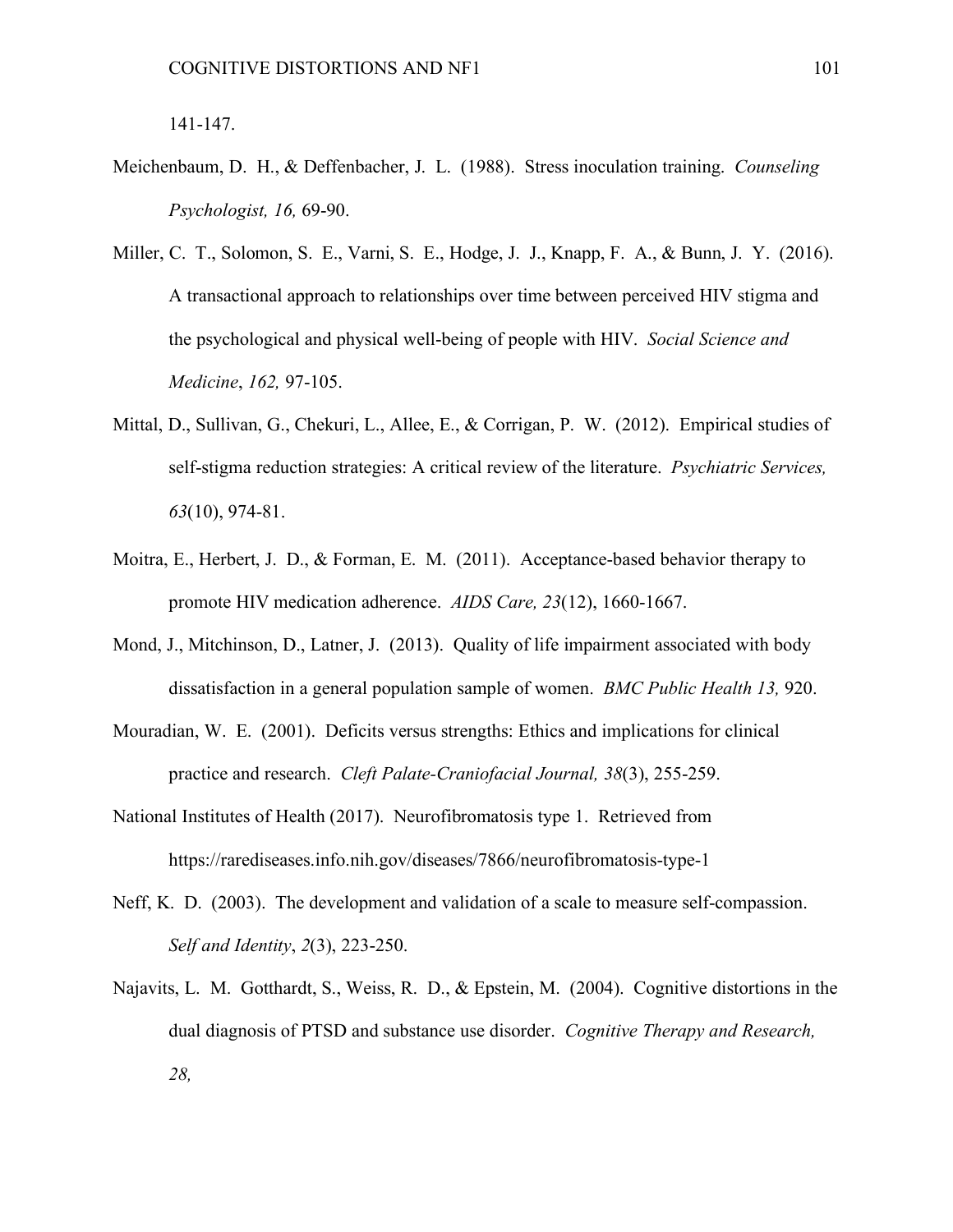159-172.

- Norman, W., Miller III, I., & Klee, S. (1983). Assessment of cognitive distortion in a clinically depressed population. *Cognitive Therapy and Research, 7*(2), 133-140.
- Oates, E. C., Payne, J. M., Foster, S. L., Clarke, N. F., & North, K. N. (2013). Young Australian adults with NF1 have poor access to health care, high complication rates, and limited disease knowledge. *American Journal of Medical Genetics, 161A*(4), 659-666.

Ogden, J. (2000). *Health psychology: A textbook* (2<sup>nd</sup> ed.). Philadelphia, PA: Open University.

- Olatunji, B. O., Kauffman, B. Y., Meltzer, S., Davis, M. L., Smits, J. A., & Powers, M. B. (2014). Cognitive-behavioral therapy for hypochondriasis/health anxiety: A metaanalysis of treatment outcome and moderators. *Behaviour Research and Therapy, 58,* 65-74.
- Ostendorf, A. P., Gutmann, D. H., & Weisenberg, J. Z. (2013). Epilepsy in individuals with neurofibromatosis type 1. *Epilepsia (Series 4), 54*(10), 1810-1814.
- Owens, G. P., Chard, K. M., & Cox, T. A. (2008). The relationships between maladaptive cognitions, anger expression, and posttraumatic stress disorder among veterans in residential treatment. *Journal of Aggression, Maltreatment, and Trauma, 17,* 439-452.
- Page, P. Z., Page, G. P., Ecosse, E., Korf, B. R., Legplege, A., & Wolkenstein, P. (2006). Impact of neurofibromatosis 1 on quality of life: a cross-sectional study of 176 American cases. *American Journal of Genetics, 140*(18), 1893-8.
- Pascoe, E. A., & Richman, L. S. (2009). Perceived discrimination and health: A meta-analytic review. *Psychological Bulletin, 135*(4), 531-554.
- Patel, C. M, Ferner, R., Grunfeld, E. A. (2011). A qualitative study of the impact of living with neurofibromatosis type 2. *Psychology, Health and Medicine, 16*(1), 19-28.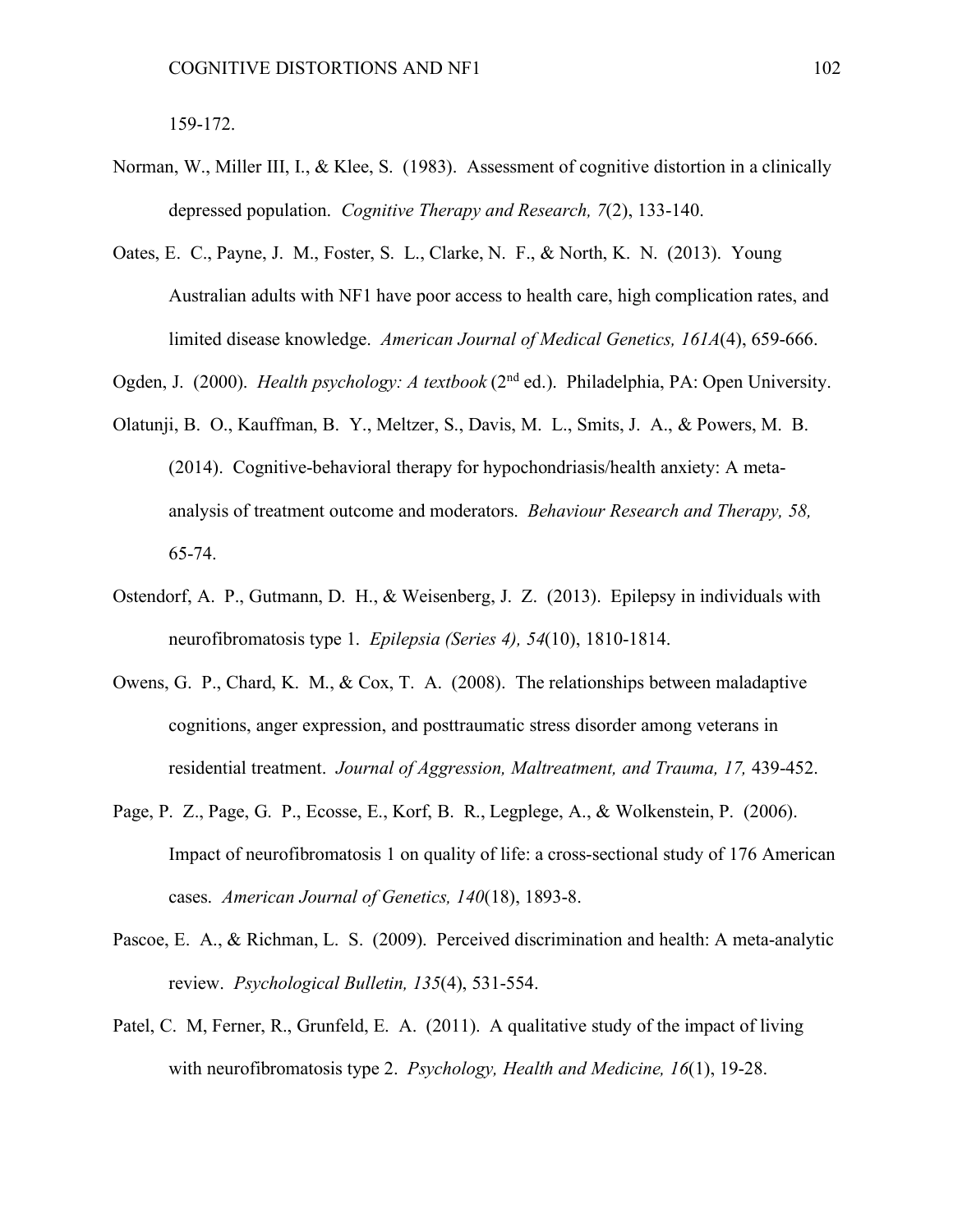- Patrick, D.L., Topolski, T.D., Edwards, T.C., Aspinall, C.L., Kapp-Simon, K.A., Rumsey, N.J. (2007). Measuring the quality of life of youth with facial differences. *Cleft Palate Cranifac, 44*, 538-547.
- Paulhus, D. L., & Vazire, S. (2007). The self-report method. *Handbook of research methods in personality psychology*, *1*, 224-239.
- Pavol, M., Hiscock, M., Massman, P., Moore, I. B., Foorman, B., & Meyers, C. (2006). Neuropsychological function in adults with von recklinghausen's neurofibromatosis. *Developmental Neuropsychology, 29*(3), 509-526.
- Pearl, R. L., Hopkins, C. H., Berkowitz R. I. & Wadden, T. A. (2016). Group cognitivebehavioral treatment for internalized weight wtigma: A pilot study. *Eating and Weigh Disorders,* 1-6.
- Pride, N., Crawford, H., & Payne, J. (2013). Social functioning in adults with neurofibromatosis type 1. *Research in Developmental Disabilities, 34*(10), 3393-3399.
- Rachman, S., & Shafran, R. (1999). Cognitive distortions: thought–action fusion. *Clinical Psychology and Psychotherapy, 6*(2), 80-85.
- Radtke, H., Sebold, C., Allison, C., Haidle, J., & Schneider, G. (2007). Neurofibromatosis type 1 in genetic counseling practice: Recommendations of the National Society of Genetic Counselors. *Journal of Genetic Counseling, 16*(4), 387-407.
- Ramsay, J. R. (2017). The relevance of cognitive distortions in the psychosocial treatment of adult ADHD. *Professional Psychology: Research and Practice, 48*(1), 62-69.
- Reneman, M. F., Dijkstra, A., Geertzen, J. H., & Dijkstra, P. U. (2010). Psychometric properties of chronic pain acceptance questionnaires: A systematic review. *European Journal of Pain, 14*(5), 457-465.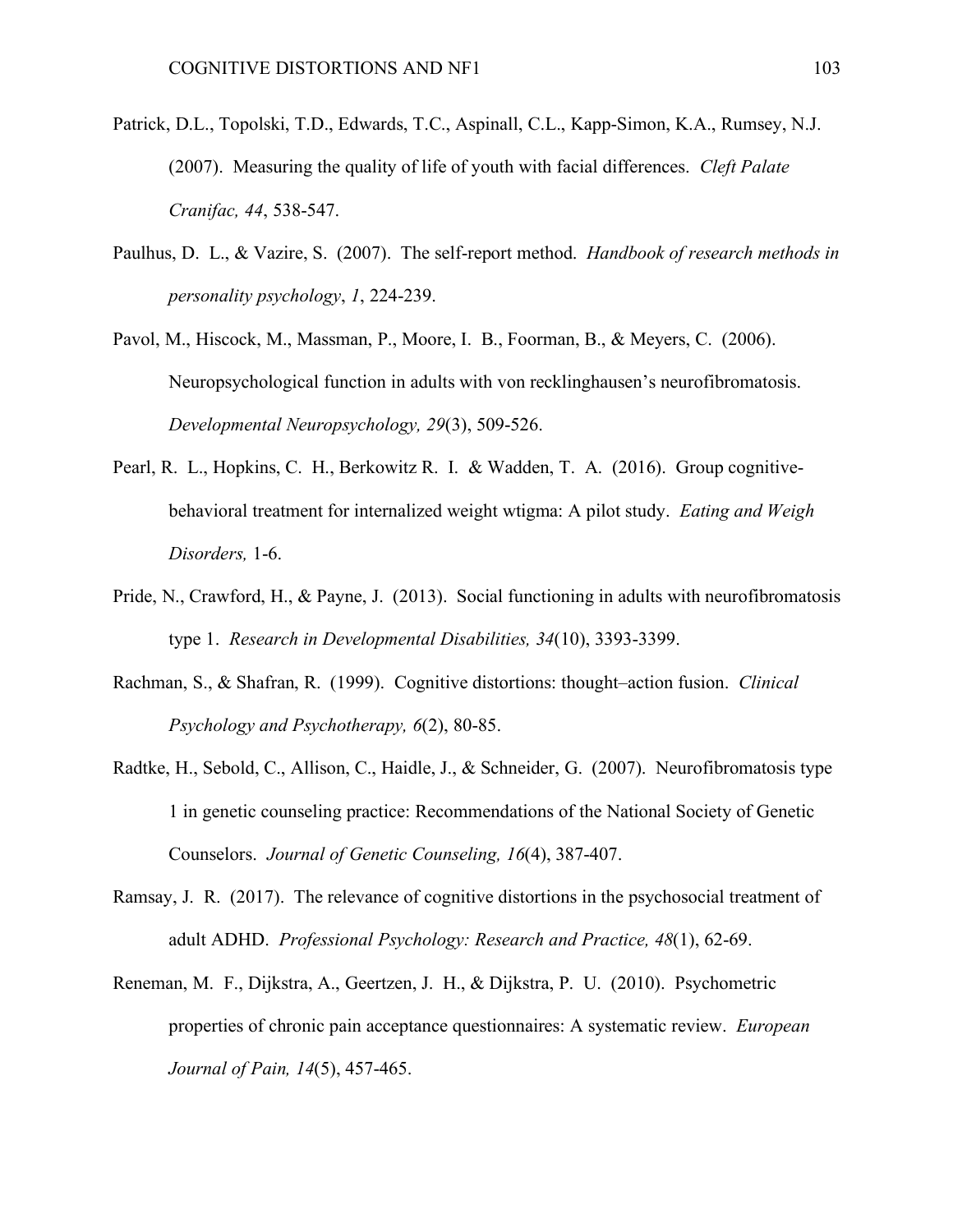- Riccardi, V. M., Kleiner, B. (1977). Neurofibromatosis: A neoplastic birth defect with two age peaks of severe problems*. Birth Defects Original Article Series, 13*(3C), 131-138.
- Richards H. L., Fortune D. G., Griffiths C. E. (2001). The contribution of perceptions of stigmatization to disability in patients with psoriasis. *Journal of Psychosomatic Research, 50*, 11-15.
- Roberts, M. B. (2015). *Inventory of Cognitive Distortions: Validation of a measure of cognitive distortions using a community sample*. PCOM Psychology Dissertations*.* (Paper 325). Philadelphia College of Osteopathic Medicine, Philadelphia, PA.
- Rosenfield, B. M. (2004). *Relationship between cognitive distortions and psychological disorders across diagnostic axes.* (Unpublished doctoral dissertation). Philadelphia College of Osteopathic Medicine, Philadelphia, PA.
- Rosenzweig, S., Greeson, J. M., Reibel, D. K., Green, J. S., Jasser, S. A., & Beasley, D. (2010). Mindfulness-based stress reduction for chronic pain conditions: Variation in treatment outcomes and role of home meditation practice. *Journal of Psychosomatic Research, 68*(1), 29-36.
- Rumsey, N. Harcourt, D. (2004). Body image and disfigurement: issues and interventions. *Body Image, 1,* 83-97.
- Rumsey, N. & Harcourt, D. (2007). Visible differences amongst children and adolescents: Issues and interventions. *Developmental Neurorehabilitation, 10*(2), 113-123.
- Rupertus, K. M. (2009). *The Inventory of Cognitive Distortions as a basis for comparing and contrasting the cognitive themes evident in obsessive compulsive disorder, panic disorder, and social phobia*. (Unpublished doctoral dissertation). Philadelphia College of Osteopathic Medicine, Philadelphia, PA.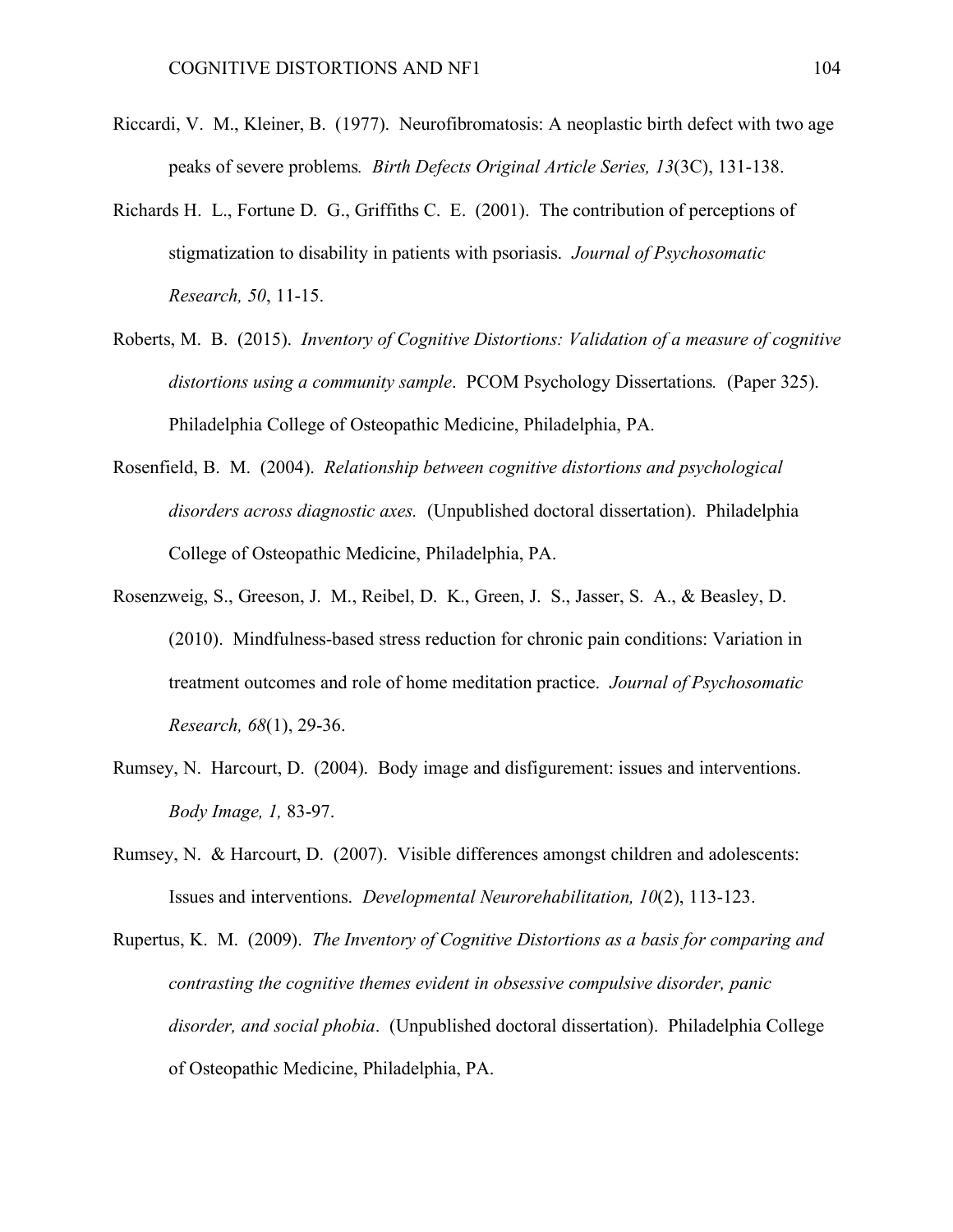- Russo, P.A., Ilchef, R., Cooper, A. J. (2004). Psychiatric morbidity in psoriasis: A review. *Australasian Journal of Dermatology, 45,* 155-159.
- Sandberg, D. E., & Colsman, M. (2005). Growth hormone treatment of short stature: Status of the quality of life rationale. *Hormone Research, 63,* 275-283.
- Sandberg, D. E., & Voss, L. D. (2002). The psychosocial consequences of short stature: A review of the evidence. *Best Practice and Research: Clinical Endocrinology and Metabolism, 16,* 449-463.
- Sandoz, E. K., Wilson, K. G., Merwin, R. M., Kellum, K. K. (2013). Assessment of body image flexibility: The Body Image-Acceptance and Action questionnaire. *Journal of Contextual Behavioral Science, 2*(1), 39-48.
- Senecal, C., Nouwen, A., & White, D. (2000). Motivation and dietary self-care in adults with diabetes: Are self-efficacy and autonomous self-regulation complementary of competing constructs? *Health Psychology,* 19*,* 452-457.
- Schilder, P. (1950). The image and appearance of the human body: Studies in the constructive energies of the Psyche. New York, NY, International University Press.
- Schmid-Ott, G., Kunsebeck, H. W, Jager, B. (2005). Significance of the stigmatization experience of psoriasis patients: a 1-year follow-up of the illness and its psychosocial consequences in men and women. *Acta Dermato-Venereological, 85,* 27-32.
- Schmidt, S., Nachtigall, C., Wuethrich-Martone, O., & Strauss, B. (2002). Attachment and coping with chronic disease. *Journal of Psychosomatic Research, 53*(3), 763-773.
- Schon, M. P., Boehncke, W. H. (2005). Psoriasis. *New England Journal of Medicine, 352,* 1899-1912.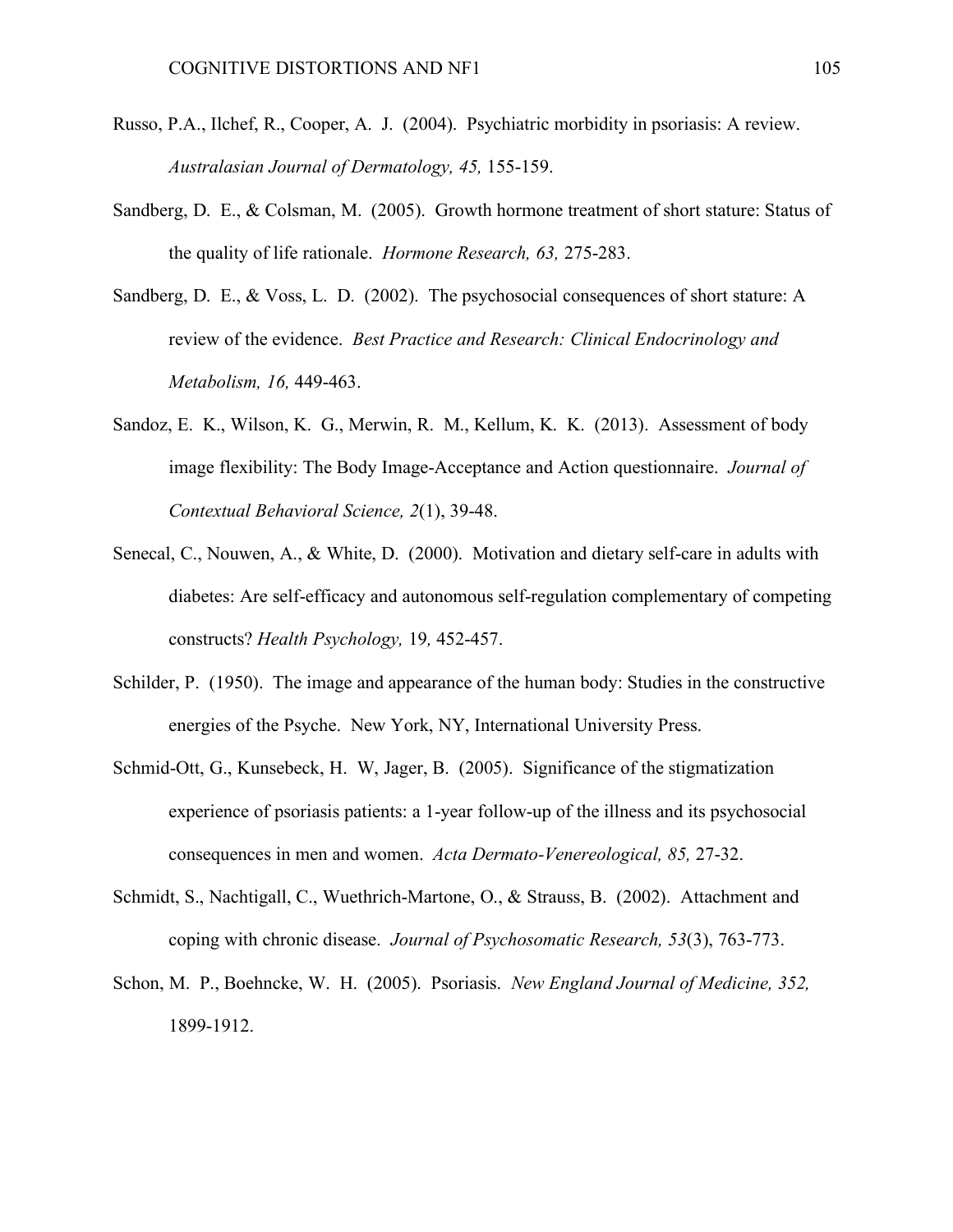- Segal, Z. V., Williams, J. M. G., & Teasdale, J. D. (2002). *Mindfulness-based cognitive therapy for depression: A new approach to preventing relapse*. New York, NY: Guilford.
- Serine, A. (2016). *The relationship between cognitive distortions and ADHD after accounting for depression, anxiety, and personality pathology*. PCOM Psychology Dissertations. Philadelphia College of Osteopathic Medicine, Philadelphia, PA.
- Shonin, E., Van Gordon, W., & Griffiths, M. D. (2014). The emerging role of Buddhism in clinical psychology: Toward effective integration. *Psychology of Religion and Spirituality, 6*(2), 123.
- Shnek, Z.M., Irvine, J., Steward, D., & Abbey, S. (2001). Psychological factors and depressive symptoms in ischemic heart disease. *Health Psychology, 20,* 141-145.
- Shook, C. B. (2010). *The relationship between cognitive distortions and psychological and behavioral factors in a sample of individuals who are average weight, overweight, and obese*. (Unpublished doctoral dissertation). Philadelphia College of Osteopathic Medicine, Philadelphia, PA.
- Smith, T. W., Christiansen, A. J., Peck, J. R., & Ward, J. R. (1994). Cognitive distortion, helplessness, and depressed mood in rheumatoid arthritis: A four-year longitudinal analysis. *Health Psychology, 13,* 213-145.
- Smith, K. B., Wang, D. L., Plotkin, S. R., & Park, E. R. (2013). Appearance concerns among women with neurofibromatosis: Examining sexual/bodily and social self-consciousness. *Psycho-Oncology, 22*(12), 2711-2719.
- Smith, T. W., Peck, R., Milano, R., & Ward, R. (1988). Cognitive distortion in rheumatoid arthritis. *Journal of Consulting and Clinical Psychology, 56,* 412-416.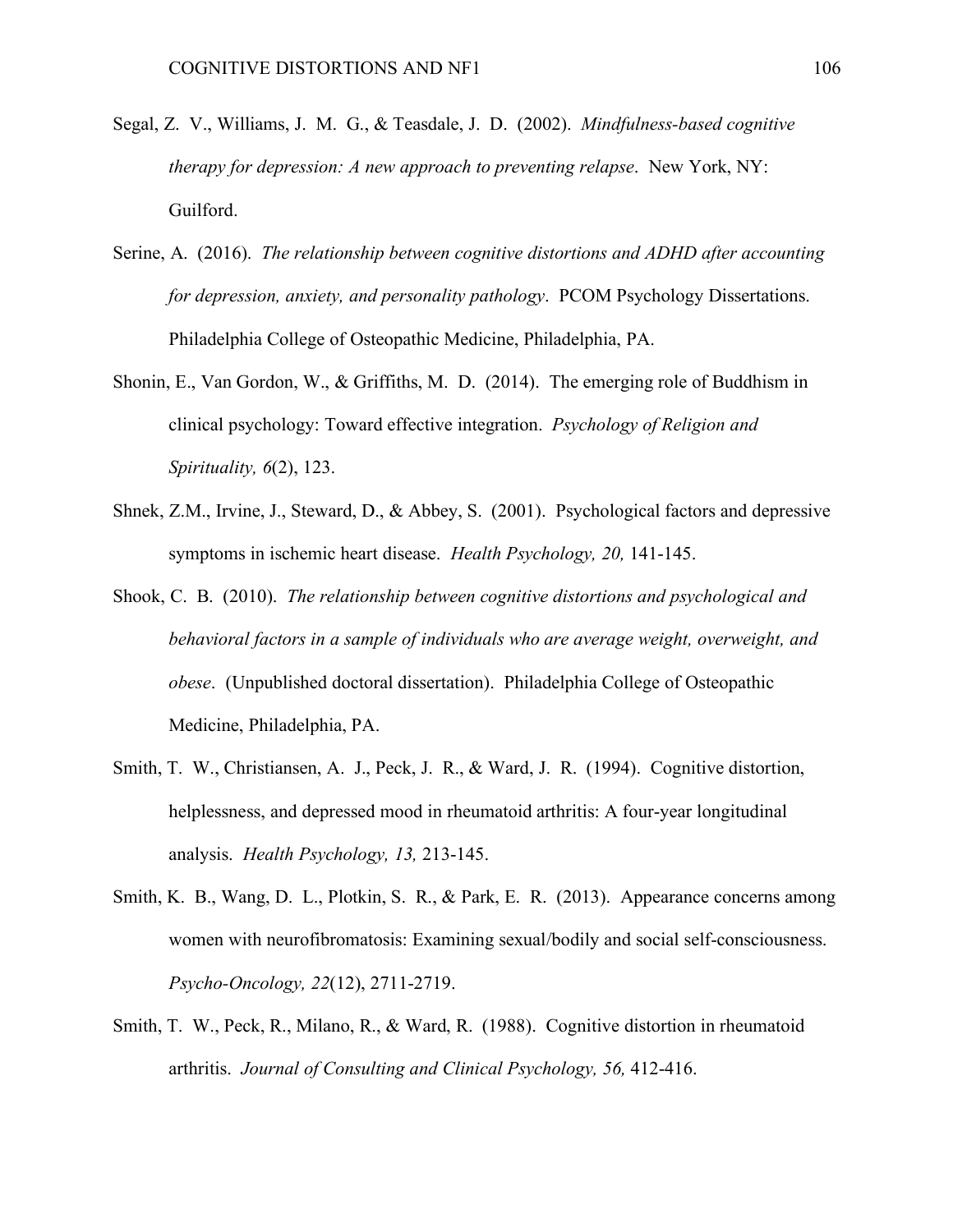- Stewart, T. M. (2004). Light on body image treatment: Acceptance through mindfulness. *Behavior Modification, 28*(6), 783-811.
- Stunkard, A. J. (2002). Binge eating disorder and the night eating syndrome. In T. A. Wadden, & A. J. Stunkard (Eds.), *Handbook of obesity treatment* (pp. 107-121). New York, NY: Guilford.
- Stutterheim, S. E., Bos, A. E. R., Pryor, J. B., Brands, R., Liebregts, M., & Schaalma, H. P. (2011). Psychological and social correlates of HIV status disclosure: The significance of stigma visibility. *AIDS Education and Prevention, 23*(4), 382-392.
- Swain, J., Hancock, K., Dixon, A., & Bowman, J. (2015). Acceptance and commitment therapy for children: A systematic review of intervention studies. *Journal of Contextual Behavioral Science, 4,* 73-85.
- Swain, J., Hancock, K., Hainsworth, C., & Bowman, J. (2013). Acceptance and commitment therapy in the treatment of anxiety: A systematic review. *Clinical Psychology Review, 33,* 965-978.
- Thewes, B., Brebach, R., Dzidowska, M., Rhodes, P., Sharpe, L., & Butow, P. (2014). Current approaches to managing fear of cancer recurrence: A descriptive survey of psychosocial and clinical health professionals. *Psycho-Oncology, 23*(4), 390-396.
- Thompson, A., Kent, G. (2001). Adjusting to disfigurement: processes involved in dealing with being visibly different. *Clinical Psychology Review, 21,* 663-682.
- Tien, P. C., & Grunfeld, C. (2004). What is HIV-associated lipodystrophy? Defining fat distribution changes in HIV infection. *Current Opinion in Infectious Diseases, 17,* 27-32.
- Tonsgard, J. (2006). Clinical manifestations and management of neurofibromatosis Type 1. *Seminars in Pediatric Neurology, 13,* 2-7.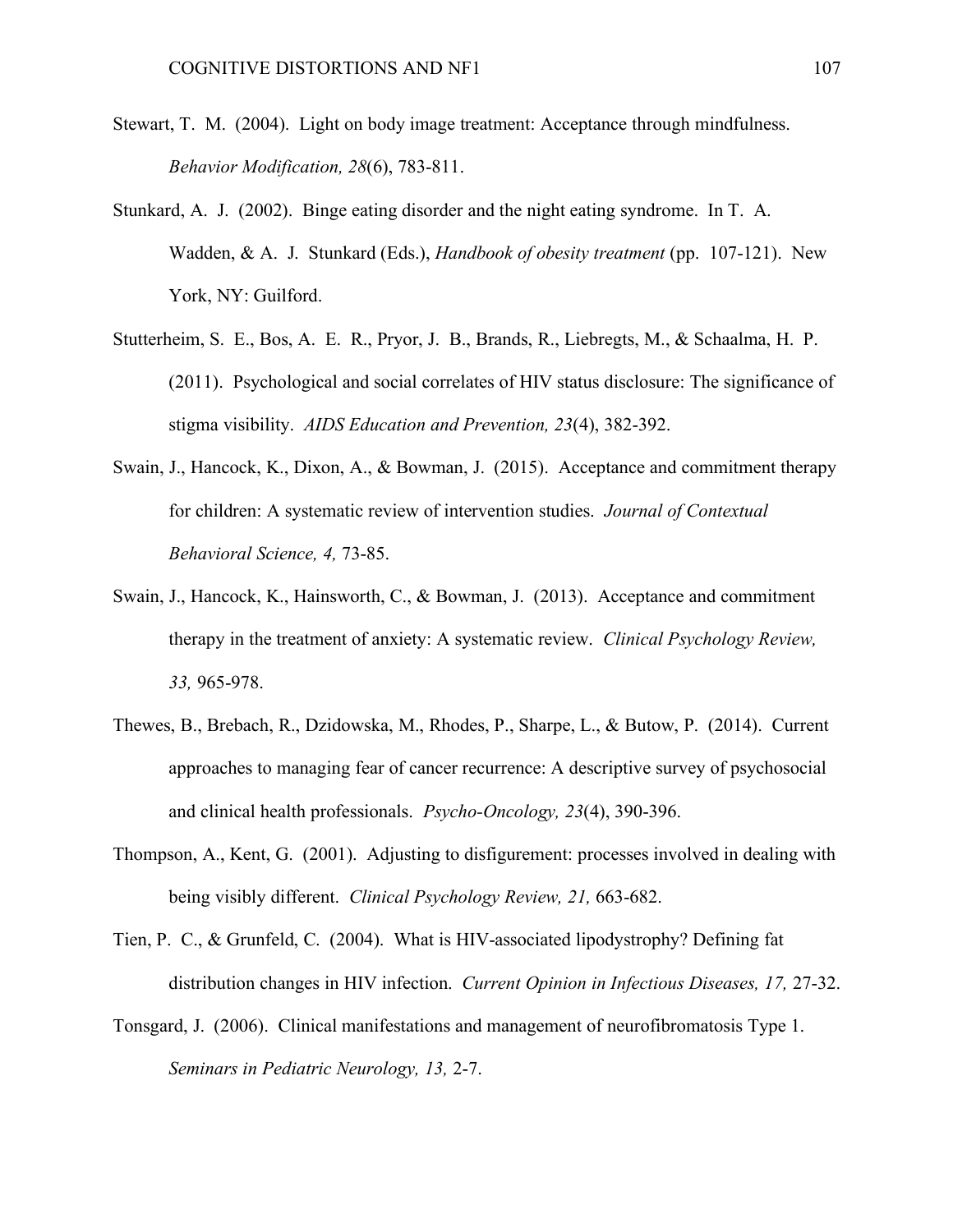- Torneke, N., Luciano, C., & Valdivia, S. (2008). Rule-governed behavior and psychological problems*. International Journal of Psychology and Psychological Therapy, 8*(2), 141- 156.
- Uhl, J. K. (2007). *The relationship between cognitive distortions and psychological and behavioral factors in a family medicine outpatient sample.* (Unpublished doctoral dissertation). Philadelphia College of Osteopathic Medicine, Philadelphia, PA.
- van Beugen, S., van Middendorp, H., Ferwerda, M., Smit, J. V., Zeeuwen-Franssen, M. J., Kroft, E. M., . . . Evers, A. M. (2017). Predictors of perceived stigmatization in patients with psoriasis. *British Journal of Dermatology, 176*(3), 687-694.
- Versnel, S. L., Plomp, R. G., Passchier, J., Duivenvoorden, H. J., & Mathijssen, I. M. (2012). Long-term psychological functioning of adults with severe congenital facial disfigurement. *Plastic Reconstructive Surgery, 129,* 110-117.
- Vilar, G. N., Santos, L. D., & Sobral Filho, J. F. (2015). Quality of life, self-esteem and psychosocial factors in adolescents with acne vulgaris. *Anais Brasileiros de Dermatologia, 90*(5), 622-629.
- Vowles, K., McCracken, L., McLeod, C., & Eccleston, E. (2008). The Chronic Pain Questionnaire: Confirmatory factor analysis and identification of patient subgroups. *Pain, 140,* 284-291.
- Waldron, H. B., & Kaminer, Y. (2004). On the learning curve: The emerging evidence supporting cognitive behavioral therapies for adolescent substance abuse. *Addiction, 99*(2), 93-105.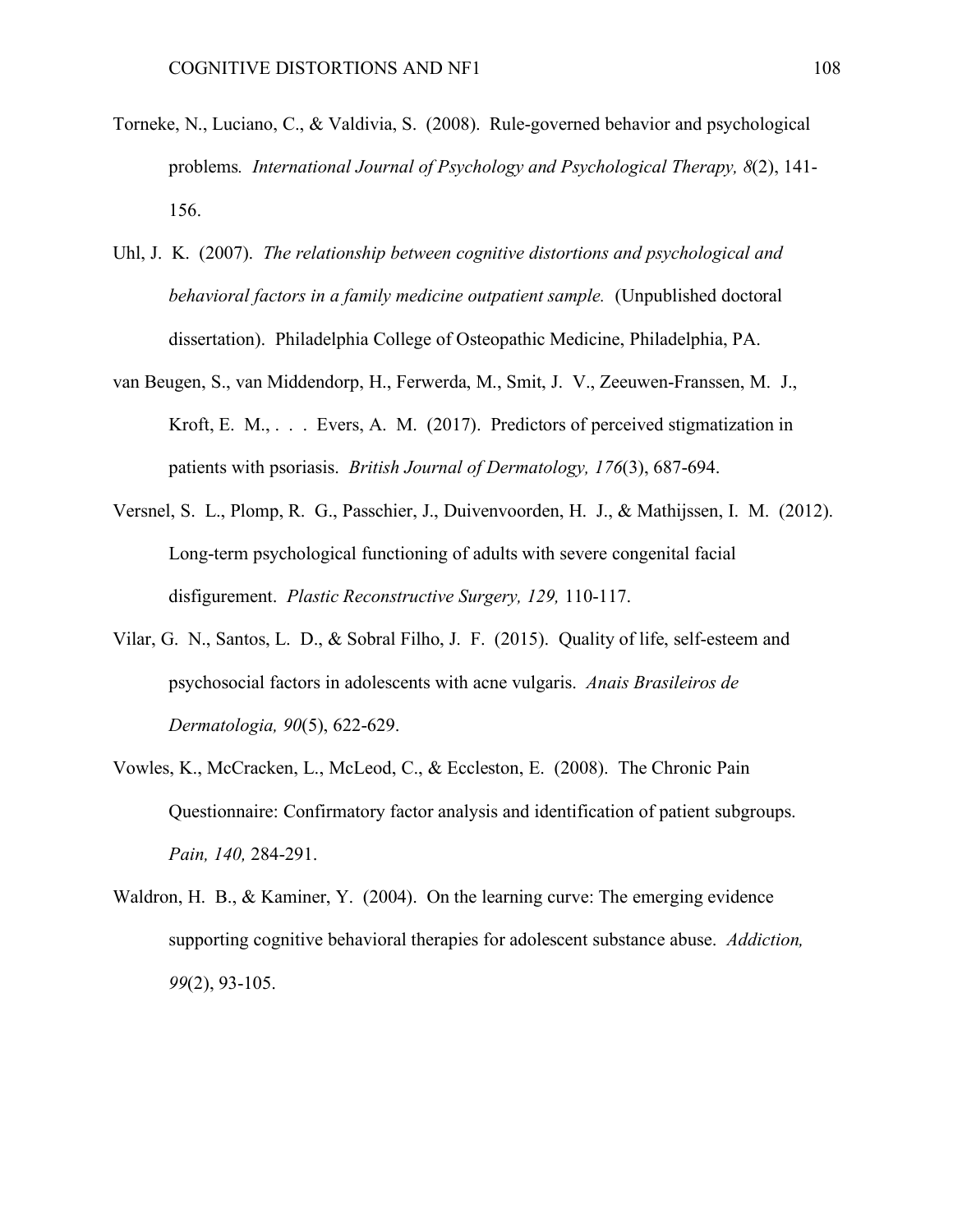- Wang, D., Esparza, S., Leigh, F., Plotkin, S., Smith, K., Park, E., & Muzikansky, A. (2012). Emotional functioning of patients with neurofibromatosis tumor suppressor syndrome. *Genetics in Medicine, 14*(12), 977-982.
- Wells, A. (2007). Cognition and cognition: Metacognitive therapy and change in generalized anxiety disorder and social phobia. *Cognitive and Behavioral Practice, 14,* 18-25.
- Whittingham, K. (2014). Parents of children with disabilities, mindfulness and acceptance: A review and a call for research. *Mindfulness, 5*(6), 704-709.
- Wolgast, M. (2014). What does the Acceptance and Action Questionnaire (AAQII) really measure? *Behavior Therapy, 45,* 831-839.
- Wolkenstein, P., Zeller, J., Revuz, J., Ecosse, E., & Leplège, A. (2001). Quality-of-life impairment in neurofibromatosis type 1: A cross-sectional study of 128 cases. *Archives of Dermatology, 137*(11), 1421-1425.
- Wolkenstein, P., Zeller, J., Revuz, J., Ecosse, E., & Leplège, A. (2003). Visibility of neurofibromatosis 1 and psychiatric morbidity. *Archives of Dermatology, 139*(1), 103- 104.
- World Health Organization (1992). International Statistical Classification of Diseases and Related Problems, 10<sup>th</sup> Revision (ICD-10). Geneva, Switzerland.
- Young, J. E. (1994). *Cognitive therapy for personality disorders: A schema-focused approach*. Sarasota, FL: Professional Resources Press.
- Yu, L., & McCracken, L. M. (2016). Model and processes of acceptance and commitment therapy (ACT) for chronic pain including a closer look at the self. *Current Pain and Headache Reports, 20*(2), 12.

Yurica, C. (2002). *Inventory of Cognitive Distortions: Validation of a psychometric test for the*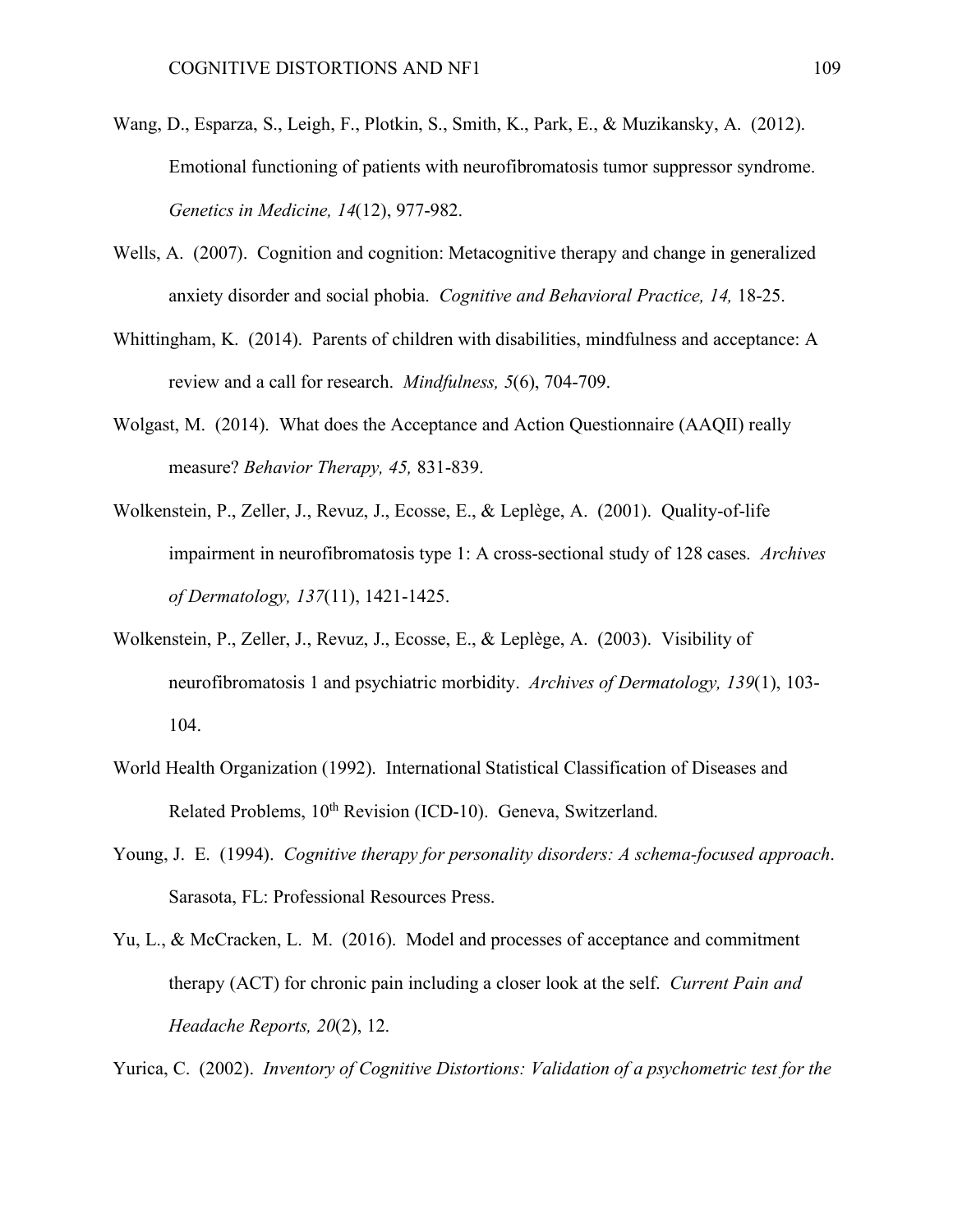*measurement of cognitive distortions*. (Unpublished doctoral dissertation). Philadelphia College of Osteopathic Medicine, Philadelphia, PA.

- Zanca, A. (1980). Antique illustrations of neurofibromatosis. *International Journal of Dermatology, 19,* 55-58.
- Zöller, M. E., & Rembeck, B. (1999). A psychiatric 12-year follow-up of adult patients with neurofibromatosis type 1. *Journal of Psychiatric Research, 33,* 63-68.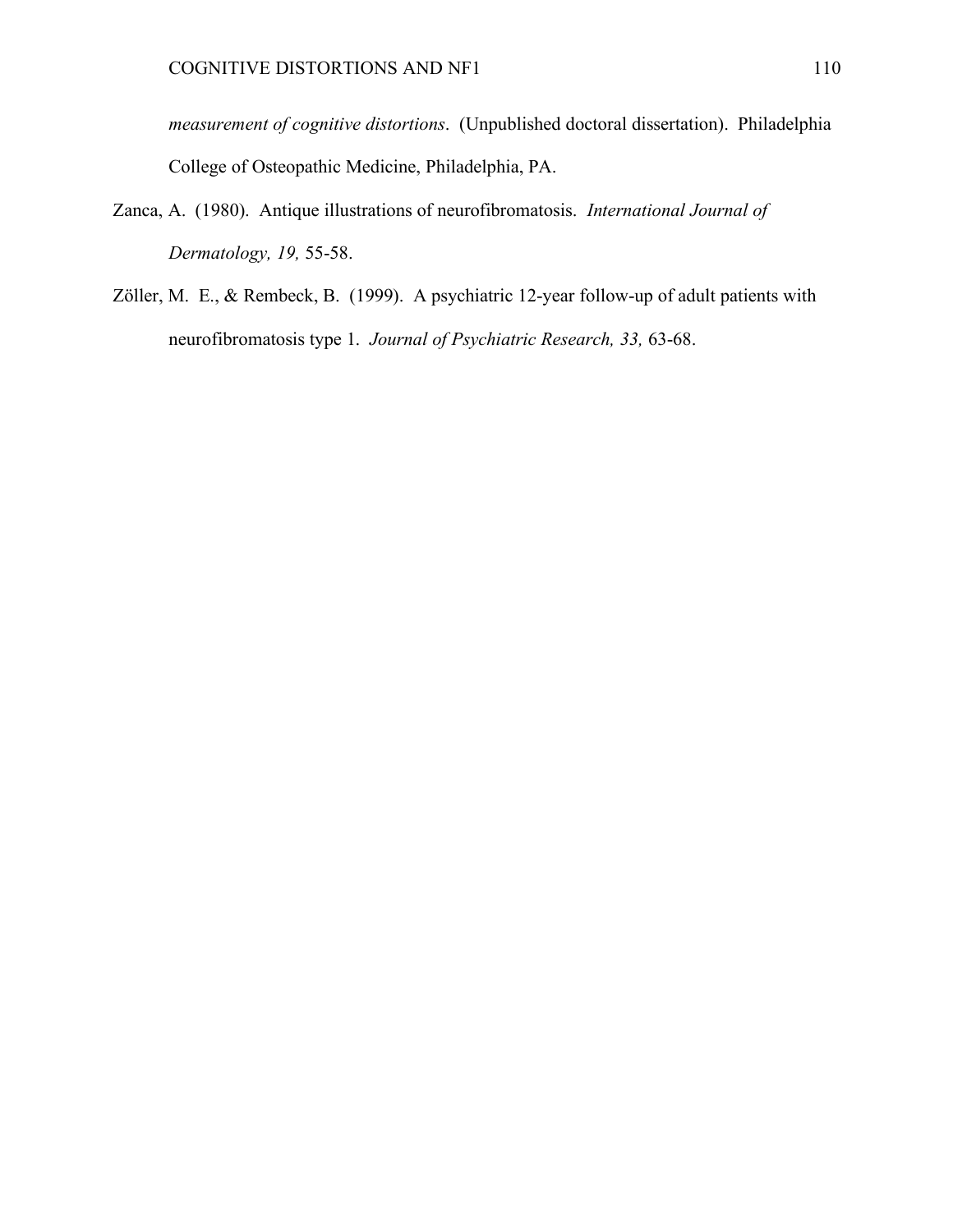## **Appendix A**

## Screening Questionnaire

*Please respond Yes or No to the following questions:*

- 1. Are you between the ages of 18-65?
- 2. Do you have an  $8<sup>th</sup>$  grade education or higher?
- 3. Have you ever been diagnosed with an intellectual disability?
- 4. Have you ever been diagnosed with NF1?
- 5. Are you currently experiencing 2 or more of the following symptoms:
	- a. Dark flat spots on your skin that doctors call café au lait spots.
	- b. Nerve tumors that appear as purplish depressions in the skin or sores that stick out from the skin that doctors call neurofibromas, or any type of plexiform neurofibroma.
	- c. Bone abnormalities that could include absence of bone around the eye, bone development that is not normal, bone tumors that are not cancer, or scoliosis.
	- d. Someone else in your family was diagnosed with NF1, such as parent, grandparents, brother, sisters, etc.
	- e. Reddish brown spots in the colored part of your eye that doctors call Lisch Nodules.
	- f. Freckling in armpit or groin region.
	- g. Tumors on the visual pathway causing thickening of optic nerve that doctors call Optic Pathway Glioma.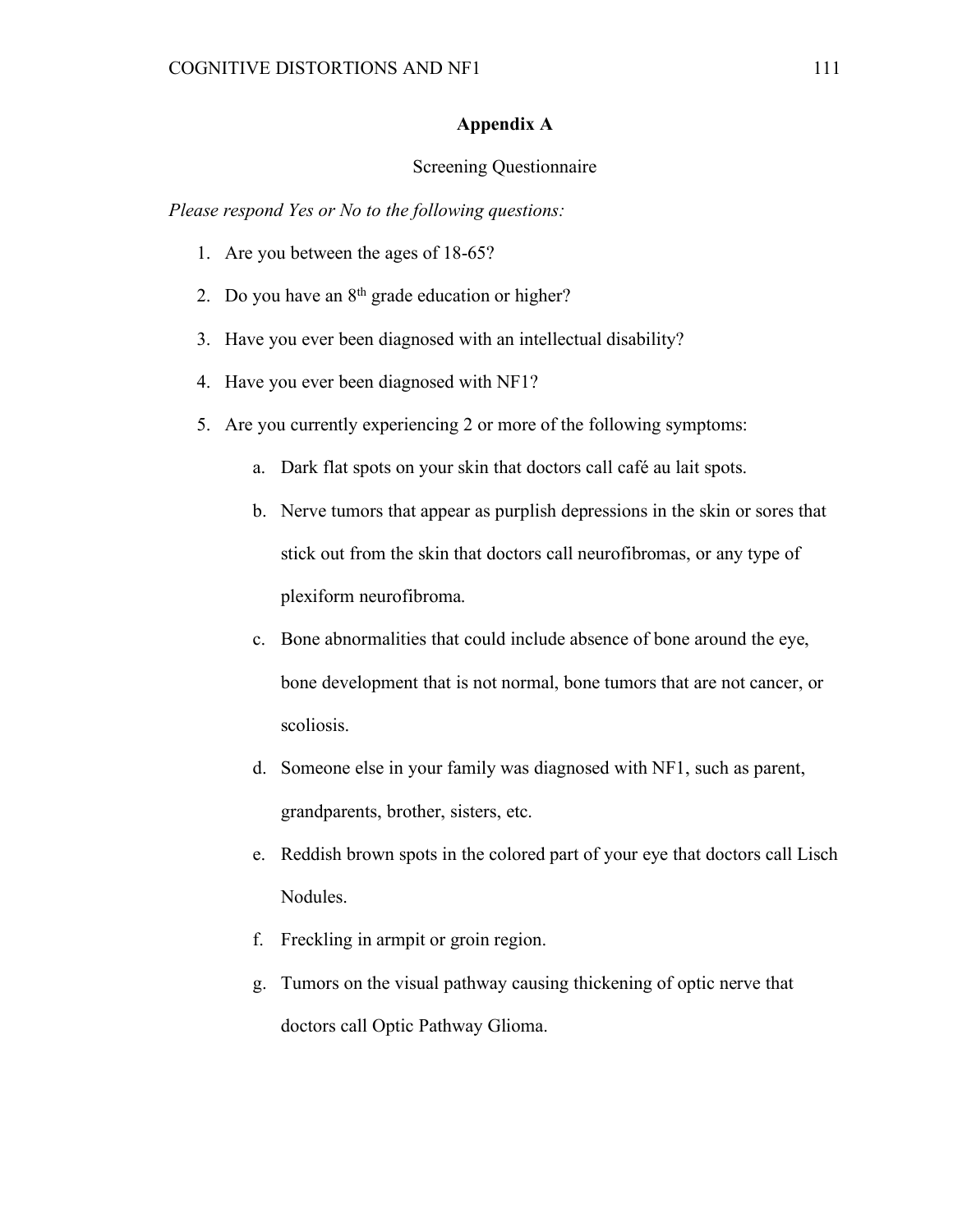6. In the past month, have you seen or heard things that other people have not seen or heard?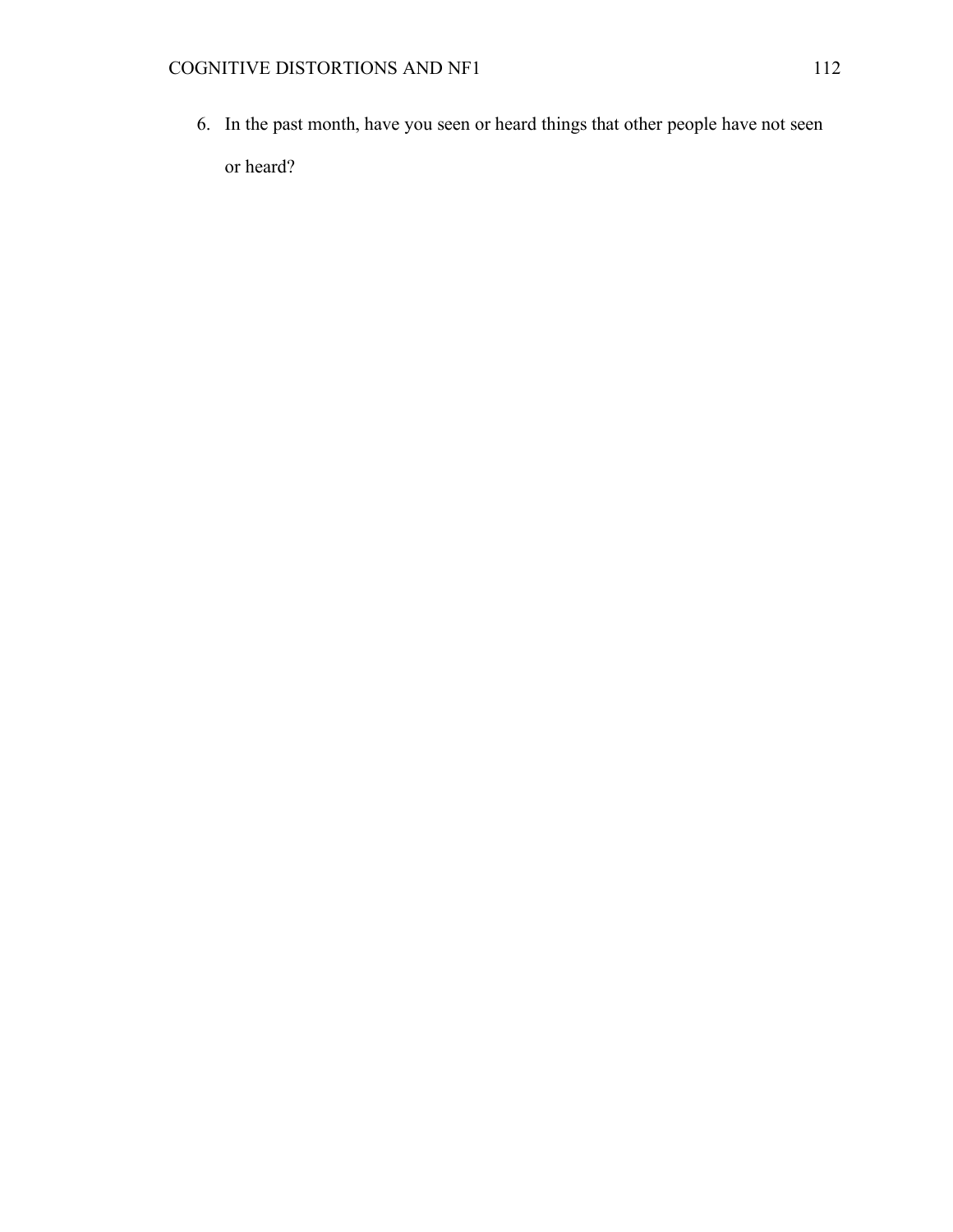## **Appendix B**

## Brief Demographic Questionnaire

*Please read and answer the following questions:*

- 1. How old are you?
- 2. At what age were you diagnosed with NF1?
- 3. What is your gender?
	- a. Male
	- b. Female
	- c. Other
- 4. Which of the following best represents your ethnicity?
	- a. American Indian or Alaska Native
	- b. Asian
	- c. Black or African American
	- d. Hispanic or Latino
	- e. Native Hawaiian or Other Pacific Islander
	- f. White
	- g. Mixed race
	- h. Other
- 5. What country do you live in?
- 6. Do you have any of the following:
	- a. Psoriasis
	- b. Congenital abnormalities
	- c. Acne Vulgaris
	- d. Skeletal Dysplasia
	- e. HIV/AIDS
	- f. NF1
- 7. If you have any of these physical conditions, above which do you find to be the most distressing?
	- a. Psoriasis
	- b. Congenital abnormalities
	- c. Acne Vulgaris
	- d. Skeletal Dysplasia
	- e. HIV/AIDS
	- f. NF1
- 8. Please check conditions for which you have ever been diagnosed
	- a. ADHD